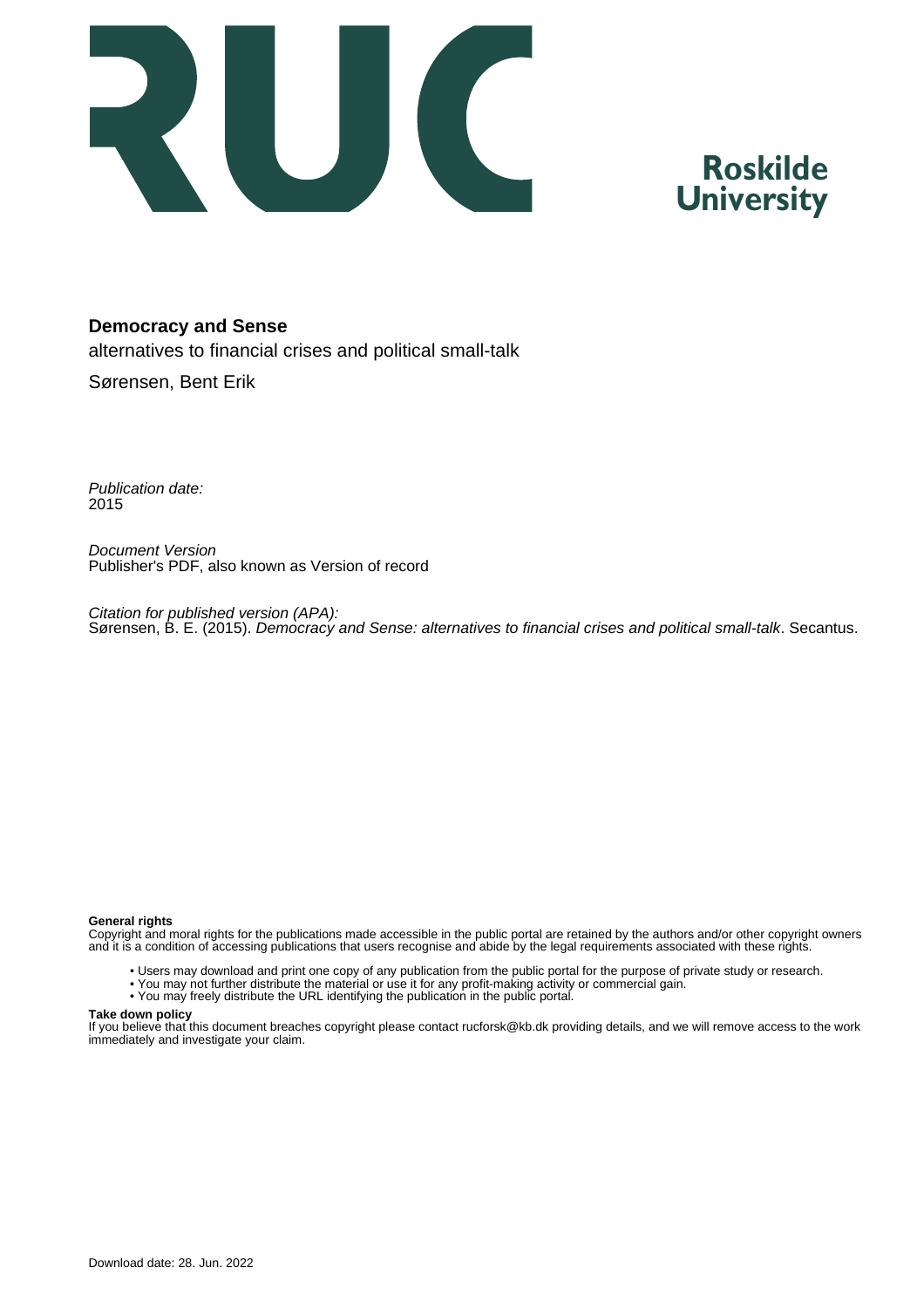

## **Bent Sørensen**

# **Democracy and Sense**

alternatives to financial crises and political small-talk

## **Secantus**

*Democracy and Sense* questions practically all that happens in society today. Its aim is to raise a debate on the most urgent problems of economy, democracy, sustainable conduct and the framework for industry and business. A number of untraditional solutions are suggested, but without support to either rightwing or leftwing politics. In fact, one of the key points is that political parties have reduced democracy to one day of voting followed by four years of oligarchy. To regain a functioning democracy we must strengthen direct democracy and make the distance between population and government shorter.



### *Extraordinary valuable Unique!*

(Walt Patterson, Royal Institute of International Affairs, Chatham House, London)

Bent Sørensen is an interdisciplinary researcher and political debater. His work has laid the foundation for new perceptions of economic science (the scenario method and life-cycle analysis) and energy research (100% renewable systems). He has worked at universities in Japan, France, Denmark, Australia and the US (Yale and Berkeley), been advisor to governments and international organizations, technical director in Denmark's largest consulting company, a lead author in the intergovernmental climate panel IPCC, the recipient of honors and prizes, and he is currently professor emeritus at Roskilde University, Denmark. Among his more than 30 books, "Renewable Energy" is considered the foundation work defining the field.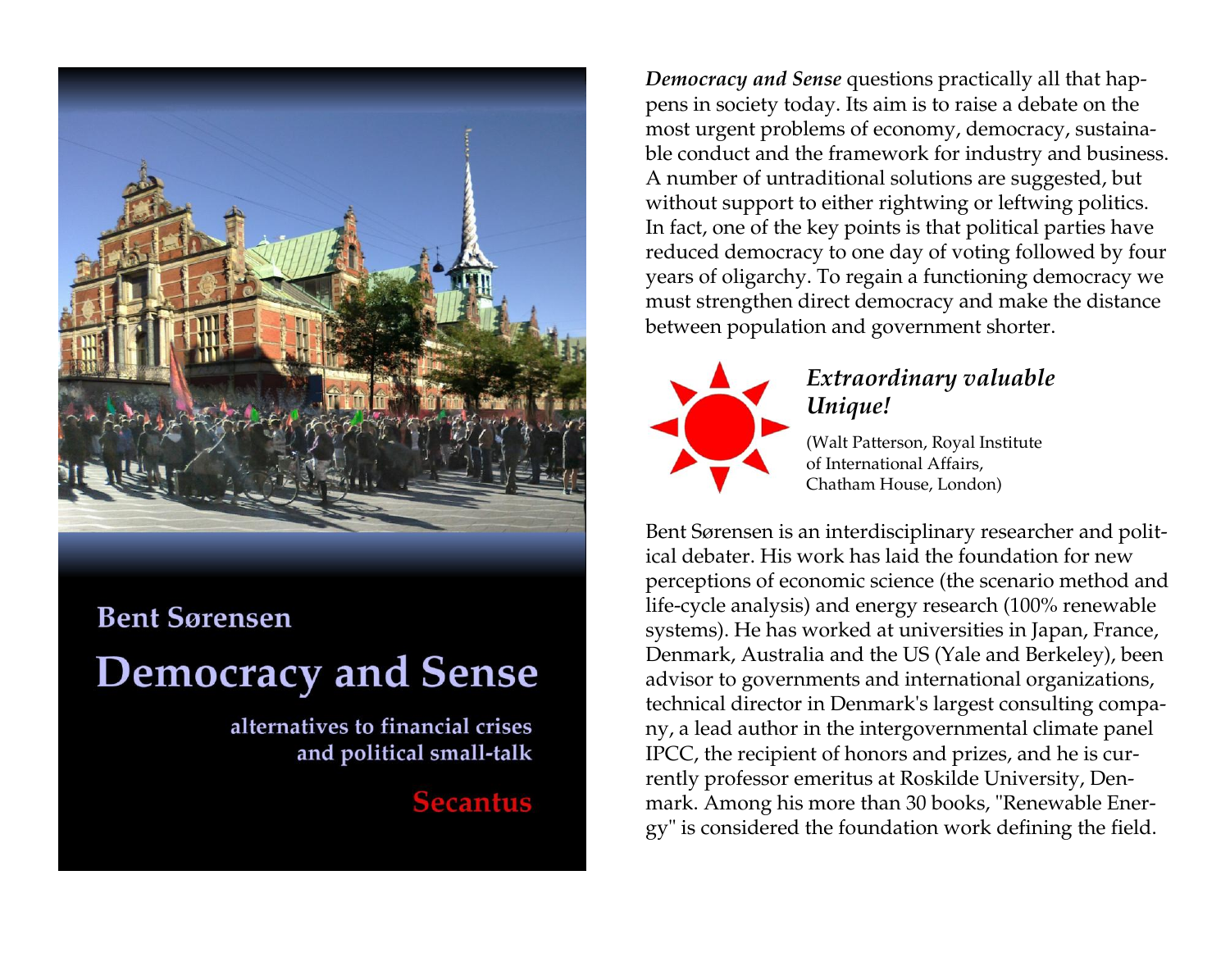#### **Other books by the author:**

- *Energy, Resources and Welfare – exploration of social frameworks for sustainable development*, 2016
- *Folkestyre og fornuft – alternativer til politikerlede og finanskriser,* 2015
- *Solar Energy Storage*, (editor), 2015
- *Energy Intermittency*, 2014
- *Artwork*, 2014
- *Physics Revealed Book 1: Physics in Society*, 2014 (previous editions 1989, 2001)
- *A History of Energy. Northern Europe from the Stone Age to the Present Day*, 2011/2012.
- *Hydrogen and Fuel Cells,* 2<sup>nd</sup> ed., 2011/2012 (previous edition 2005, Chinese edition 2015/16).
- *Life-Cycle Analysis of Energy Systems: From Methodology to Applications*, 2011.
- *Renewable Energy Reference Book Set* (editor, 4 vols.), 2010
- *Renewable Energy physics, engineering, environmental impacts, economics and planning*, 4<sup>th</sup> edition, 2010 (previous editions 1979, Bulgarian edition 1989, 2000, 2004)
- *Renewable Energy Focus Handbook* (with Breeze, Storvick, Yang, Rosa, Gupta, Doble, Maegaard, Pistoia og Kalogirou), 2009
- *Renewable Energy Conversion, Transmission and Storage*, 2007 (Chinese edition 2011)
- *Life-cycle analysis of energy systems* (with Kuemmel and Nielsen), 1997
- *Blegdamsvej 17*, 1989 (reprinted 2001, 2014)
- *Superstrenge*, 1987 (Dutch edition 1989)
- *Fred og frihed*, 1985
- *Fundamentals of Energy Storage* (with Jensen), 1984
- *Energi for fremtiden* (with Hvelplund, Illum, Jensen, Meyer og Nørgård), 1983
- *Energikriser og Udviklingsperspektiver* (with Danielsen), 1983 *Skitse til alternativ energiplan for Danmark* (with Blegaa, Hvelplund, Jensen, Josephsen, Linderoth, Meyer and Balling), 1976
- More information on the author and his publications in art, music and science may be found at www.secantus.dk, energy.ruc.dk, or [www.amazon.com/author/Sorensen](http://www.amazon.com/author/Sorensen)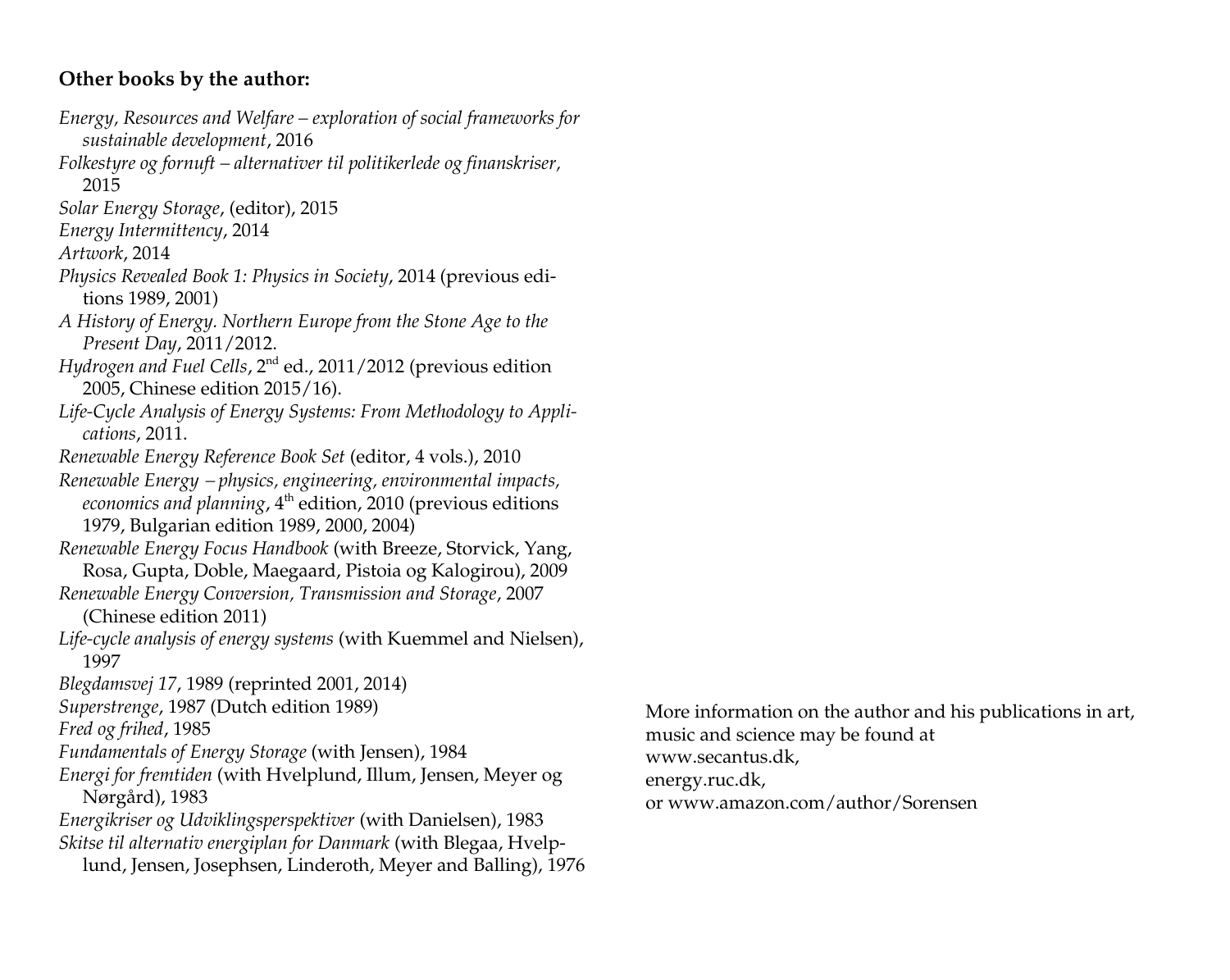Bent Sørensen

# **Democracy and Sense**

## alternatives to financial crises and political small-talk

Published 2016 by Secantus Publ., Østre Alle 43D, Gilleleje, Denmark, based on Danish version: *Folkestyre og fornuft – alternativer til politikerlede og finanskriser* 2015. books@secantus.dk

 2015: Bent Sørensen: Democracy and Sense - alternatives to financial crises and political small-talk All rights reserved

e-book (PDF-format): www.secantus.dk ISBN: 978-87-93255-10-4

e-book (Kindle-format): [www.amazon.com](http://www.amazon.com/) ISBN: 978-87-93255-11-1

Printed book: Amazon CreateSpace Distribution: www.amazon.co.uk, www.amazon.de, www.amazon.com and other outlets ISBN: 978-87-93255-12-8



Cover picture: Demonstrators at Copenhagen Stock Exchange. Photo collage by Bent Sørensen.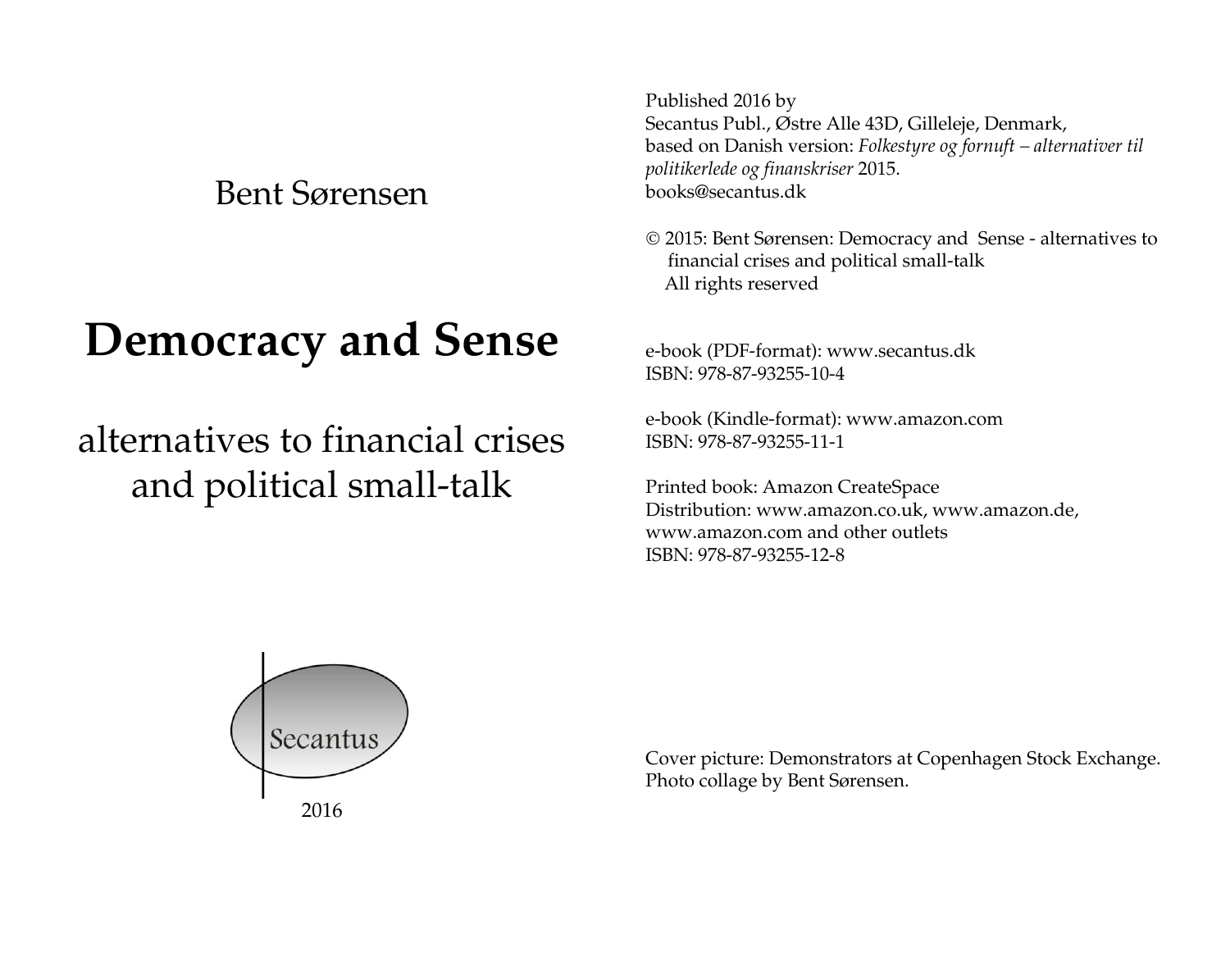## **Preface**

This book not only reminds you what is wrong with current politics and economic rules aimed to increase inequality, but it also discusses a long list of possible remedies, ready to be implemented anywhere. However, on condition that a majority wants to do so and takes the necessary steps to accomplish the change. For this reason, my hope is to stimulate a broad public debate on the interwoven questions of democracy, governance, as well as the social and economic arrangements of our societies.

I do not bring you a new political manifest but just ideas for discussion. The ideas are founded on solid data, published sources and calculations, new as well as old, all documented with detailed tables, diagrams and references in my scientific account of this work: *Energy, Resources and Welfare – explorations of social frameworks for sustainable development*, published by Academic Press and Elsevier in London and New York.

By the end of 2015, I published a general audience version in Danish. The present book is not a direct translation as it has replaced many Danish examples with international ones. The book gives an overview of both historical attempts to redefine economic and political behavior, and also a number of new suggestions for debate, along with one concrete example of a complete restructuring of current constitutions to reflect human rights and obligations, as well as rules for economic and social behavior in nonexploitative and sustainable communities of the world society. Agree or disagree! This book offers the munition.

### **Contents**

Preface book page no. - pdf page no.:

| I ICIALE                                            | DOON PAGE HO. - PUI PAGE HO |                |
|-----------------------------------------------------|-----------------------------|----------------|
| Weariness towards politicians and political parties | $\mathbf{1}$                | $\mathbf{1}$   |
| Direct democracy                                    | 8                           | $\overline{4}$ |
| We and them                                         | 22                          | 11             |
| Just one Earth                                      | 26                          | 13             |
| Depreciate grandchildren?                           | 32                          | 16             |
| Income, wealth and inequality                       | 37                          | 19             |
| Growth                                              | 44                          | 22             |
| Consumption                                         | 48                          | 24             |
| Expensive medicine and cheap books                  | 62                          | 31             |
| Money                                               | 67                          | 34             |
| Lifestyle                                           | 74                          | 37             |
| Meaningful occupation                               | 84                          | 42             |
| Lifelong learning                                   | 88                          | 44             |
| Safety nets                                         | 93                          | 47             |
| Why do we wage wars?                                | 98                          | 49             |
| Globalization - decentralization                    | 105                         | 53             |
| Elections and eligibility                           | 108                         | 54             |
| The three levels of governance                      | 117                         | 59             |
| Proposal for a new constitution                     | 122                         | 61             |
| From here to there                                  | 150                         | 75             |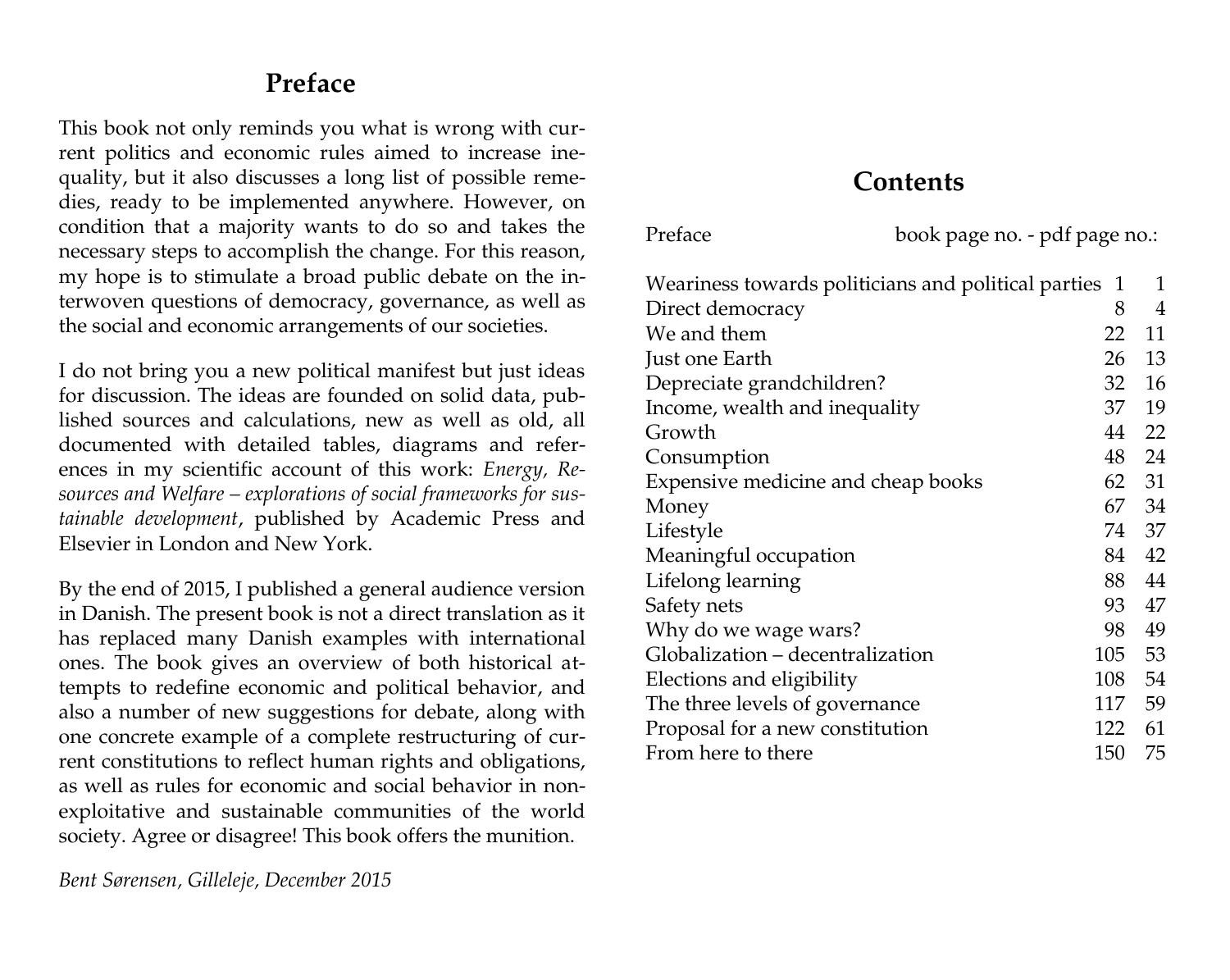

## **Weariness towards Example 3** politicians and *x* **v political parties**

We currently witness an increasing weariness and lack of trust directed towards the way in which politicians behave. Few feel compassionately represented by their elected politicians. The politicians may make a stream of decisions, get many laws passed in parliament, but most citizens do not see the issues they feel strongest about on the agenda.

Instead, we are governed by preconceived opinions and claims regarding what is "economically necessary", often whispered into the ears of the politicians by lobbyists representing but a tiny elite, or conceived as response to yesterday's newspaper headlines, rarely worthy of new legislation.

The problem is that politics has become a lifetime breadand-butter occupation for the politicians, always focusing on their next reelection, trying to "show results", if only by shady compromise legislation passed after nightly political horse-trading. Up to each election, the politicians promise money and better lives for everyone, often without being clear about who is going to finance the expenses. Our experience tells us that even the best politicians fall into rather barren routine after too many years in the profession, if not becoming corrupt and favoring certain friends or lobbies, or spending money inappropriately in the gray-zone between private and public life.

As a matter of fact, more legislation should not be needed in a society that functions well: The constitution and laws that have been in effect for decades can only need change if the society has changed in major ways or if external conditions are altered radically. The role of government is to administer existing laws and rules. It should be a rare exception for a government to have to pass a new law.

On the contrary, each government nowadays wants to add its heavy fingerprints on the rules governing society, through a stream of new legislation, and if coalitions required for majority allow, with a taste of the ruling party's own program and cherished issues, in the hope of conveying an impression of efficient governance. As a result, the behavior of society is being swayed a little to the right or to the left, but less so in recent years, where it has become difficult to distinguish the main political parties from each other. All seem to listen to the same economic advisors and the same business leaders, as well as to the citizens that happen to be interviewed for a television comment.

Citizens reply cordially to the question posed by television journalists, but had they been given more than ten seconds to reply, they might have been able to bring much more important issues before the viewer's eyes. Journalists set the agenda for a large part of public and political debate, and often their selection of questions is more a reflection of what they personally think is important than representative for the entire population. Similarly, one often feels that journalists forget to put followup questions when a politician evades or directly answers in contradiction to facts to the first question. Maybe the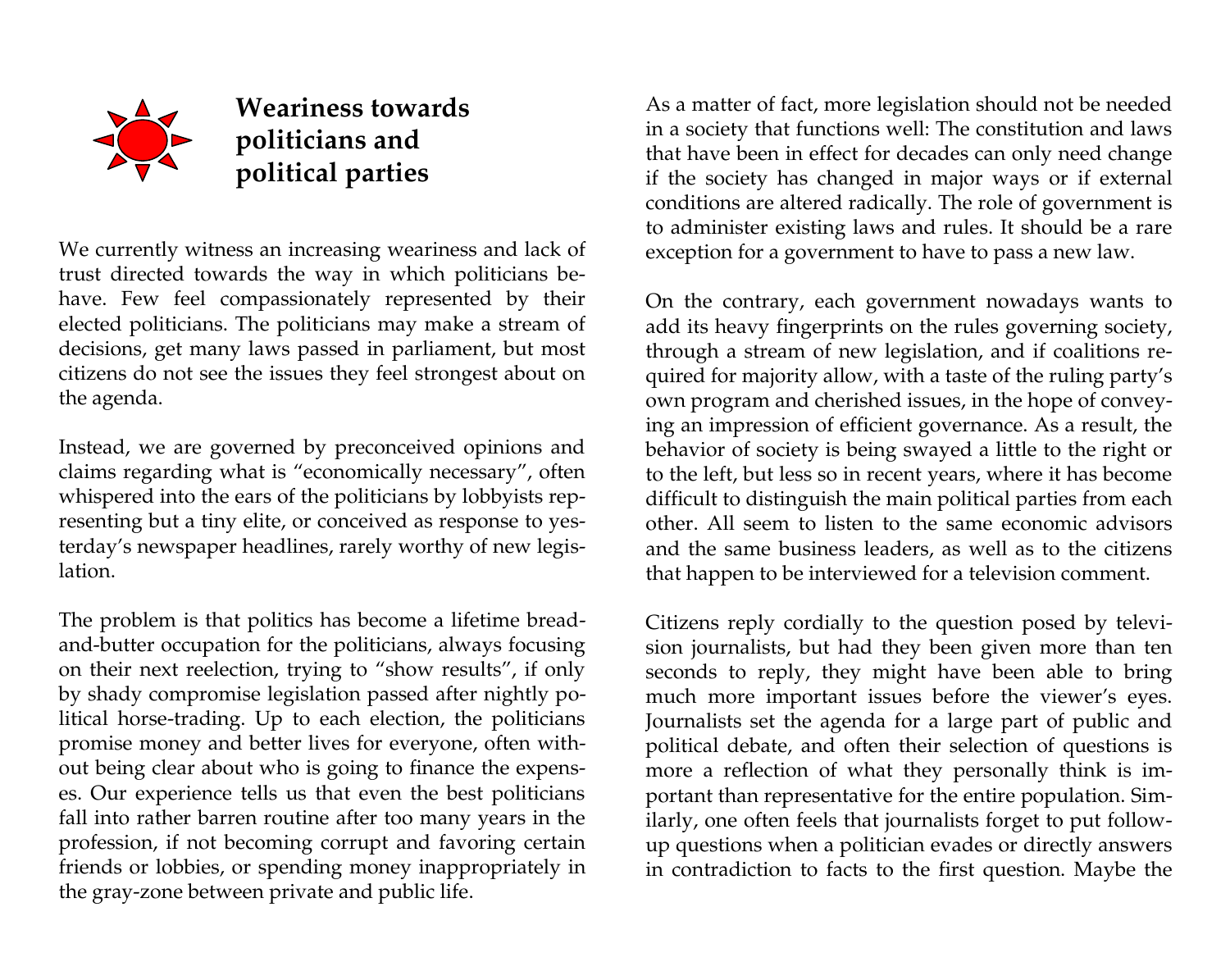politicians aligned with the journalist's own political stand get more "easy" questions than other politicians. Of course there are exceptions but there is a long way between them, despite the education in decent journalist schools stressing the aim for objectivity and "letting all opinions be heard".

When politicians seek reelection, their campaigns are often characterized by cosmetic and sometimes eloquent attempts to make a good impression, saying little more than the truisms of the election posters and what the spindoctors have made them rehearse. They mention positive plans that may make people's lives better, but not the cutbacks and reductions in welfare that in recent decades have become standard ingredients of the behavior of nearly all governments. The issues mentioned are often those where different political parties do not disagree substantially, and the differences highlighted during the debates are often of only peripheral importance.

It is rare to see politicians discuss basic rights and obligations in society, despite the obvious fact that these are not even adhered to by the political parties and governments themselves: According to the UN Declaration of Human Rights, all benefits should be for the whole society and not just for a small segment of ambitious individuals, and attack wars on other nations should only be conducted in defense against an invader or by a clear decision in the UN. Furthermore, sales-ambitious companies should not be allowed to invade the privacy of citizens on the Internet by selling and buying secretly collected personal information and by spamming the citizen's email accounts, to mention just a few common offenses. When governments and political parties condone violations of human rights, they usually try to hide it (in case some voters care), thinking that dubious decisions are better swept under the carpet than exposed to democratic scrutiny.

It is disturbing that over 90 percent of current parliament members seem to agree to govern on the basis of the economic mantra called neo-liberalism. Some 30 years ago, we had right wing and left wing political parties with different economic outlooks. No longer so! Politicians across the board tell us that we can no longer afford the welfare model of free education, free health services, and help to all in need, whether by illness or unemployment. At the same time, we are told that the economy has never been in better shape than under the current government. Both statements cannot be true.

Exactly what the problem is will be analyzed in the following chapters and it will be revealed that the main cause is a flawed economic policy based on a wrong measure of growth, having lead to greatly increased wealth for the top few percent but an impoverishment of the entire middle class. In some countries, even more poverty is imposed on the already poorest, while in other countries, they are kept away from the gutter by public support, putting even more strain on the middle strata of the economic wealth distribution.

Most nations in what is loosely identified as the Western hemisphere are conventionally called democracies. This term has been used since the French Revolution to describe a form of governance where a reasonable sample of the population is allowed to elect representatives to a par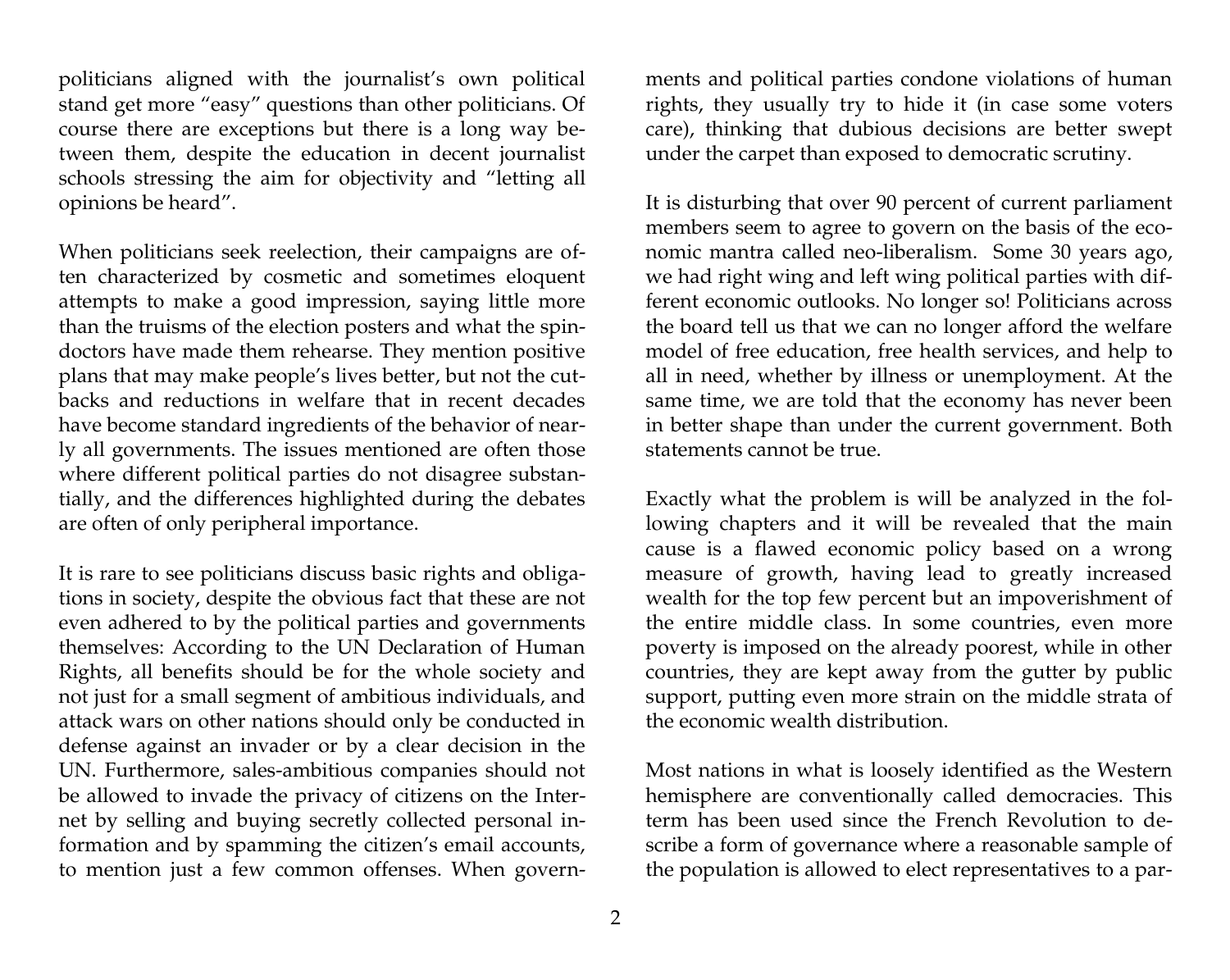liament where legislation has to be passed in order to gain validity. The selected part of the population allowed to vote has generally increased, from men only to both sexes, and with downward adjustment of age criteria. In some countries, election procedures are based on the "winner takes all" principle, where the votes of even sizeable minorities are lost.

The term "representative democracy" indicates that those elected, say for parliament, should represent the people who voted for them. A basic principle would seem to be that all votes should count the same. However, this is not always the way in which election is staged. In countries such as the UK or the US, constituencies are accorded a fixed number of representatives in parliament, so that even if the distribution was fair when this was originally decided, it may have developed into a very disproportionate way as the result of population developments.

Election prescriptions have in a few countries been shaped in such a way, that distribution problems appear to be minimized and votes rarely wasted. The Dutch method first proposed by d'Hondt and used in some European countries supplements the constituency-based representatives by a number of compensatory seats in parliament, given to parties in proportion to the otherwise lost votes received above the average number of votes required for a constituency seat, or on candidates not elected.

This signals a replacement of the original individual representation concept by giving political parties a central role. Most constitutions still state that members of parliament are only bound by their conscience, once elected. However, group pressure and party rules have changed this so that currently, few parliamentarians dare to vote against their party. The compensatory seat arrangement only cements the role of political parties, and conscience is no longer on the agenda.

Election campaigns are increasingly being left to spindoctors and commercial media-manipulation companies, and candidates are often discouraged from expressing individual opinions. The representative feature is also losing terrain, because local communities have in many countries lost the independent administrations they had earlier, in the name of lumping local communities together, claimed to lower administration costs. The times are gone, where you meet your parliament representative in the local supermarket and chat with him or her. Today, few voters personally know the persons they vote for, and it is not they but political parties who select the topics to be debated up to an election.

Party rule in parliaments and in governments selected by the parties or party coalitions amount to a form of representative democracy with effectively three levels between the voters and the actual rulers. The term oligarchy would seem more appropriate than democracy.

I am certainly not the first to draw this kind of conclusion. Jean-Jacques Rousseau in 1762 wrote in *The social contract*, that representative democracy is one day of democracy followed by four years of suppression. The expression "weariness of politicians" appeared in John Stuart Mill's book on representative democracy in 1861. More recently,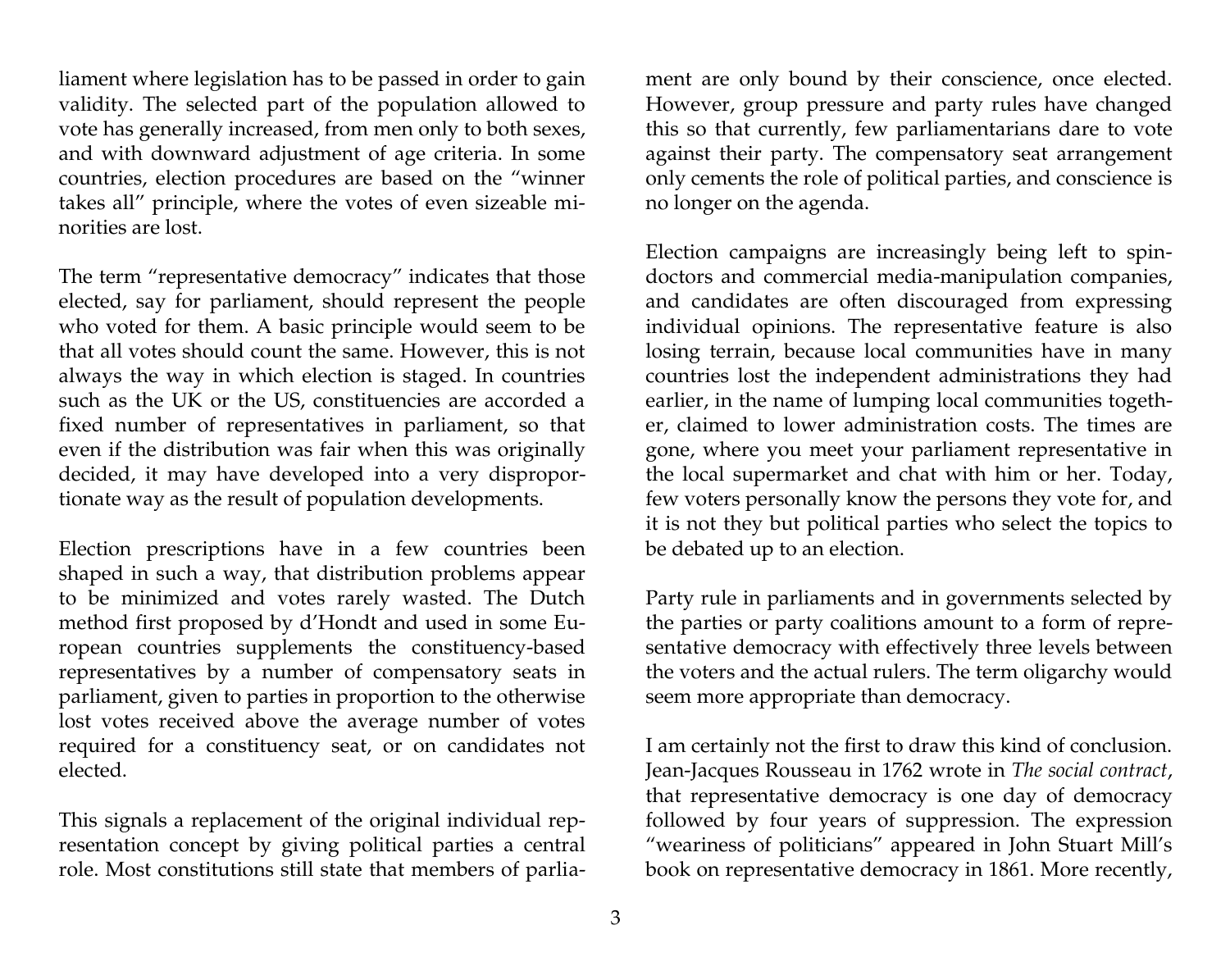in the book *Ruling the Void* from 2013, the Irish researcher Peter Mair summarizes a livelong investigation of political parties in the European Union countries by stating that party-based democracy no longer is an acceptable form of democracy. He is seconded by the American economic scientist Richard Katz, who sees party-politicians as people putting their own political career above anything else, concluding constitutional requirements. Being a politician has become a lifetime profession like that of carpenters or accountants, and this is not furthering real democracy, representative or otherwise.

Thus our attitude to politicians, ranging from uncomfortable to one of disdain, is very well founded. We must find ways of changing the system and the rules by which it is implemented. In the following I investigate what remedies have been proposed in the past, assess the extent to which they have worked in practice, and what extensions may be required, in order to arrive at a comprehensive alternative for discussion and possible implementation.



Representative democracy is not the only possibility. The other known form of democracy is direct democracy. It originated in ancient Greece and has for centuries been used by Swiss cantons. It was long held that direct democracy could only work in city-states or small areas, but after World War II it has become increasingly common to use general referenda to decide important questions, for example altering the constitution or entering coalitions such as the European Union (EU).

New technology in the form of pirate-proof electronic voting over the Internet could make it even more attractive to use direct democracy for a larger selection of decisions. Strong opposition to this view has come from the EU, accepting only democracy through representatives. But then, the EU is not really a democracy itself. Its parliament has no function other than to approve the total monetary appropriation for the Commission and the Commission is a body consisting of civil servants but assuming the role of a government, as well as having the right to propose new EU legislation. The EU has never departed far from the original Coal and Steel Union and still to many appears only as a forum for coordinating the lobby activity of the European industry.

A manifestation of this emerges from a proposal from some new EU member states a few years ago, that a mil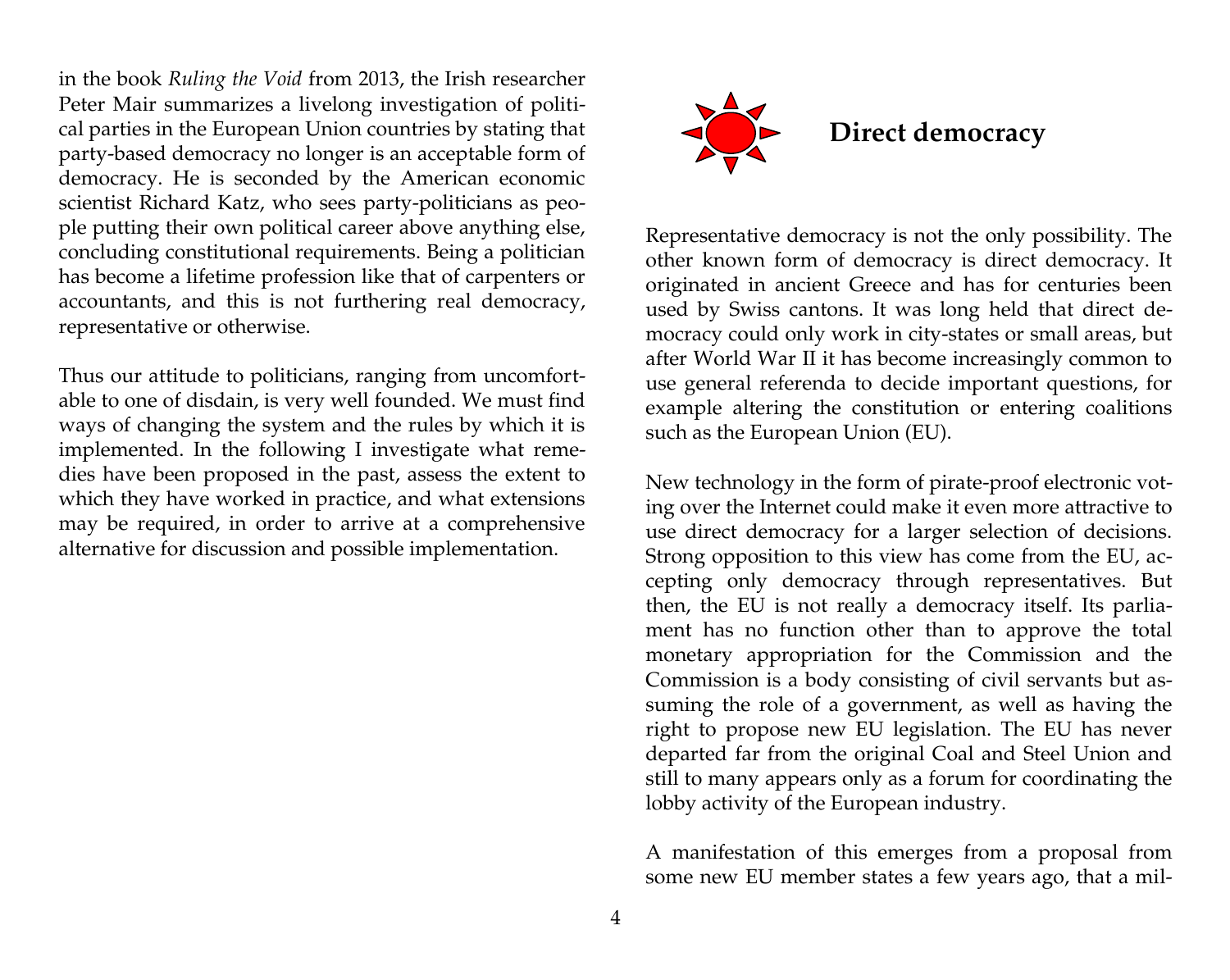lion Europeans could raise an issue they found important for electronic vote across the EU. The commission succeeded in throwing in the additional condition that it should approve the subject of such a referendum, and although several proposals have gathered the necessary number of signatories (benefiting from Internet communication), the Commission has turned every single proposal down.

In reality, there is hardly any nation in the current world that can claim to be democratic. At most, there are a few examples of grass-root movements succeeding in defeating politicians, such as the Danish nuclear power protest movement getting nuclear energy off the list of acceptable energy sources, after a seven year continued debate starting in 1974 had failed to weaken the popular support behind the protesters, and despite the fact that shifting governments and a unanimous parliament favored the use of atomic energy. The example shows that party politics is shaped in such a way that it can easily avoid reflecting majority points of view held by the population.

One may wonder if party politics has not today managed to avoid repetitions of such defeats. There are hardly any independent media left. Newspapers have been taken over by commercial and financial interests, and even national television providers have been constrained by politicians linking their funding to not criticizing the government, as suggested in the recent conflict between Tony Blair and the British Broadcasting Corporation, BBC.

The political spectrum has in many countries become narrower, with all but small wing parties heralding the same neo-liberal ideas. Also public education has moved towards more uniformity regarding the views presented to students on economic methods and power structures.

Still, although our democracy may be partial, it is not incapable of incorporating change if a popular majority should choose to raise their voices and express their demand for change. This is not to say that direct democracy through referenda should be used indiscriminately. It would not make sense to have a referendum on whether the population would like a higher or lower level of taxation, without at the same time asking what measures of welfare should be offered or reduced. But it would make sense to ask if people want to reduce inequality by making the wealthiest pay more tax. The fact that such questions are not posed in public referenda, where they would be rather certain to gain a majority, may be taken to indicate that party politicians see it as their duty to protect the concentration of wealth in a few percent of the population.

In history, there have been a number of negative episodes related to direct democracy, e.g. in antique Athens and during the French Revolution. They have to be analyzed carefully, if we want to avoid repetitions in case we modify our system to accommodate more direct democracy. For this reason follows a short review of experiences with different forms of democracy:

By around 600 BC (*Before Current* conventional year zero), the Greek city-states launched a debate on ways to avoid being ruled by an autocratic tyrant. Not all Greek rulers were tyrants and some were open to changing the rules of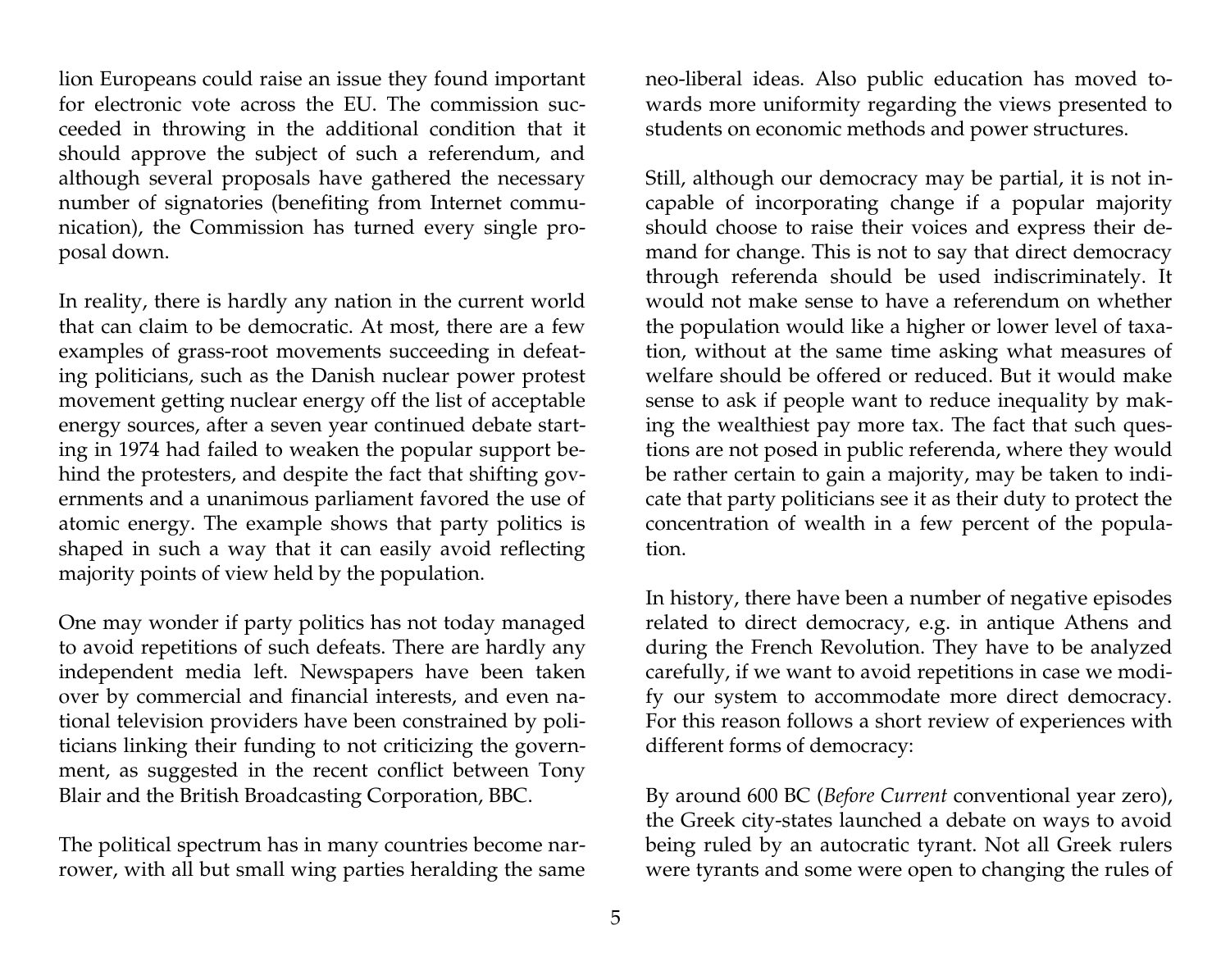governance. One of these were Solon, who introduced a two-chamber system, where all men were eligible to what today would be called the House of Commons, while the Upper House corresponded to the earlier council of aristocrats, except that they were now to be admitted on the basis of their fortune, not their status at birth. This twochamber system was charged with legislating and appointing judges and governments. In order not to be suspected of wanting to expand his own power, Solon voluntarily stepped down when the constitutional changes were adopted.

However, soon after, Solon's laws were altered to again allow dictators. One of these went as far as exiling the richest Athenian citizens in order to confiscate their fortunes for personal gain. This was too much for the city government and he was in 508 BC overthrown and replaced by Cleistenes. Cleistenes changed the constitution in such a way that although the Upper House could still suggest legislation, the House of Commons also had to pass all laws to make them valid, and he altered the representative government to a direct democracy where all (men) wanting to could join the House of Commons and vote. All they had to do was to show up. Administrators, who with the terms used today would be the ministers and civil servants, were selected by lot.

However, this constitution was during the following years used to pass quite arbitrary laws and to exile a number of persons that the citizens showing up in parliament did not like. An improvement mending some of the shortcomings was subsequently carried through by a government led by Pericles from 461 to 429 BC. Pericles

6

introduced additional changes in the constitution, giving the courts the possibility to limit the power of the House of Commons by declaring passed laws at variance with the constitution or unconstitutional. In a famous speech held in 421 BC, Pericles announced that the Athenian constitution now ensured just treatment of high and low, to the benefit of many rather than few, and that disagreement would be dealt with in mutual tolerance and with equal rights to all.

These ideals faded away after the death of Pericles, and at the same time, Athens was weakened by wars with its neighbors, notably the city-state of Sparta. Sparta had chosen a layered representative democracy with very limited freedom for its citizens: Everyone had to dress similarly and eat the same food in city soup kitchens, and all children had to receive the same education.

The Athenian House of Commons passed a death sentence to the generals who had succeeded in repelling the Spartan navy, on the basis of the claim that the generals should have consulted the Athenian parliament more frequently during the battle and should have saved seamen drowning from sunken ships. Both these death penalties and a number of additional ones (such as that of the philosopher Socrates) were clearly unconstitutional, as it was the courts and not the parliament that had the power to issue penalties, and moreover because the accused were not even allowed a defense. But citizens trying to protest over the death penalties in the House of Commons were silenced by threats of exiling. The Athenian direct democracy had developed into mob rule, and that is how it will always go, said the philosopher Plato some years later.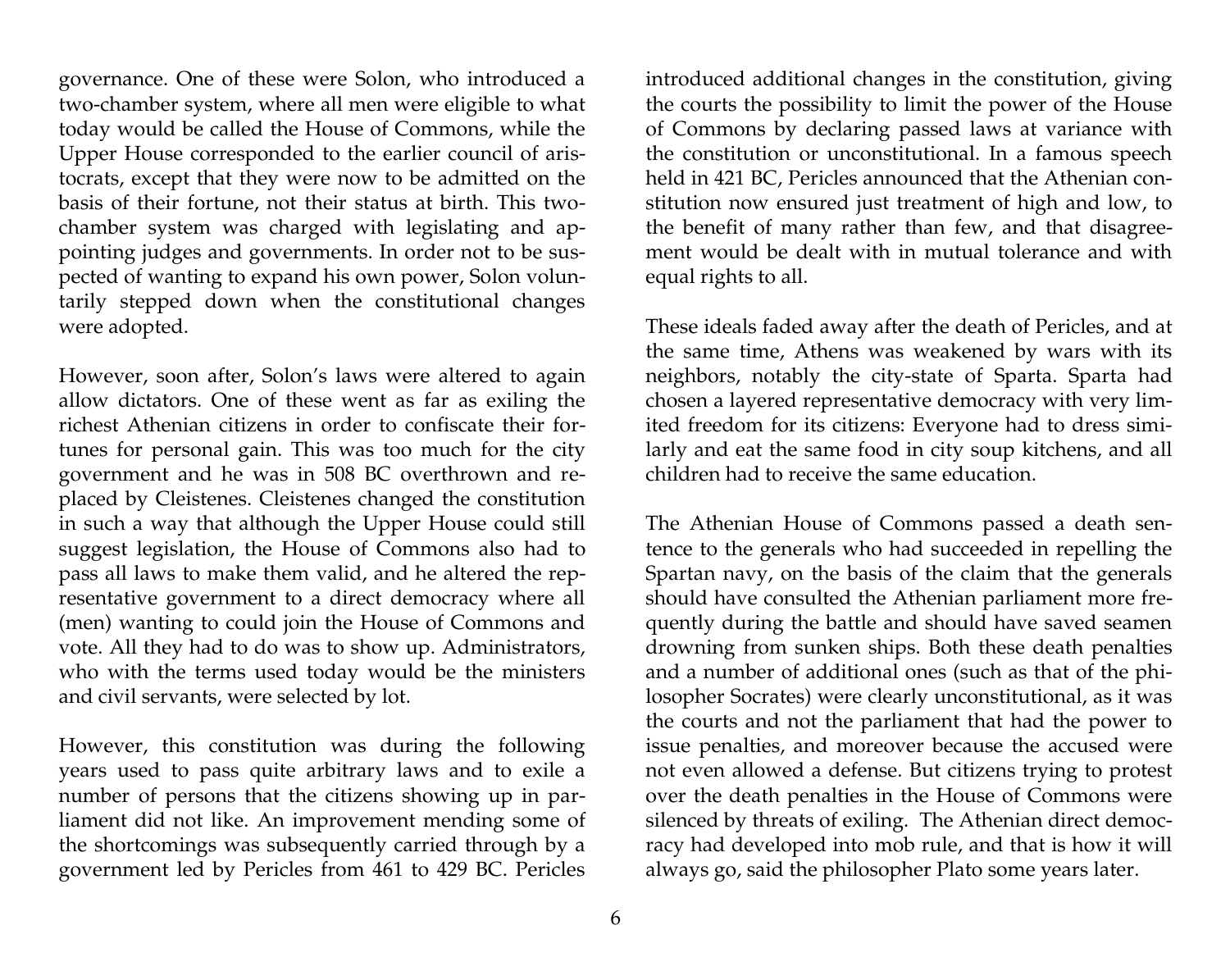Plato's early works from about 380 BC use an elegant literary style, where his thoughts are put into the mouth of Socrates and his friends, gathered in what is described as booze parties. Although Plato in this way manages to describe several different points of view, it is clear from his later works that he personally prefers an oligarchic governance, and best with philosophers such as himself in power. This power elite, says Plato, should be free to lie to the public if they think that would benefits the country (present-day politicians must really like Plato for this view), and in any case, the only role of the common people should be to serve the state.

Other remarks by Plato suggests that those in government and their civil servants should not have any personal property or wealth, should be married by force to suitable spouses (as judged by the interests of the state) and be separated from the education of their children (an idea later taken up by Mao in China).

In reality, at the time of Plato, the democracy in Athens had after a number of disruptions been modified in the direction of more representative democracy and a strengthening of the role of the courts, and the members of the House of Commons were now salaried, based first on voluntary contributions from the rich and later on a progressive taxation. Plato's pupil Aristotle therefore thought that the Athenian democracy was rather well functioning, as measured by his around 326 BC introduced concept of "happiness" for measuring the welfare of people.

Aristotle agreed with Plato that parents should play a limited role in educating their children, because education in a representative democracy must be unprejudiced by inherited or imposed opinions.

With the clarity of hindsight we see today that the reason that the Athenian democracy did not work was the fact that there was no underlying foundation of human rights and obligations. The voting of the attending or elected citizens at the People's Assemblies was made according to random influences and without any deeper insight into the matters decided upon. Daily decisions and lawmaking by the parliament and the government could not be held responsible to basic constitutional prescriptions not being open to change at the whims of changing moods. The underlying constitution must be a document that cannot be changed by simple majority, and not before having been in effect and tested over a reasonable length of time.

As a minimum, the ancient Greeks have taught us that knowledge (based on minimum educational requirements) and moral principles (stated in a declaration of human rights that is part of the constitution or a free standing document) are necessary prerequisites for democracy, whether it is representative or direct.

In 322 BC, Athens lost its independence and its democracy in a sequence of military defeats, and although the writings of Plato and Aristotle were later (54 BC) revisited by Cicero in Rome, he concluded that monarchy as far as he could see was the best form of governance.

It was not until the formation of medieval city-states in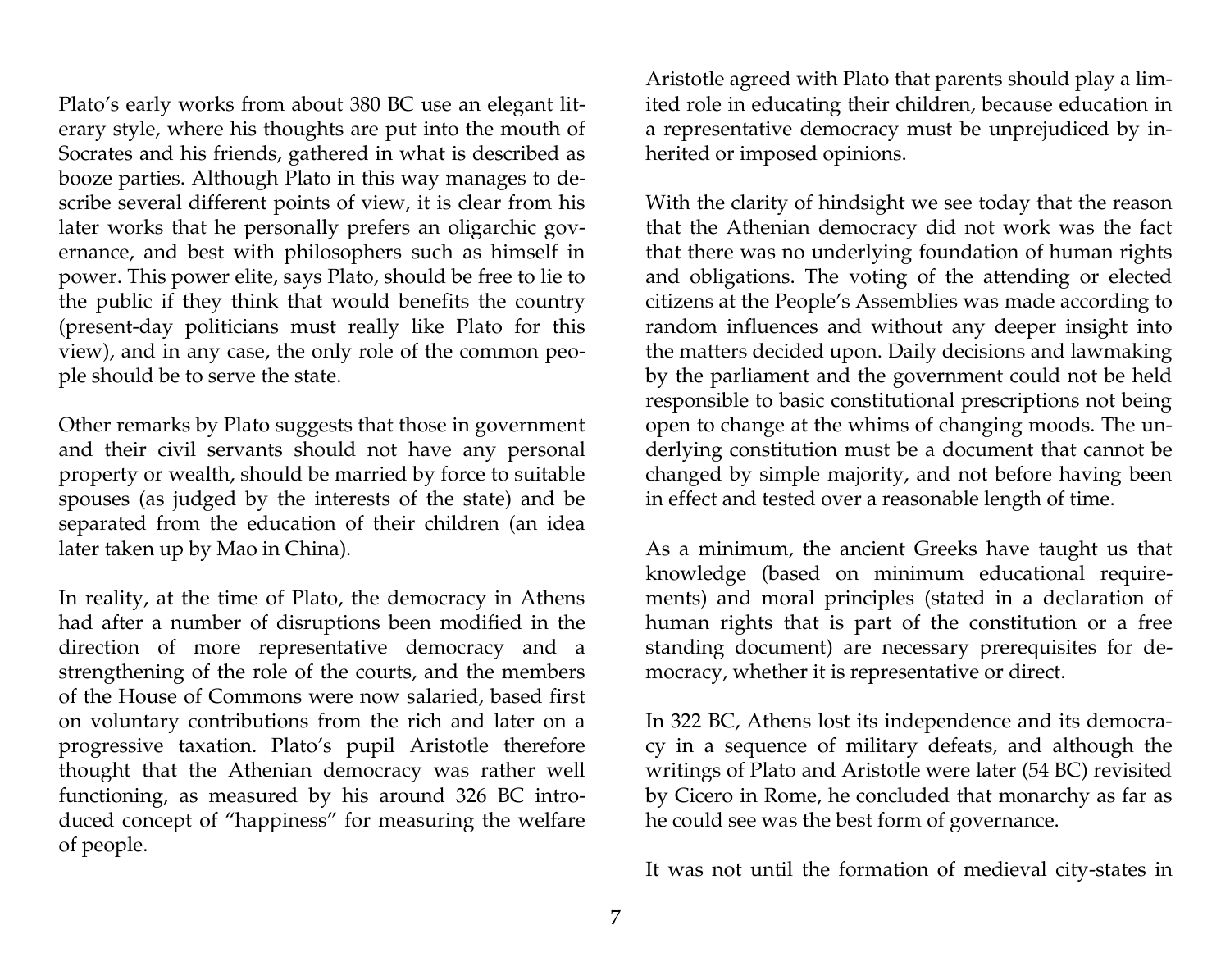Europe, notably in Switzerland and Italy that discussions over democracy again surfaced. Implementation was often in republics and employing a mixture of direct and representative democracy, where local councils would be elected by direct vote, regional assemblies by the local councils, and judges by the regional assemblies.

A king or an emperor typically governed the new quite large countries, now called nations, that had come into existence in Europe after the fall of the Roman Empire, sometimes by merging several provinces. Perhaps the ruler found it useful to consult with influential groups in society, such as aristocracy and religious leaders, but in reality the form of governance was dictatorship, or oligarchy in cases where the nobility had a realistic possibility of replacing a king they disliked.

The disparity between rich members of the population (typically those in possession of land) and the common people (of which most worked at farms) increased substantially, but it was not until the Renaissance and Period of Enlightenment that the stratification of societies became more complex. The reason was that many new professions emerged, particularly in cities where large numbers of people lived close to each other and could assemble and discuss their lots. Those non-farming occupations already established in Medieval times were for example blacksmiths, forest workers, carpenters and shipbuilders, most of which were scattered in a way not inviting political organization. In cities, nearness and improving education, also for the common people, facilitated the formation of discussion groups, sometimes drawing on theoretical deliberations of researchers at universities (another

emerging profession) and similar institutions. Eventually, the time became ready for revolt and attempts to change the power structures in society.

This happened with the French Revolution and the formation of the United States of America, based upon debates on democracy carried out in France and England. Important insights were provided by Jean-Jacques Rousseau in his books *Discussion of the origin and foundation of inequality* from 1755 and *The social contract* from 1762. Rousseau advanced the opinion that inequality had to be fought by insisting that all citizens owed their loyalty towards the common welfare, that is welfare reaching all members of society, rather than just being to the benefit of a small group of wealthy citizens, and that this had to walk hand in hand with abolition of private property and meaningless wars. In England, Thomas Paine declared in his book *Common sense* from *1776* that if there was no majority for a democratic republic in England, then there certainly was in the American colony.

As a matter of fact, England had left it to selected private enterprises to rule over and manage courts in what later became the United States, and these had early on introduced popular assemblies where all (men) over 20 years of age could (and later had to) participate. However, the questions addressed in these town meetings rarely addressed constitutional questions but rather daily issues of civil law and construction of communal facilities.

Already in 1647, the Christian Puritan proponents in England had suggested (as recorded in William Clarke's *Puritanism and liberty*) that a moral-based concept of liberty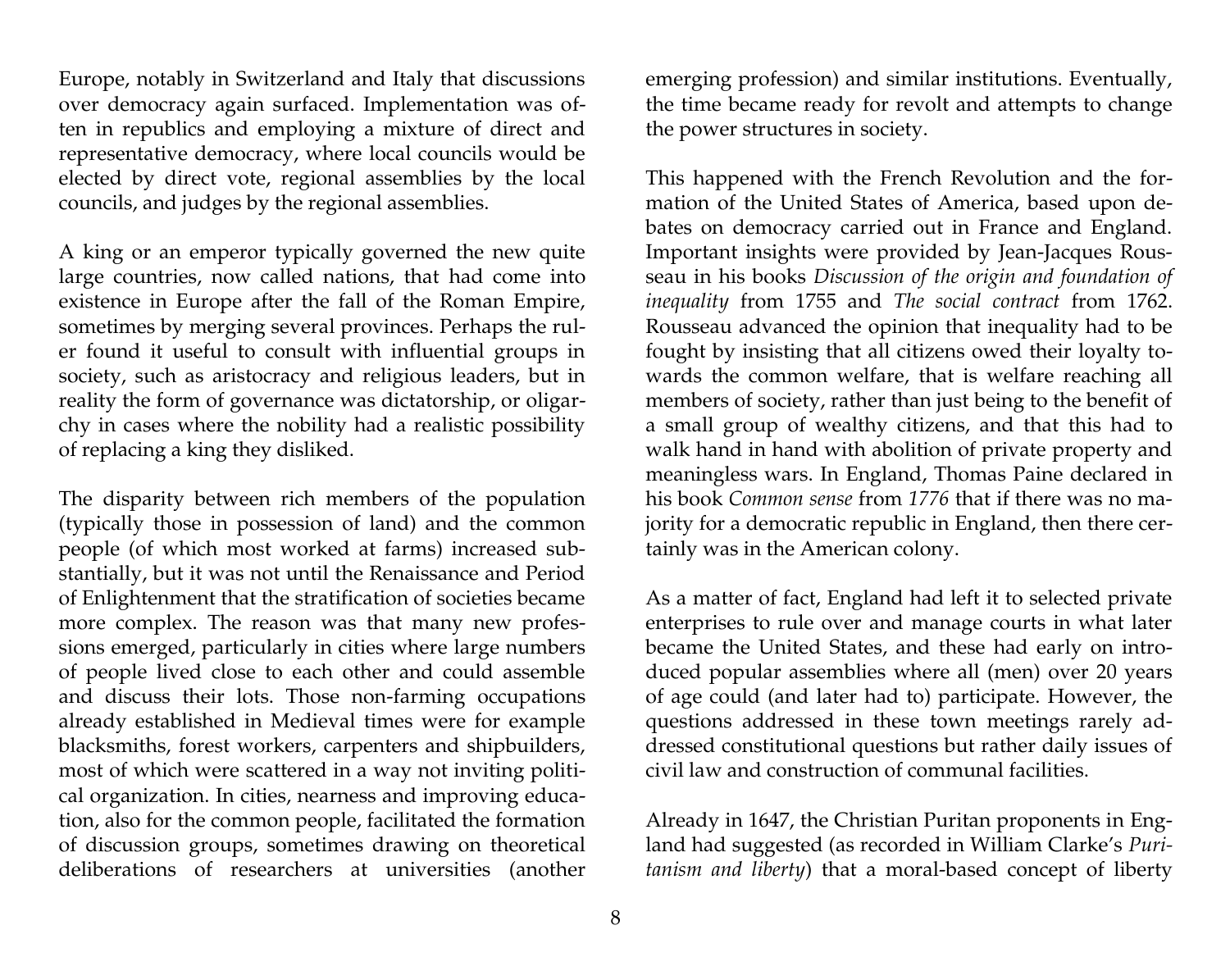should be introduced, replacing the war-prone behavior of British kings, in order to create a society with expanded equality. This line was continued by Puritans in the USA in the form of an unlimited concept of freedom, contrasting with the direct democracy of the Swiss cantons that was based upon liberty but bound by respect for the local society and tolerance towards minorities and dissenters.

Together with Thomas Jefferson and Benjamin Franklin, visiting from America, the French revolutionaries formulated in Paris the Declaration of Human Rights and the new constitution defining the democratic republic. The documents are largely identical in France and the United States, but the French democracy lasted only to 1799. By that time, the revolution had been taken over by a mob executing personal enemies in the guillotine, in a veritable rerun of the Athenian mob rule some 2000 years earlier.

The lesson is again that democracy only works if balanced by a set of general rules, which cannot be changed from day to day. This highlights the role of the declaration of human rights and the basic constitution, and calls for establishment of independent agencies with the right to veto irresponsible decisions made in parliament or by public referendum by a popular majority, if they are found in breach of the constitution. Such agencies may be the courts or an ombudsperson (overseer), elected on the basis of high demands on personal integrity. The power vested with such an overseer function, to reassess suspect legislation or at the extreme to dismiss corrupt members of a government, is such that extreme care has to be exercised in the election of overseers, say by public referen-

dum and with a requirement that candidates have demonstrated an outstanding career of service to the community.

In addition, a working democracy is dependent on the citizens knowing the issues involved sufficiently well to be able to cast a meaningful vote, and that every voter grasps the connection between the particular issue at hand and the general requirements of the constitution and the basic declaration of human rights. In other words, concrete requirements are demanded in terms of education and insight.

A second revolution was in 1848 carried through in France, again using banners of *Freedom, equality and brotherhood.* "Freedom" or "liberty" comprised both personal freedom and the wish to be freed from government interference, "equality" was mostly about equality before the law and less about equal status, say between women and men, and "brotherhood" was often disappearing from the agenda of actions. Several people engaged in a debate on whether "equality" might be interpreted as "equal opportunities", noting that abilities and qualifications of individuals could never be made equal.

The provisions of the French and American Human Rights Declarations and constitutions are copied to many current constitutions in other countries, as well as to the 1948 UN Declaration of Human Rights, but there are shades of difference. For instance, the original French constitution used a concept of "natural rights", comprising the right to personal freedom, security, property and the right to use arms to defend these rights. The concept of a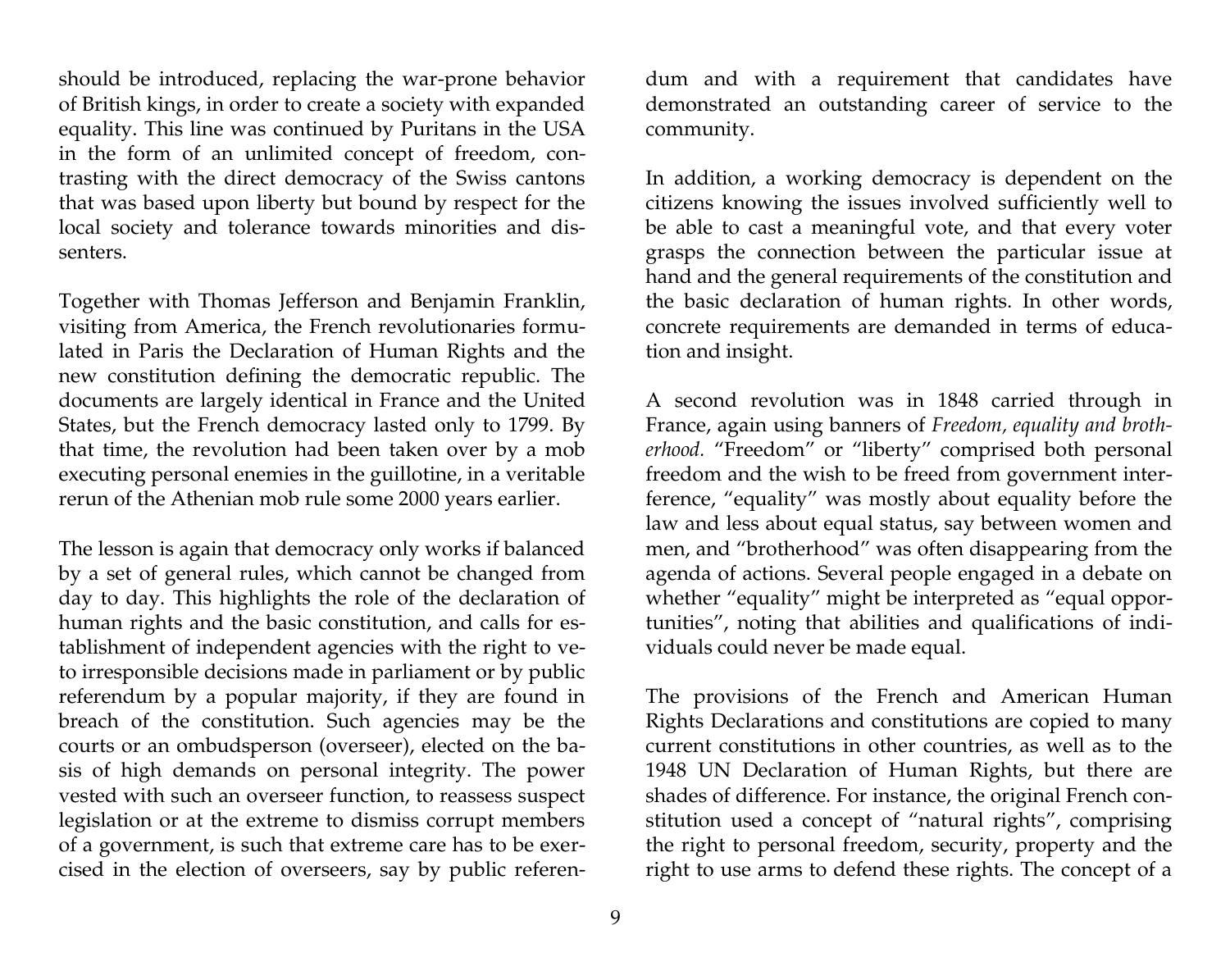"sovereign nation" was introduced and given the sole right to use arms or to delegate their use to specific groups of people, as well as to delegate other authority. Notably, the concept of freedom reached a formulation retained by the 1948 UN declaration, requiring that everyone be allowed to perform any act not physically damaging or reducing the rights of other people.

A crucial feature of the constitution of the new French republic was that it sets limits to what legislation any sitting parliament can pass: Laws must have their origin in the consideration of general well-being and cannot forbid things which do not clearly hurt society. Laws and regulations cannot discriminate among citizens, and citizens cannot be arrested or jailed without a court order. Everyone is innocent unless proven guilty by a court. Freedom of expression pertains to all issues, such as religious or political statements, and is unlimited as long as nobody is physically hurt. The state is granted the right to collect taxes to cover its expenses, but on the basis of full openness about the disposition of the collected money and a budget appropriation approved by the parliament, or by direct referenda. All public servants, including government, civil servants, the parliament and those working in the legal branch, are obliged to full openness about all administrative dispositions.

Nearly all these rules have maintained their validity at present, but this does not mean that violations do not occur, even in some countries considering themselves democratic. Fighting terror is a standard excuse for hiding information from the public, to an extent that by far exceeds what can be attributed to any real threat, but secrecy has

also been associated with selling strategic government enterprises during the recent decades of privatization waves, usually releasing no details to the public regarding terms and money paid.

The concept of national sovereignty has to an extent been diluted after World War II, through the formation of entities such as the European Union and by making transnational agreements, e.g. for trade or war, with a loss of national decision-power regarding certain aspects. The NATO alliance expects member states to intervene if any other member state is attacked, and the UN expects national military forces to be put at the disposal of the UN organization, whenever an action is approved by the General Assembly and the Security Council (such as for punishing Iraq for its invasion of Kuwait in 1991). Most countries are reluctant to yield sovereignty, and the UN has not been given the mandate too intervene in "internal affairs" such as the abuses of human rights occurring within a country (for example the Turkish government's treatment of Kurdish minorities or Assad's murdering of civil citizens in Syria).

Passing elements of sovereignty to international organizations should of course be weighed carefully, as it may entail both advantages and disadvantages. A concern is whether the possibility that future decisions by the international organization may compromise the rules of democracy (say for protecting people and the natural environment) is larger than that this could happen due to local governance. For example, the European Union has for decades set environmental standards suiting a majority of its member nations, which by those individual countries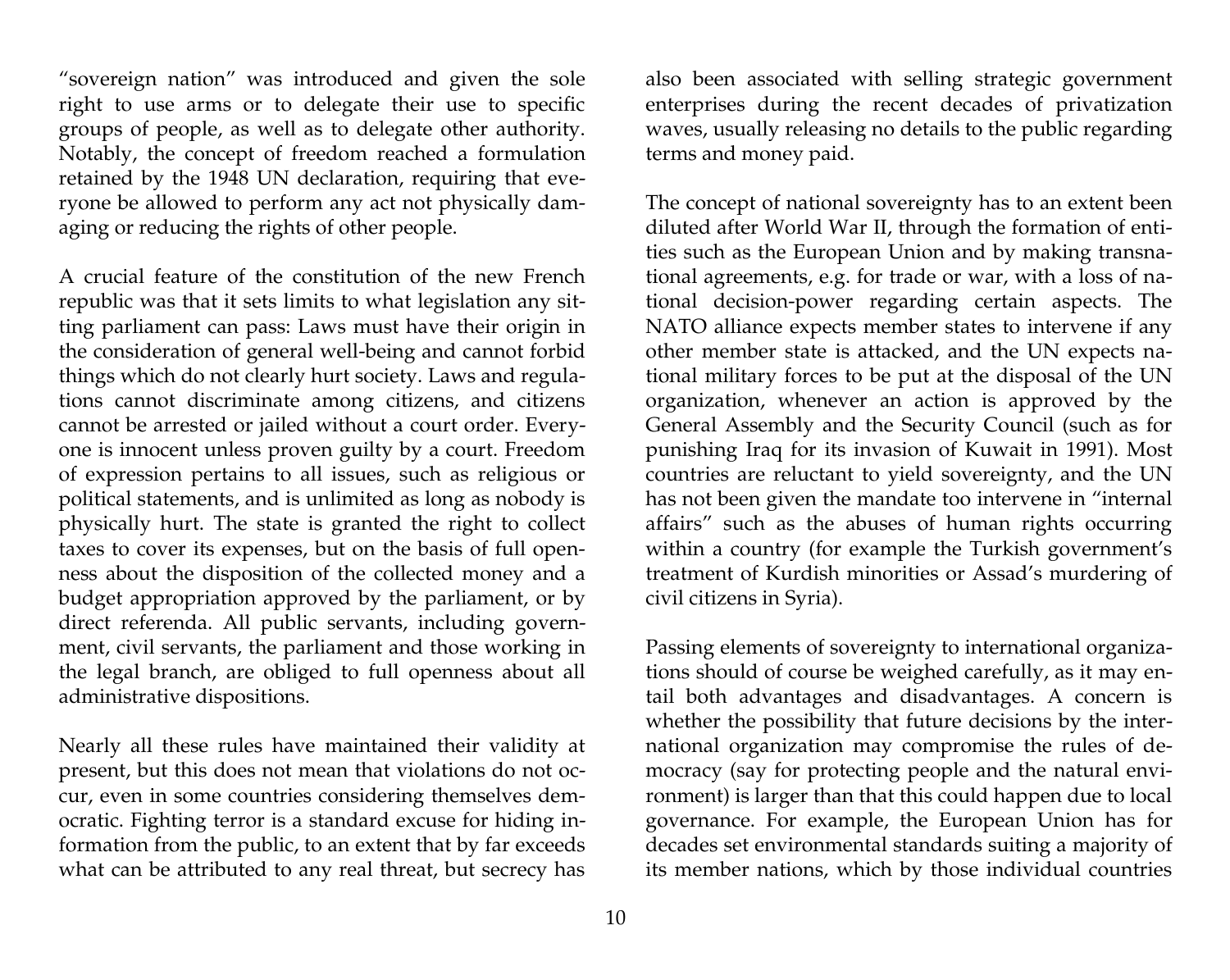that already had higher requirements were seen as a "lowest common denominator" choice. However, with shifts in the governments of some of the countries that originally had high standards, the EU standards have subsequently been seen as a welcome backstop that has prevented a national government from abusing the environment by scrapping previous protection.



The Human Rights Declaration of the UN was formulated in 1948, shortly after countries such as Sweden and the United States had readily received a large number of Jewish refugees fleeing from the Nazi-occupied countries in Europe. With this background it is hardly surprising that the declaration in addition to the human rights that already appeared in the French Revolution documents also added the right to move to any other country and settle there.

At present, it is easier to see that there are limits to how much moving around is possible in our heavily populated world. Suppose that the 1.3 billion inhabitants of China during Mao's Cultural Revolution had decided and been able to migrate, and that they had chosen Denmark as their traveling target, considering the welfare society there as one they could easily identify with. This would have raised the population density in Denmark to 30000 people per square kilometer, which even enthusiasts of high-rise buildings would probably have found excessive.

A sober approach to the problem is to accept that people who are concretely threatened or persecuted in their homeland, by a dictatorial regime conducting mass culling, war-like activities, imprisonment or execution of opponents, and people expressing views fully allowed by the freedom of speech paragraph of the Human Rights Declaration, should be welcomed in our countries. The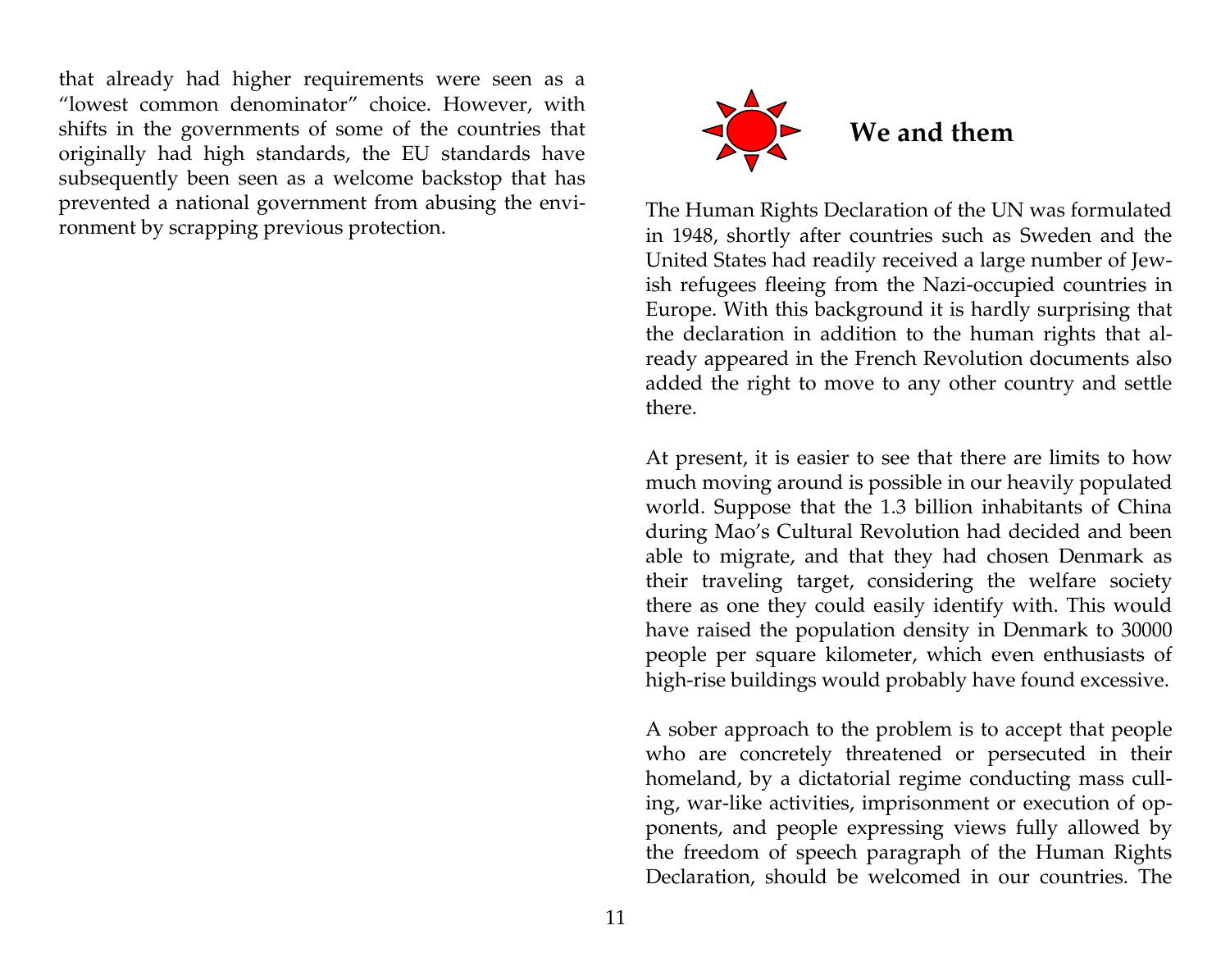rest of the world certainly has enough room for accommodating all such qualified refugees.

The issue is not as clean-cut for claimed refugees motivated to travel to another country chiefly by seeing a higher living standard in the chosen country. Why do these people not instead contribute to improving the living standard in their own country? Why do they pay mafia-gangs to sail them to Europe or Australia in old tubs or sieves? Could it not be that their fellow country-people staying back home because they cannot afford or do not want to use the criminal gangs to flee could actually have more cause to escape?

In addition to refugees there are also emigrants. These are people with particular qualifications that may be in demand in other countries. For example, many European countries have a shortage of good doctors or engineers and are happy to receive immigrants from countries producing a surplus with the desired kind of education.

Both emigrants and refugees may face a difficult period of adaptation in the new country, due to differences in conditions such as the physical climate, the rules of social conduct or of displaying religious tokens. This has made some suggest that persecuted refugees are best helped in the neighboring areas of their own country. However, this in many cases causes difficulties because the neighboring countries often have problems similar to that of the country being fled from, and may not be able to offer jobs to a massive influx of people. For this reason, depositing refugees in camps in neighboring countries should be seen only as a temporary solution.

Seen from the point of view of international aid, the obvious remedy is to do something about the problems that the refugees run away from. This is rarely possibly today, because international organizations such as the UN are not allowed to interfere with the internal matters of specific countries. If this is not changed, the refugee problem will stay with us forever. We need to stage referenda across the world, asking the citizens to approve an expansion of the role of the UN to comprise action against violation of the human rights within a country, not just by conflicts between countries. This means ceding sovereignty to the UN, of course with clear rules for when UN can use the option of interfering inside a country, such as approval by both the General Assembly and the Security Council. If this or similar international control is not established, refugees will soon find Antarctica the only place not opposing immigration.

The attitudes against refugees held in different parts of the world of course affect the refugees themselves and their views of the global society, and it also affects ourselves because an unresolved refugee problem blurs our position to concepts of humanitarian compassion, solidarity and help to fellow human beings in need, attitudes that ought to be self evident.

Division of people into "we" and "them" seems easy when the others have another skin color, religion or culture, or in other worlds all that the Declaration of Human Rights tells us should not be used for discrimination. However, also within our own society there may be individuals qualifying as "them", such as people out of work, drug addicts, socially excluded persons, vocal or strident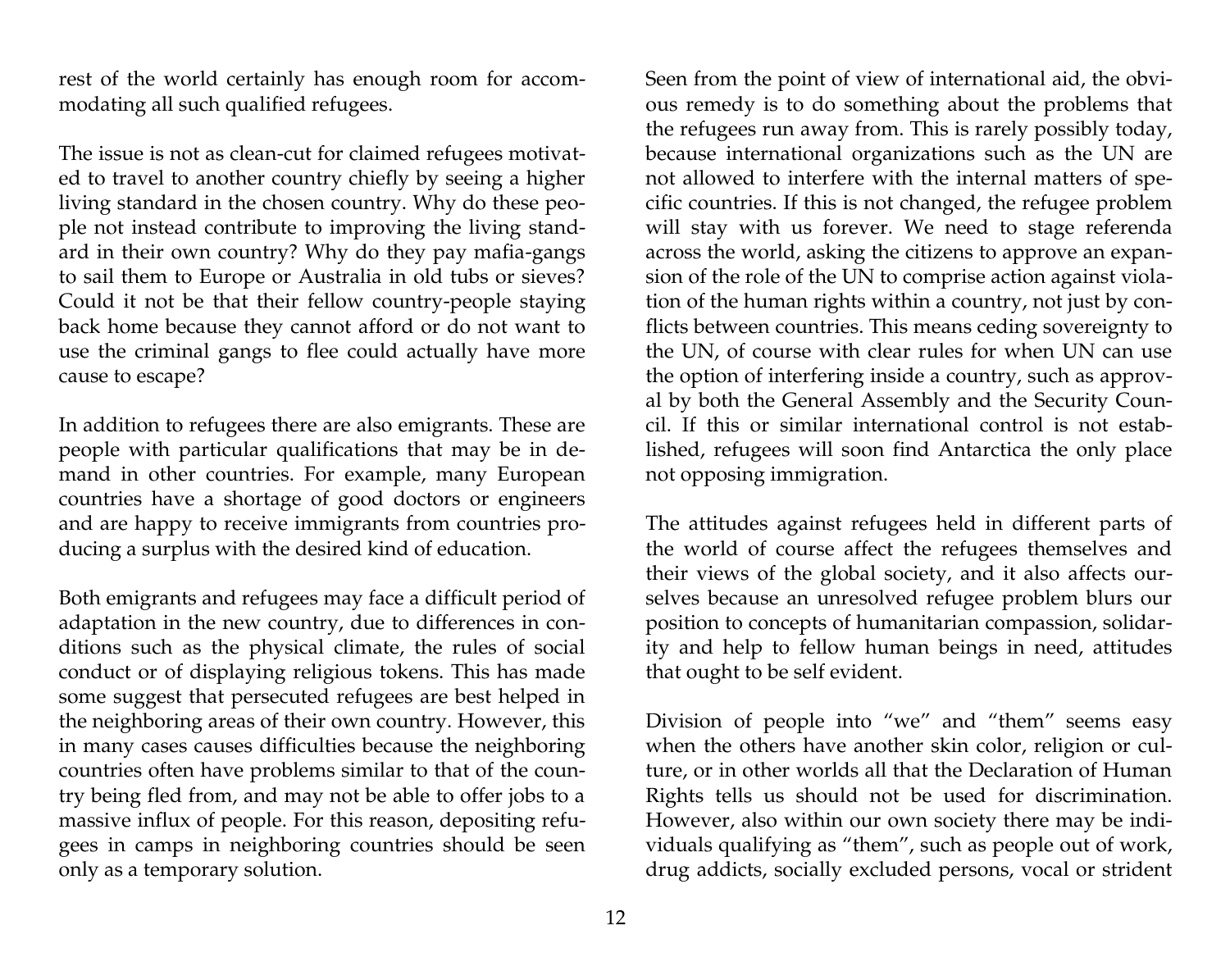citizens, or just people not having the right fashion clothes or devices with names starting with an "i".

This phenomenon has been rising during the latest decades, where the regard for the public good has been replaced by simple egoism. The rising generation of people seems to use the word "I" ten times as often as their grandparents. The paragraph in the Declaration of Human Rights telling us that our actions should benefit the whole society appears to be forgotten. Everything is about individual success, individual achievements and individual possessions. In the chapter about money, I will try to investigate how it has come to this.



All communities created by humans depend on a number of resources. Some of these are physical and based on natural commodities such as agricultural soil, forests, fish in the waters surrounding us and cows grazing the pastures, or on minerals and fossils (coal, natural gas and oil) collected by mining or related technologies. Others are manufactured products created by craft or industry, such as dwellings, roads, furniture, machinery, tools, vehicles for transportation across land, sea or air, appliances, computers, smart-phones and so on. Finally, there are intellectual resources such as technical and humanitarian knowledge, works of art and good ideas.

These resources can be divided into two groups: Those which are perennial, renewable and sustainable, and those that are not, because they perish after a time by being converted in ways not allowing restoration of the original form. I use this somewhat cryptic phrasing because nothing is really created or destroyed. In daily talk, we call the deposits of oil finite, but of course we know that new oil could be made by compressing and fossilizing plant material, provided that we can wait the millions of years needed before the new oil is formed. Similarly, burning and combusting fuels do not destroy the atoms in the resource but only transform the hydrocarbon fuel into carbon dioxide and water. Yet to capture the carbon dioxide and extract the carbon for new synthesis of hydrocarbon fuels is a process that is expensive and may use more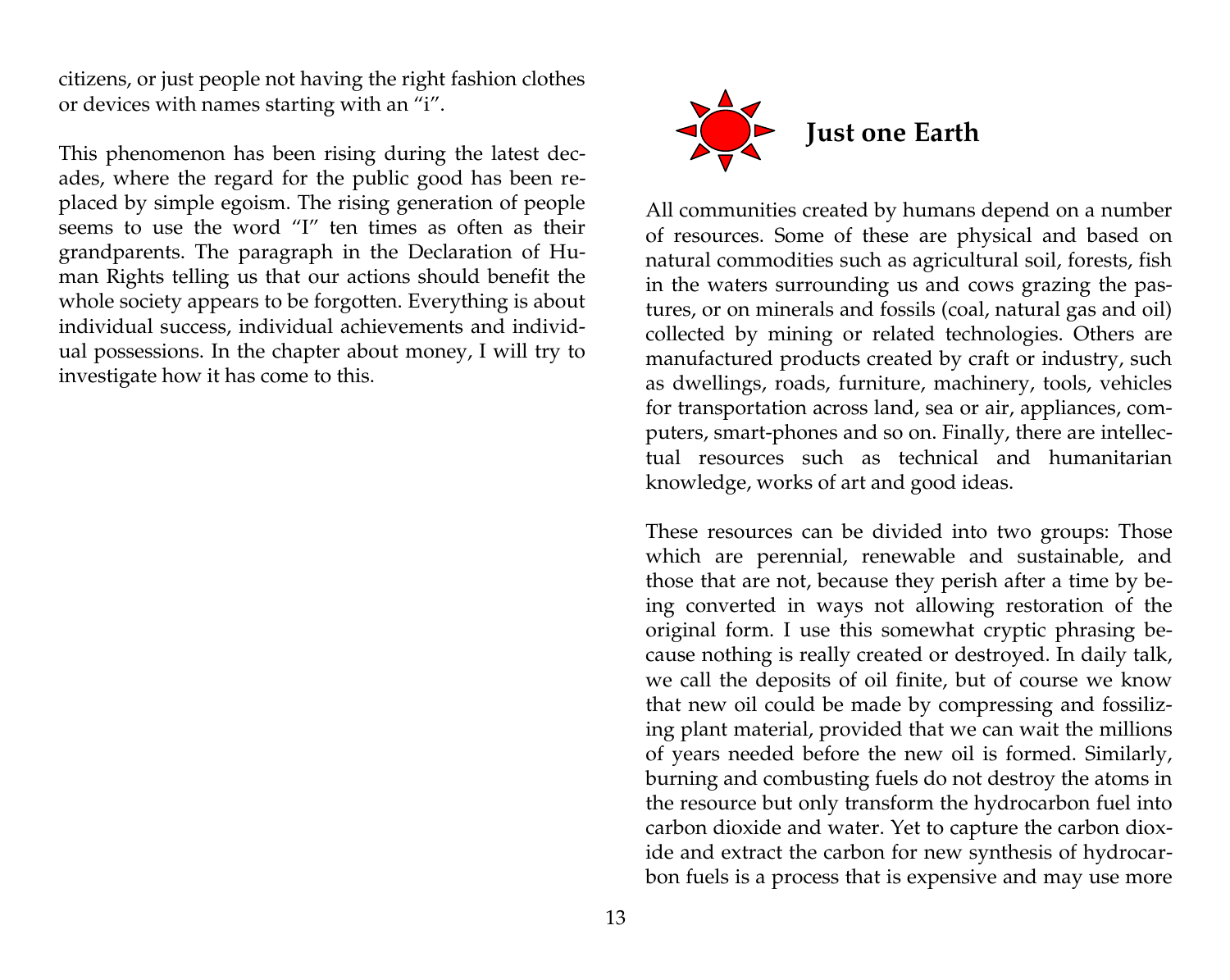energy than it creates.

One possibility to make the energy balance acceptable is to use solar energy for the most energy-consuming part of the process. Plants assimilate carbon dioxide and transform it (together with nutrients collected by the roots) into new biomass, which may be used to form new synthetic hydrocarbon fuels. It is only during the growth period of the plant that more carbon dioxide is captured than released by withering and decomposing microbes. To produce energetic fuels from the combustion emission of our exhaust pipes and chimneys we thus have to increase the area of forests, which is rather the opposite of what is happening today.

What is meant by saying that we "use" a resource is that we transform or convert it in such a way that reuse is unlikely to be possible or economic. The resources we call finite, exhaustible and incapable of sustaining usage forever are those that by our use will transform or dilute into a different form, from which recovery does not pay. This concept may of course change with time, particularly if alternatives remain more expensive than the original resource in the form that is running out.

The situation is quite different for a number of minerals used today in industry, such as iron and platinum. These metals can be recovered, and often at prices similar to those paid for the same minerals extracted by mining operations. This requires collection of manufactured items when they are discarded, followed by separation of those minerals it is desirable to reuse. Even after combustion in incinerators, the concentration of certain minerals in the

ash and tar residues may be as high as in some of the ores used for mining. However, the economy of recycling is generally better when the waste has been sorted at the consumer discarding the waste, than if the waste goes through a community incineration plant.

In addition to consumer products of relatively short lifetime, there are more durable products such as buildings, bridges, railway lines, and so on. In any case, lifetime is a fairly elastic concept, because it depends on how much maintenance and repair we are wiling to put in and pay for. Together with non-physical resources, such as intellectual creations, the following chapter will discuss how they figure in the bag of assets we leave to following generations.

Here, I shall try to go a bit deeper into the situation regarding natural resources, available if not forever then at least as long as the climate of the Earth is not changed too much. It should be obvious that destructing or degrading such resources to a form not readily available for utilization is a very serious matter that may substantially limit the options open for future generations. That is, for instance, the case for release of toxic waste and radioactive material to the oceans. There are already species of fish that it is no longer advisable to eat more than once a month. This was the case for swordfish in the Pacific Ocean already during the 1970ies, due to mercury content above the limit set by health authorities in the USA. Swordfish are at the top of a long food chain from microorganisms over bottom plants to first smaller, then larger prey fish and finally to the swordfish.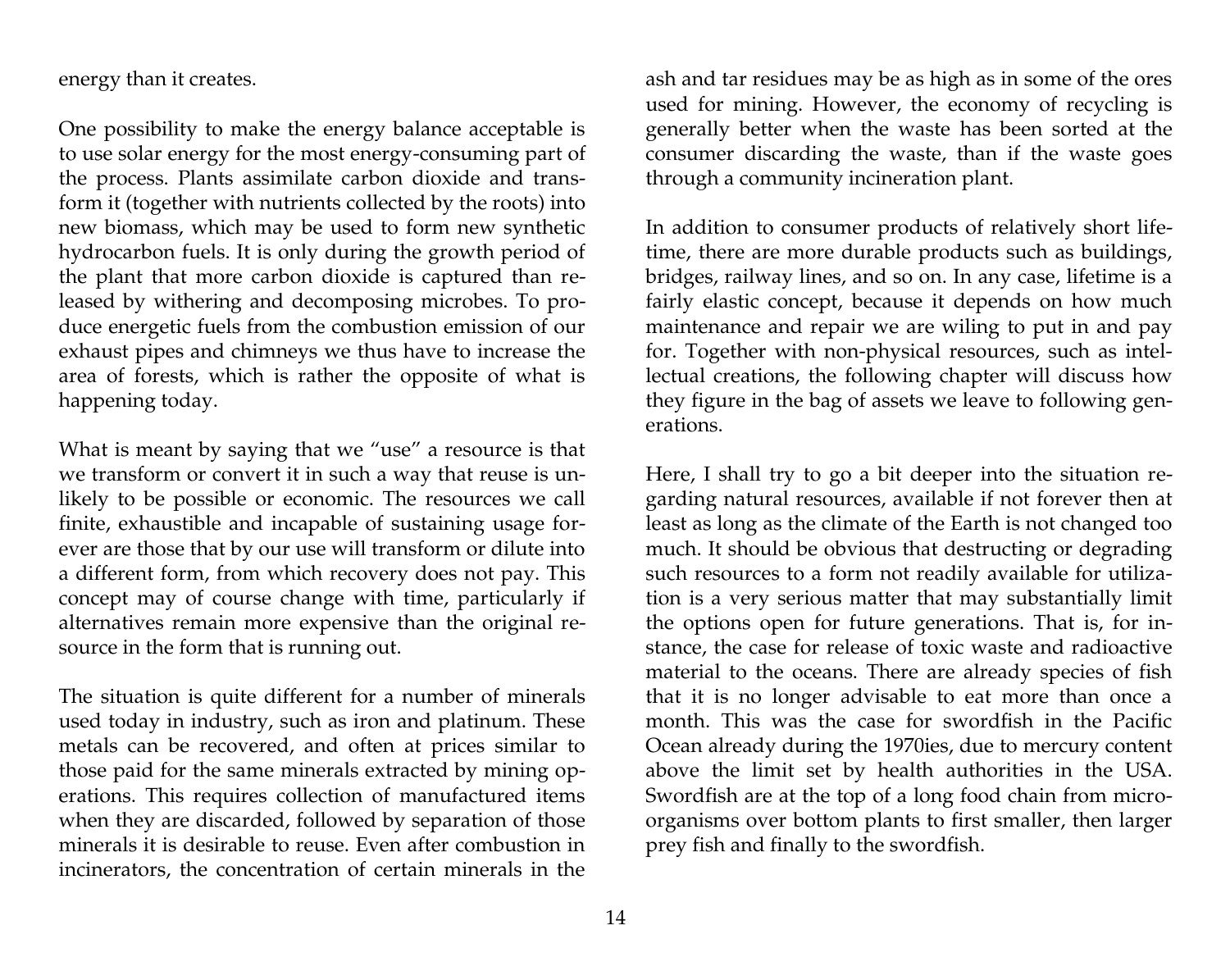The same was the case for reindeer meat in Lapland, following the radioactive fallout from the Chernobyl nuclear accident that had been taken up by the mosses and lichens grazed by the reindeers. Also the large production of spices in Southern France was affected, due to radioactive deposits on hills facing the direction of the complex motion of the Chernobyl emissions across Europe, reflecting changing wind directions and patterns of precipitation. Current radioactive contamination is lower, due to decay of the more short-lived species. In the case of toxic substances such as mercury, they are moved around by waterways and may eventually settle on the ocean seabed.

Clearly, the case of toxic soil contamination is similar and may make land less suitable for growing food crops for extended periods of time. Some pesticides take quite long times to disintegrate in soil, but may be moved around by ground water and reach streams and rivers. It is therefore often difficult to say how long time a piece of land cannot be used for food crops or livestock grazing, and the current waiting time requirements for obtaining a certificate allowing cultivation by ecological or organic agricultural methods may well be too short.

Many of these issues were covered by the news media when they were news, but subsequently they have faded from the focus, while not diminished in the real world.

Because a piece of land, be it a plot, a field or a forest, can continue to produce goods for mankind indefinitely, as long as exploitation remain ecologically balanced, that is for fields as long as nutrients are returned to the soil by the practice of rotation with periods of animal grazing

and deposit of manure between periods of planting different crops, and for forests as long as new trees are planted after felling, then the value of land is infinite.

The market theory used by economists values a commodity based on its accumulated utility. This works fine for say automobiles, which are depreciated until their value becomes zero, because repair costs have become too high. Because the utility of properly kept land does not diminish, it should not be depreciated and it's accumulated utility and hence value therefore sums up to infinity. To use a depreciation rate and assign any finite value to land is simply wrong.

Because the true value of land is infinite, no one can afford to buy or own land. Sensible economists have of course realized that, and, for example, the economists of the World Bank state directly that any finite value attributed to land must be understood as a rental value, not a property value. More precisely, the market value by which land is shifting hands should in reality be considered the cost of renting the land for a specified number of years. The number of years a renter can use the land is then a fictive depreciation time, such as on average a half farmer's working life or 25 years, and that is the "value of land" used by the World Bank.

These simple considerations have far-reaching consequences. The concept of property right can no longer be used in the case of land, since no one can afford to own land. Actually, this is not too far from the realities at present, because nearly all land is mortgaged or put up as collateral for consumption credit. However, it means that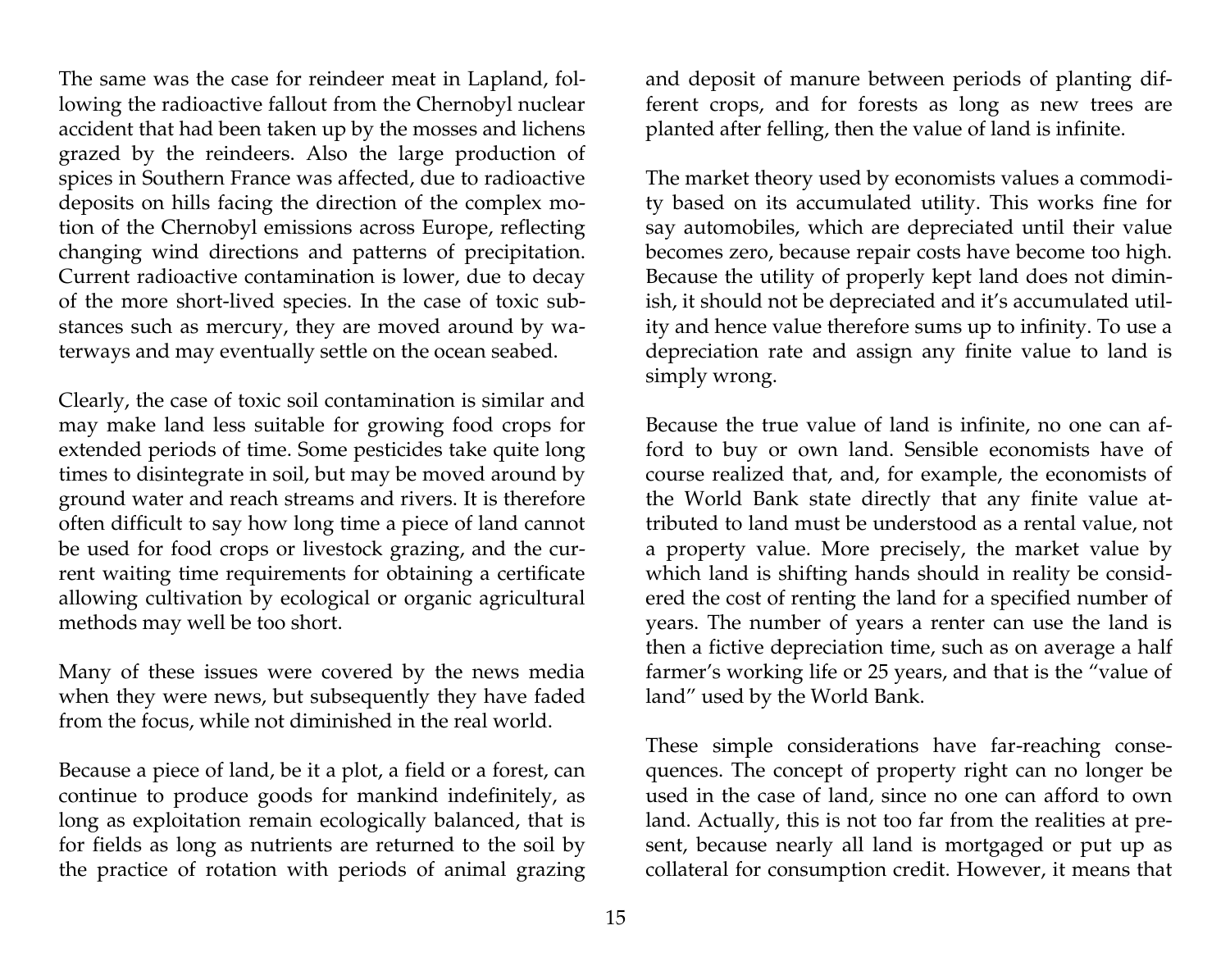signs like "private – no admittance" or other claims for property ownership are fundamentally unjustified, despite the lyrics on the inviolability of property in many constitutions. That this is so has been stipulated through history, from Plato and Aristotle over Rousseau during the Time of Enlightenment to  $19<sup>th</sup>$  century socialists like Proudhon and Marx.

Discussing property rights related to land is important for enabling a smooth generation shift in farming, because young people desiring to work in agriculture nowadays often cannot afford the current prices of land unless they have a sizeable inheritance. As a result, the option of just renting the land has become increasingly acceptable. More aspects of the problems associated with generation shifts will be the subject of the following chapter, and the possibility of replacing ownership by renting also for other types of property than land will be discussed subsequently.



Interest rates play a role in several circumstances. Money we loan to build a house must be paid off in installments including interest, and likewise money for consumption beyond our disposable income. Usually, the interest rates are higher, the less collateral we are able to put up to guarantee the loan. In recent years, interest rates have been historically low; in fact lower than they have been during the past hundred years.

Interest rates express how much better it is to have a sum of money now rather than to be promised to get it some years into the future. Because life is finite, being promised a sum of money at a time where we might be dead is not as attractive as having it in the pocket now.

At the same time, interest rates constitute a tool for prioritizing investments. If there are only few people that have money left to invest, relative to the number of projects seeking investors beyond what the project-makers themselves can raise, then interest rates will become high. The present low interest rates thus tell us that our societies are running out of good project ideas, and that at the same time there is a considerable number of people with heaps of surplus money that they would like to see grow.

The low interest rate is therefore far from something we should be happy about. It plainly tells us that education and creativity-creating activities in our society are lacking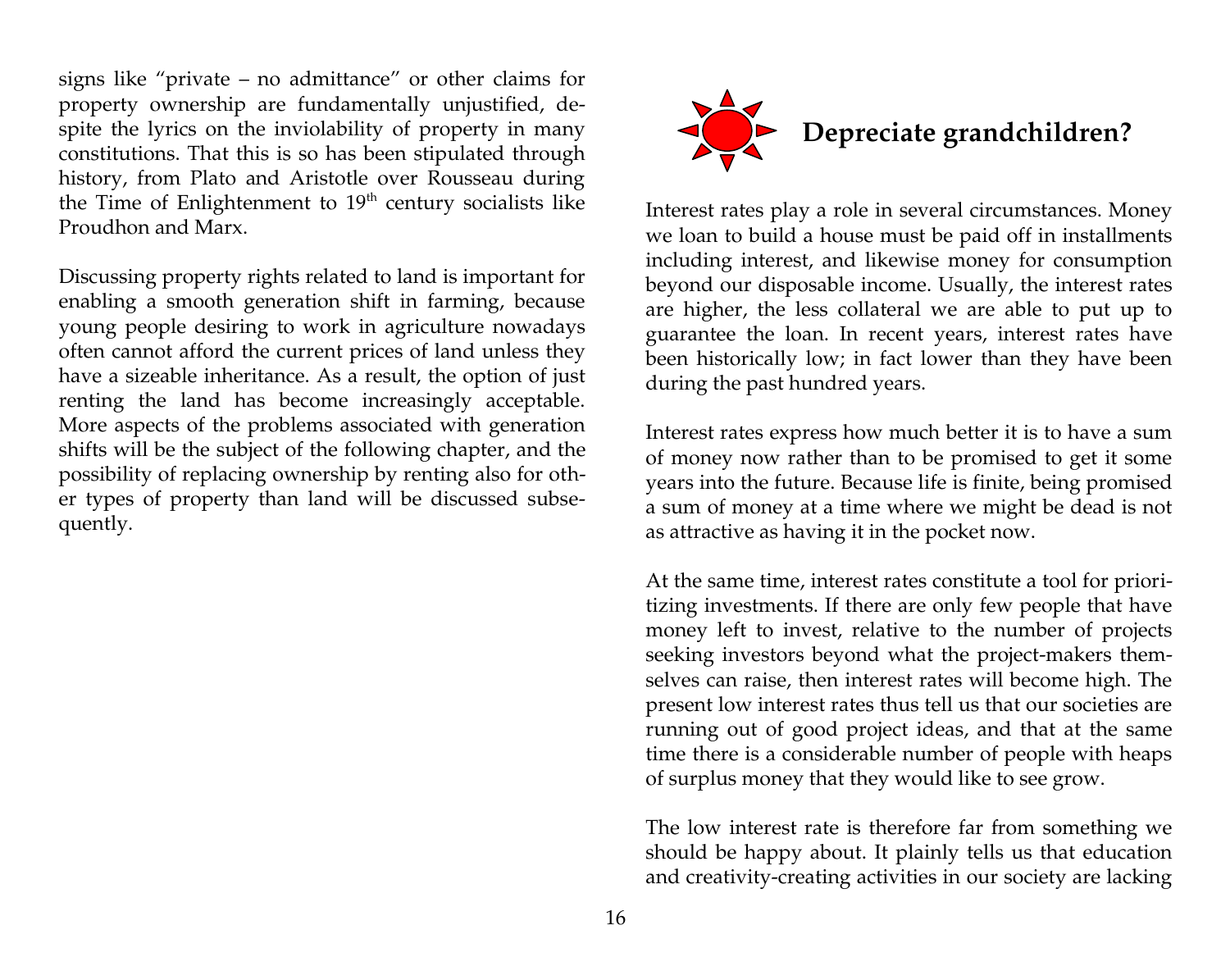quality or being insufficient to provide people with enough imagination and skill to secure the future for our society.

It should be no surprise that moneylenders demand security for getting their money repaid, in the form of collateral such as a concrete buildings. However, from the late 1990ies, the amount of money available for investment became so large that banks and other loan-providers started to ignore security. In many countries, a housingbubble helped this development on the way. The highly inflated real estate prices gave the banks an alibi for issuing large loans, and at the same time, the control of bank and loan institutions were weakened in many countries, notably by neo-liberal governments.

Many house-buyers and -owners used this situation to expand their consumption, using borrowed money first to finance larger houses than they needed, then larger cars as well as luxury commodities, encouraged by the ease of loaning money. Even poor people were urged to overspend by smart advertising campaigns, and many did so even if they had no expectation of being able to repay, even at zero interest rate.

Common sense should have told both consumers and banks that real estate prices may increase or decrease, and that a ceiling on putting up a house as collateral should not entitle the owner to borrow more than say 80 % of the public appraisal value made in many countries for taxation purposes, or a similar independent assessment of an average market value.

In countries that have a public citizen ID number and a similar land registry number there is a saying recently used to comment on the bank managers causing the most recent financial crisis, that people with soil in their brains should have their ID number replaced by a land registration number.

In any case, the housing bubble of course burst after a few years, and a financial crisis ensued in all countries having neglected proper regulation of the financial sector. Governments handled this crisis by providing large monetary subsidies to the banks, using funds taken from the taxpayers. In order to avoid raising taxes, the bank saving operation was in many countries financed by cuts in public services, ranging from education to hospitals.

Not only was the public sector affected, but also key private institutions such as those administering pension funds in many countries found their assets strongly reduced, because their boards had been encouraged by the difference in returns on shares and bonds to invest the pension money in quite risky shares. The negative consequences of this will be felt for a long time.

While the governments were quick to save the banks from bankruptcy, they failed to clean up the financial sector and establish legislative conditions for the sector that could help avoid the next financial crisis. Instead, we have seen the salaries of bank managers double, evidently with the reasoning that their previous compensation was too low to spur reflections regarding the adequacy of the requirements for obtaining loans.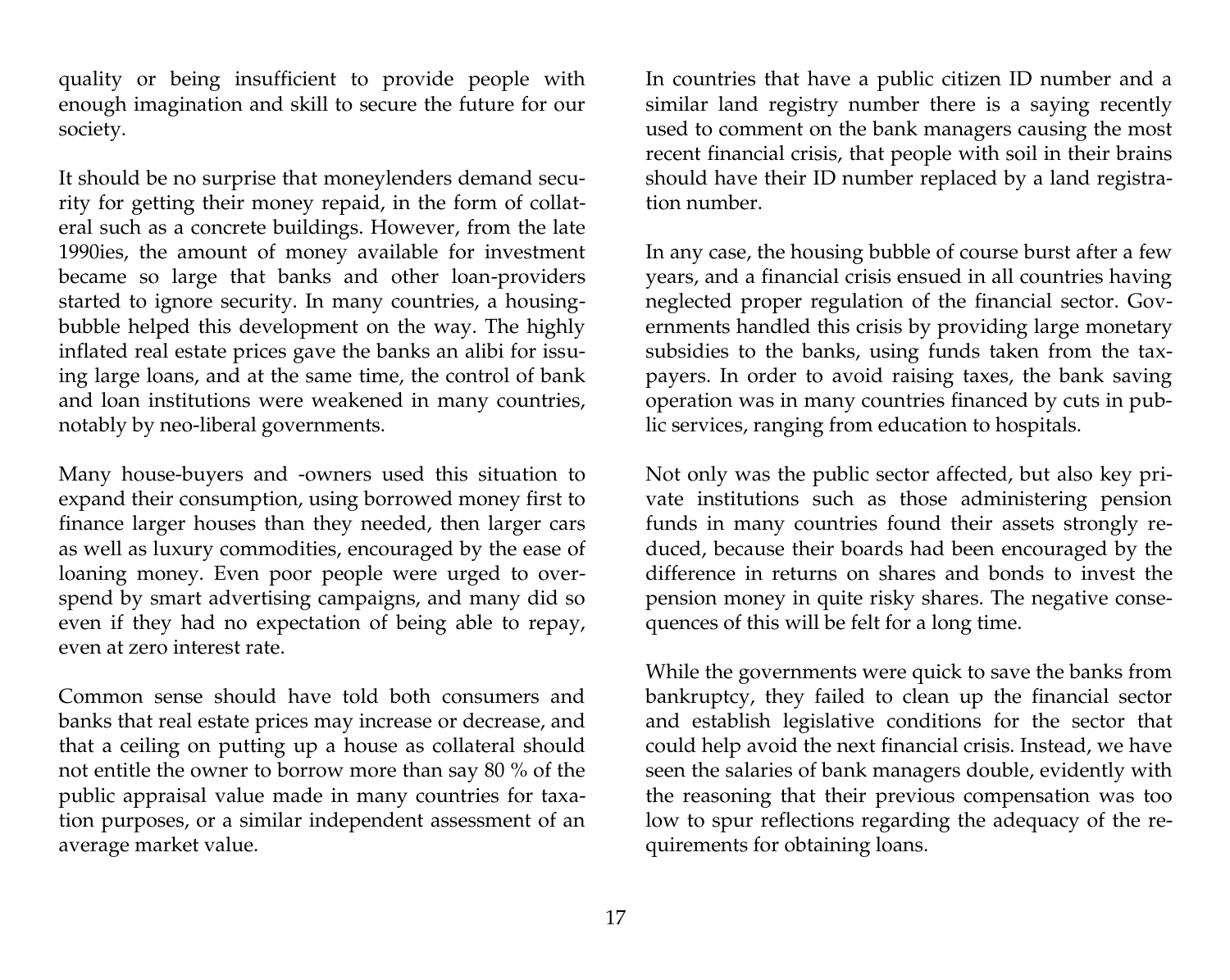There are other kinds of interest than the one a private individual has to pay on loans. The discounting rate of national banks is a long-term interest rate used to assess societal investments, and researchers formulating scenarios for the development of societies generations into the future use what is called an "intergenerational interest rate". It reflects the value we assign to future generations. If we value our grandchildren as highly as ourselves, the intergenerational interest rate should in principle be zero.

Such interest rates are important for deciding what to do, for instance, with a plot of polluted land. Shall we clean it now or leave it to be dealt with by our grandchildren? Based on the private economic interest level or the discount rate of the national banks, it would appear a good idea to pass all the mess to our grandchildren, because the sum we have to deposit in the bank today in order to pay for cleaning the plot of land a hundred years from now, when the money has earned interest and compound interests, is much smaller that what cleaning up would cost today.

Using a positive interest rate implies that we depreciate our grandchildren. If that is not what we want, we cannot use a positive interest or discount rate for problems stretching over several generations.

The intergenerational interest rate should be zero, but I added "in principle". The reason for that is that one might cultivate a broader view at the relationship between the current society and the future one: We pass many assets to the following generations. Most of them are hardware that may have lost much of its utility in a hundred years,

but some buildings and similar things may still have a value. More importantly, we leave cultural assets such as ideas, knowledge, art and science to the future societies. These things must count positively and push the intergenerational interest rate upwards. On the other hand, we also degrade nature, as mentioned by making the world oceans less useful as pantries for the people following us, and our pollution of nature comprises greenhouse gases that will have a negative influence on climate for several hundred years, even if we were to stop emissions now. These are negative contributions to the intergenerational interest rate.

All in all, it is difficult to say if the net contribution to following generations will be positive or negative, and the neutral intergenerational interest rate of zero may well be the most appropriate one to use in assessments requiring use of such an interest rate.

One already discussed example of this is natural resources that do not perish, including land used for agriculture, forestry or recreation. To use an intergenerational interest rate of zero means that these resources are not depreciated over time and thus have a utility value summed up to be infinite, precisely as argued in the preceding chapter.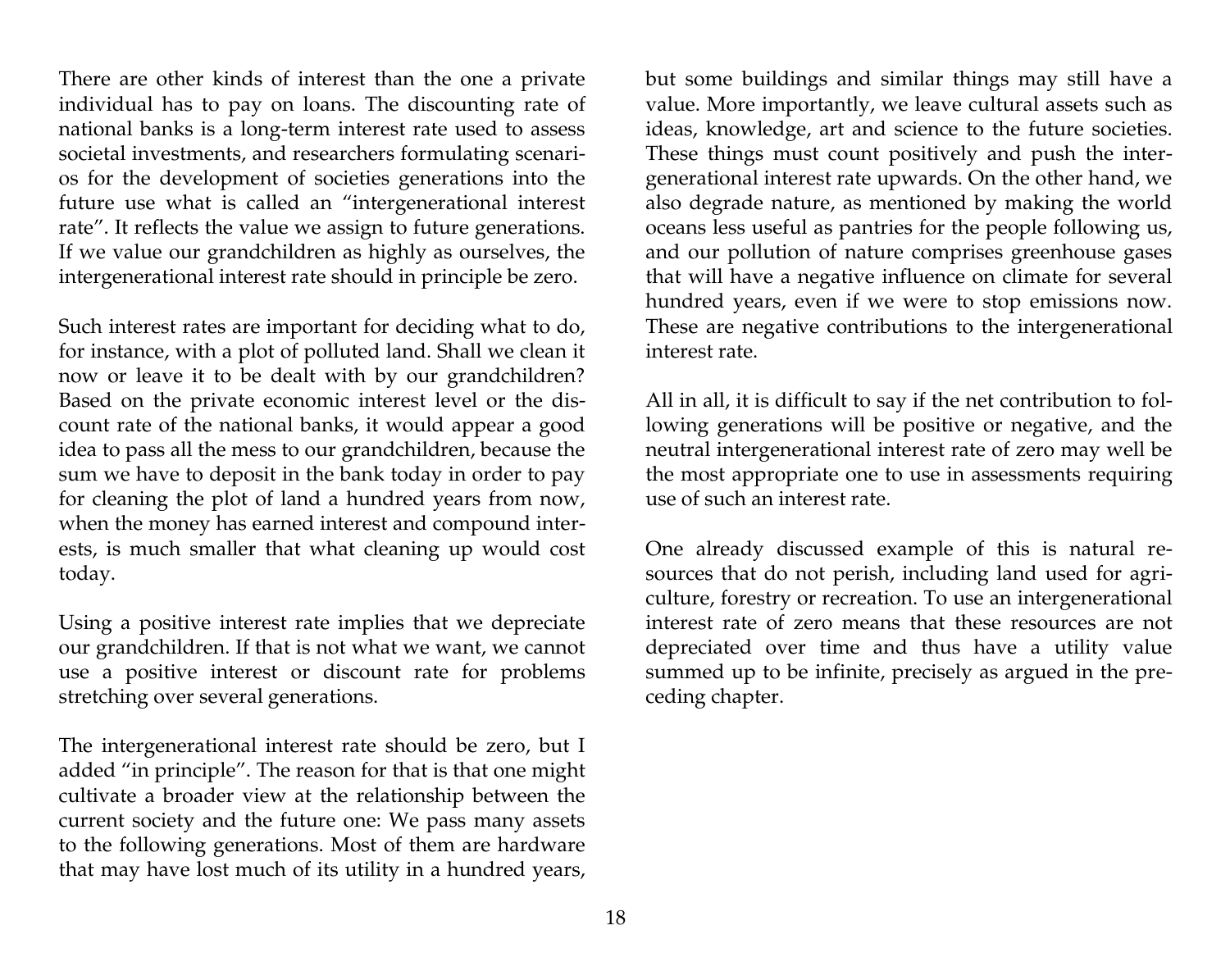

## **Income, wealth, and inequality**

Considering the distribution of income between the citizens of current societies, a substantial change has developed from the early industrialization to the present. At first, a little group of primarily factory owners earned most of the money circulating and the factory workers suffered worse conditions that the farm workers toiling at estates before industrialization. A striking way of seeing this has been provided by the Danish historian and forensic scientist Pia Bennike, who studied skeletons from the Stone Age to the present and determined the variations in body height. She found that the body height increased until about 2000 year ago, then dropped a bit through the Medieval period and reached its lowest value at around 1850, after which it increased to present values higher than ever before.

By the early  $20<sup>th</sup>$  century, an increasing solidarity had in many Western countries led to new programs of assistance to the poorest, e.g. reducing the fraction of deaths caused by tuberculosis from 35 % in 1835 to under 0.1 % in 1920.

In the Scandinavian countries, social democratic parties introduced a welfare model during the 1930ies, partly as a measure aimed to avoid conditions such as those seen in the USA after the 1929 financial collapse. It provided a safety net of social benefits for anyone in need, comprising free health care and education as well as support for

people losing their job or being unable to work. These benefits later spread to many other European countries and recently in a small way to the USA. Today, the welfare model is under attack from the neo-liberal political parties and their supporters, but it is still functioning reasonably in most places.

As a result of the welfare policy, the countries based on this paradigm went through a period of diminishing disparity of incomes, continuing until about 1990. With some delay, also wealth distributions became more equitable. No clear picture appeared during the 1990ies, but after year 2000, the situation turned around and the inequality in income again increased dramatically, as illustrated graphically below, for the case of Denmark.



*Change in distribution of disposable income among Danish families from 2000 to 2012 (based on Statistics Denmark data).*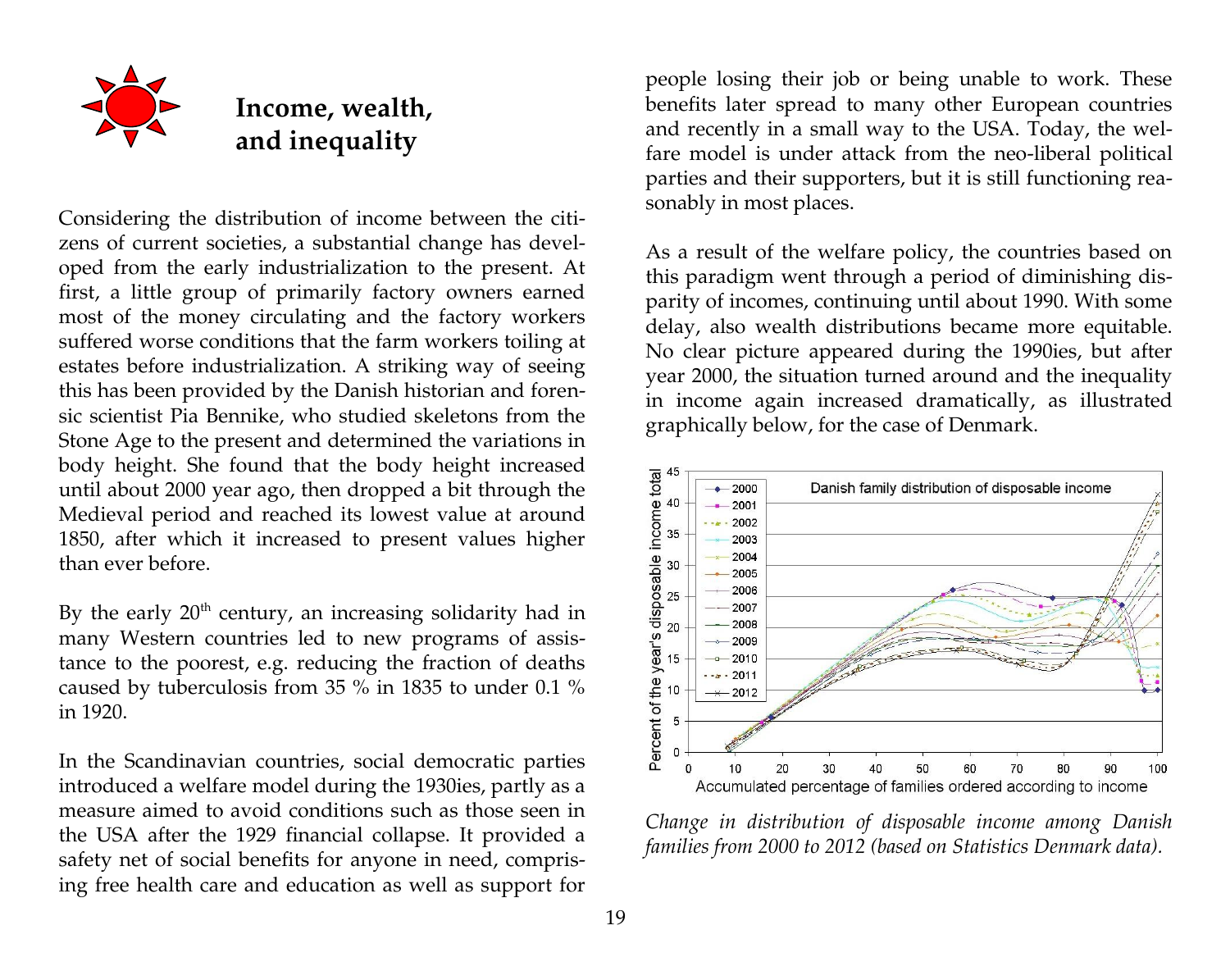It is seen that the income redistribution is massive: The part of the total disposable income reaped by the wealthiest few percent of families has risen from ten to over 40 percent. There is little change for the poorest (although this may change as neo-liberal policies become more aggressive), but the large middle class segments have seen their income share diminished from over 25 % of the total to about 15 %. The disposable income includes all types of income, including social benefits and an estimated equivalent rental value for owned homes, but excludes taxes and interest paid.

The neo-liberal persuasion has characterized all Danish governments during the period depicted, including some led by the Social Democrats (Labor) and some by a conservative party that with historical irony calls itself "The Left". The latter was in 2015 again put in charge by the voters, demonstrating that the party had successfully hidden the nature of its redistribution efforts from most of the voters. A large part of these voters were from the sizeable middle sections of society that have been and will be hardest hit by the shift of income to the very richest, indicating that many people have voted without acquiring sufficient knowledge of what the election was about and just listening to the advertising firms that currently run election campaigns for the parties. The public media did not help them by showing and explaining the numbers found in the statistics collected by Statistics Denmark.

A similar development in income distribution, towards more inequality, can be found in many other countries and has recently been described in work by the World Bank and by the French economist Thomas Piketty.

What is neo-liberalism, the ideology that now has taken over the political scene in most countries? What is the difference between liberalism and neo-liberalism? It is easy to tell what liberalism is, because this market theory is described in clearly formulated written form by its originator, the Scottish economist Adam Smith, in his book from 1776, *The Wealth of Nations*. According to Smith, a functioning market may build up wealth, provided that three conditions are fulfilled:

- All actors in the marketplace have about the same size and clout.
- All decisions made by the actors are rational.
- All actors have full access to the knowledge that is required for making rational decisions.

None of these conditions are fulfilled today, not even approximately. The size of business and industrial enterprises vary strongly, from family businesses to multinational giants. The companies are brooding over what they see as "commercial secrets", fearing that competitors might use such secrets, but without access to relevant information, the other companies of course cannot make rational decisions. In other words, liberalism is a consistent theory that, however, cannot work in the economies of the present world due to their demonstrable neglect of fulfilling the necessary conditions.

Neo-liberalism is not in the same way academically founded or supported, but according to its adherents, it is based on requiring companies and governments to simply follow the rules of liberalism, even it the conditions are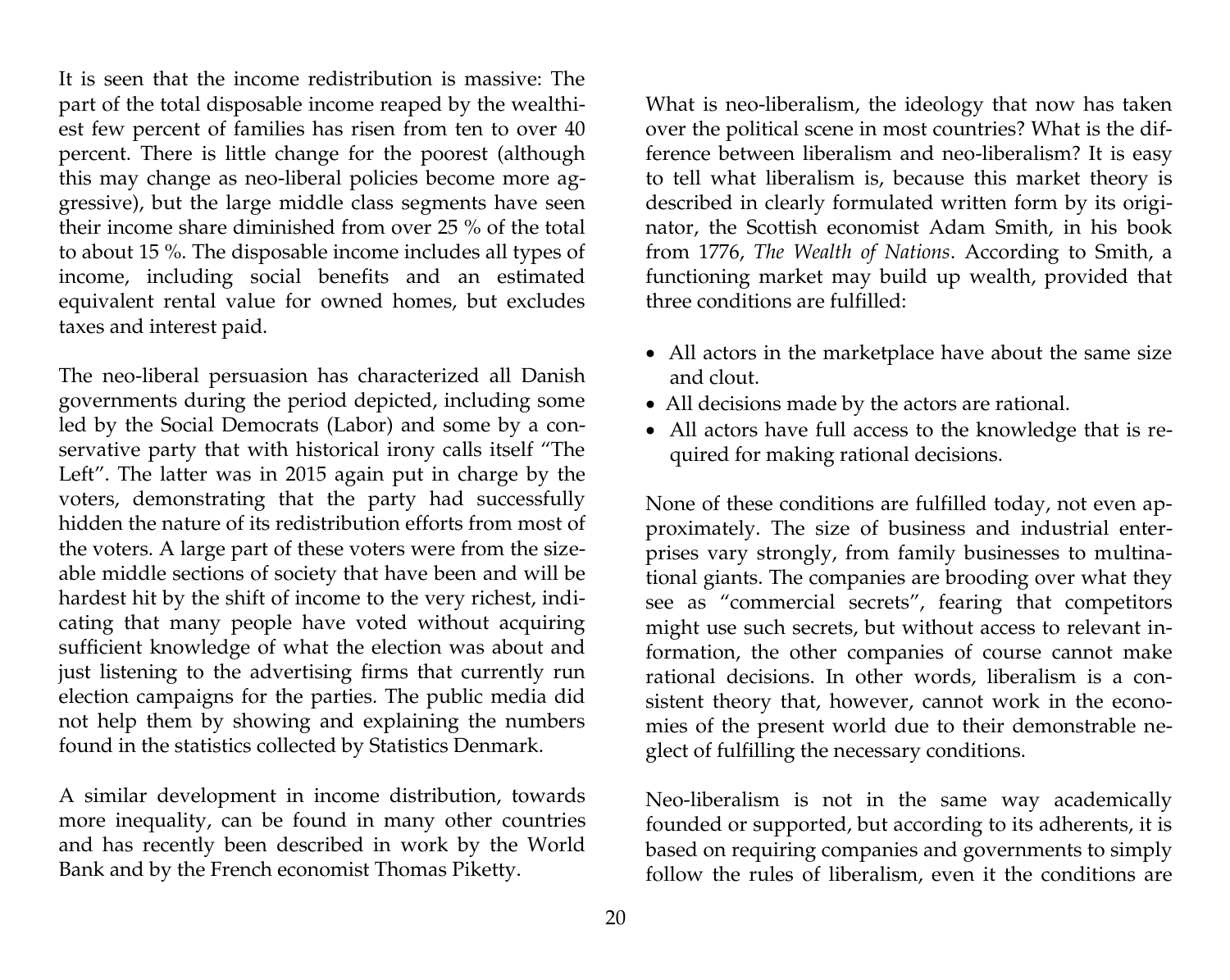not fulfilled. Opponents claim that neo-liberalism plainly seeks to concentrate all power and wealth at a few percent of the population, by setting a framework for trade and earnings designed to move as much money as possible from the many to the few, and by using (or taking over) media and advertising outlets to make simple-minded people believe that everything is to their advantage. The graphics above shows that this is exactly what has been happening in Denmark.

Perusing other parts of the income statistics from Statistics Denmark and those of several other countries one sees that income increases with the level of education, and particularly so for the highest levels. For this reason it is strange, that several neo-liberal governments have cut funding for universities, which can only imply a future with less qualified doctors and engineers (to name some relevant professions), i.e. hurting precisely the group of people likely to achieve the highest salaries in society and to join the elite supposed to be favored by neo-liberalism. Could it be that neo-liberal political parties are afraid to create too many highly educated citizens because they may be particularly able to look through the dubious election propaganda and political statements?

The education sector has become a battleground for political ideologies. For years, various political constellations, not unequivocally right or left wing, have watered down the curricula not only of university courses but also of high school and even primary school requirements related to quantitative correlations and numbers crunching. Multiple choice topic selection has been introduced at several stages along the educational system, allowing students to

steer around precisely the subjects allowing them to see through incorrect quantitative political statements and poor logic in political arguments. These issues will be taken up again in the chapter on the need for lifelong education.

The Danish data show that until 2012, the lowest income group was nearly unaffected by the neo-liberal reshuffling of income. In Denmark, this group derives half its accumulated life income from transfers (housing benefits, unemployment benefits and other social benefits). So far, the neo-liberal politicians have lived with this, presumable because this group of citizens is seen as more impressionable by advertising campaigns, especially when all media are owned or controlled by people with neo-liberal sympathies.

The distribution of wealth is believed to be similar to that of income, but is less easy to derive from statistical sources, especially in countries that do not have e a general taxation of wealth. Partial taxation, say of land, buildings, vehicles or shareholdings, can often be used to get a rough idea of wealth, and estate inventories at death has similarly been used as a proxy for estimating wealth.

A peculiarity in the Danish data available though special wealth investigations for selected years is that over half of the population has a negative wealth, meaning that they owe more money away than the value of all their assets. This is one clear indication that the ordinary Danish citizen still believes in the welfare economy, assuming that the state will indemnify everyone that cannot get by on their own, whether due to age, sickness or other causes.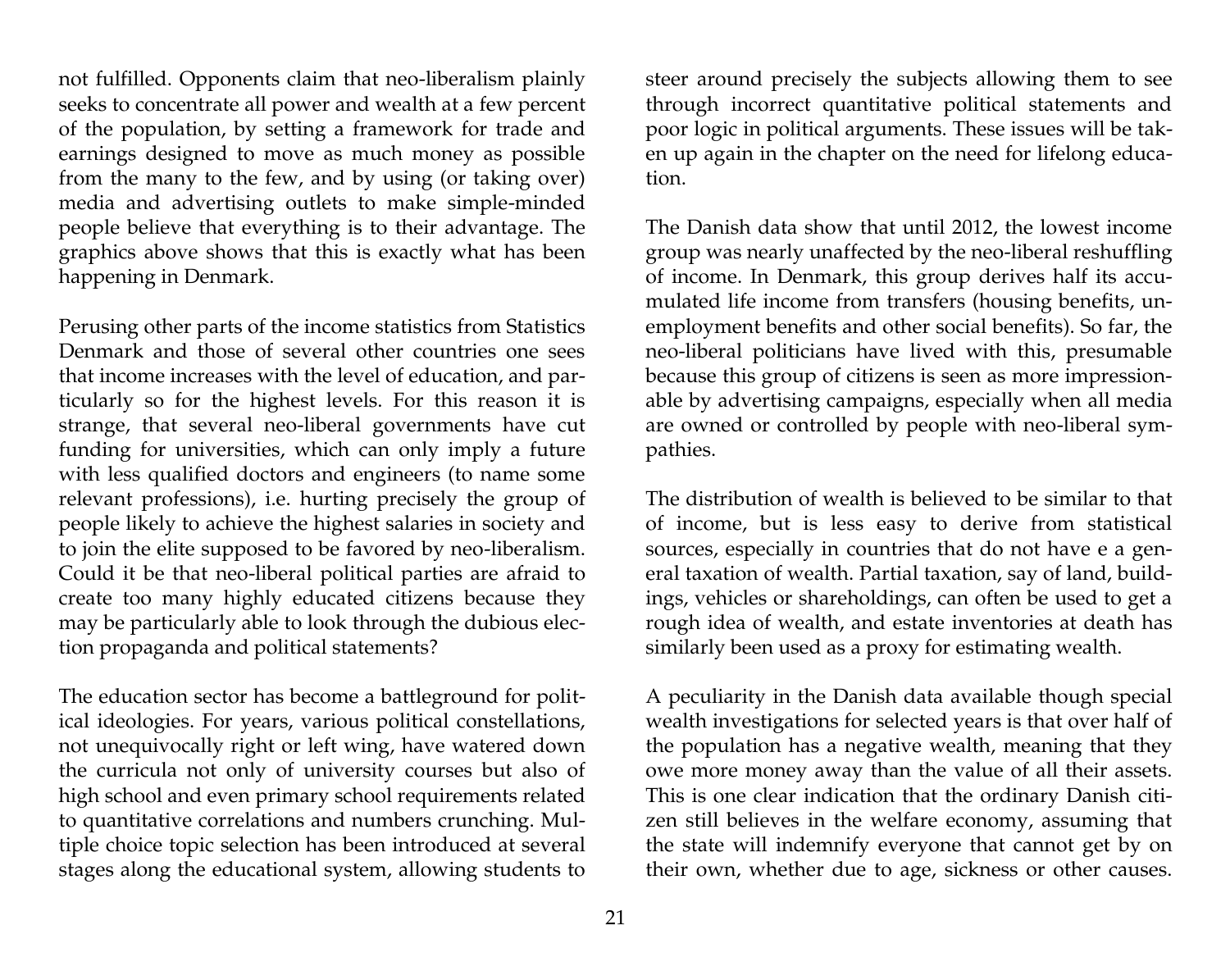When such citizens presently vote for a neo-liberal party they exhibit their failure to connect issues logically and demonstrate that they can be swayed by distorted campaign statements, or maybe just that they cannot find an alternative voting option.

One action of the neo-liberal governments has been to dispense with much of the earlier control on pension scheme investments, which today play with high-risk shares prone to substantial loss of pension funds, as it happened in the US after the 1929 financial crash. A positive action made by the European Union some years ago was to force governments to guarantee ordinary people's bank deposits up to 100 000 euro, anticipating the possible demise of banks, prompted by the change in the banks' risk taking that became evident from the late 1990ies.



We are born with a positive attitude towards growth. The baby in the crib wants to be like the bigger sister or brother capable of tripping around, and the bigger sister or brother wants to extend the radius of action by bicycling. Small children envy bigger children and look forward to love and sex, to forming a family and to acquire their own place that they can put their stamp on. No wonder that it is so easy to sell growth as the goal we all have to strive for.

However, growth has more than one meaning. The child's longing to become adult is not the same as wanting the economy to grow, and particularly not if economic growth is measured by the gross national product (GNP), as politicians like it to be. The gross national product is a measure of all the activities in society that are associated with handing over money. Some of these are desirable like the childhood dreams of growth, but other are basically superfluous or directly harmful.

It is without direct consequence (but certainly not without indirect consequences) when the finance sector moves money around by currency transactions, roulette games with hedge funds or by buying and selling shares. The finance sector earns money on every such transaction, but because no real values are moved there are no immediate contributions to human utility, happiness or welfare, although there may be subsequent negative effects in case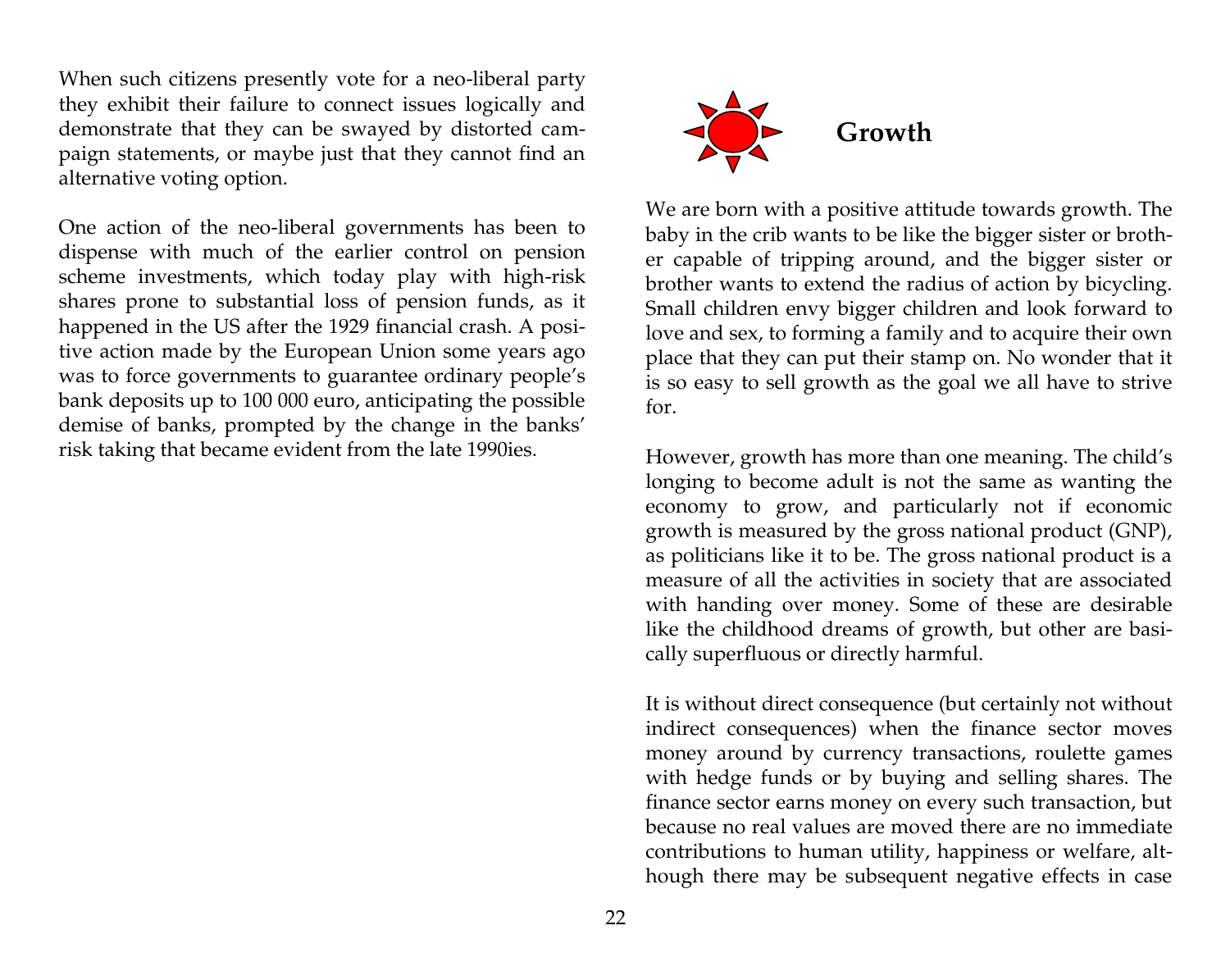the new owner of an asset decides to change its usage.

Even more absurd is the fact that increased pollution and destruction of resources count as positive in the gross national product, when in reality such degradation lowers the quality of life for many and makes the society that we are able to pass to future generations poorer. In summary, the gross national product (and a series of related concepts which differ in the treatment of for instance foreign transactions) is not a measure with any sensible use, and in particular it is totally unqualified for guiding our economy and political behavior.

Despite this, we see day after day references to growth and to the gross national product, both from economists and from politicians. An explanation is offered by the well-known economist John Galbraith in his 1976 book *The affluent society*, where he provides the sarcastic description of his own profession as people who would rather be associated with a highly respected error than with a less recognized truth.

There are alternatives to the gross national product, which we could use to measure growth if we wanted to. I have on several occasions, including the recent books *Energy Intermittency* and *Energy, Resources and Welfare*, suggested a simple solution.

It is based on an alternative use of the input-output data tables provided by most national statistical offices. Inputoutput databases distribute all economic activities on a number of sectors and types, which, if they are detailed enough, will allow a full life-cycle analysis of the positive

and negative aspects of the activity. The outcome of this will allow each activity to be assigned a weight factor depending on whether the activity contributes to desirable growth (in which case it is attributed a positive weight factor), does not contribute one way or another (zero weight factor), or damages health, environment or other assets (negative weight factor).

In many countries, the available input-output tables are at present insufficient for determining the weights correctly and thus have to be improved. For instance, ecological (organic) and chemical agriculture may not have been separated, or energy use by renewable and fossil energy sources may not have been separated. Such shortcomings will have to be mended, in order to make the data ready for calculating the proposed indicator that I have called a "measure of desirable activities" or "MDA".

The need for replacing the GNP by a better indicator is fairly generally agreed by progressive economists. There have been efforts to create a "green national account" by including certain environmental costs and subtracting costs when renewable energy sources are employed, but this does not capture the positive or negative impacts of each economic activity separately, which is needed in order to influence the concrete choice of activities to promote in society and eventually establish legislation to see that only those contributing most positively to the MDA are embarked on.

The need to make data available on a very detailed level can readily be seen. Consider for example combustion of biomass. If wood scrap is combusted in large power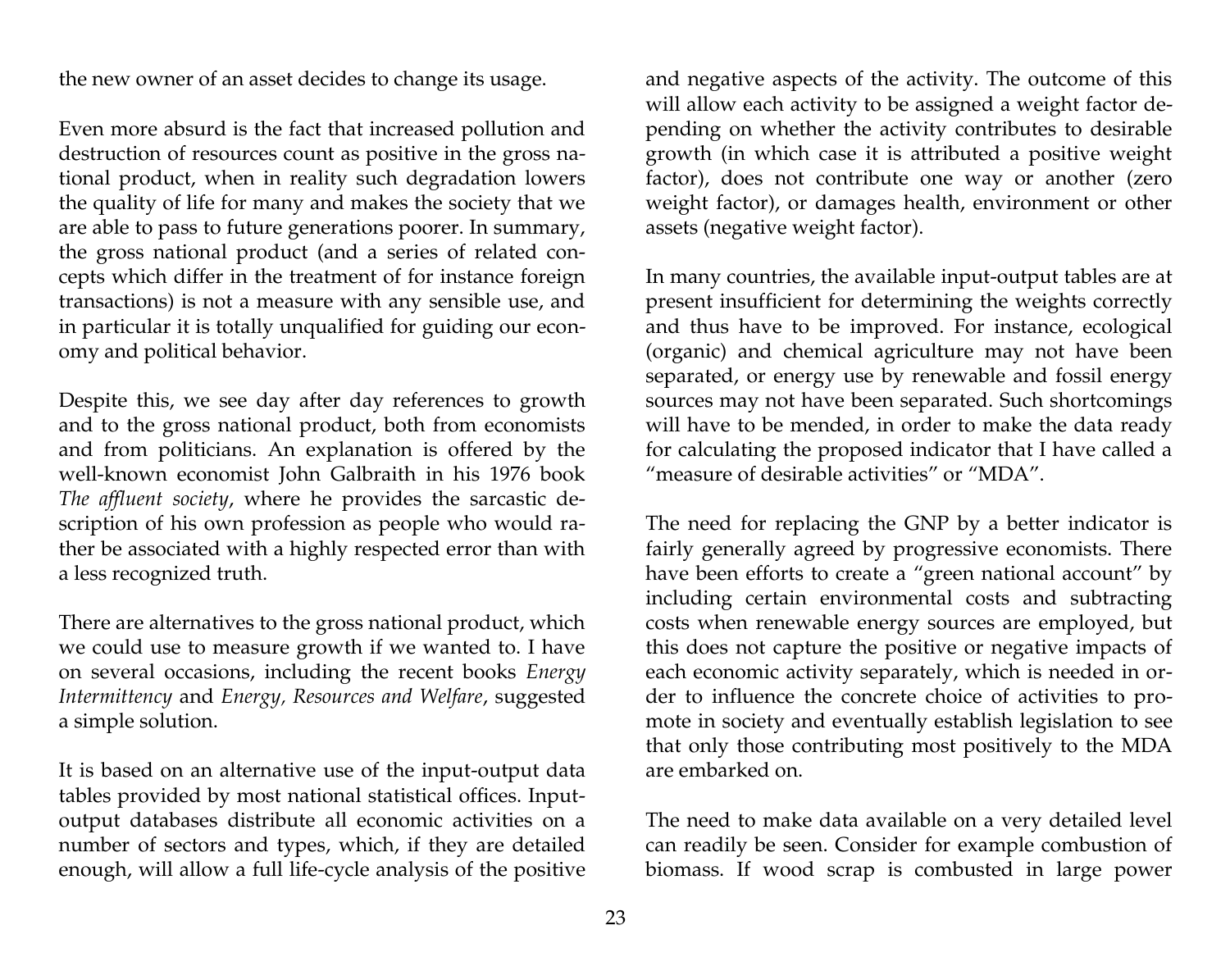plants with high chimneys and particle filters, the environmental impact is modest, but if the wood is burned in small wood stoves connected to low chimneys, the pollution is very substantial.

Replacing GNP by MDA will shift the ranking of countries' economic performance. Countries that in recent decades have decreased toxic industrial emissions and dangerous releases to waterways from agriculture, and have made a transition to high shares of ecological food production and large use of renewable energy sources will be assigned a high growth by the measure of desirable activities, MDA, while countries like China with high GNP growth but an even higher growth in pollution and environmental side effects will fare less well.

One of the first to advance the point of view that unsorted growth is incompatible with environmental concerns was John Stuart Mill (*Considerations on representative govern*ment, 1861), who also favored economic democracy (shared ownership of enterprises) and like Aristotle suggested that desirable growth should be measured by a concept of happiness. His method is called *utilitarism.*



The remarks on positive and negative forms of growth made in the preceding chapter have parallels in the assessment of consumer goods. There are some with a value beyond doubt, but others where the value can be questioned. From debates on developing countries, we know the concept of "basic needs", covering necessary food, shelter and clothes. Of course, these are no less basic in developed countries, but the supply of goods is larger, so that one will have to distinguish between subcategories before deciding what is a basic need: Food may be the cereals and vegetables recommended by nutrition experts, or it may be a nutritionally less fundamental Strassburg pâté or a Viennese meringue cake.

The division between basic and derived needs is in principle determined by the difference between not-negotiable needs and needs that may be debated. The latter may vary between people, between cultures and with time.

The recent several decades have seen an accelerating shift from free leisure activities to paid activities fulfilling the same needs but at the same time moving money about. All human beings have a need for exercising that in addition to manual work can be met say by walking or bicycling trips, but increasingly these ways have been replaced, after pressure from "friends", peer groups or commercial advertising, by paid exercising in a fitness center, a yoga center or perhaps a bicycle club.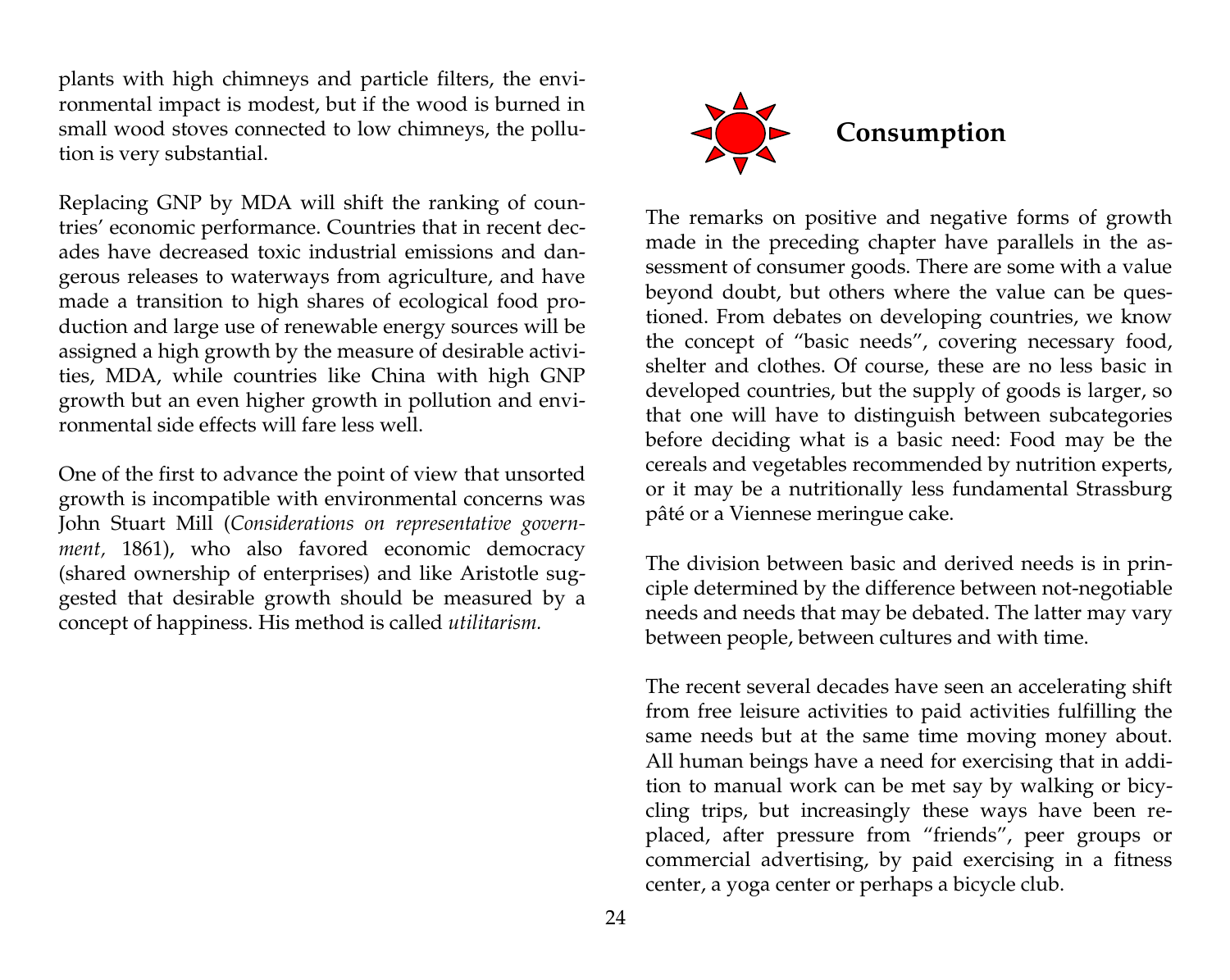The same is the case for sport that used to be an amateur activity aimed at maintaining a healthy body. Today, sport is a spectator-paid show, where the performers for high salaries expose themselves to systematic destruction of their bodies through injury and overloads.

The consumption orgy surrounding all of us is more than a bad habit. As mentioned, the social outlook has changed from an altruistic one to pure egoism, which makes it easy for the advertising profession to make it appear attractive to own one or more cars faster and more expensive than those of the neighbors, to fancy fashion clothes, excessive dwellings filled with designer furniture, and kids with expensive toys, game tablets and smart-phones. There is no unique connection between such things and welfare, and even less with happiness, if such a concept can be defined.

As the income-providers of families have to work harder or longer to be able to afford all the things believed necessary, there will of course be less time for human time together and play with the children. Anyway, such activities are frequently deselected because the advertising media tell us that it is better to pay for canned entertainment. In other words, a quality analysis and assessment of any activity involving purchase of goods or services is needed in order to counter the undifferentiated praise offered by the advertising industry.

At present, between 5 and 50 percent of the price we pay for a product is used to cover the seller's advertising expenses. The highest percentage is for products such as cosmetics for ladies. One may roughly divide consumer goods into daily conveniences such as food and hygiene products with a short durability measured in weeks, more durable products still with a relatively short life, such as clothes, batteries, garden plants or toys, and durable consumer goods such as household appliances, cars, cycles and computers with an expected life of 15-25 years.

In all these categories, merchandise is sold that does not even live up to the mentioned lifetimes characterizing the better ones of current manufacturers. Most countries have consumer protection legislation and rules for proper marketing behavior, but often, warranties are of much shorter duration than the lifetime that a consumer would expect for the merchandise in question, and pre-sale information is often misleading or falsified, e.g. by hiding any negative properties of the product offered.

As an example, passenger car sellers are in many European countries required to state the energy efficiency of the vehicle, based on concrete tests performed by accredited, independent testing organizations. These would be comparable, because they test the cars along a by the European Union defined standard route with a prescribed mix of urban and highway driving. However, it has become more and more common to see automobile advertisements where the energy consumption instead of being stated according to the EU prescribed driving cycle is only stated in terms of something like "15-35 km per liter", which is not helpful to anyone.

Another example is food products, where the packaging according to EU legislation should inform the consumer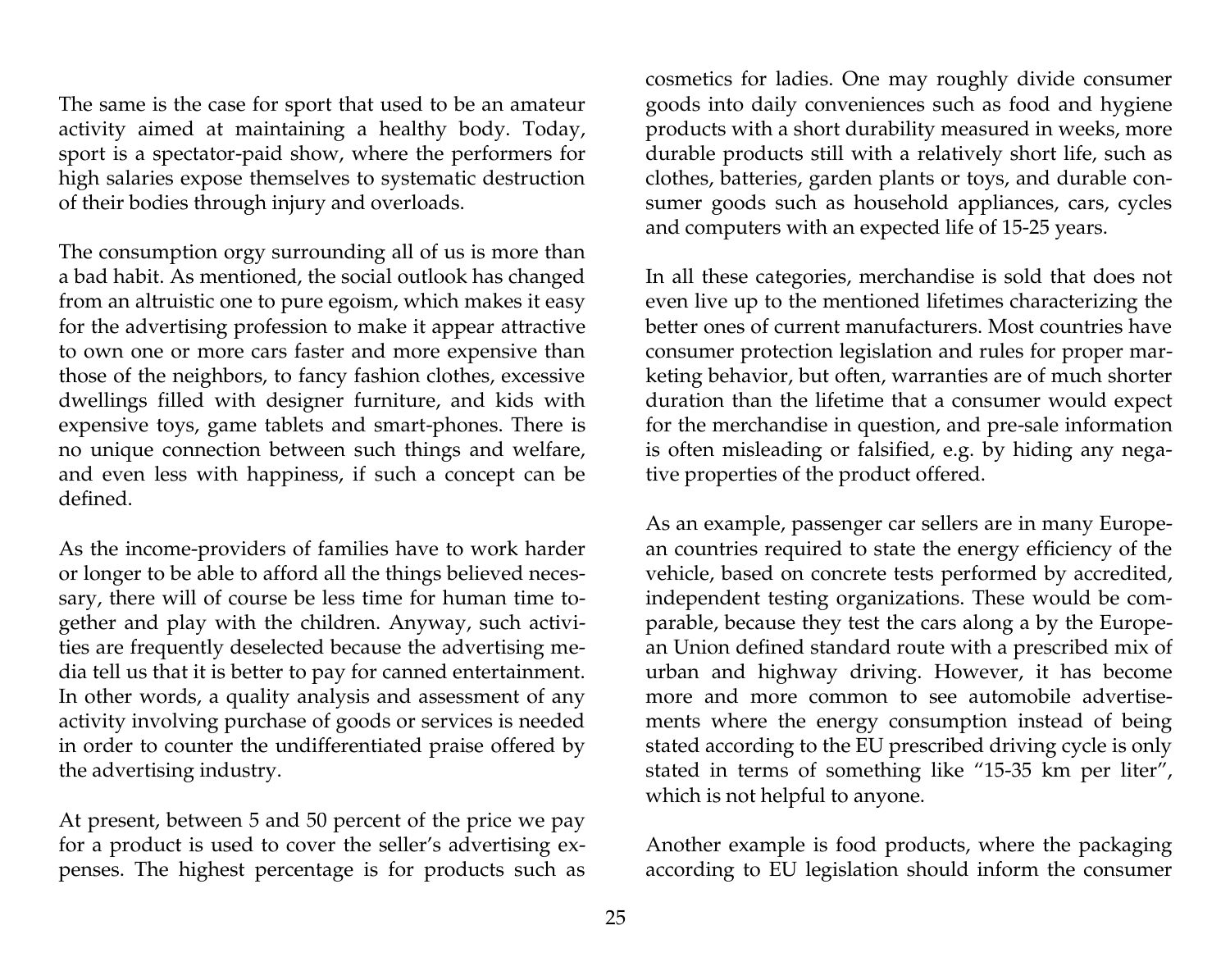about all ingredients ordered by declining weight. Some producers do this properly, with indication of the actual weight percentages, others only lists the ingredients, and some only give EU catalogue index numbers or Latin names that do not register well with an average consumer without academic education. Other useful information such as energy content and nutrient distribution appear only on some products.

When it comes to non-food products such as cosmetics or soaps, many of these are absorbed through the skin and may damage the body as easily as ingested food. Yet, there is no legislation requiring declaration of these ingredients, and the industry is particularly weary of giving any information, said for reasons of industrial espionage. A particularly unpleasant example is the French cosmetic lotions and make-up products that likely enhances ageing of human skin and thereby enables the manufacturer to follow up by offering the customers special crèmes claimed to counteract wrinkled, dying skin.

There are some web places allowing you to compare certain products before purchase, indicating not only prices at different vendors but also a reasonably sober list of ingredients and functionality. The information is still delivered by the manufacturer or seller, and the websites are privately owned, meaning that only those sellers who have paid for the service will be included. The information may still be wrong or incomplete, and there may be other producers of products with similar functionality who do not want to market their products in this way.

The following is a suggestion for providing a tool that

does not have the shortcomings of the present options, for guiding consumer purchases in each of the categories mentioned above, that is daily necessities, short- and longtime consumer goods, as well as items with morethan-25-year usability, such as dwellings.

All forms of advertising are forbidden. Instead, manufacturers wanting to sell a product in the marketplace must obtain approval from an independent Consumer Agency. A fixed fee of 5 % of the sales price is paid for this service, that comprises a full declaration and any test results obtained to be posted on a public consumer information website, based on required information from the manufacturer, who must also put at the disposal of the Agency samples of the product allowing the Consumer Agency to have independent tests made to verify the functionality of the product, its declaration, absence of non-permitted substances, and by enhanced ageing to test the durability of the product. The manufacturers must inform the Consumer Agency of any changes and updates in the product.

This proposal will greatly improve the customer's ability to evaluate purchasing choices. Some substandard products will never reach the marketplace, and if false information from manufacturers is discovered, there should be reprisals from fines to market exclusion in the worst cases. The Consumer Agency is not required to make deepgoing tests of every product, but can do so if it wishes.

Because 5 % of the product price is often less that what today is spend on advertising, the cost of goods should generally decline, while at the same time, competition between manufacturers continue to play the role it has at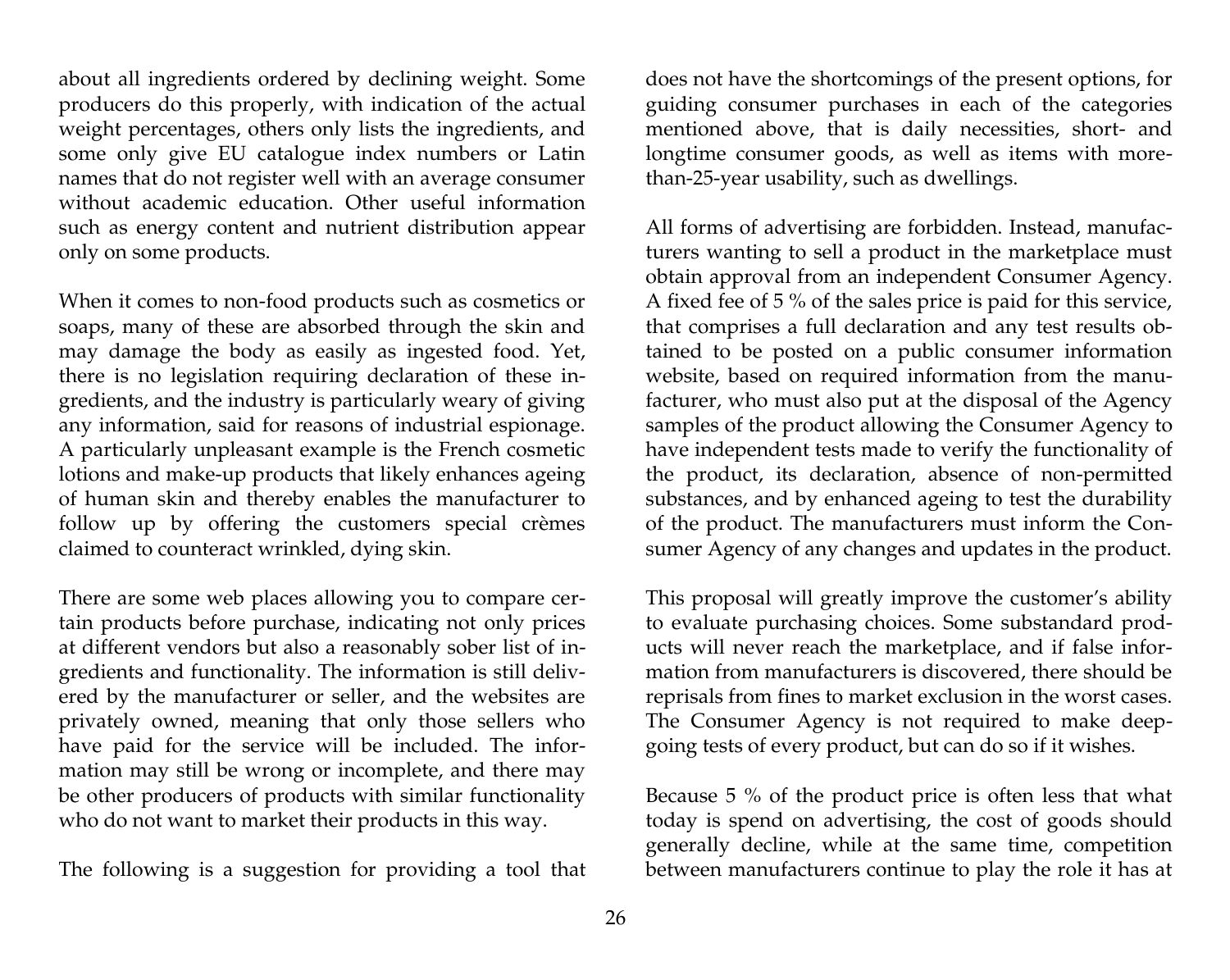present, however making the competition take place on the basis of the actual properties of the products, rather than the properties that smart advertisers can fool people to believe that the products possess.

There have been examples of marauder companies consciously trying to bypass consumer protection legislation and warranty requirements. A tricky practice has been invented by software providers, by claiming that the software is not sold to the customer, but leased on the basis of a license agreement and still owned by the seller. This form of trading has existed internally among companies, but the consumer legislation should not allow the consumer to be less protected just because the seller uses an inventive scheme of marketing in the regular consumer market. Some software sellers seem to realize this, since they add, at the end of a license agreement removing many rights from the consumer, "if the above is at variance with local law, then the local law takes precedence".

The strange marketplace behavior of computer operating system and software companies sometimes includes other peculiarities, such as stating in the license agreement that the user allows the software company at its liberty to extract personal information and pass or sell it to third parties. This is made possible by the fact that most software today frequently interacts with the manufacturer over the Internet, sometimes several times a day, claiming to help fight hackers and malware intrusions, and to furnish program updates. Suspected receivers of the personal information ranges from intelligence outfits such as the United States National Security Agency to sale-promotion units of companies subsequently spamming the user with insulting or trivial sales talk.

Many products offered for sale today do not live up to reasonably expected lifetimes. It may be due to lack of technological insights by the manufacturer, to use of substandard materials, or in some cases to purposely built-in ageing, expecting the consumers to buy new replacements again and again, helped by making the products particularly difficult to repair. Inspection of many current products, including microelectronics-based items, shows an assembly often quite impossible to take apart or exceedingly costly to repair, due to having made simple replacements, say of batteries, require disassembly of many layers of dense print-boards and other components in order to get to the battery site.

This tendency has also caused the number of companies offering repair of consumer products to decline. It would be in the interest not only of consumers, but also of anyone concerned with resource usage and environmental impacts, that all products offered in the marketplace use the best technology available at present. It does not make sense having to buy 6-8 e-bikes over a 15-year period when the lifetime of one ought to be the same 15+ years that finally has become the norm for cars.

This attitude was broadly held 30 years ago, but new technologies such as personal computers and mobile phones for a while developed so fast that the consumer could get improved functionality by replacing the device after just a couple of years. However, this only lasted a short while, and at present, the products mentioned should not be replaced more frequently than an electric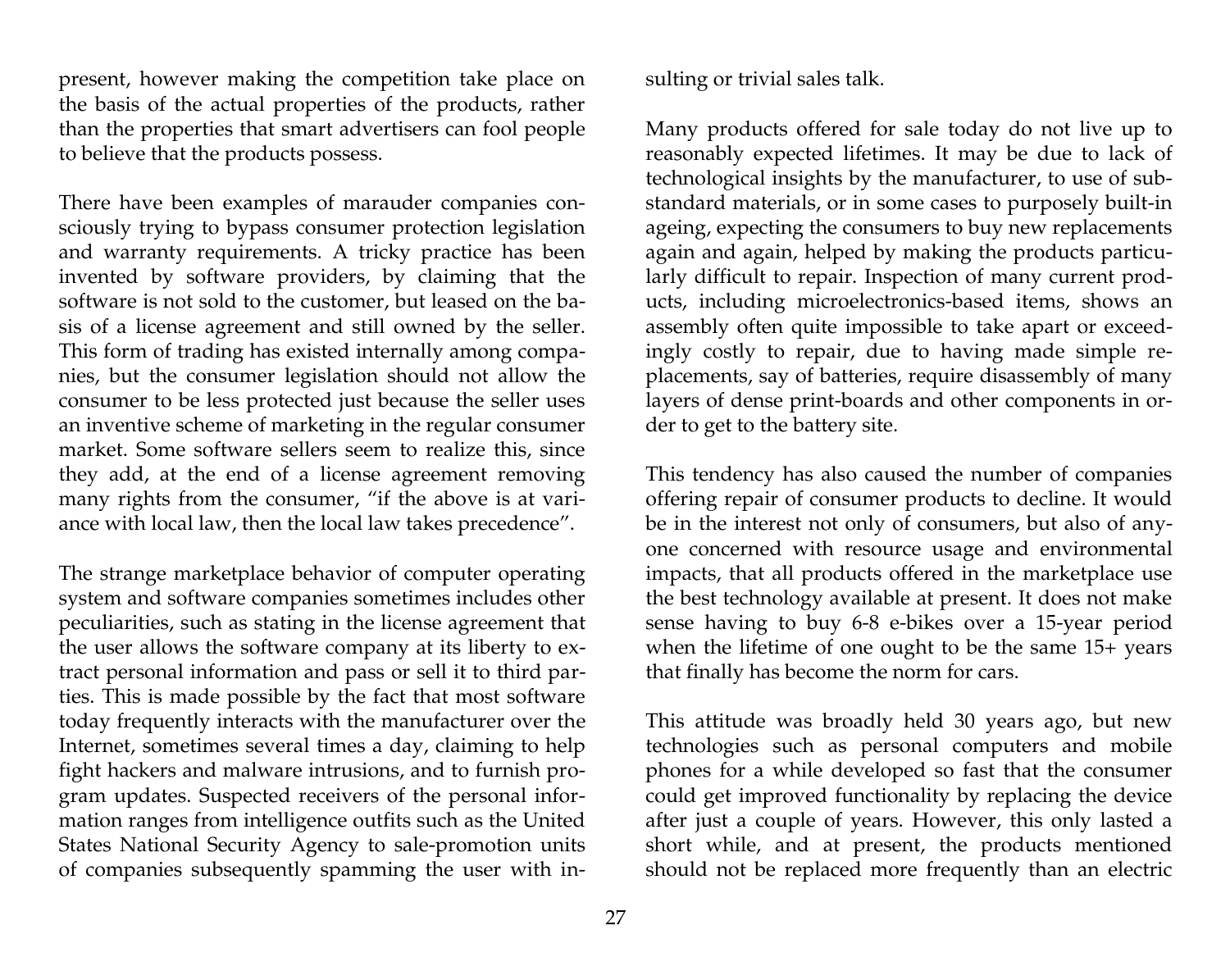range or refrigerator, despite the assurance of the marketing people that each model is better than last year's, a statement of the same quality as the arguments made during the 1950ies by the US auto-industry for replacing your car every year. Like then, most improvements are merely cosmetic, just as with the computer operating systems, where each new version marketed over the past ten years by many users are seen as one step forward and two steps back.

Yet the consumers of today seem predominantly to chase the cheapest product, although a look at the price and lifetime together would have lead to a different purchase. Teaching the citizens how to make product comparisons on the basis of total costs over equal periods of use ought to have been completed in primary school.

A few years back, a discussion took place in Germany over the suggestion that all manufacturers should be obliged to take back the products they had sold to consumers, when the products were ready to discard, and ensure a maximum of reuse or recycling.

That would for instance induce carmakers to reduce the number of parts and make it easy to disassemble retired cars. If all products were designed with reuse and recycling in mind, the incineration plants would be called upon less often, as they offer only partial recycling. Obliging firms to take their products back after use would have to be accompanied with provisions for smaller firms without sufficient technical knowledge of material's recovery or with a short presence in the market. This may be accomplished by an insurance arrangement securing the costs of recycling independent of the survival of the manufacturer. In any case, the cost of recycling would either be included in the price of the original product or recovered by selling the re-extracted materials.

A logical extension of this line of thinking would be to extend the warranty period to the full lifetime of a product, as regards flaws or errors in the product's construction, but of course inform the buyer of her or his need to pay for maintenance, repairs and replacement of parts, but preferably with an up front notification of the likely interval between such problems, and eventually with an insurance-based option for coverage of all expenses during the life of the product. In case the maintenance depends strongly on the way the customer uses the product, the insurance pathway would probably be unsuitable.

Industrial manufacturing has been changing over the past several decades, from assembly of parts from a small number of subcontractors or from divisions of the main manufacturer to a considerably more open process, where not only parts but also specific process steps (such as surface treatment) are outsourced, and in most cases to countries where manpower is cheap. However, it is more difficult to maintain a high standard in such a distributed manufacturing process, especially if some of the manpower used have a poor level of education.

One crucial factor in seeing an advantage in shipping parts around the world, often not just once but several times, along the chain of process steps involved in producing a certain product, is low costs of intercontinental shipping. Such shipping mostly makes use of large con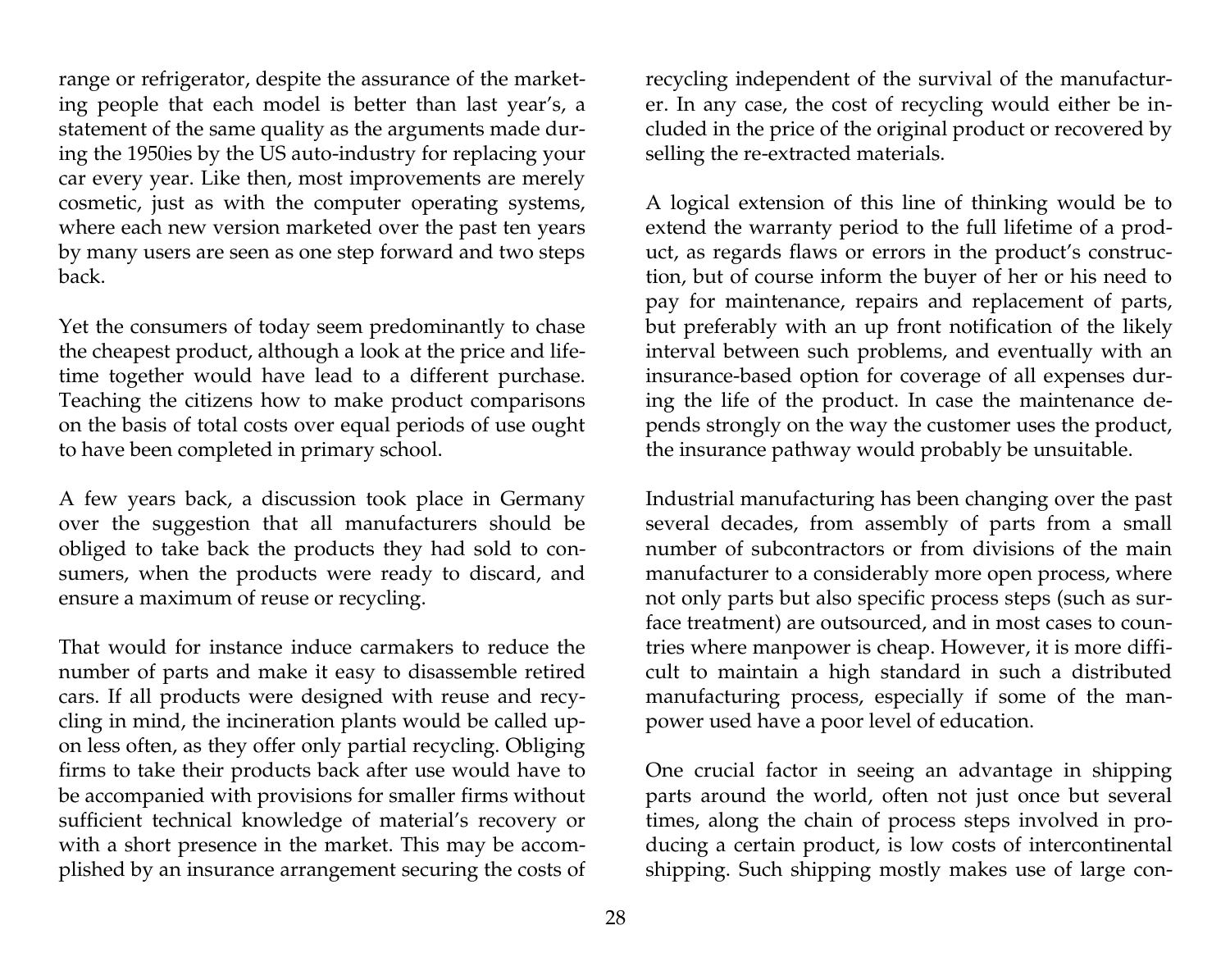tainer vessels, which is also the most energy efficient vehicle of transportation. Still, even these emits CO<sub>2</sub> and polluting substances that would make the shipping costs much higher than today, if the damage costs associated with the emissions were included in the shipping price.

Most European countries domestically impose a tax on fossil fuels motivated by the associated environmental and greenhouse warming damage, but international air and sea transport is exempt from such tax, by decree from the World Trade Organization, which many see as US controlled. This does not appear reasonable, considering that the effects of greenhouse gas emissions constitute a global problem.

As a few additional examples to round off this chapter, let me look at some areas where labeling and regulation already is in effect, but where these should be improved in societies seeing it as attractive to move in the direction of a more sustainable pattern of consumption.

As mentioned above, lists of the fuel efficiency of passenger cars have been published for some years, in Europe and the USA, based on a fixed trajectory of mixed driving circumstances, such as an urban-rural itinerary, constant wind resistance, no hills, etc. The outcome is how many kilometers the car can drive on a liter of gasoline or diesel. My proposal is to instead furnish a general energy efficiency of performing a transport task, expanding the study to all types of vehicles, including vans, small and large trucks, buses, trains, ships and airplanes. The measured result would then be expressed as energy (in megajoules, MJ) per kg moved and per kilometers driven.

29

The kilos moved comprise the weight of all passengers and freight (i.e. the payload, for which there is usually a maximum allowed, set by the authorities), while the corresponding energy use is in the common MJ energy unit that can be used for both gasoline, diesel, biofuels, muscle power, aviation fuels as well as electricity for electric and fuel cell vehicles.

Performing this kind of evaluation one finds that ocean transport by large ships is by far the most energy efficient way of moving cargo. Then follows trains and large trucks, considerably more efficient than small trucks and vans, particularly if these drive with less that the maximum allowed payload. This is often the case for craftsmen, distributors and other service businesses, and still worse in terms of energy use are passenger cars being driven by one person when they are designed for five.

Until now, public display of the efficiency of automobiles has only served to guide the customers. In view of the importance of the transportation sector in determining the total energy use, one should contemplate setting minimum requirements, just as many countries do today for another important sector of energy use, the building sector.

It is already several decades ago that the European train services lost most of the freight market to the roadtransport firms. Trains were operated inflexibly while the trucking companies were quick to introduce new technology with rapid container loading and running GPS-based information systems enabling customers to follow their merchandise as it traveled trough each continent. It might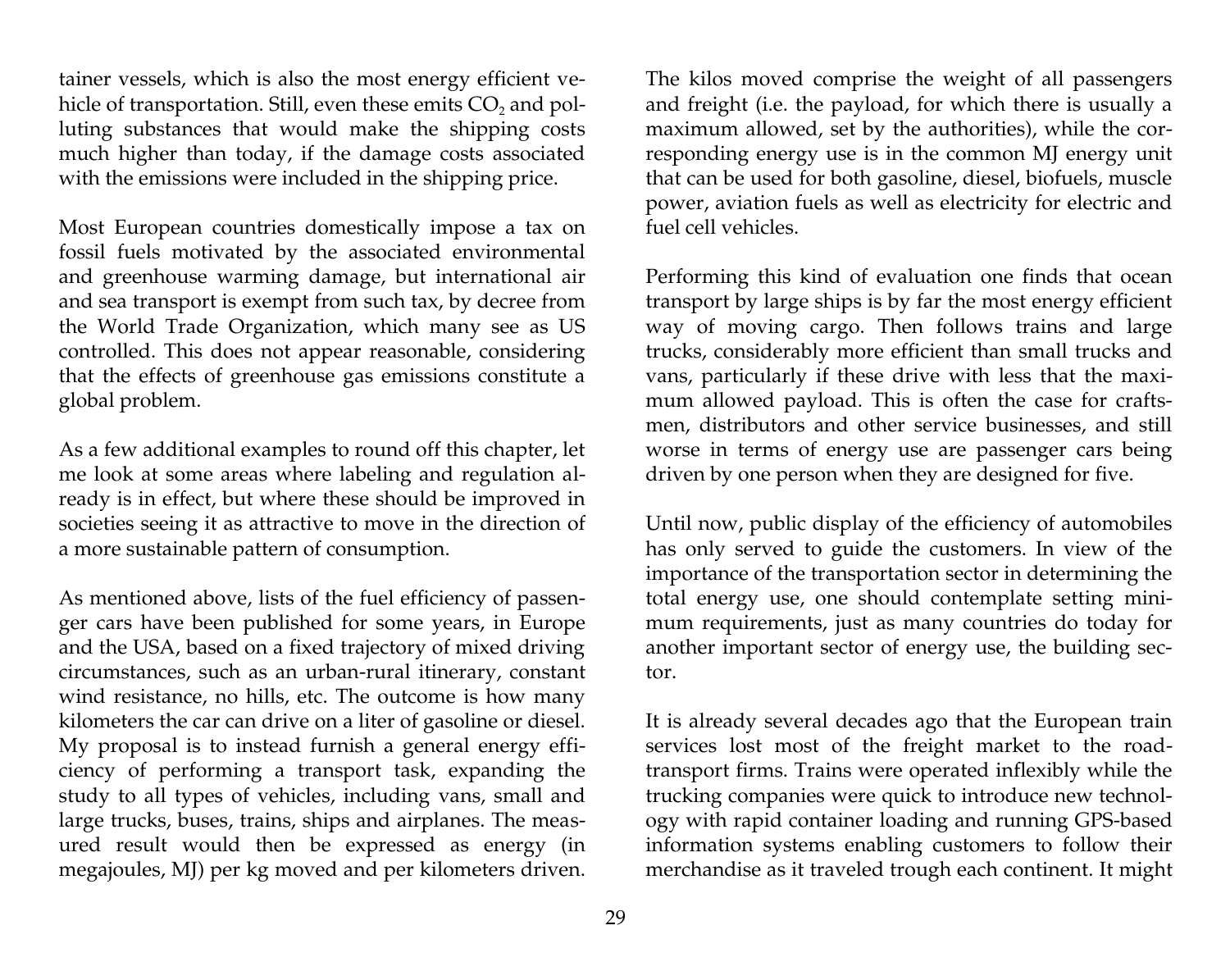be possible to reverse this trend in order to regain the energy advantage of train services. On-time services, quick cargo transfers between local lorries and long-haul freight trains, and improved customer service may do the job.

Turning to building energy use, current building codes are imposed only on new buildings (and in some cases for major renovation work), but there are no general requirements to improve existing inefficient buildings. Some countries have introduced new codes demanding very low energy use and high sustainability for buildings to be approved after 2020, whereas older houses, including those from before the 1973/74 energy-crisis, are still bought and sold as if nothing has happened.

In Denmark, it is required to state the energy class of a permanent dwelling (originally labeled A to G, but with later additions of  $A+$ ,  $A++$  and  $A++$ ) in any advertisement for selling a house, and perusal of local newspapers show that the average performance is just under "D", corresponding to about 180 kWh (kilowatt-hours, one kilowatt-hour being 3.6 MJ) per square meter living area and per year. For 2020 low-energy houses, the energy use may not exceed  $15 \frac{\text{kWh}}{\text{m}^2}$  during a typical year.

Honest building firms say straight out that it does not pay to attempt renovating a house with energy label below "D", as it is cheaper (seen over the remaining usage time) to tear the house down and build a new one according to the upcoming building code.

This is another example of the need for anyone living in current societies to be able to compare all direct and indirect expenses over the lifetime (or remaining lifetime) of a product considered for purchase, such as here a dwelling, or at least know where to have such a comparison made. As stated earlier, making such assessments should be a key primary school topic.

A reasonable suggestion would be to create or extend legislation to make energy standards a requirement for both new and old buildings, and for both whole-year dwellings and other buildings occupied most of the year. The rule for improving the energy standard of existing buildings could be imposed only when a building changes user. This is a convenient time to do work, and the cost can be incorporated in a fair setting of the house price. For instance, upgrading to level "A" could be required when a building changes owner or user, and the public price assessments that in some countries are used to calculate taxation, should be adjusted accordingly.

Because this is not done today, and because energy consumption does not seem to play a role in the public assessments, many houses are traded and bought by people who overlook the future energy costs, even in cases where tearing the house down would have been the best solution. To make this obvious, the public valuation of the house would have to be set at about zero, implying that banks will hesitate to accept the building as collateral for a loan. There is absolutely no reason to welcome the fact that house prices are again beginning to rise after the most recent financial bubble collapsed.

The two examples of vehicle and building energy use given here are just examples of ways to mend clear market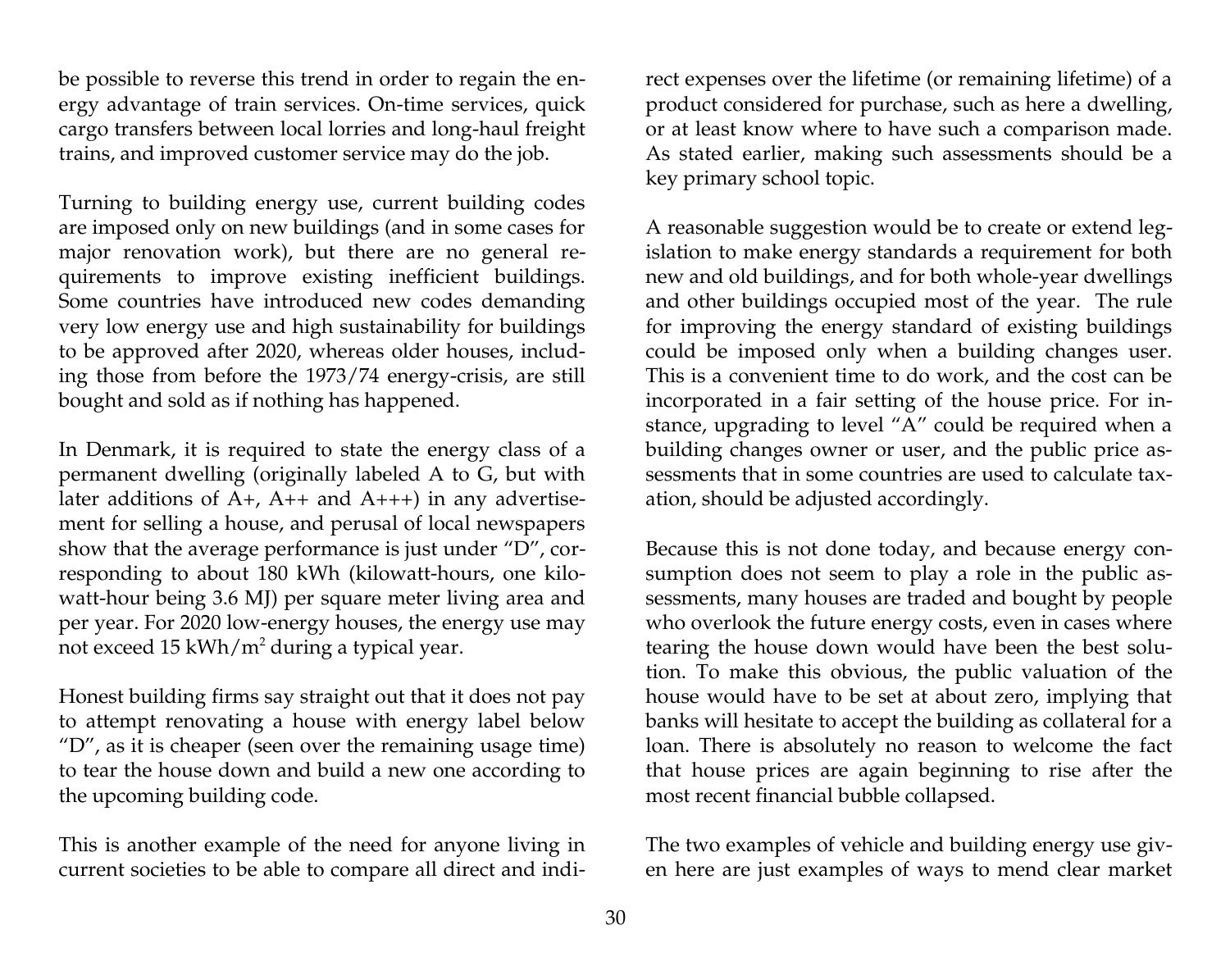failures. Similar situation can be seen in nearly all marketing of products to private consumers. The prices signposted do not reflect a number of indirect costs, although these may in some cases be decisive factors in shaping the future economy for the consumer who contemplate buying the items in question.

Also in offerings of daily commodities one observes similar omission of key cost components: Vegetables, fruit, milk products and meat from ecological (organic) farming are competing on price with similar products derived from chemical agriculture, without inclusion of the health and environmental cost of pesticide use and administration of antibiotics to much too densely kept livestock. Leveling the playing field could be achieved by simply requiring that all agriculture should use ecological practices in the interest of the global environment. No advantages can be derived from offering consumers a choice between polluting and non-polluting products.



Of the many areas where the market mechanism has failed, the medical industry provides a striking case.

Anyone who frequent pharmacies know that medicine can be frightfully expensive. In my country, pharmacies are required to tell customers if there is a cheaper product with the same function, say from another manufacturer than the one appearing on the doctor's prescription. Since this regulation was introduced, there is always one of the parallel products on sale at a price lower that the others, but two weeks later, it is another one that is on sale, and so on. It would seem that the companies simply share the market by this trick, and the sliding up and down of prices in any case indicates that medicine prices are fairly abstract quantities.

Neo-liberal politicians often quote medicine prices in order to "prove" that we no longer can afford the free health services of the welfare state, which in Scandinavia have been in effect since the 1930ies. Fancy new medicine used in treatment of single patients with particular diseases costs several hundred thousand dollars or euros in each case, which has made the politicians question if a life is worth that much. Apart from the moral aspects of such statements, one could point to research projects in both the EU and the USA that finds the loss to society (looking at both lost work services and social coherence contributions) by the death of one of its members as being 3-4 million euros on average (over people and over age at death).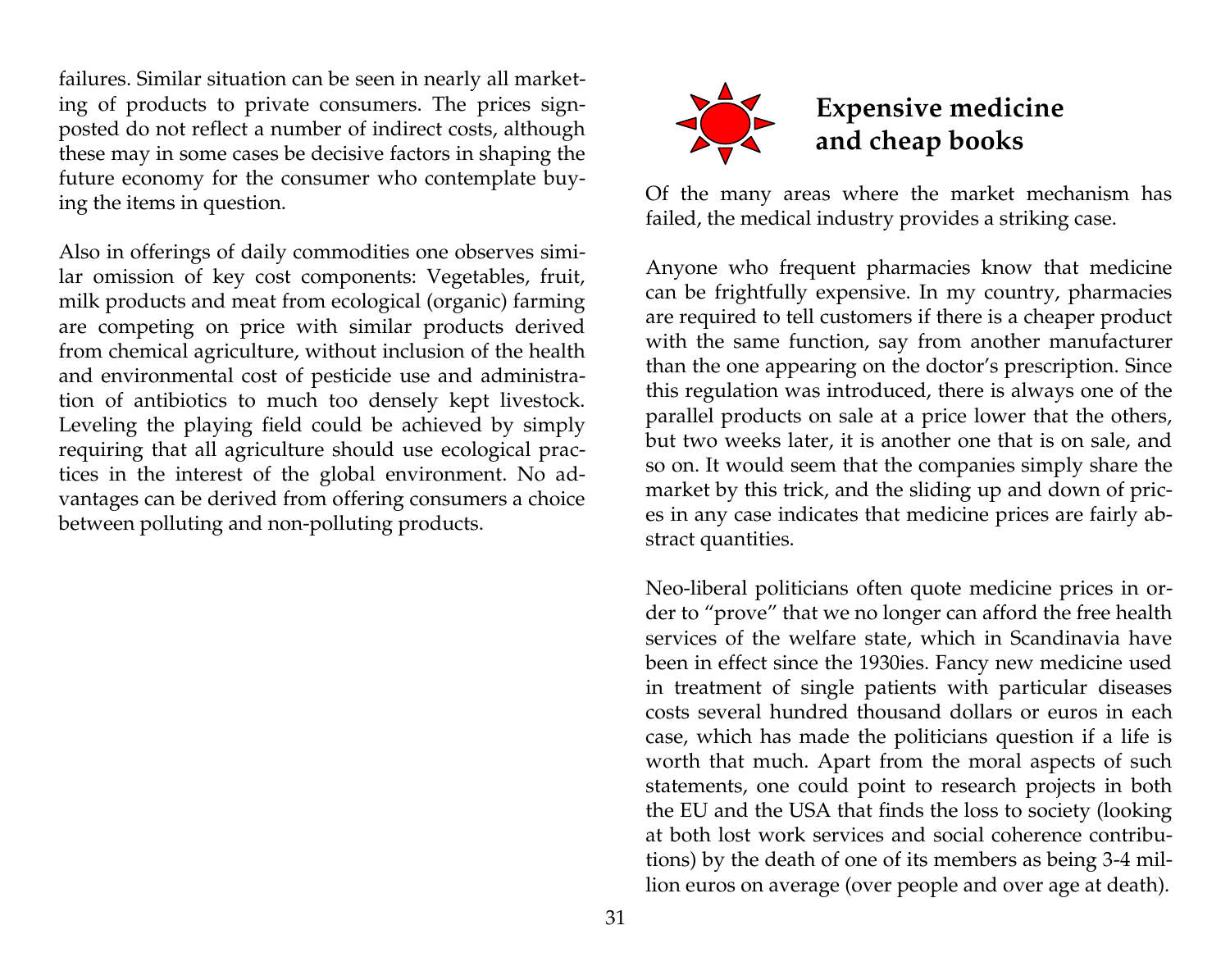The excuse of the medical industry for the high prices is that it is very expensive to develop new drugs and that the effort is sometimes unsuccessful and in any case extended tests are required before the medicine can be released for use. Some diseases are rare so that there are few patients to pay for the research and development, which may amount to no less that for medicine aimed at more common illnesses.

Some simple responses to these remarks immediately present themselves: First, research is best performed at universities and not in profit-based private enterprises. New medical ideas should originate in universities and other public research institutions, as they also do partially today. But secondly, also a large part of the concrete drug development and certainly the testing after a medicament is believed to be market-ready is best performed outside the private industry, in order to avoid any suspicion of playing up benefits and playing down side-effects.

What remains for the medicine industry is, like for any other industry, the transplanting of research results into a viable product, and the market price set for the product should be the cost of this transplantation and subsequent production plus a mark-up profit, usually some 5-25 % of the expenses involved. Actually, the high-end mark-up prices are mostly seen for products requiring high advertising efforts in order to interest the consumers, so if the suggested abolishment of advertisement is carried through, the cost of medicine should not stick out from that of other industrial products. This would be particularly true if a public supervisory authority is formed to

32

assess the justification of medicine prices. To exert such control would appear fully justified, considering that, at least in countries having a public health service, the majority of drug purchases are made by public hospitals or prescribed by doctors but paid for by public health insurance funds.

A practice preventing fair competition in the medicine (and several other) fields is that the manufacturers take out scores of patents for each small step of progress in their research and development of a new drug. The purpose of patents is or should be to prevent competitors from stealing a good idea and beat the inventor in the race to reap the profit from a new market. However, patents are used today to screen out all the other producers for decades and thereby eliminate competition. This is not even consistent with the liberal market paradigm, because without competition, there is no way the market can work to provide the optimal pricing for both consumers and producers. A remedy would be to limit the validity of patents to 6 or 12 months, which is enough time to give the inventive company a deserved head start, but without locking competition out permanently as it happens today. There are even cases in recent history where patents are taken out only to prevent others from using an idea, without any intention by the patent-filing enterprise to market a product using the idea itself.

Another example of a business sector where the market mechanisms appear to have failed to function is book publishing. The typesetting, printing and bookbinding once was a profession requiring highly skilled workmanship and thus justifying high prices. Current technology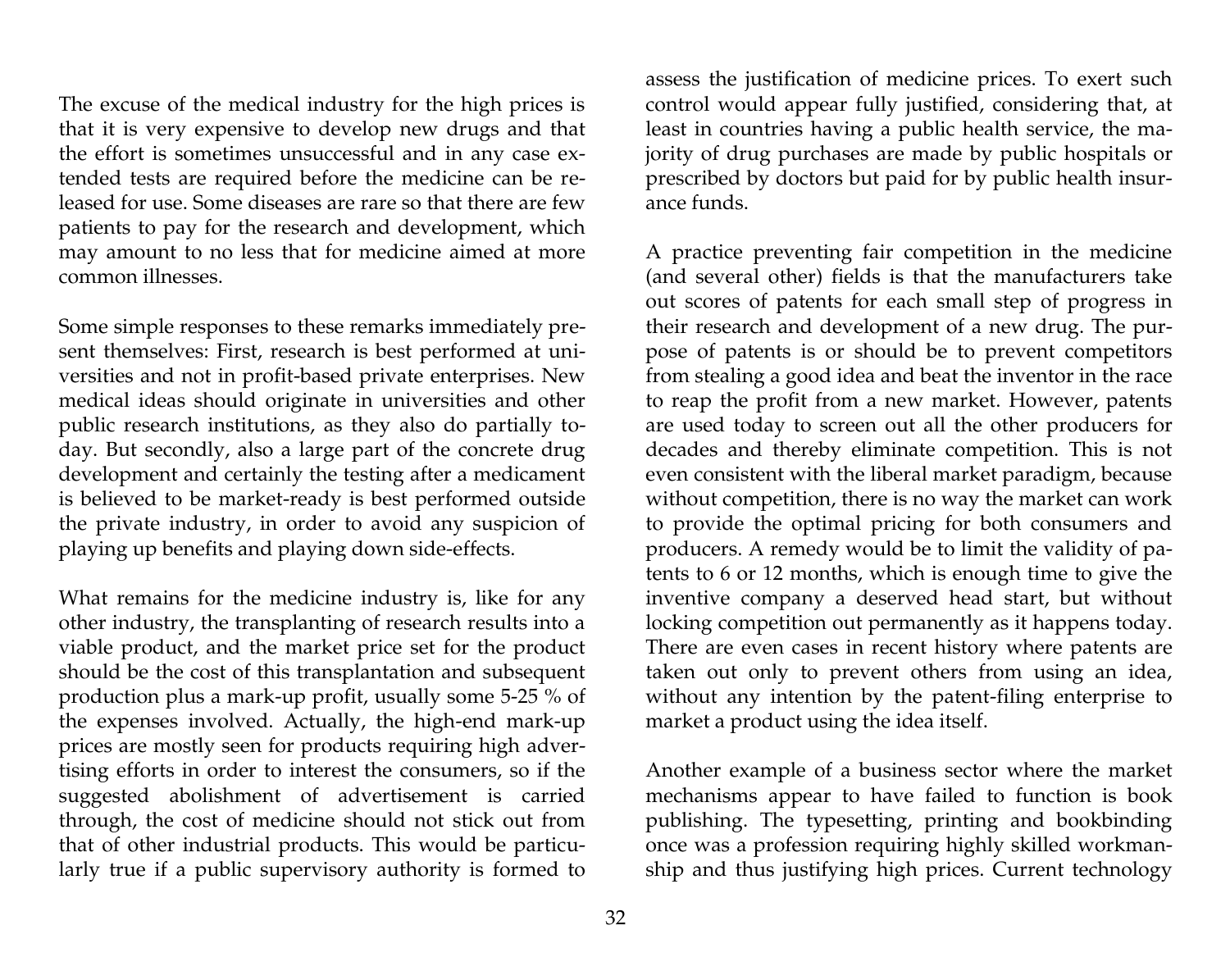allows printing directly from a word processor manuscript, adding cover, bonding and cutting the edges by use of fully automated machinery. One novel feature of this is that the economy of scale has largely disappeared. Using this print-on-demand procedure, the cost of printing one book has become as low as the price per book of printing 500 or 1000 copies, and manufacturing the book is completed the day after the order is received. The implication is that publishers and booksellers no longer have to guess how many copies of a book they may be able to sell (and sometimes having to scrap books for which the demand had been overestimated), or to maintain volumes of storage space for their book inventories, and for the authors it means that if they want, they can skip the traditional publisher middleman, no longer having to plea with editors over the importance of their book and no longer having to wait a half or whole year to see the book in print.

The book you have in your hand (if you opted for the print version) has cost \$ 2.60 to print and bind. Adding profits for the printer, the market distributor and the author, the price has risen to \$ 5, to which comes package and freight if you bought it over the Internet. This is for the print version. If you selected the e-book version, the cost is only for the description of the book on Internet sales outlets, plus possibly the author's royalty (which for this book he did not claim as he has an adequate pension after depositing 15 % of his income to a pension scheme throughout his employed life).

If you go to a bookstore or a web shop, you will see that most books offered are much more expensive than the

estimate made above for a book of around 150 pages, and even more surprising, you see that e-books are often as expensive as the printed versions. This should surprise you, considering the following difference in efforts to produce an e-book and a printed book.

The price of a printed book comprises felling forests, transporting the wood to a paper factory, producing paper (often with considerable environmental impacts), transporting the paper rolls to a printer, printing the book (often with further environmental impacts from ink handling, etc.), binding the book (with impacts from glues), transporting it to the publisher, paying rent for storage space, more transporting to the bookseller, more storage, more transportation to the customer, all with profits added. The e-book has none of these expenses.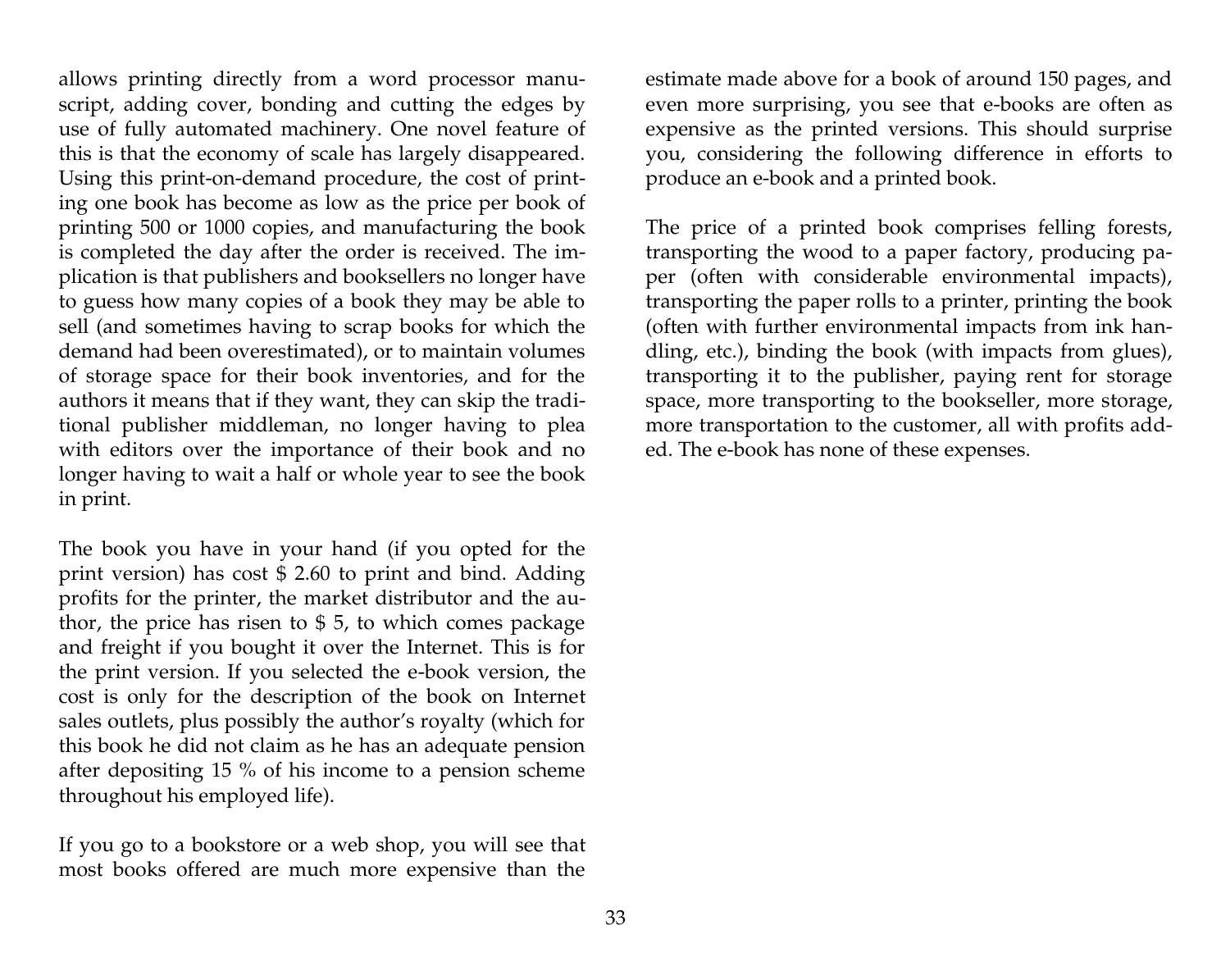

Nearly all transactions in society today have been monetized, that is connected with exchange of money. Some countries still have a national bank, capable of regulating economic behavior through revaluation or devaluation of the country's currency relative to those of trade partners. The Euro-zone countries let go of this option by introducing a common currency, despite the fact that the member countries are at quite different states of economic development. Before establishing the euro, tough conditions were imposed, stating that to be included, countries had to have a healthy economy and a very modest foreign dept. However, not even France, who had pushed the idea of a common currency, was able to fulfill the requirements, so they were plainly ignored. As a result, countries miles away from economic stability were accepted into the euro-zone.

This is reflected in a number of European countries that today are deprived of the possibility of devaluating or otherwise using monetary policy in dealing with their economic problems.

The core of the problem has been the uncontrolled access to loan-taking by private companies and governments before the financial crisis in 2007/8, amplified in Greece when the EU forced the Greek state to take over most of the private dept.

The colossal issuing of loans during the period up to the financial crisis were basically instigated by the private banking sector, and as mentioned was due to the large amounts of idle money available and seeking interest. No collateral were demanded, and neo-liberal governments had weakened public control of the banking and financial sectors across the world. When the crisis appeared, these governments found it more important to save the financial sector rather than the ordinary citizens, who were asked to pay the deficits from missing repayments. The rich minority having harvested the loans in the first place found ways of avoiding the negative effects of the crisis.

What we may learn from the financial crisis is that it is necessary to put the financial sector under strict public administration or at least pass legislation so confining that the bubble-economy does not return in a few years. At this point it is useful that we remind each other of the role that the financial sector should have in a society.

It follows from the discussion of interest rates in the chapter on depreciation of grandchildren, that there are different types of loan-taking and other transfer of assets. A simple private loan offers a natural way to deal with the shortness of a human life. Instead of having to save money for 30 years to afford a house with a bit of garden and playground around it, a family can borrow the money, move in and enjoy these amenities while the children are children.

The loan security is in order because the credit institution or bank providing the loan owns the house and garden as long as there are still outstanding repayments with inter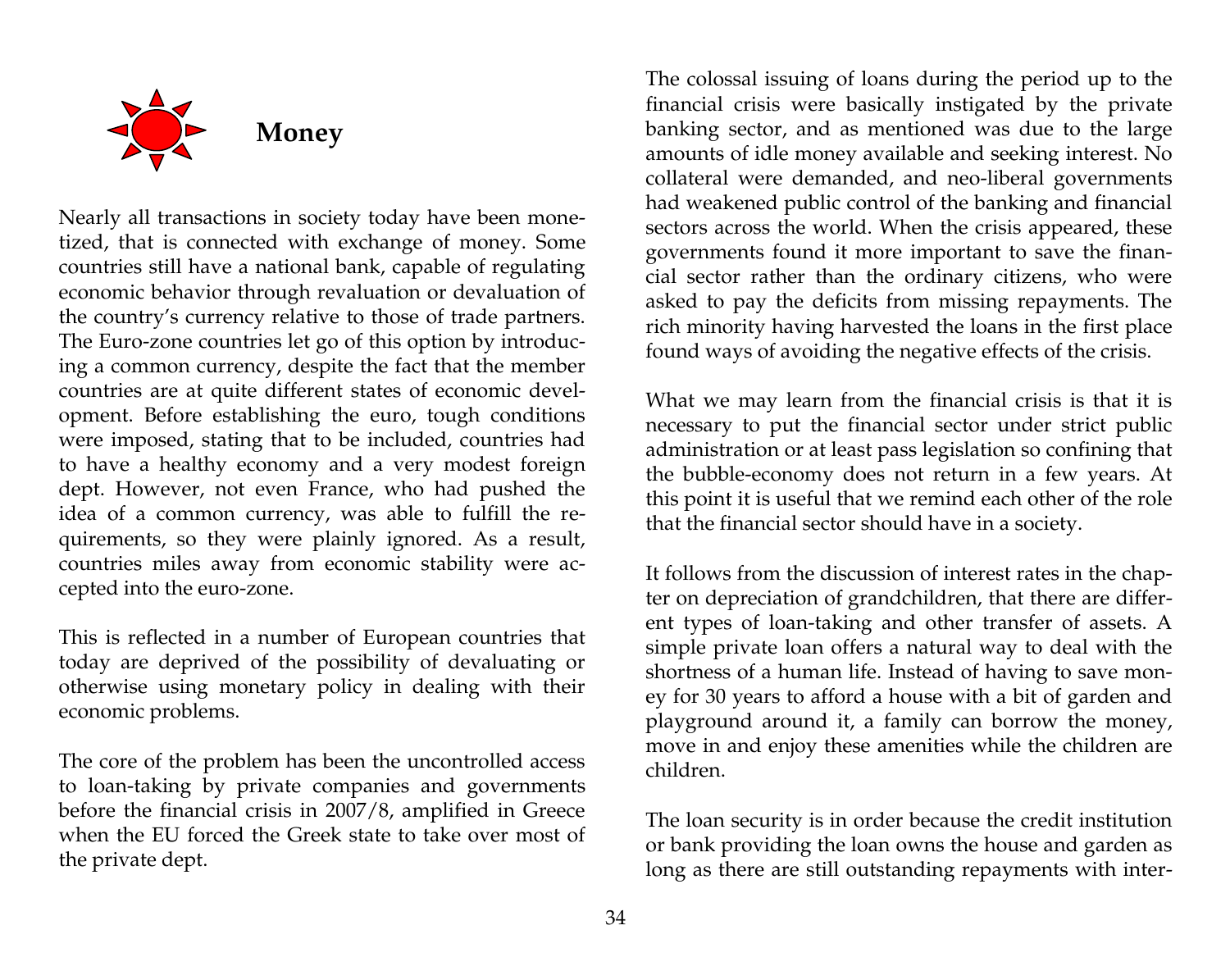est, and an up-front payout secures both the borrower and the bank against future fluctuation in the market price of the collateral asset.

Similarly, the craftsman may borrow money for tools and materials and industries and businesses for machinery, production facilities and office space. All these loans are connected with tangible collateral, and the interest rate will as mentioned be determined by the amount of reasonable projects relative to the surplus of money that investors wants to be paid interest on, e.g. to secure a pension for themselves.

Mediating such loans was the core work area of the financial sector, and that is what it ought to be again. Other current activities are based on speculation and passive moving money around and they should be eliminated by law. If the private banks and other financial institutions do not wish to play along, the state must through its central bank take over all loan administration, but if the private sector is willing to operate under the new conditions, these should be rooted in clear legislation setting the ground rules for issuing loans and for performing other financial transactions.

Setting the priorities for which investments that should be placed highest on the list of the projects eligible for loans must be based on how each project benefits the overall society and not just a minority represented by the private financial sector.

Financing some of society's necessary investments, plus other ones less necessary or even harmful, by means of

shares subject to trade at stock exchanges is not the only way of arranging financing.

One possibility would be to treat all investments in a way similar to public investments, without necessarily having the public take over the role as project maker. This could be by public-private collaborations where private companies finance, build and operate roads, hospitals and other public facilities. Some private pension companies are already doing this. As a result, the public only pays a rent and is relieved from having by taxation to raise money for the initial investment. An even more general solution to a financing setup without recurrent collapses is the following.

Consider a money-less society where all transactions are made electronically. This is already in place partially in most countries, but could be optimized. Each citizen is in certain countries required to have an account in a bank, where all payments to and from the public go through. This bank could be the central bank, in order to avoid the private banks that occasionally go bankrupt (and will with higher frequency than today, if governments stop bailing out the private banks). To such an account goes foreign and domestic deposits and withdrawals to companies in case of selling and buying, and from such accounts are salaries to employees paid and business expenses paid to cover bills from inland or foreign providers or business partners.

If an account goes into a negative balance, payouts will have to wait for the outcome of a loan application to a committee under the central bank, judging it with consid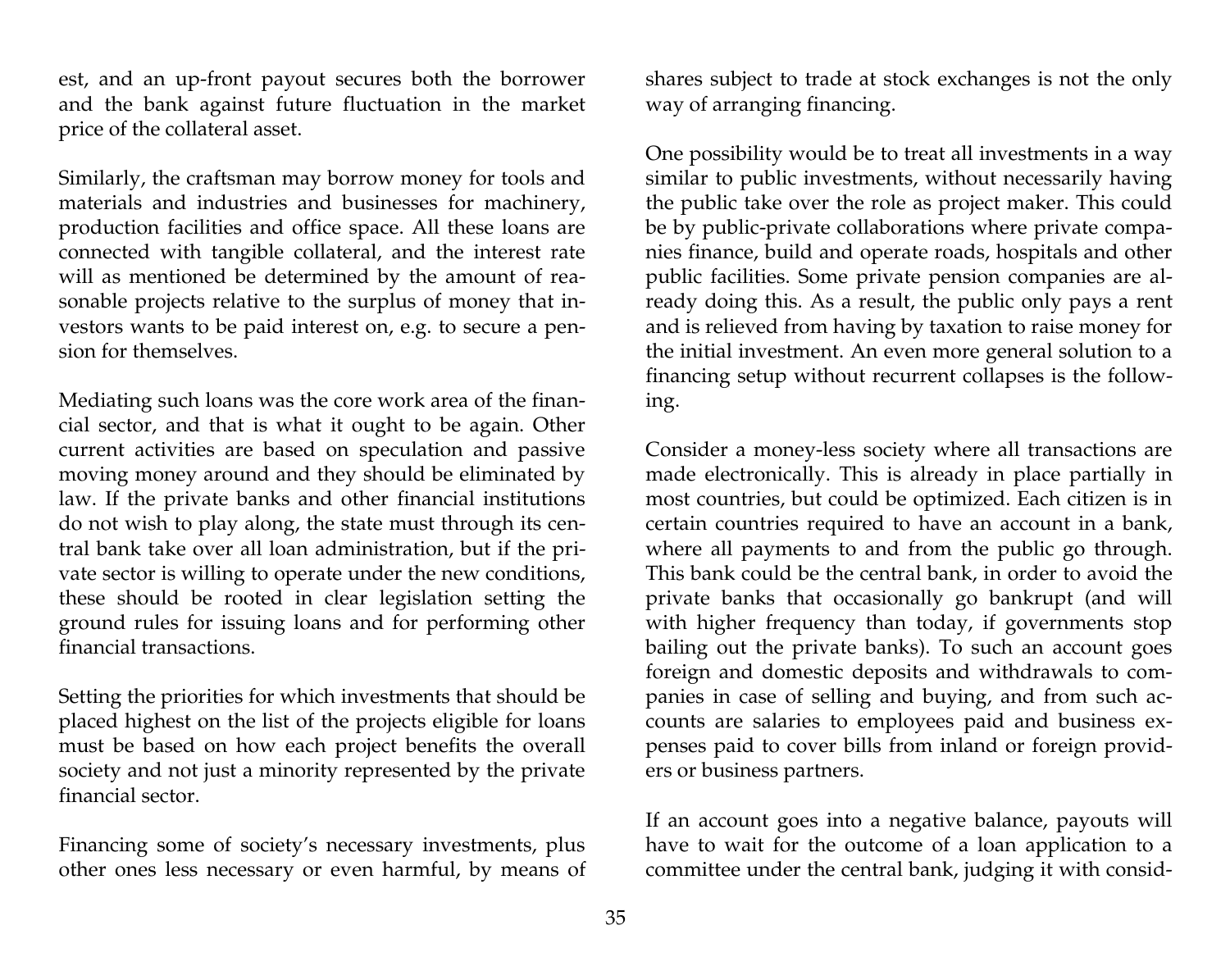eration of whether granting it is in the interest of society or not.

#### stands.

One could go one step further by requiring for all significant payments an approval after investigating benefits to society, even in case the company has enough funds on its own account. This would also help avoid misuse of funds for bribing, undeclared work or other shady transactions. Many examples can be quoted, such as craftsmen going broke one day and reemerging the next under a new name, leaving customers and creditors with losses.

Passing all financial transaction through a central bank also decouples payment of salaries from the economy of the business, so that employees will be paid their earned salary even if the employer goes out of business. Also inappropriate transfers of money abroad will be more difficult, no matter whether a company owner tries to use this method to milk a company for funds by moving it (and himself) to some Caribbean tax-shelter, or if a multinational company tries to move money earned in one country to another with lower taxation.

None of this presents a barrier for honest enterprises to operate in another country but just adds a verification of the legality of transfers. Organizing the financial sector in the way suggested here goes well together with the mentioned desirability of getting rid of property rights to land, in favor of rental agreements between the user and the state. Rental agreements and payments are monitored by the central bank, and no transactions are in a gray zone. The farmer rents the land he cultivates and the detached house owner rents the plot on which his dwelling

The notion of heritage is narrowly connected to the property right and was likely introduced along with agriculture in the younger Stone Age. The motive is clear: Having seized a piece of land, plowed and tilled it for a lifetime, it would be a shame to see it dispersed after the user's death. Inheritance rights ensure that the stratification of society is frozen from generation to generation.

Heritage is plainly in violation of UN's Declaration of Human Rights that states that all men are born equal, and it also is incompatible with maintaining a democracy based on the notion that all citizens have equally much to say. On the other hand, heritage is fully compatible with the neo-liberal type of society, where inequality is a condition and more inequality is the goal.

For this reason, it is a heretical suggestion to want to change the finance sector so radically as to replace the property right to land by a rental agreement, and to remove the long-time cementation of inequality by abolishing heritage (of course with a minimum clause for a reasonable amount of items of affection value).

The advantages of these proposals are, however, massive. The rental value of real estate (no longer real estate property) would be determined by public assessment rather than by arbitrary ripples on a nervous market. The considerable transaction expenses currently associated with buying and selling real estate will be reduced, as will the worries over whether the land and buildings on it can be sold at prices above the loan obtained earlier. Young peo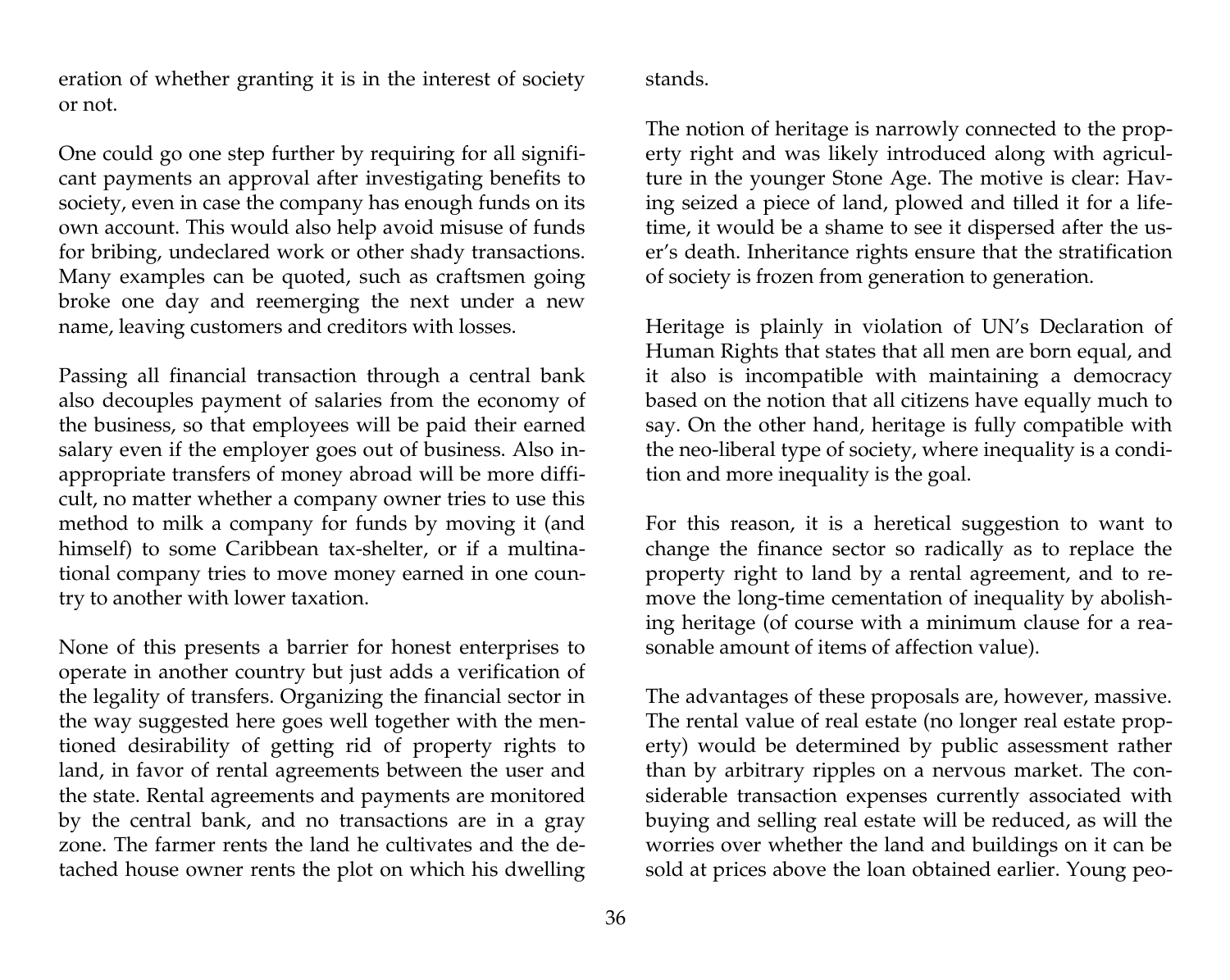ple wanting to establish a household or starting an education (even if education is free, subsistence during studies will cost) would be on equal footing.

Naturally, transitional provisions should be made, so that people who have already paid their real estate debt back do not have to pay rent during their remaining stay on the premises, or will have their rent reduced in proportion to the already reached ownership fraction.



Many large cities, in Europe from Scandinavia to Italy, as well as in a number of other places, are today dominated by bicycles, and in many of them, private cars are not permitted to enter except for those living in the city.

This is in stark contrast to the situation outside city centers, where it appears to be a favored pastime to sit in car queues moving only in small jerks, and where parking spaces at supermarkets and fitness centers have bays for hundred cars and ten bicycles.

From a technical point of view, it is a bad idea to do daily shopping by cars rather than by bicycle. Cars are least energy efficient at cold start and short trips, and those capable of bicycling get a healthy daily exercise supplement. Those not up to stepping on the pedal may use an e-bike or an e-scooter, and only when very large goods are purchased may it be a good idea to use one's own or another car to bring the merchandise home. Most vendors presently offer a delivery by van option. This is true for supermarkets, web-traders, furniture outlets, etc., and small shops not fit to tackle delivery themselves use professional transport firms to deliver the goods purchased to the home of the customers.

A lifestyle consideration will probably come to the same conclusion: don't use the car for local trips. Not only is the bicycle trip to the supermarket healthy, it could also when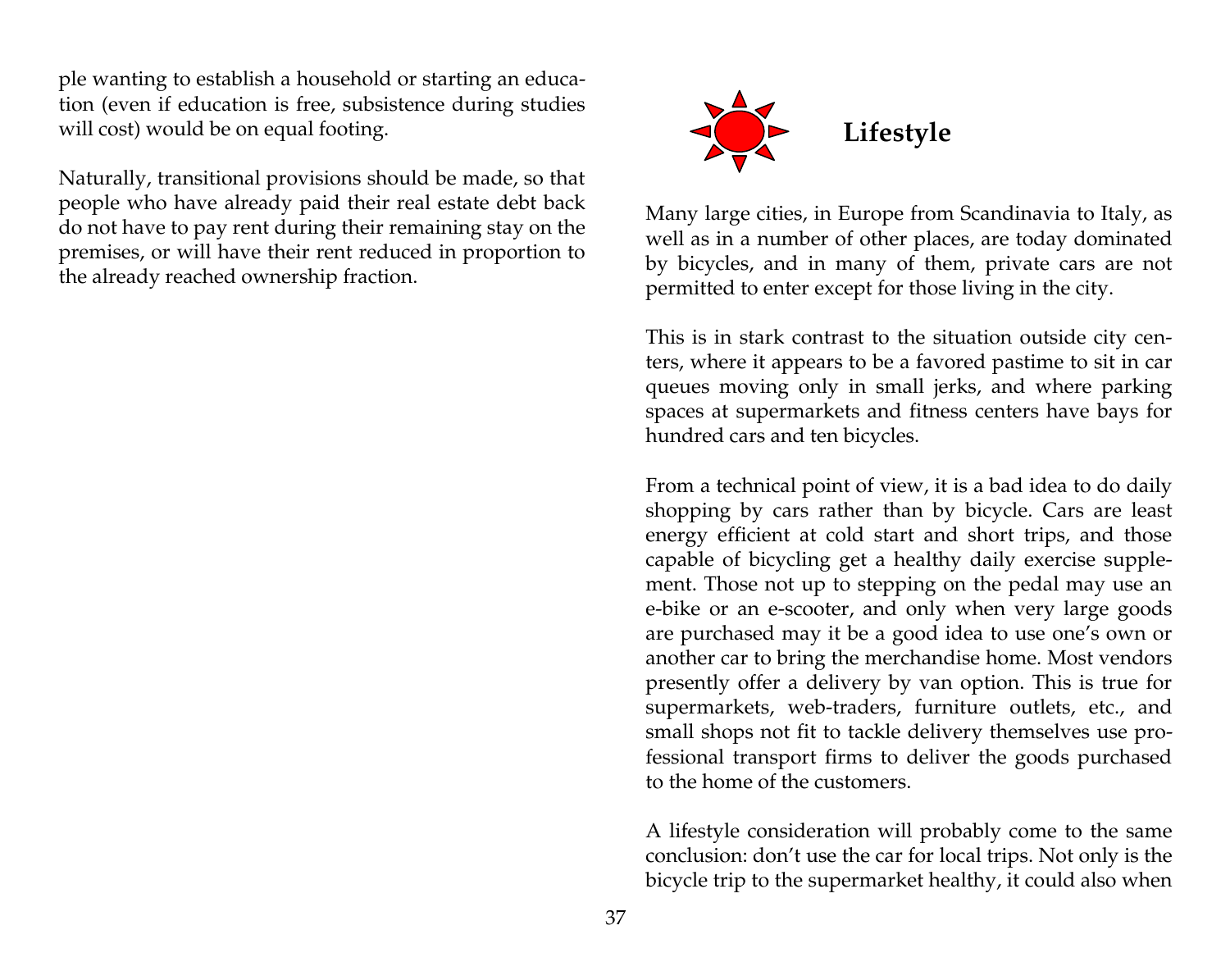time permits be extended to a drive around some surrounding rural or suburban area, often with a rewarding experiences of colors changing with season. Bicycle paths along roads or with their own itinerary greatly increase the comfort of bicycle rides. Rain and cold weather rarely constitute a problem, provided the right clothes are worn.

The amount of goods fitting into the bicycle basket is smaller that what can be accommodated in the trunk of a car, which may not always be a disadvantage. At least not if the shops learn to deliver their goods in reasonable packet sizes, so that you do not have to purchase ten bags of frozen shrimps or 50 kg of organic garden fertilizer.

A more ambiguous area is delivery and picking up of children from nursery homes or kindergartens. A sleepy child in the morning or an overtired child in the afternoon may be easier to tow into a car than into a bicycle trailer, and if mother or father anyway have to get on to their working place far away, the car would seem the best solution.

However, one should realize that there are more than one way in which to arrange commuting to and from work and children's institutions or schools.

Consider the proposal to make it the employer's task to collect and return their employees between homes and working places. This would greatly change the situation. Partly the incentive to allow more employees to carry out their work from home would increase, and partly the employer would likely arrange the commuting much more efficiently in case it was contributing to the company's

economy rather than that of the employee.

It would be in the employer's interest to hire as many people as possible from the neighborhood of the working place as it is possible to find with the right qualifications. If the employer has to look further away for people with special skills, he is in the position to arrange efficient transportation, using buses, minibuses or taxis, through a department responsible for this in larger firms, and through external transport companies in the case of smaller firms.

Of course, transferring transport expenses to the employer should be accompanied by a fair salary adjustment. This is one example of the benefits for both employer and employee deriving from a company caring for its employees. There are many other ways of showing interest in the well-being of the staff, such as also helping with establishing conditions that will remove the stress of delivering children to institutions in combat with the watch, or helping married couples with different professions by arranging for spouses to get jobs fairly close to each other. Such arrangements exist, e.g. in Canada.

Lifestyle is not just attitudes to work and organization of work life, a subject further discussed in the following chapter. It is also the question of how leisure time is used, on how social relations are established, and on what people are eating and drinking.

Important components of leisure time activities are sports, culture, entertainment, insight and curiosity for what is happening in the world and how things are connected,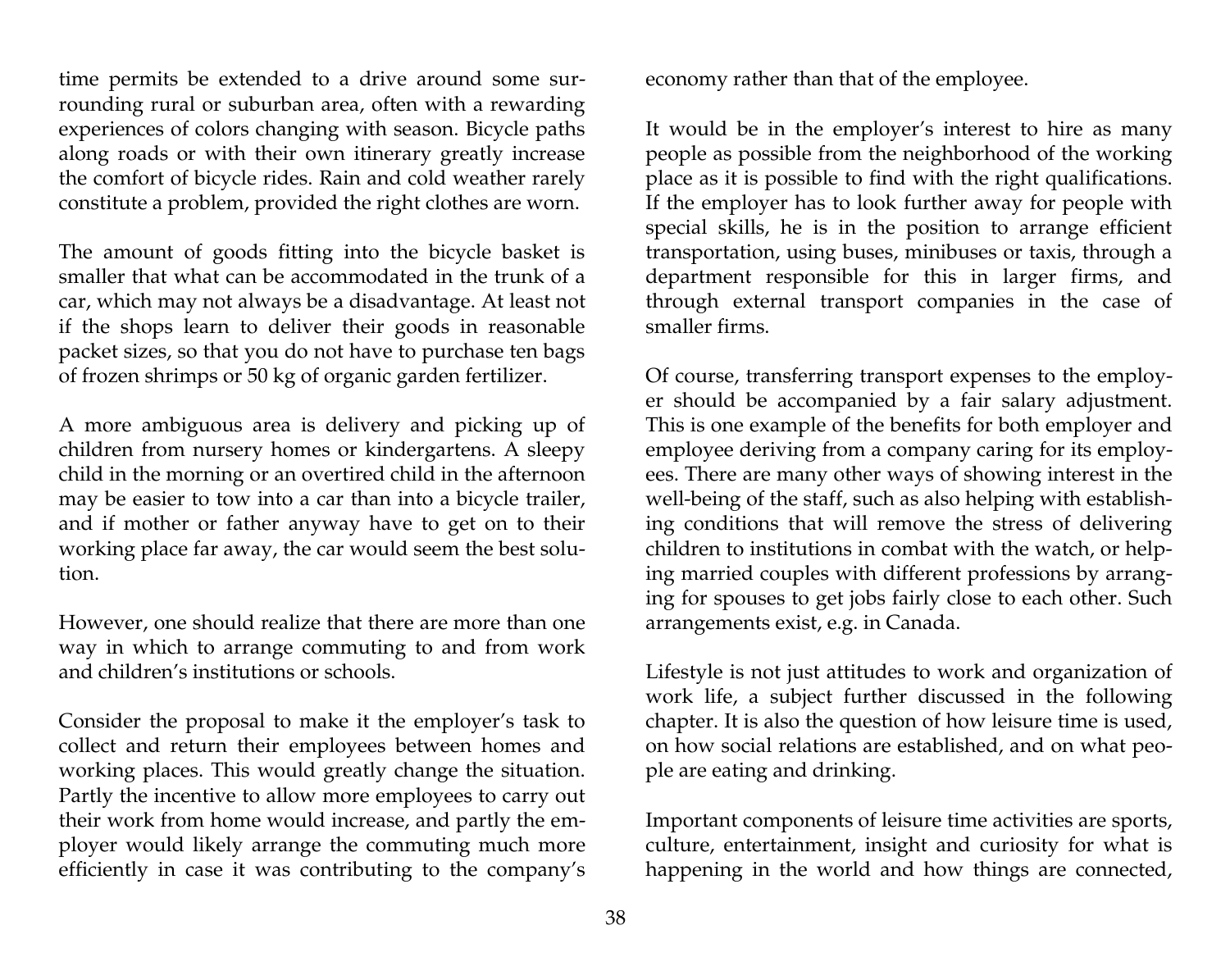participation in training and education programs, in social and political debates and similar activities.

I have already stated a preference for physical activities such as walks or bicycle trips in nature, or pursuit of amateur sports rather than the paid versions of exercise and competitive sports. Regarding culture, most human beings have a need for music, reading, movies and pictorial art, dance and theater. Some of these wants need to be satisfied every day, while others are covered through special excursions to concert halls, theaters, museums or to places of natural beauty or interesting features. Many cultural activities have at present been moved from cinemas and other community locations to television, from gaming halls to computers, from books to the Internet, with the difference that the supply has become larger and the quality threshold lower.

A common factor is the wish of the business community to make culture something that customers have to pay for. This may also have been the case for the earlier cinemas, theaters and museums, but most of these were focusing on the service involved, sometimes with modest or no profit, notably in case the activity was in public hands, whereas today, the profit is more important than to offer culture to as high a portion of the population as possible.

Privatizing cultural life has, more than ever, caused the consumer to be spammed with advertisements for spending money on the corner of culture selected by the dominating commercial providers, which does not necessarily comprise the most valuable cultural manifestations.

A multitude of TV stations broadcast the same kind of amateur competitions on exhibiting most lack of talent, comedies of poor taste, panoramas of the interior decorating choices of the rich, offerings to the yawning viewers to guess the sales tags of very forgettable antiquities, topics drawn from the lives of newly rich citizens with a surplus of capital for investment but no idea of how to do it sensibly.

Clearly, the number of TV channels available by far exceeds what can be filled out by quality programs. The reason that we watch them anyway probably is just that we are too tired at the end of the day to leave the couch and do something more creative. It is a question of lifestyle but certainly also of whether our work arrangements are reasonable, when their shadow even stretches into our leisure time and prevent us from getting the most out of it.

Television also presents selected news, interviews and commentaries by journalists. In particular, the interviews with political figures in many cases leave much to be desired. The journalist's own views shine through by the choice of questions asked and maybe even more by those not asked. Evasive or wrong replies by the politician being interviewed are often not followed up by the journalist, either to avoid exhibiting the shortcomings of the politician or his party, or because the journalist has not prepared him/herself well enough to spot the invalid statement or reply.

This causes the political debate, as depicted on TV, to proceed along the path agreed to by the political parties, ra-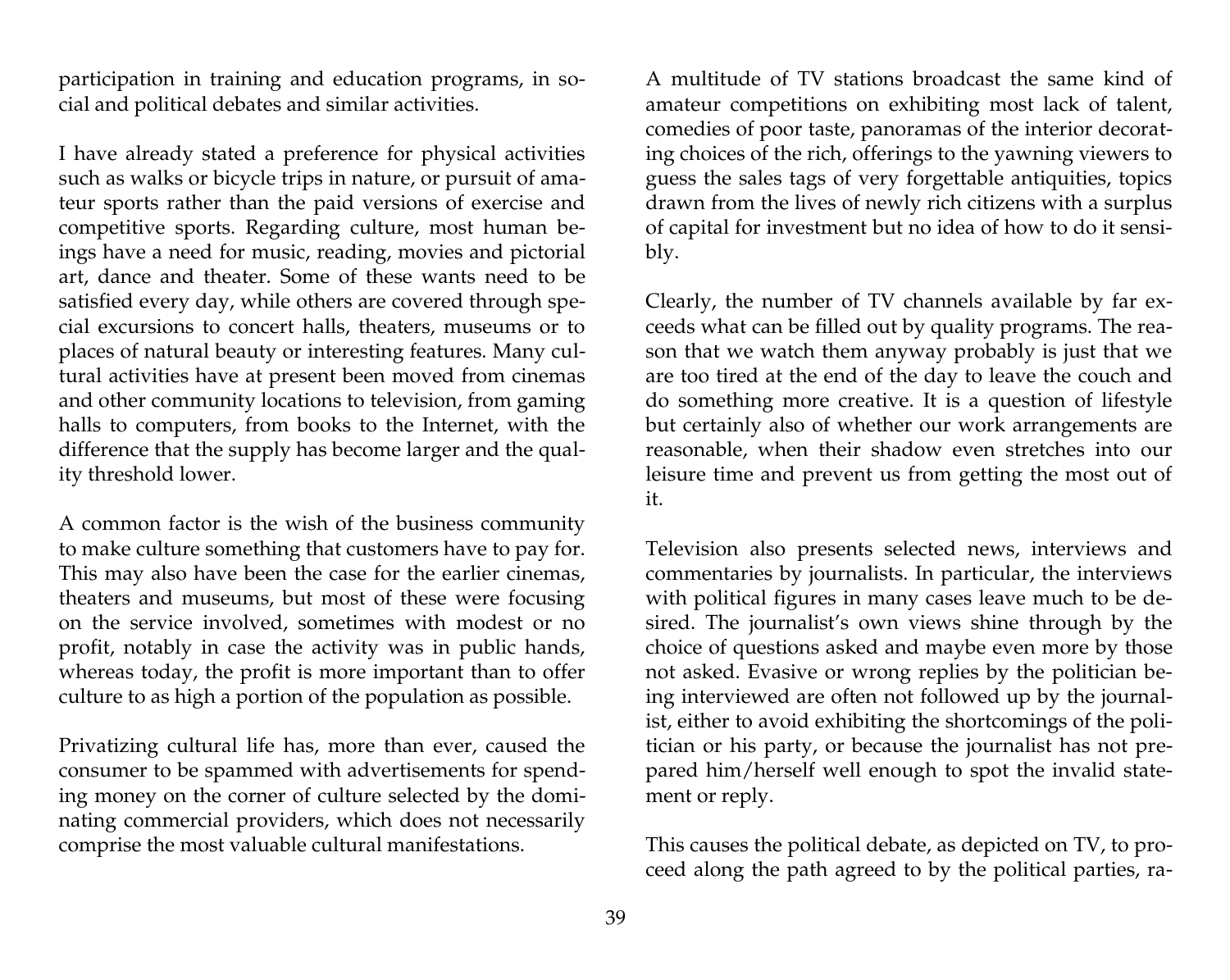ther than trying to explore the attitudes in society towards important issues and choices facing the community. Very rarely are fundamental question about the direction of social development asked, and too often the issues taken up and debated in election campaigns are selected by spin doctors and advertising companies running the campaign for one or another political party. To change this, a new moral codex appears to be needed and applied to both political candidates and political journalists.

When was it last discussed in a political debate, whether primary schools should have a clear obligation to teach students to perform simple economic comparisons between goods offered for sale with different lifetime but serving the same purpose, and to be able to use mathematical and statistical reasoning to dissect political statements such as that no cuts were made to a given sector, by assessing whether inflation was taken into account and corrected for in the numbers provided by the politician.

There was a time, when people would meet in their neighborhood hall and discuss political and other issues. The shift to television and computer games as channels of entertainment and information gathering has changed the quality of these activities from active participation by the citizens to chiefly a one-way communication. The magnitude of the associated lifestyle alteration is quite frightful.

Children are from kindergarten age growing up in an environment of commercial entertainment based on extreme levels of violence. Watching violence does not harm children, says selected "experts". I do not believe that is true, and equally important, young people are more and more

rarely involving themselves in debates on the direction of development in their society. They may receive information on climate threats and multinational control issues, but like the adults they often see no way they can influence the world-spanning decisions that are needed to remedy such problems.

Also the printed media have increasingly let their readers down. There was a time where all journalists shared a set of ground rules, stating that the journalist themselves wrote concise articles of events and facts and interviewed decision-makers and other interesting players with a critical objectivity, while readers were invited to supplement with opinions and raise issues that the journalists had overlooked. If the journalist had a personal view she or he wanted to voice, it would have to go into the queue of reader's letters or a special column. Today, at least in some countries, journalists write page-long texts expressing their own or the newspaper publisher's attitudes, and input from readers is only admitted sporadically.

The Internet may still seem open for broad debate, but it is increasingly being taken over by advertising agents, making factual web pages drown in commercial content. Companies pay Google or other search providers to be displayed on the first page coming up in response to your search.

High culture has rarely been able to get by without financial help. Except for a few particularly successful writers and artists, public support is needed if the work that will enthrall following generation shall get a chance to emerge. There must be a political will to support current artists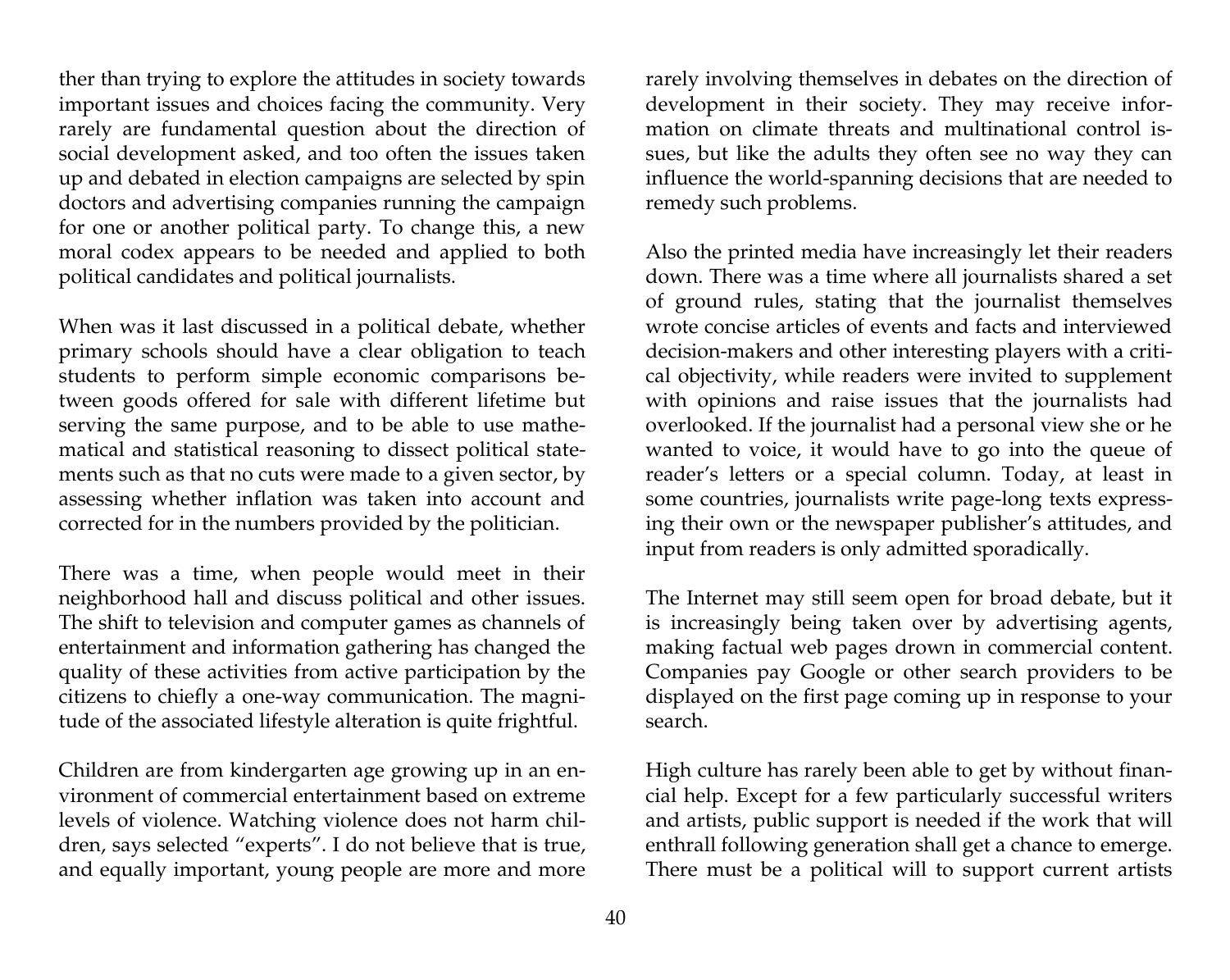and other carriers of cultural life, just as the recognized performers and creators of last century's cultural work are heralded in museums and exhibitions. There is fortunately still considerable public interest in visiting displays of high culture, despite the ease of just watching the selections made by program hosts in television.

Particularly public television companies have a tradition for providing educational programs, documentaries on science, technology and humanistic research, in addition to staging discussions on subjects dealing with social science and practice. However, the quality is extremely variable. "Watch and wonder" documentaries are much less rewarding that programs dealing with the same issues with the purpose of providing concrete insights, on a general rather than a specialist level.

The media should exhibit the fact that most scientific problems can be understood by lay people at a level sufficient, for example, to vote on related issues, such as whether or not to use genetically modified crop varieties or to use DNA profiles for commercial purposes, whether or not to allow collection of personal conversations by advanced surveillance techniques in your home or anywhere you go with your mobile phone switched on.

Media should help people reject the imposition that issues involving science are too difficult to grasp for the common people and that in consequence, decisions regarding use of this kind of technology should be left to experts, so do not "worry your little brain with such problems". More on the requirements relevant for education in a changing world will follow two chapters ahead.

Lifestyle is also what we eat, whether at home or when visiting restaurants, which for most people is a fairly rare event, for obvious economic reasons. Diets have in many countries changed during the latest decades, towards more healthy food with fibers in the bread, less and more lean meat, more fruit and vegetables. Although not everyone has followed this trend, there is a clear indication from the increasing average life expectancy.

Restaurant menus have also changed. Exotic ditch dishes and new French cuisine with appearances mattering more than the volume of food have replaced the fat soup-fishroast-dessert meals of yesterday. But at the same time, the cost of eating out has increased much more than the consumer index generally, and restaurant cooks are often accused of looking more to the attraction of a Michelin star than to the taste of the customers. Eating out has become a status symbol like having a BMW in the carport or fashion clothes from Karl Lagerman or Balmain in the closet.

It is positive that food stores have extended their offerings, even if it may still be difficult to find the right chickpeas for your hummus. The possibilities for getting healthy and varied food and drink have increased, but we must make an effort ourselves. Once more, one may suggest that the development in lifestyles has more of the same flavor as the shift that has happened in political mantras, that is to cultivate the self in a culture of egoism rather than of community spirit.

In a previous chapter, I suggested prohibition of advertisements. Should we also prohibit gratuitous violence in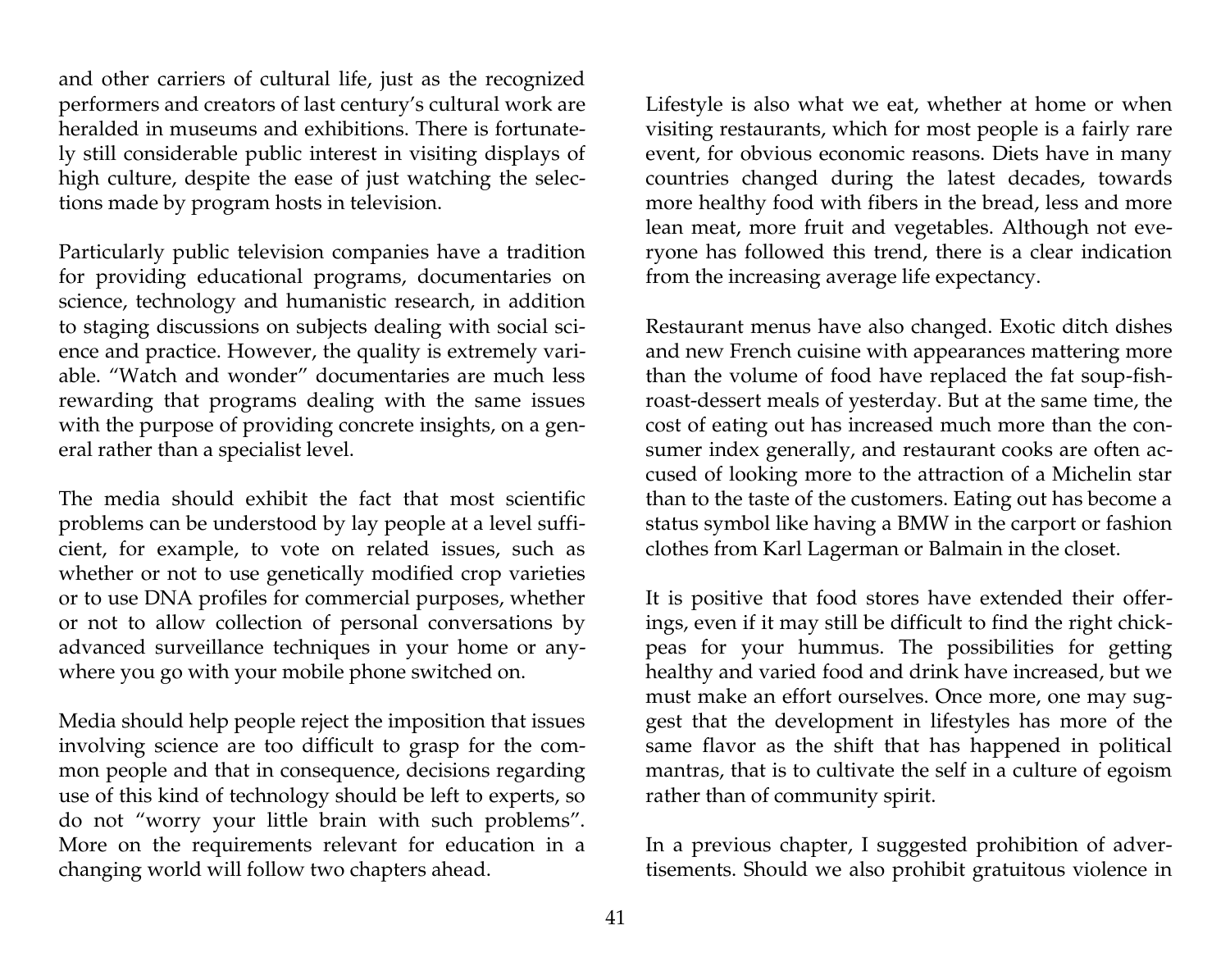movies and computer games? Censorship, some would say, but as society seems to have reduced the human rights declaration to only "freedom", understood as my right to do as I please and ignore the rights of others, then it would seem that countermeasures would be in place. Such measures should counter the attempt by neoliberalists and company advertising campaigns to invite more use of elbows, which in essence appears to be the covert purpose of violence in entertainment.

As the direct channels for consumers to influence such economic behavior are becoming blocked, the use of regulation and legislation must unfortunately be necessary. The question is of course, whether the present rules of democracy allow citizens to demand exercising such stewardship, a question that will be addressed towards the end of this book.



For some, work is something that they have to get through in order to enjoy the leisure activities made possible by the work salary. For others, work is a central part of life providing meaning and self-esteem. In effect, life is shortened by some 7-8 hours each workday, if work is only done in order to acquire the things we want, whereas a working life felt meaningful constitutes a worthy part of human existence.

To many, the distinction been work and meaningful occupation is not waterproof, but employing he two concepts still clarifies the position that the quality of our lives will be better when the work that gains us the earnings to cover living expenses is also delivering sense and satisfaction in life.

The organization of societies have through time pushed the borderline between jobs satisfying people and jobs that just have to be done back and forth. Several generations ago, most people in our societies were employed in agriculture. The work was hard but the meaning clear. Then came the industrial "revolution" introducing monotonous factory work that soon became synonymous with *work* for the majority of the population. Factory work was not necessarily harder than work in agriculture, but it had to be performed at the pace chosen by the machines, because machines were expensive compared with the salaries that factory workers had been made to accept. The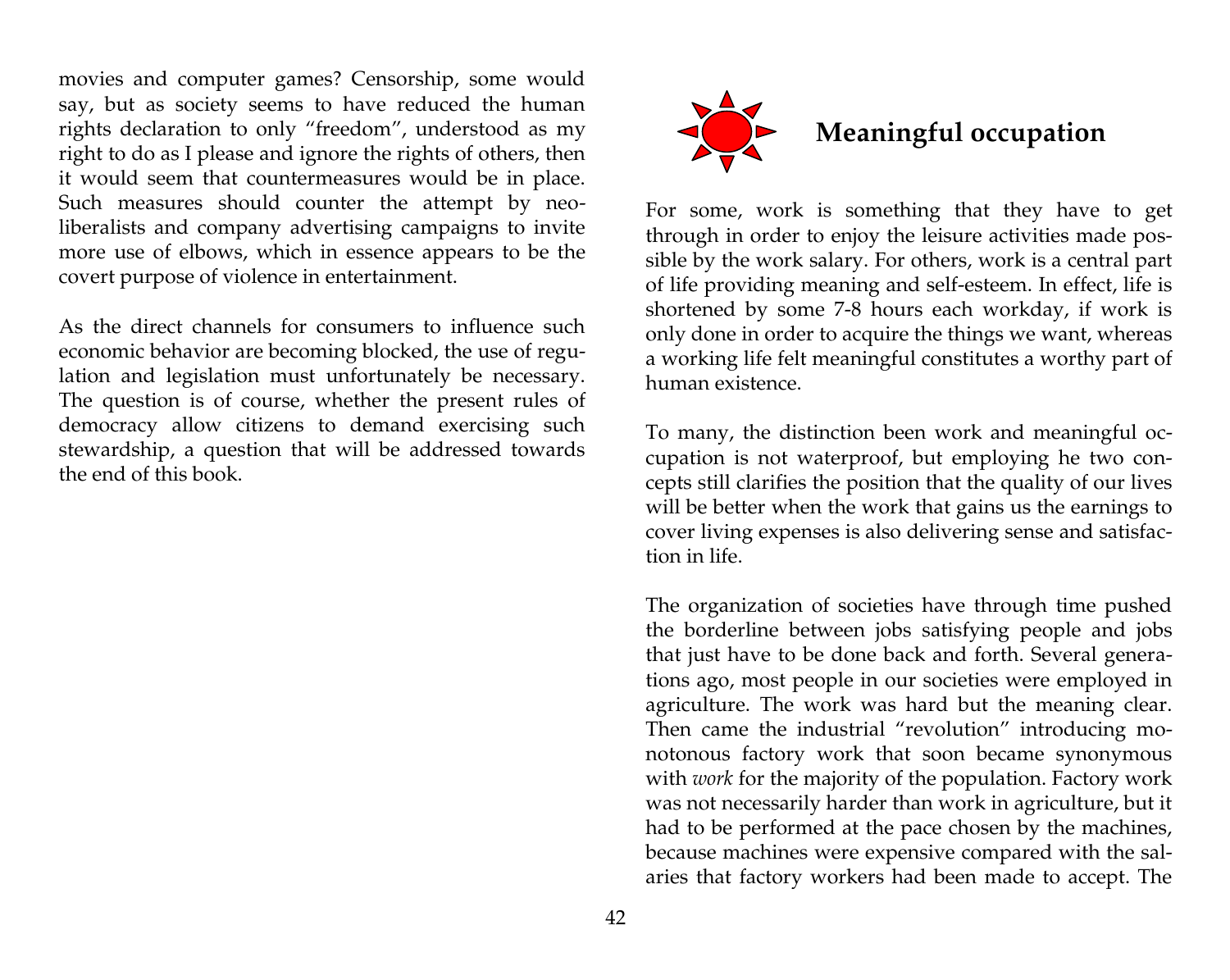British researcher Peter Anthony has (in his book *Ideology of Work)* highlighted the protestant Christian Church as assisting the factory owners in making workers adapt to the new work conditions by preaching that "idleness is a sin!" and like previous religions claiming that an afterlife will compensate the poor people who have toiled at minimum salaries in their life before death.

It is interesting that studies of now disappearing tribal people in Africa such as the *!Kung San* tribe have found a well-functioning society with high levels of equality and coverage of all identified needs, achieved by a daily work period of only two hours. Our societies may be more sophisticated and the many gadgets we surround us with take more effort to produce, but on the other hand precisely the advances in technological ability should allow the additional "needs" to be furnished by the invented machines and without having to increase the number of human working hours.

It would seem that employing humans to do robotic work is the result of forcing worker salaries to be lower than the cost of robotic production and thereby creating an apparent economical advantage to the factory owners. Was that the goal we aimed at when heightening our educational standards and encouraging ingenuity, to put half the new technologies into the drawer in order to maintain low wage work?

It would rather seem that we are forced to work more than two hours a day because the industrial and political leaders do not want the redistribution of the fruits of technological advances that would allow everyone to enjoy the benefits of the common progress, but rather wish the proceeds to all go to the small minority of investors and already highly salaried top leaders. The suggested abolition of financing by shares and the proposed bank and financial sector reform would be one way of changing the situation in the direction of a more equitable distribution of the profits from advances made in societies.

There will still be tasks that cannot be given to robots or other kinds of automation. However, these jobs are often precisely those that gives most satisfaction to those performing them, be it knowledge based activities or activities requiring artisanship.

Industrial machinery requires software, as do administrative tasks in a complex society, but there are also the tasks associated with building and infrastructure creation and maintenance, and these should be characterized by high levels of craftsmanship taking into account energy efficiency, environmental impacts and user comfort.

All these challenges to deliver the highest level of quality are what make the associated work activities demanding and exciting to perform, no matter whether they are carried out in private or public enterprises. Private firms occasionally cut corners in order to maximize profits, while public enterprises may slip into routine, lack of user friendliness or in the worst case to condescending bureaucracy. The optimal solution may be in the middle, like resurrecting the concessioned companies with whom it was earlier common to see strategic tasks confined (for example postal services, electric utilities and telecommunication facilitators).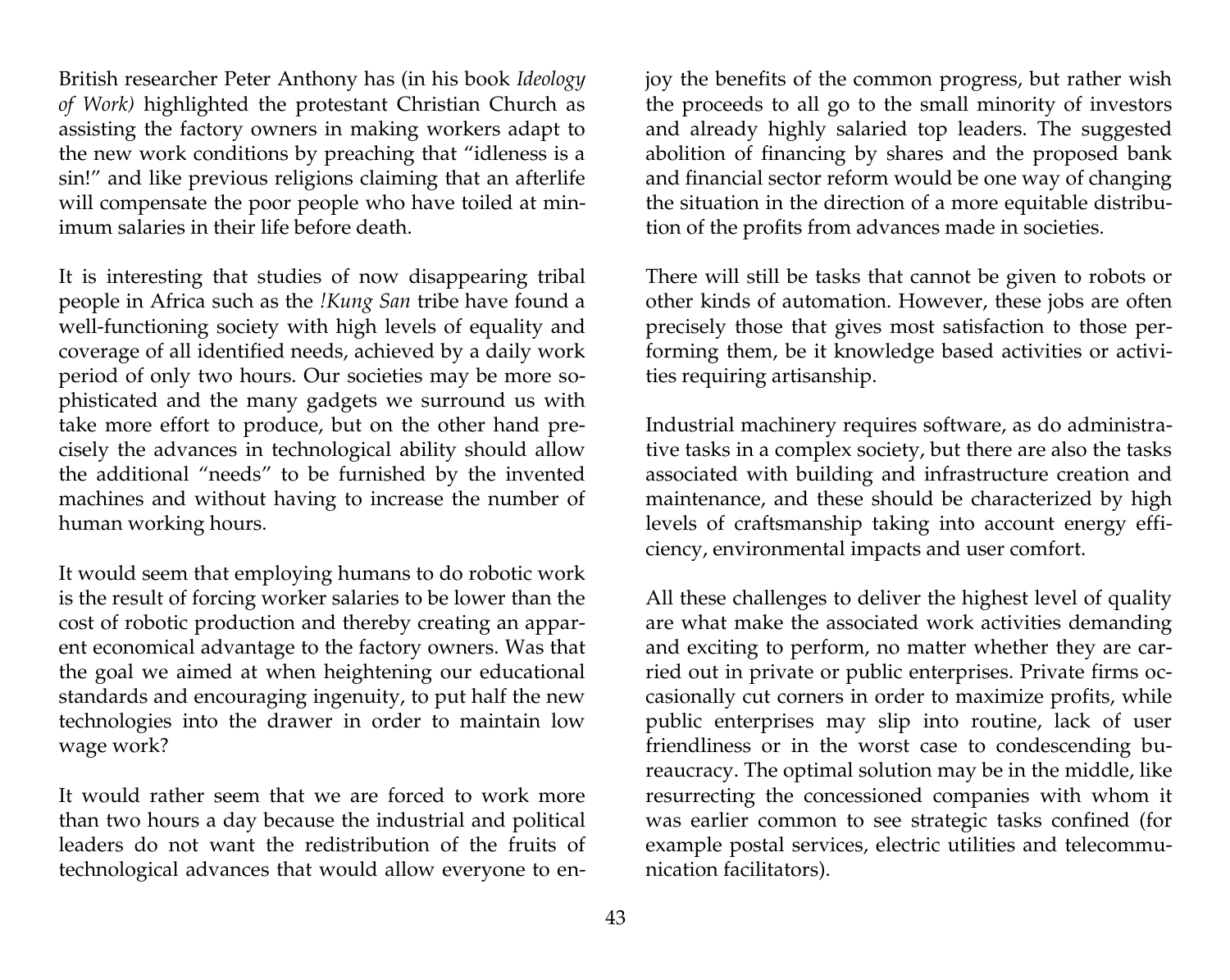This does not mean that one should not make use of competition, including public-private rival companies, each wanting to perform better and give a better service than the other one.

An example of this is the building sector that has been the cause of recurrent bubble-economy events followed by finance sector collapses of varying severity. To reduce the risk of repetitions, governments could form a public building company, offering to renovate existing buildings and bring them up to present-day energy and indoor environmental standards, and to offer to build a range of new building types, all with guaranteed time of completion and fixed price, and giving a lifetime warranty.

The current private actors such as building companies and independent craftsmen would not be touched or prevented from competing on price and quality, but there would be a backstop against arbitrary price increases and delivery delays.



There was a time when a young person was educated to a profession and then lived by this education for the rest of the working life. Clearly, this is no longer possible. For all kinds of employment, several decades have seen a development where supplementary education has been essential. The unskilled worker has become a semi-skilled worker who at intervals must go through courses and other learning paths to get new knowledge on methods and materials. The skilled worker similarly has had to learn to use new technologies and to acquire insights, for example in environmental impacts associated with the work performed.

Those with higher or the highest levels of education have at least the same extent had to recognize that their fields develop at a pace making it impossible to deliver useful service without continuing education. Who would consult a medical doctor who does not annually participate in courses on new progress in the field or do not read at least a couple of scientific magazines and journals every week, in order to know about new options in progress or about older practices no longer being recommended.

Unfortunately, the current educational systems around the world do not appear capable of delivering the required basic and follow-up adult education in all situations where it is called upon. The problems start already in primary school, where fundamental qualifications for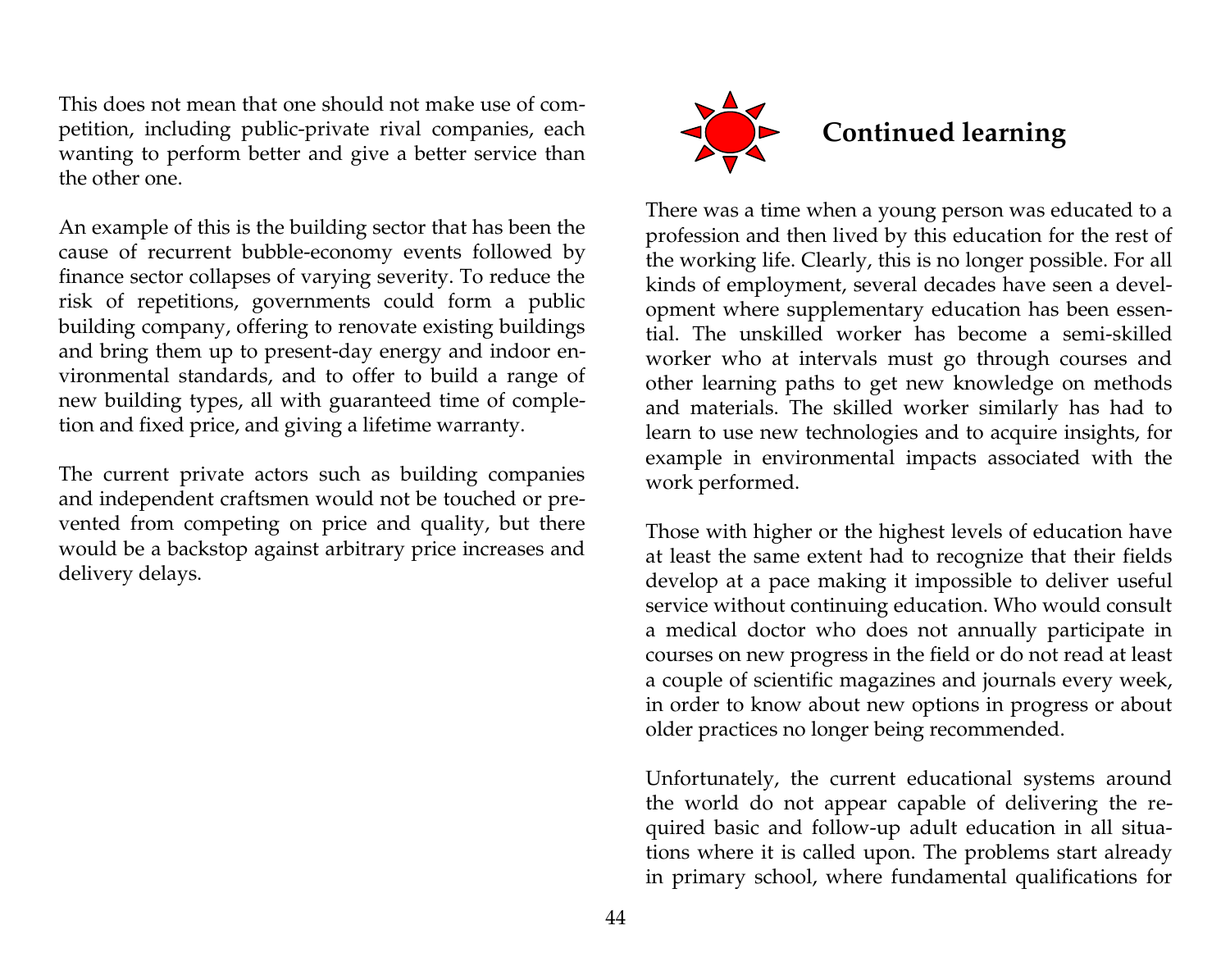coping with the challenges of current society are not taught (such as the mentioned need to be able to compare prices of goods with different lifetime, or to include inflation when comparing figures for different years). Generally, the primary school is the place where students should learn to distinguish the properties of goods from the rhetoric of advertisements, should acquire knowledge of the role of banks and other financial entities, and should be given a thorough understanding of human rights as well as their country's constitution. If this were achieved, political lies, half-truths and cover-ups would face a real challenge.

Going to the intermediate level of education, things turn out to be as bad. High schools and other bookish secondary educations allow students to steer around subject that are essential for benefiting from any kind of future continued learning in areas that already now can be seen to be of broad importance. Non-bookish studies also fail when they focus on concrete skills instead of on methodology and problem solving ability.

The main objective of any kind of education should be to allow the pupils or students to solve problems they have not seen before with minimum help, and to be able themselves to seek new knowledge in areas they haven't visited before. This may involve services such as Wikipedia on the present Internet, an encyclopedia far more complete than any commercial offer, but one that demand from the user a developed critical sense that allow the user to see the difference between party postings and objective entries. Therefore, sharpening of such critical sense is precisely what should be the aim of education, on each level with the refinements opening up at that level.

To develop this kind of logical sense, a combination of mathematical, natural, humanistic and social sciences is needed, more directed at strengthening the ability to associate dispersed knowledge than exercising rote learning of names, theorems, doctrines and formulae.

It follows that it is a very bad idea to give to schoolchildren and high school students any choice between subjects. The role of these (in many countries obligatory) levels of schooling as part of the upbringing of children and young people are best served by a unitary school with a common curriculum for all. No one should be allowed to deselect subjects perceived as difficult. Clearly, not everyone will leave these school levels with the same ability as a problem solver, but this is certainly better than to leave a group of students with no skills at all in regard to independent tumbling with problems.

Such a reorientation of the school system will also place new demands on the education of teachers. An example is the pedagogical methods necessary for handling groups of students where the students in the group are on different levels, without inducing disparagement.

The highest levels of education are directed at adults over 18 years of age, and they are necessarily often specialized. This is fine as long as the previous education has been general, because there are certainly tasks in society that requires deep specialist knowledge. Yet it does not exclude, that some students can choose to acquire knowledge at university level that spans over several sub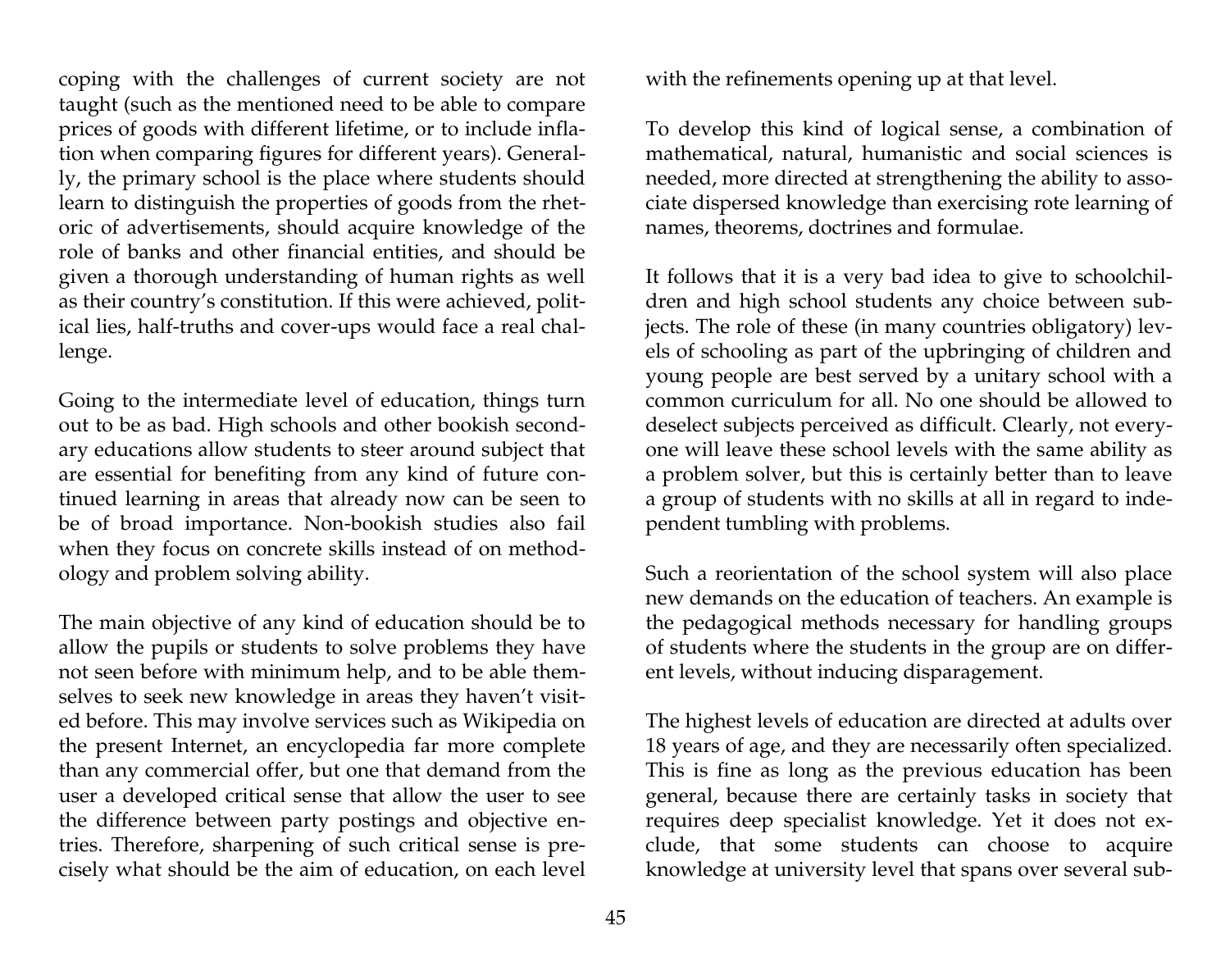jects. Interdisciplinarity is as necessary as specialist skills in solving many kinds of problems in society. Again, it is more important to learn the basic structure and ingredients of a subject and then train the ability to be able to expand the studies in the field on one's own as needed, than to master a fixed curriculum. This should be obvious in a world where everyone will meet challenges requiring the ability to learn more.

Sharpening the critical sense needed for spotting false statements and propaganda from politicians is also a continued process starting in primary school but continuing to the highest level reached by a given person. Precisely the analytic tools learned at university and other higher levels of education will allow a deeper professional investigation of statements from politicians, financial gurus, employer's, worker's associations or other lobby groups.

Being able to see through the information disseminated by media should be a skill that is not just for the few with highest education.

As a matter of fact, the role of the media needs some scrutiny. A specific responsibility must be imposed on journalists and editors, to deliver balanced and objective information. Anyone reading newspapers or watching television can see that such a responsibility is not always at the forefront of the brains of media presenters, although it should have been drilled in the high schools offering journalist education. The receiver of media information must insist on receiving a clear separation between objective information and opinions from partial angles.

No matter whether the media are public or privately owned, such a moral codex must be present, if necessary through legislation, and it must state the freedom with responsibility as well as the obligation to hear all major views and let them be voiced in the media. A journalist may not become a political figure with an own agenda, and should not utilize being a known face in the media to launch a personal political career. You probably know as many bad examples as I do.

In practice, there are several ways to organize continuing education, from providing to every employee a four-week contiguous annual leave for attending courses, paid by the employer, or instead setting aside half-a-day a week for learning, depending on the nature of the needed upgrading of knowledge or skills. These in-service knowledge-upgrading periods should comprise a measurement of accomplishment, in order not to become oneway communication. It could be by a project of practical or theoretical nature, for which a report should be written and be presented (to colleagues or invited peers) for critical assessment.

In some cases the learning upgrade may be achieved by personal reading of relevant literature, combined with discussions in a circle of colleagues in the company or institution. For small enterprises or one-person businesses without this possibility, such self-study is also a possibility, but may have to be supplemented by external courses with evaluation requirements, in order to ensure that qualifications are indeed updated (e.g. for practising doctors, automobile inspectors, etc.).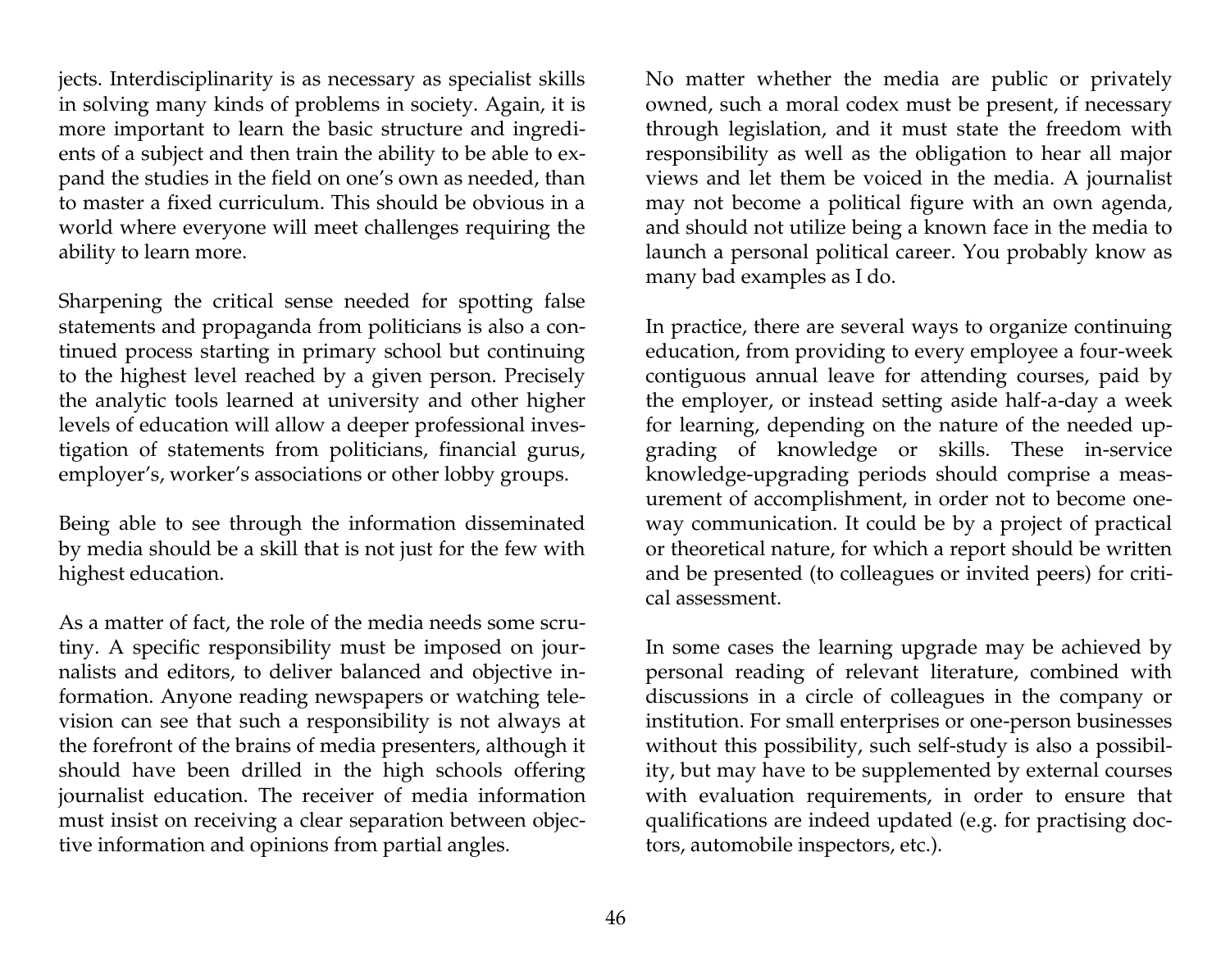

Safety nets for people not being able to reach at least a basic level of life quality by themselves are in most countries offered and usually by public entities. However, both the level of assistance and its concrete content vary between countries, due to cultural differences and due to differences in the economic situation.

Many countries have reduced the level of assistance to citizens in need during the past decades. Explanations given have included the financial crisis, but inspection of income statistics often shows (as in the Danish example in the chapter on income, fortune and inequality) that the total sum of money in society has not diminished and that the real reason is to further a redistribution of money to the advantage of the already richest few percent of the population. Political statements have often underplayed the cuts in assistance by not counting inflation and not telling about the changes in the size of the share of expenses going to administration and top executive salaries.

The bottom line is that welfare safety nets, where they existed earlier, are increasingly being impaired, but also that they have not been eliminated but are only being shrunk. Even the political parties most in favor of neoliberal ideology do not believe that seeing too many people in the gutter will help their cause.

The question is if the welfare services may be organized

differently, with less administrative overhead and in a way that gives the recipients less feeling of being given alms that they should feel ashamed of needing. For instance, most countries having an unemployment compensation also have requirements for the recipients regularly to show up in a public office to show that they are ready to take on any job, even when it is clear that none exists. This degrading practice is called "being at the disposal of the job market". It would be so much easier to send the unemployed person a letter or an email when a suitable job appears and an interview with the potential employer can be arranged.

For most countries in the world, the total wealth today is higher than it has ever been. On this background it is strange to hear politicians repeatedly state that "we can't continue to afford welfare". In view of the altered wealth distribution and its concentration at the top, the correct statement is that there is a minority of citizens that is unwilling to share the money that for good or less good reasons have ended up in their pockets.

Alternative ways in which to arrange societies so that inequality is diminished and welfare shared has been proposed at many occasions. The Renaissance writer Thomas More called such ideas *utopias.* The labeling of utopias as ideas that cannot be realized was added later by opponents who did not want them realized. Many utopian writings appeared over the following centuries, such as for example the Norwegian writer Ludvig Holberg's tale *The subterranean journey of Niels Klim*, where the main character falls into grotto near the city of Bergen and discovers what looks like an ideal society. Of direct interest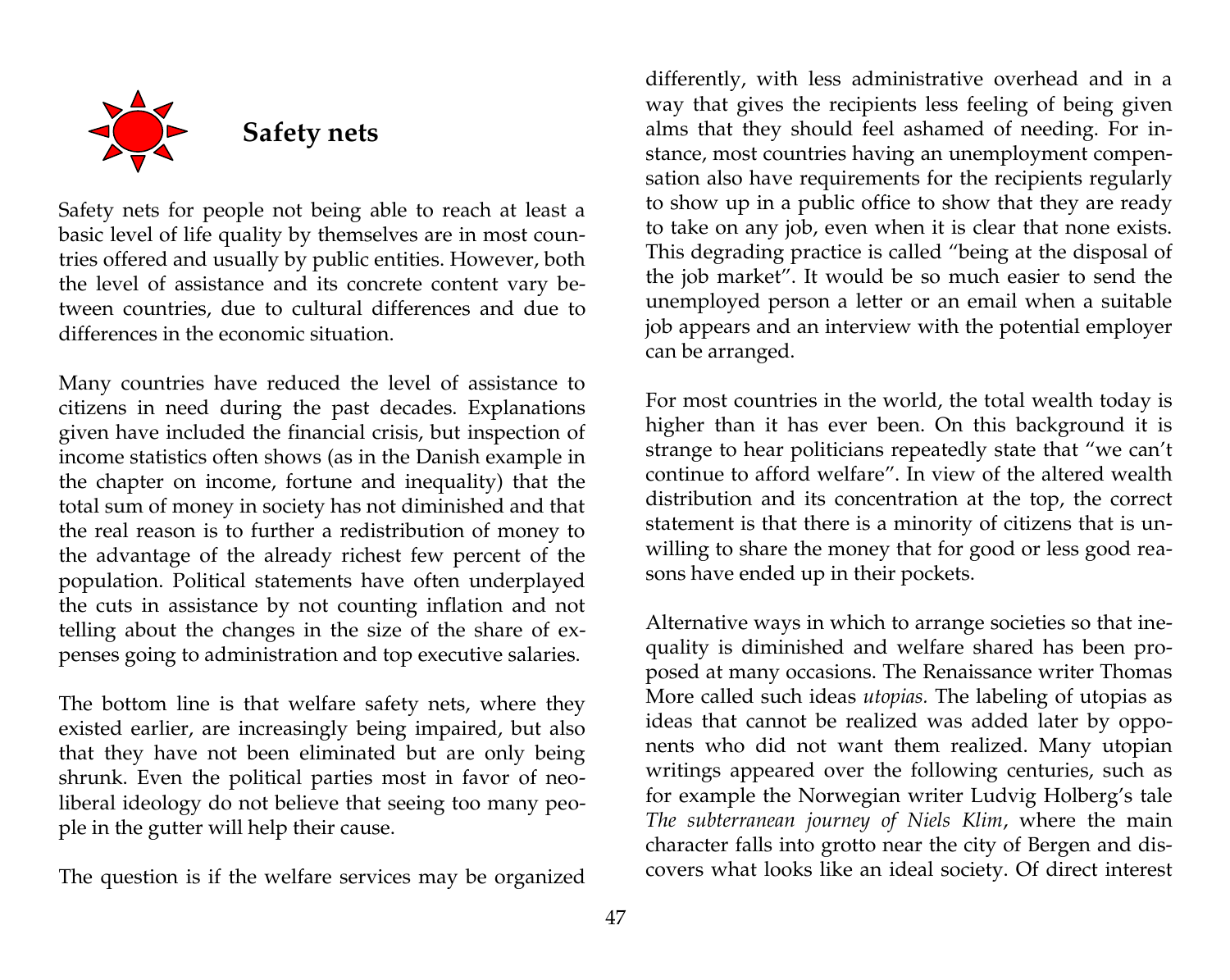for the current debates are the basic income proposals from the early  $20<sup>th</sup>$  century, made by Bertrand Russell and by Dennis and Mabel Milner in 1918.

The idea is that all citizens receive a sum every month without any requirement for providing work in return. The sum shall be sufficient for a simple life. Those who wants more can assume paid work that, like today, is taxed and thus provides funds for the basic income (that has also been called a "citizen's wage").

In 1943, the labor politician Juliet Rhys-Williams proposed a basic income scheme to the British House of Commons, and in 1975 a governmental low-income committee did likewise in Australia, both being unsuccessful. Subsequently, the idea has spread to many other countries, being debated in public meetings but not in parliaments, and today there are grass-root basic income movements all over the world, from USA to Ukraine and from Germany to Namibia.

In the book *Energy, Resources and Welfare*, I have compared the expense of introducing basic income with the estimated savings in social services and administration. The results for Denmark, used as a case study, are that if the citizen's wage is put at 10 000 US \$ (2015 level) per year, and is non-taxed, then the cost precisely balances the current safety net expenses and administration of them that would be saved by introducing a basic income not requiring the current screening of citizens for eligibility and for setting the magnitude of each of a range of possible subsidies. 75 % of the saving is from avoided subsidy and 25 % from avoided administration.

The current (2015) Danish subsidy to students and to unemployed without a private insurance ranges from \$ 4 000 to \$ 12 000 per year, after tax. If the basic salary of \$ 10 000 is given to all adults (above age 18) and supplemented by a smaller child allowance, then the taxation of income above the basic salary will not have to change from the present level (which in Denmark on average is 33 % of personal income paid as income tax plus 8 % of personal income paid as sales tax).

The balancing assumes that production is unaltered and that there are enough citizens wanting to supplement their basic income with paid salaries. This would appear very probably, due to the modest level set for the basic salary. When experience of the set-up has been gained, it might be possible to increase the basic salary payment.

It is important that new housing price bubbles and financial crises do not undermine basic salary. For this reason, basic salary goes well with the suggestion of abandoning private property rights. Replacing owned dwellings by rented ones, the level of rents can be controlled and regulated in such a way that citizens with only the basic salary are not forced out of their home by some housing price fluctuation. In fact, everyone will benefit from not being tied to an owned house when their salaries or the house prices change so that moving away will bring in less money than the price of buying price of a new home or of the loans already taken in the old house.

The neo-liberal redistribution of money from common citizens to the top rich percents would also not be compat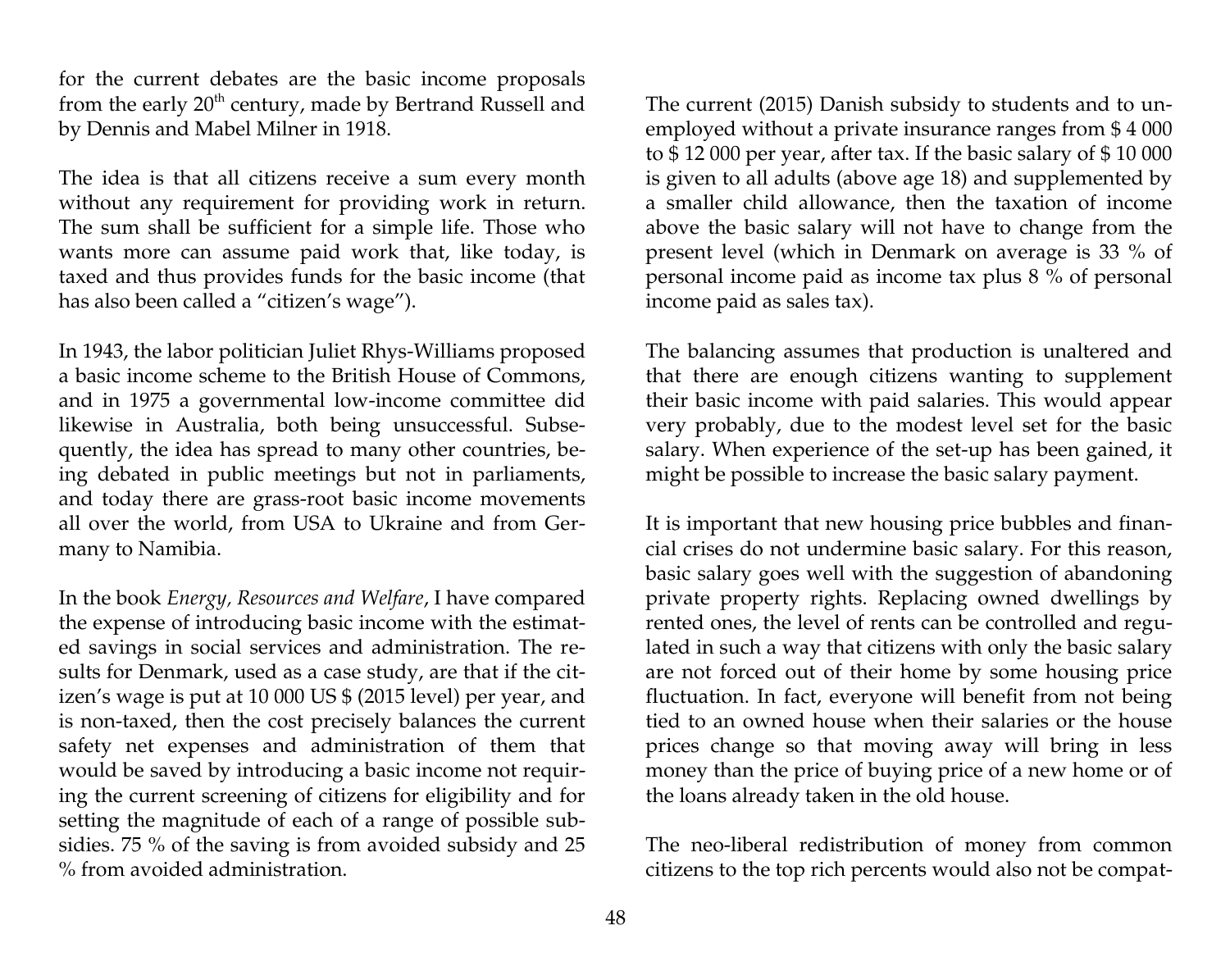ible with the values underlying the basic income concept. More inequality makes the lower income citizens feel poorer than necessary, and the envy it creates fuels the spiral of unsorted growth.

One may therefore consider if there should be a ceiling for the earnings of an individual human being. If financing is reformed by having an MDA-based priority (cf. chapter on growth) set on investments in society, instead of issuing shares, then the income of individuals will be purely in the form of salaries, possibly supplemented by payments based on savings for pension or insurance arrangements. It may then by possible to set an income ceiling of say six times the basic income (before tax), constituting a very small impediment mainly stating that the work contribution of no one is worth more than some ten times (before tax) the cost of a basic life in welfare. This can perhaps be better expressed by saying that a factor of ten monetary reward ought to be sufficient to satisfy even the most ambitious notion of self-esteem.

A basic salary is a convenient way of reducing or avoiding derogatory attitudes towards unemployed or impaired persons, and it therefore works well with efforts to move in directions removing the unfairness of current economic and political ideologies. However, introduction of basic salary is not the only way to handle these issues, and a broad discussion of whether this is the preferred solution is certainly justified.



Throughout most of world history, and certainly after the introduction of agriculture, humanity has made use of violence and war. Finds of skeletons with damage caused by weapons rise significantly from the Neolithic period, where property rights associated with land were introduced and where those now possessing land started to defend it by employing weapons. Extended wars presumable erupted over conflicts involving larger areas of land than a single farm.

The notion of power became associated with ownership or control of land areas. Large farmers became overlords and then kings and emperors, as the land areas fought over became larger, and kingdoms became nations, a new term involving expectations of loyalty and new demarcations of the "we versus them" type. The neighboring nation was the obvious target for violent assault (or soccer matches in more peaceful periods).

During each of the last 170 years, 0.073 % of the world population has on average died in wars or warlike actions (civil wars, genocides on political enemies, and so on). The average number of such annual war deaths was 1.5 million during the past 170 years. By comparison, the annual number of war-related deaths 4 000 years ago amounted to 0.013 % of the population at the time, showing that wars have become bloodier or more frequent in our epoch. There is uncertainty, particularly for the older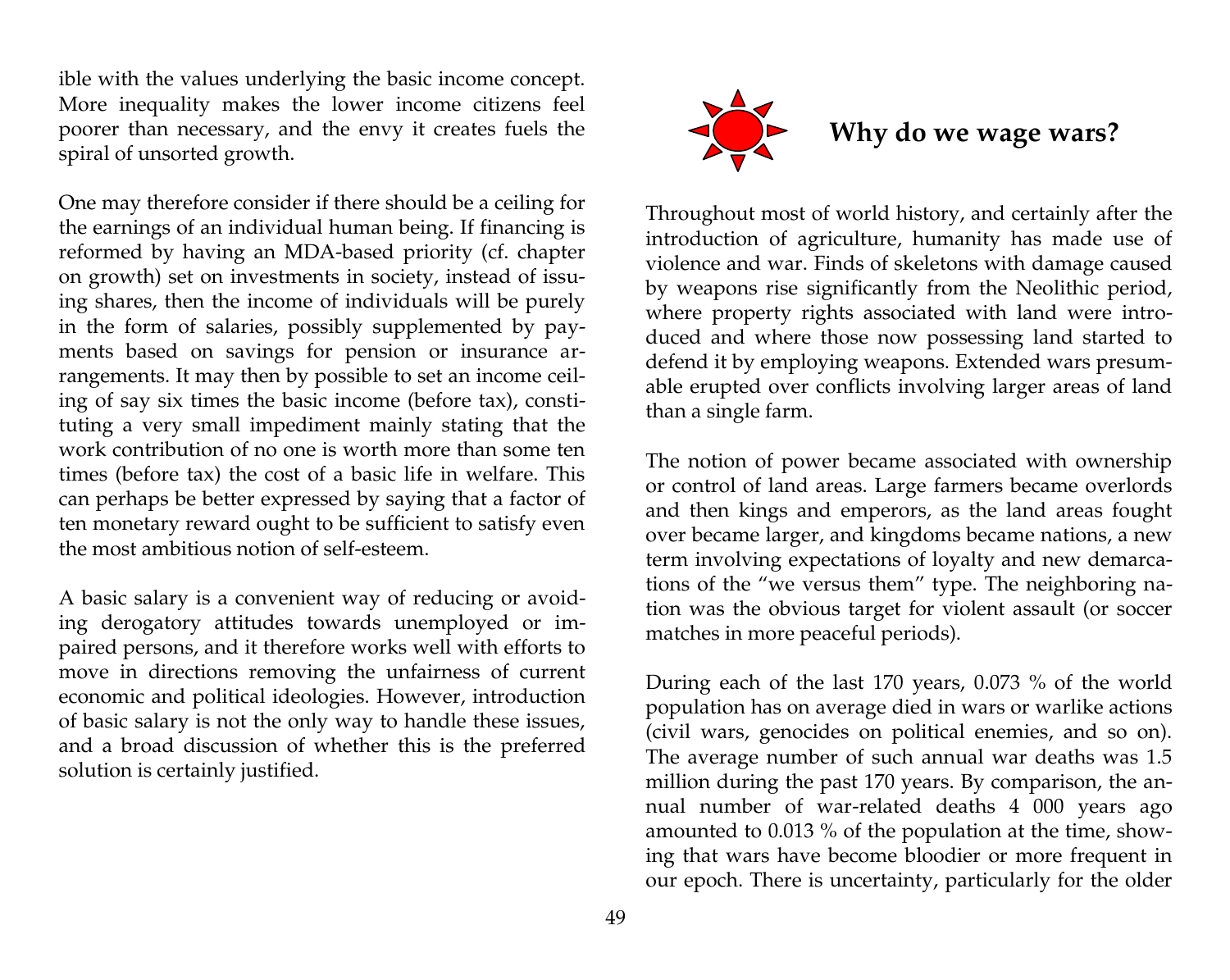data, but not so much as to alter this conclusion.

Looking at the causes for war, territorial conflicts stemming from property rights dominate from the Stone Age and most of the subsequent time. The appearance of religions with their promise of compensation in a second life for the deprived possibility of unfolding in the actual life lead to religious wars, but only after some delay, because most religions first aimed at creating acceptance for inequality within societies, before they became missionary outside the borders of the initial country of operation.

The majority of religious wars through history have been caused by two religions, Christianity and Islam, but there were religious wars before these religions entered the scene: Some 3 350 years ago, the Egyptian cleansing of monotheistic adherents of former Pharaoh Akhenaten, and a number of Jewish conflicts with other religions, starting with the war against Baal worshippers 2 730 years ago.

With increasing death tolls follows the Christian crusades during the Medieval Period and Christian-Islamic wars in Spain, the European wars between Catholics and Protestants after the Reformation, the Islamic Ottoman Wars in Turkey and the Spanish forced conversion of South Americans to Christianity during the colonial period. The so far most bloody religious war is believed to have been the Taiping Revolt taking place in China 1850- 1864, involving a Christian sect rebelling against the Quing Dynasty. Several wars in the present epoch have religious components but mixed with other motives. After World War II, most wars have had the nature of civil wars, but sometimes with the purpose of splitting a country and creating new nations from the pieces.

Considering other types of violence in society than war (from US school shootings and drug gangs murdering in South America to the right-wing extremist killing youths active in the Norwegian Labor Party), the frequency of death by such violence is currently 0.007 %, averaged over the world, but was only 0.002 % when agriculture was introduced some 5 000 to 12 000 years ago (depending on location).

Again, it is seen that the world has become more violent with time, making it plausible to blame the increasing inequality and declining human solidarity, recently enhanced by the prevailing economic paradigm. The fact that civilian death by violence has increased as much as war deaths tells us that the rise is not only due to developments in weapon's technology. Killing a fellow citizen can be done with a knife on a little frequented dark path, ingredients equally available during the Stone Age.

It is worth noting that warfare on average is claiming ten times as many deaths as all other types of violence. The last several centuries of history from Europe to China is one long recital of kings and other rulers throwing their countries into one meaningless war after another, with reasons so thin that it is often not clear today why the attacks were made. Dispensing with kings and emperors in some countries have not changed the situation much, as recent invasions from Iraq to Ukraine show.

Analysis of the mechanisms for getting trapped in wars cannot avoid focusing on the weapon's industry, in addi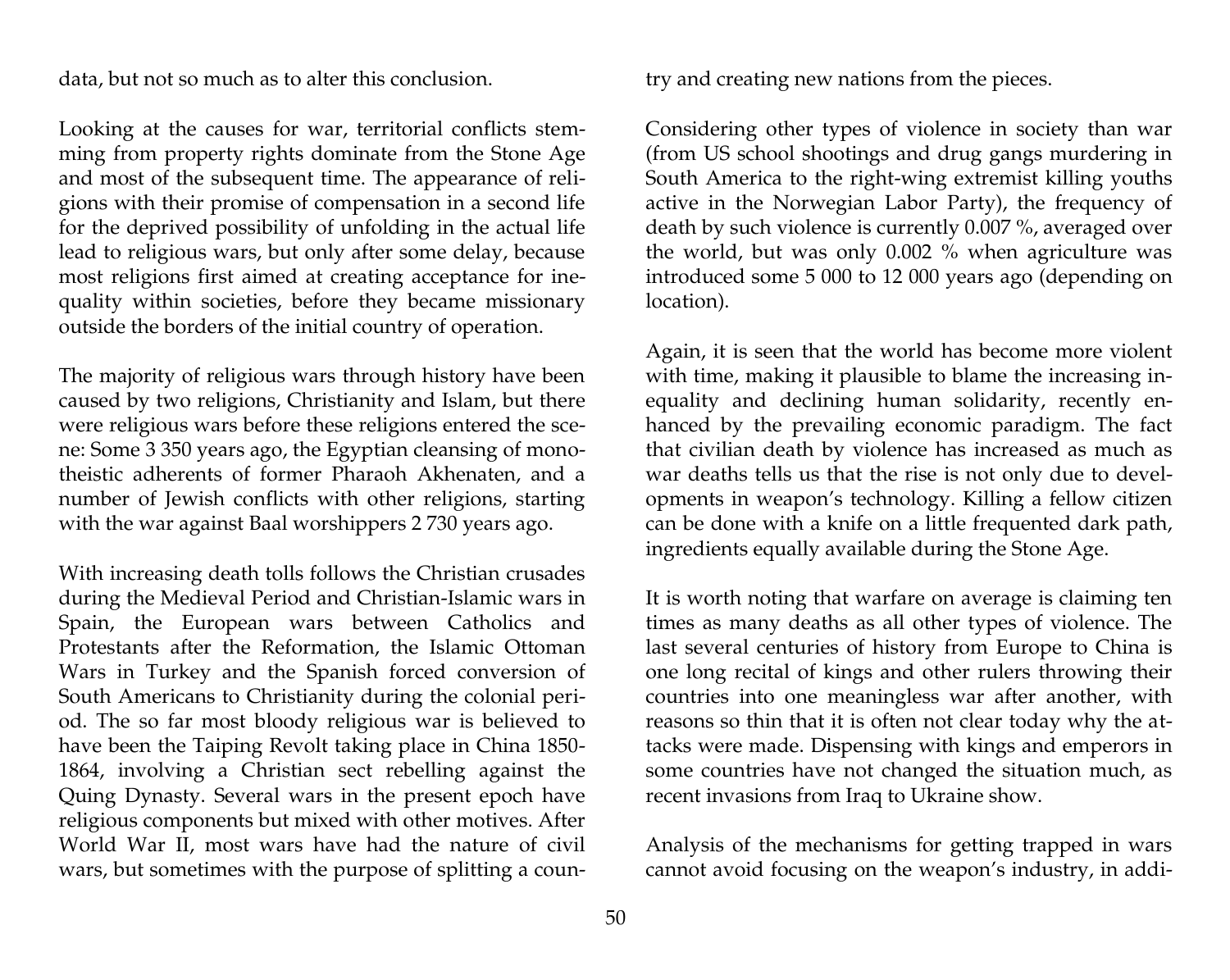tion to the ideologically derailed political leaders who think that going to war will boost their image in the history books (known examples being Margaret Thatcher and George Bush Junior). Or maybe they just wanted to turn attention away from failures in domestic policy.

The lobbyism conducted by the weapon's industry, sometimes in collaboration with the military and selected political parties, has lead to building up of weapon arsenals for the armed forces that are much beyond what by any stretch of imagination can be justified as defense against foreign invasion. Typical tools used by the lobbyists include inventing (mostly) false analyses of threats against a country and (invariably) false claims about how to best counter such threats.

In reality, piling up weapons and establishing advanced military systems, as it happens today both by countries with and without a tradition for belligerent behavior, as well as by all kinds of rebellious or terrorist groupings, cannot by a broad margin be claimed to be defensive. Middle-eastern dictators and oligarchs have for years been buying sophisticated weapons from suppliers in the West and in Russia, so it is very naïve to be surprised when they are subsequently used. The countries permitting its weapon's industry to sell weapons for this unbridled armament hysteria assume a clear responsibility. Each time that military hardware beyond any perceived defensive uses is piled up the level of safety drops, not only in neighboring countries but also in the country acquiring the weapons or other offensive military systems.

It is simply very difficult to see a world in peace without a

total ban on arm's trade, and without placing existing weapons under United Nations control. UN has a positive track record in judging when it is necessary to intervene: The 1991 assault by Saddam Hussein on Kuwait was judged to warrant intervention, the US plus allies assault on Iraq in 2003 and following years was judged to be based on false accusations of possession of weapons of mass destruction.

War as a method to solve international conflicts beyond the specific cases of unwarranted assaults is in contradiction to the UN Declaration of Human Rights. However, due to the way in which UN is currently set up, it has no jurisdiction over assaults occurring inside a country, no matter how much they violate human rights. Examples are Mao's order to Chinese farmers to let their harvest rot and instead go and collect nails on highways for the Chinese arms industry (termed "the great leap forward"), which led to death by starvation for millions of people, or Assad's current abuse of the Syrian civil population.

In order to make the prohibition of war of any type effective, the possibility of intervention in armed national and international violation of human rights must be delegated to the UN and only to the UN, where intervention in case of domestic genocide requires a change in the sovereignty accorded to the international organization by member states, stating the conditions under which UN can interfere into what is presently called internal affairs.

An intervention must of course be decided by the General Assembly and the Security Council, as today, and rather than having standing armies attached to the UN, forces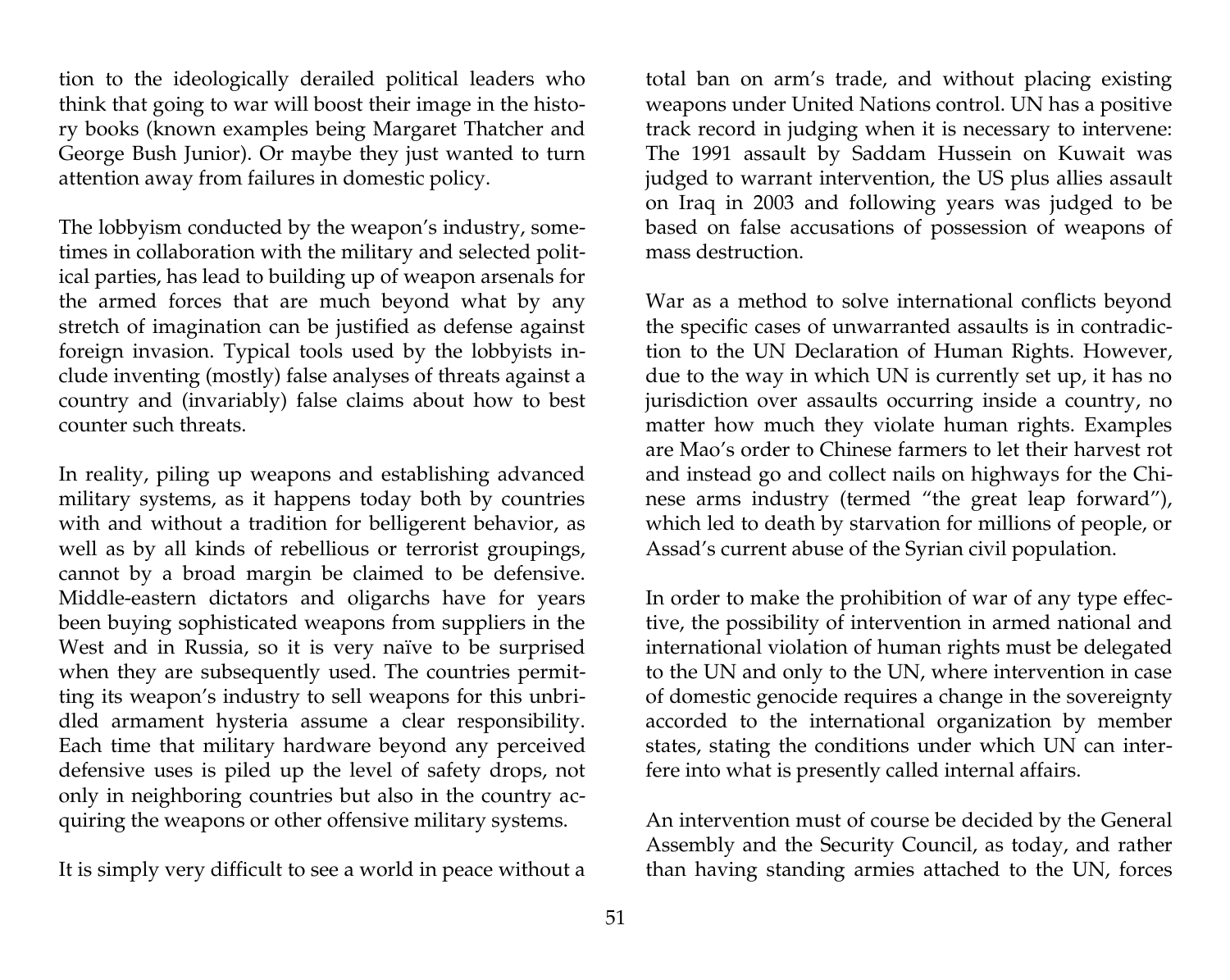may like at present be put at the disposal of the UN each time an intervention is duly endorsed.

Just as war should be removed as a prime option for solving conflicts between or inside countries, then reducing the violence in civil society requires clear legislation stating the only the executive branch of a legally elected government (through its police force) has the right to possess and use weapons. Backwards-looking "aristocratic" citizens hunting the animals of forest areas as recreation or entertainment must be disarmed, just as should home guards, except possibly for countries having replaced their military defense by such decentralized arrangements (Switzerland). Objections to this exception may come from the record of home guard weapons having been used for crime or murder, by the owner or after having been stolen. The amendment to the US constitution called upon by gun lovers in that country was in reality only a temporary permit to ex-soldiers to keep their arms and act as the police missing after the civil war in many Western US territories.

A new type of warfare introduced in recent decades is cyber-warfare that may consist in hacking computer systems, say of another country, in order to disrupt vital functions such as financial, industrial or energy infrastructure. The first use of this form of warfare was Stuxnet, said to have been developed through a US-Israel collaboration and in 2012 used with the purpose of hitting nuclear installations in Iran. At present, the military in many countries are actively developing similar capabilities and debating strategies for cyber attack and defense.

This points to the need to forbid all forms of warfare and violence, and not just those using physical arms. Only the suggested world government, envisaged as an extension of the UN, may under specified conditions exercise violence, and only directed against nations or groups that themselves have violated the ban on war or warlike activities.

For the person-to-person violence inside a country, there are like cyber-wars between nations a number of offences that do not make use of arms but are equally deplorable, from rape and barehanded violence to computer hacking and spamming. However, with a ban on the possession of arms, the remaining violations should be amenable to handling like theft and economic fraud by criminal law, continuously extended as the need arises.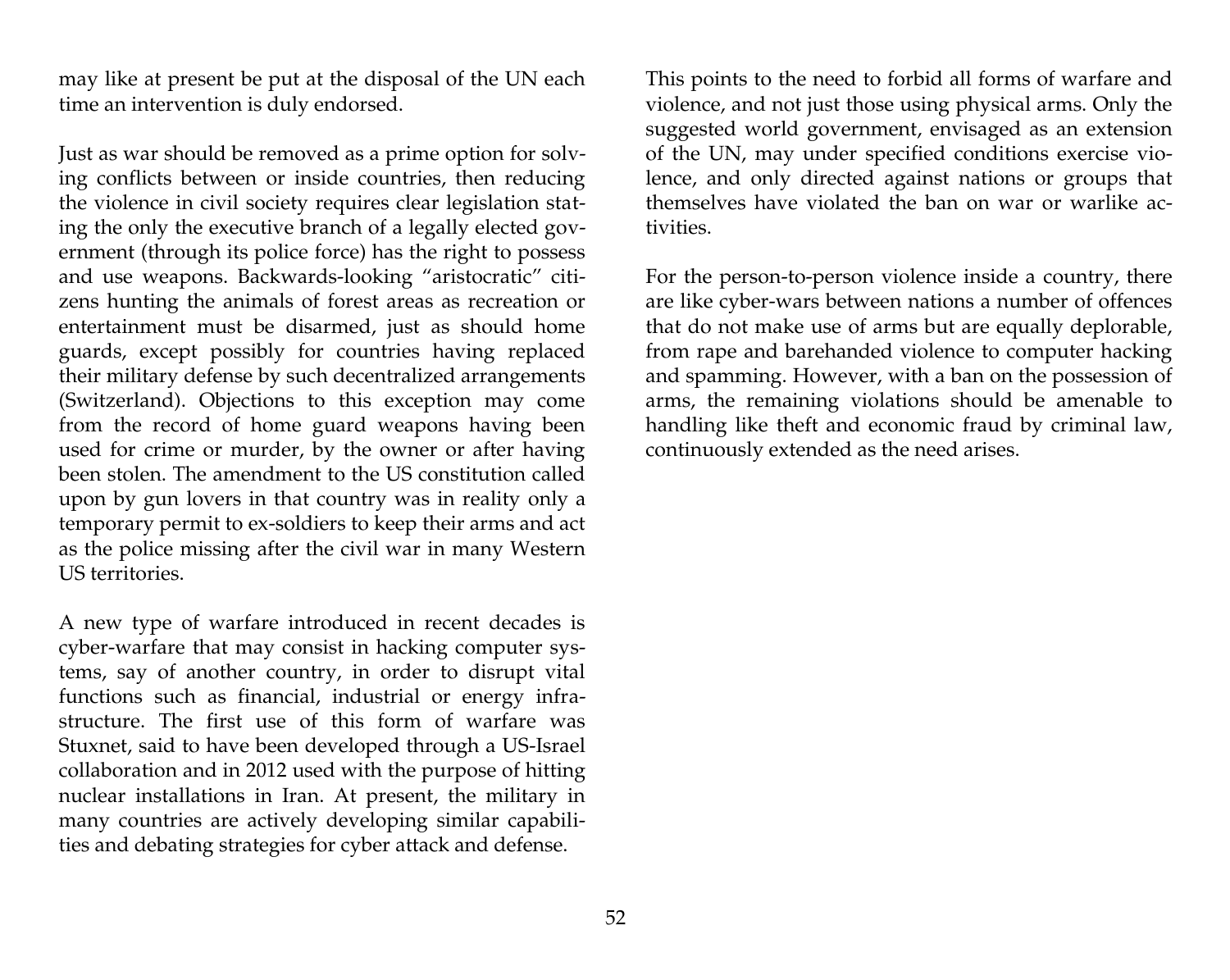

# **Globalization – decentralization**

The communication technologies presently available permit a high level of international interaction, exchange of information and collaboration across borders. Many of these possibilities are positive qualities and may contribute to furthering international understanding and tolerance. However, there are also negative aspects. Citizens in poor countries are constantly exposed to pictures of life in the rich countries, which may induce envy and occasionally a lack of appreciation of the work that has been done to reach the elevated status, and a lack of understanding of the fact that they themselves would have to contribute to the development of their own society over a length of time, before they can harvest the fruits of such a development.

Globalization also has an unflattering side, where multinational companies exploit weaknesses in the legislation of individual countries to circumvent environmental requirements, taxation and so on. It is in this connection disturbing, that the USA presently tries to weaken other countries' control over international trade, by suggesting free trade globally on terms set by the commercial enterprises, removing the right of individual countries to intervene if the trading companies infringe on national legislation. The idea is to introduce two free trade zones, TPP (*Transpacific Partnership*) for the Pacific countries and TTIP (*Transatlantic Trade and Investment Partnership*) for the countries on both sides of the Atlantic Ocean. Leading

economists such as Jeffrey Sachs says that the proposed agreement will harm the populations everywhere and only benefit certain financial corporations.

The fact the advantages of globalization are being sold by politicians and industrialists as if they were Christmas decorations has also weakened alternatives to globalization. The most obvious opposing choice is decentralization, carried by the conviction that decisions are best taken as close to those affected as possible.

Despite the rise of the national form of governance based on a parliament consisting of representatively elected members, it has until recently been acknowledged that the principle of subsidiarity or proximity offers an important guarantee of quality in matters without national implications. The term *subsidiarity principle* was invented by the European Commission, ironically the organization that more than anyone else has removed the possibility of local areas or regions or nations to influence the European Union's decisions.

A general tendency has as mentioned earlier been a move towards larger "local" areas, which increasingly resembles the national political entities controlled by political parties. Earlier, local city and municipal councils often consisted of elected people not belonging to any established party, but only having an interest in the well-being of the local society and acting accordingly in the council.

The distance between citizens and their elected representatives in national governments have become larger in recent decades. There was a time, where any citizen could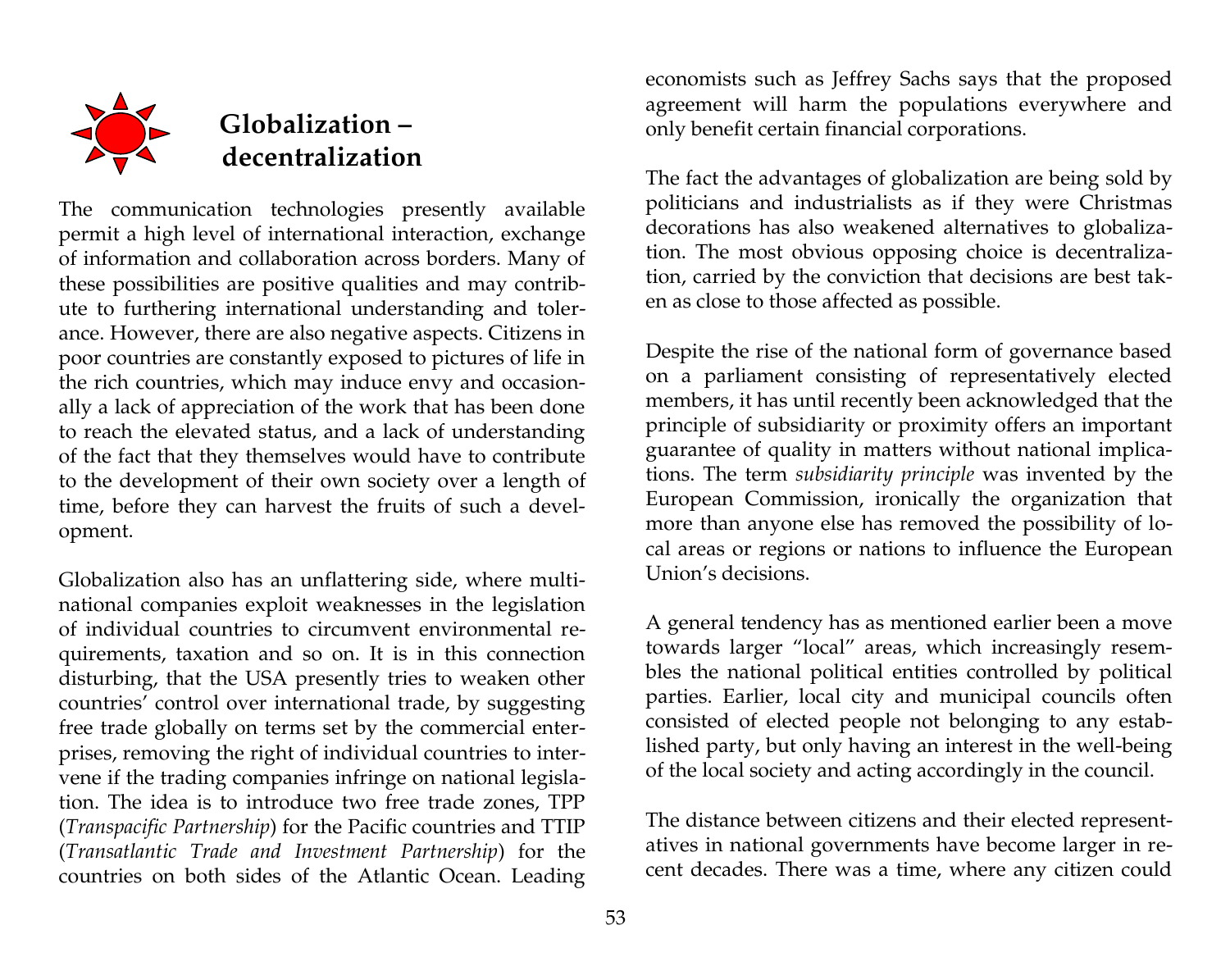walk into the parliament and talk to the politicians she or he had helped elect and therefore hoped would act as representing the citizens of their constituency. Ministers and parliamentarians have now begun to fear for their lives, expecting terrorists or opponents standing around any corner waiting to stab them, and in consequence they have barred entrances to parliament buildings and hired personal bodyguards. In reality, the minute possibility of terrorist attacks has always been present (cf. the German Baader-Meinhof Group during the 1970ies), but when using it as an excuse to drop all direct communication with the voters, democracy has been flushed out with the bathwater.

Having mentioned a number of negative effects caused by centralization, whether from local area to country or from country to world level, common sense tells us that there could be a range of advantages, if centralization and globalization were handled in a proper way. As a matter of fact, there are many challenges to societies that do call for coordinated solutions, and the balance between local and regional or global arrangements should be determined carefully with regard to the place on the decentralizationglobalization ladder where the issue is manifesting itself.

A proposal for a new constitution is made a few chapters ahead in this book, precisely by considering the three levels of governance and discussing which political issues are best handled on which level.



Election procedures differ from country to country, among those subscribing to a representative democracy. It is, or presumably should be, a basic democratic principle that each vote cast shall count equally. However, this is in many cases not the case in practice. An approach often used is to divide a country into election areas, each being a constituency with a fixed number of representatives they can send to the parliament.

As mentioned earlier, the chosen distribution may initially have been fair, but it often is no more, as population density distributions has changed, both during the industrialization period and also currently in areas where job options for instance seem to be better in urban than in rural areas. In countries such as the UK and to some extent the US, the fixed attribution of representatives to constituencies is now poorly correlated with the actual way in which the population is settled.

As a remedy, closely related to the transition from personal parliamentary delegates to members selected by political parties, one has as noted supplemented the proportional representation by compensatory seats, given as in the Dutch method to parties according to how many surplus votes elected representative candidates (typically set at half the total) receive over what on average was necessary to secure a seat (see the opening chapter). The basic flaw in this arrangement is of course the assumption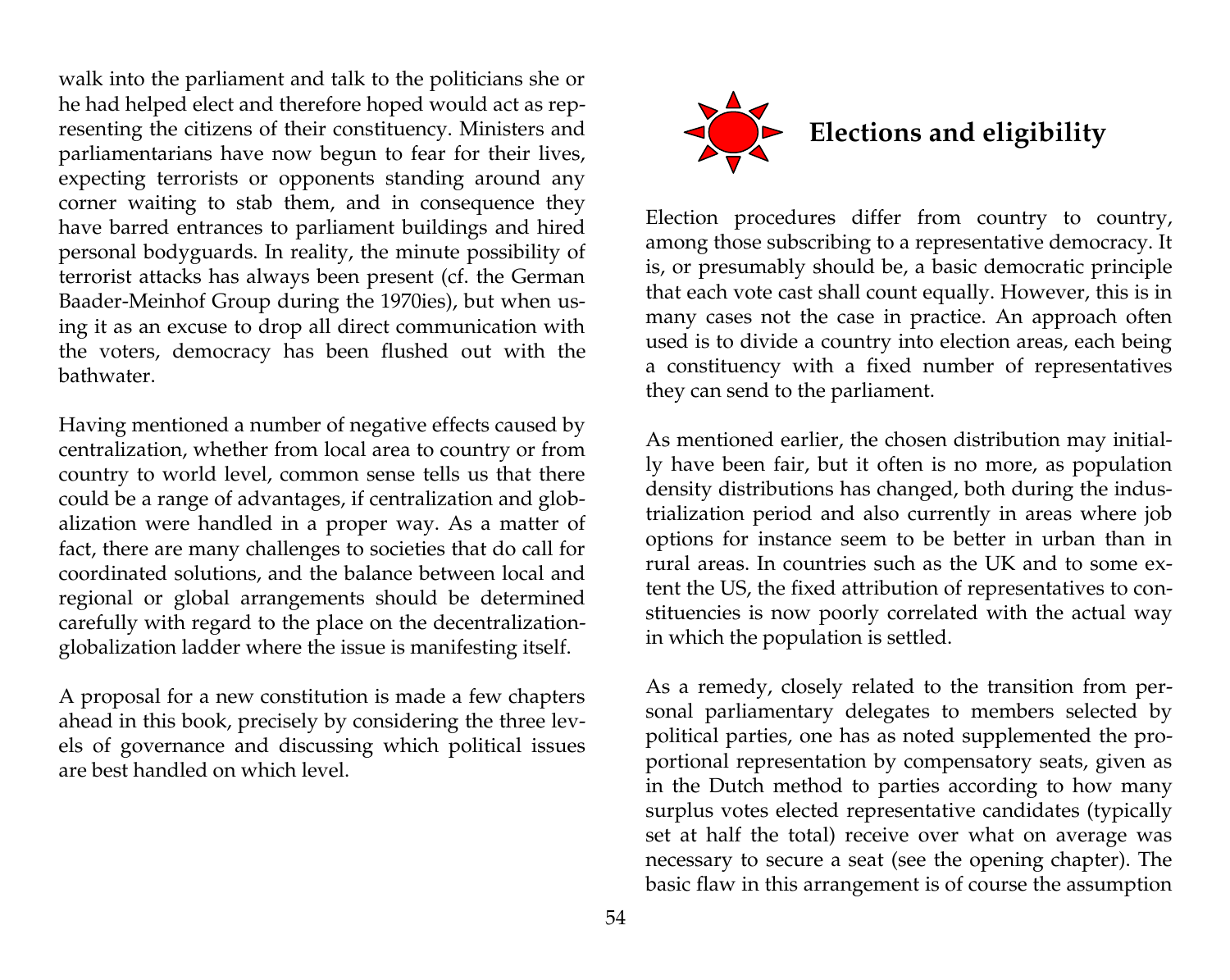that the voter does not care which member of a given party his or her vote goes to. If the setup is changed from party ruling to parliament members acting in accordance with their individual views and conscience, then the system with compensatory seats no longer works.

The pure constituency election is a "winner takes all" process. Large minorities of voters may be left with no influence at all in parliament. For functions considered important, such as presidential elections, some countries have instituted rules to avoid that a person is elected only with a modest backing from voters. This may be done by requiring that the winner obtains more than 50 % of the total number of votes cast, and if no one does, then a second election is held between the two candidates that got most votes in the first round. This is an improvement, but not a perfect solution, because the two top candidates may have strong opinions and no real backing from anyone except the minorities who voted for them in the first round, while a third candidate not making it to the second round might after all have been acceptable to a broader segment of voters.

If all elections were for individuals, the winners should just be those with the highest number of votes, down to the level where all seats are taken. Alternates are just the next in the ordered sequence. It still means that some candidates are elected with more votes than needed, but this cannot be helped in a system with no consideration of political parties.

With a parliament of individuals that have to agree on appointing a government, there is no longer a need for

"cabinet responsibility". If a proposed legislation is not adopted, there is no need for the government to step down; only if the parliament makes a "no confidence" vote against a member of government, that person should of course step down. Cabinet responsibility is presently used in some European countries (following bad experiences of governments ruling for years by provisional laws without parliamentary backup), but not in the USA.

I already mentioned the heretical thought that it would be nice if voters had an idea of what they were voting about. Would it be possible to clarify if that is the case, say by asking a few questions before allowing voters to place their tick? A test not based on academic qualifications or other lofty sophistry, and not asking for knowledge of specific political questions, but simply probing into a fundamental knowledge on the nature of democracy, put in so simple terms that everyone should be able to answer the questions correctly.

In Denmark, another but similar test is applied to immigrants, aimed at in finding out if they know enough about the country they want to enter to make a smooth integration probable. So why not a similar test for voters?

The foundation of democracy is the specifications of human rights and constitutional arrangement for governance, written in two documents or merged into one. This constitution including a declaration of human rights would be the material for formulating the test questions determining whether a citizen possesses the necessary qualifications for participating in elections, either direct or for selection of representatives.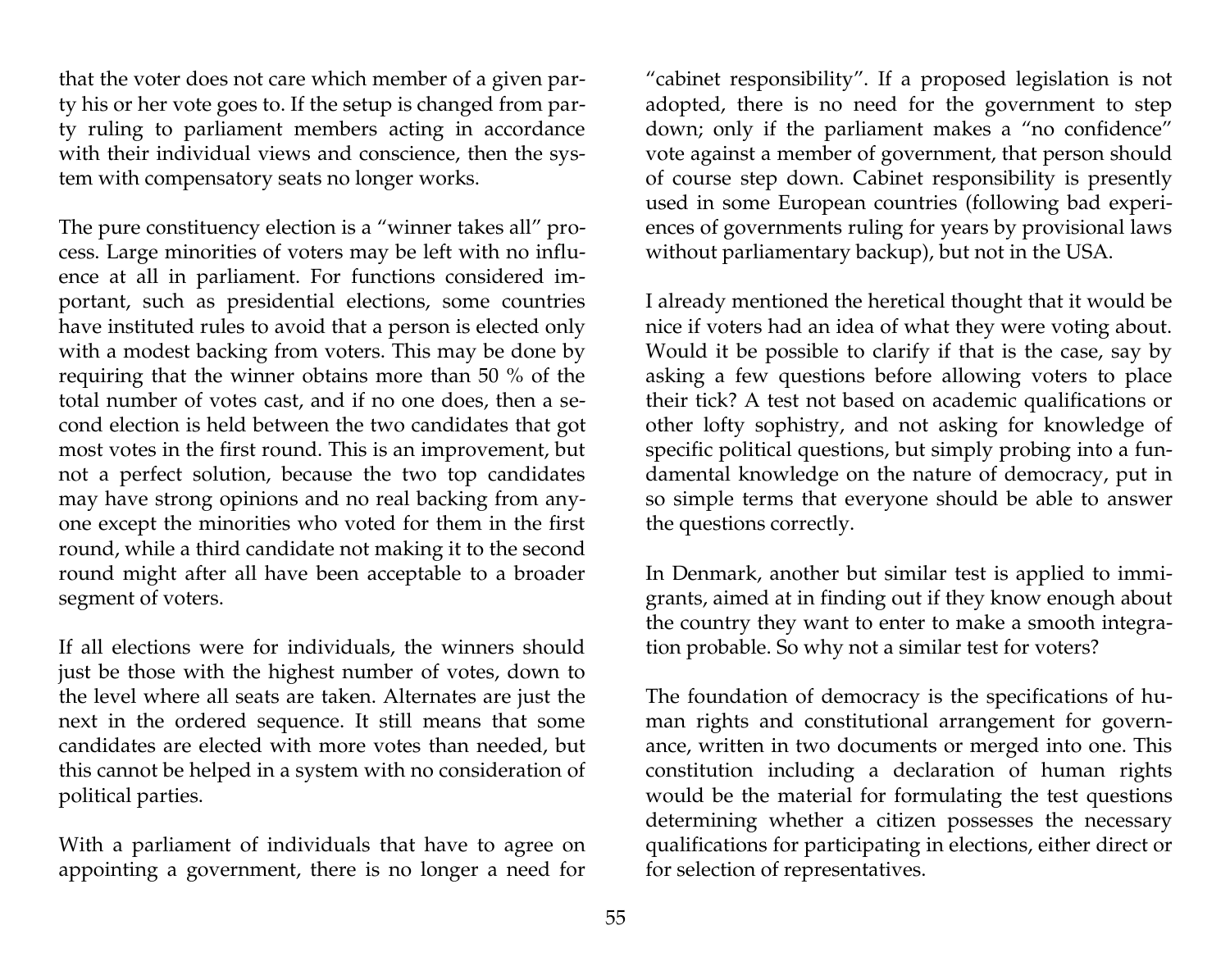Most countries have a constitution and have signed the UN Declaration of Human Rights. In practice, the constitutional test could consist of being posed a few questions (randomly selected from a larger collection) at the entrance to the voting booth at the polling station, assuming that the voting procedure is electronic as it already is in some countries. In order to prevent cheating, the test may be performed before pulling the curtain surrounding the voting booth, so that the public controllers can observe the person in the booth. Alternatively, the curtain may be avoided by shielding the computer keyboard suitably. Disabled persons unable to enter the information by hand may be offered a soundproof room for oral answering of the test questions.

As a courtesy to current voters a transitional period of a few years may be granted, where all votes count, but with a weight factor given by the fraction of constitutional test questions answered correctly. Nobody will have visited the voting booth in vain.

A bonus of the constitutional test is that present age rules for voters can be dispensed with. A 12-year child may have studied the constitution and the current political issues to an extent making the vote of the young person more relevant than that of a demented 90-year old person with voting rights in the present system.

While the proposed test for voters only aim to verify an elementary comprehension of the basis for democracy, it is clearly necessary and reasonable to ask more from those running for a seat in parliament or seeking appointment

to work in government, at legal courts or in other civil servant jobs.

In all these categories, concise conditions should be met before running for elected office, parliament seat or being publicly employed can be considered. As a minimum, a spotless criminal record and a less superficial test in knowledge of the constitution including human rights should be required. For public jobs of particular importance, one may further look at whether the applicant previously has exhibited conduct in accordance with the principles of human rights and democracy. Important jobs would comprise judges, executive positions in police and military, heads of departments, Central Bank managers and of course all ministers or presidents. If a country wants to retain the use of kings, this job should no longer be hereditary and a constitutional test would also seem appropriate.

However, there are other occupations where objectivity, impartiality, integrity and tolerance are decisive qualities and where a constitutional test would seem relevant. This would hold for journalists, editors and other information providers.

As the historical failures of democracy have taught us, it is essential that there is an independent overseer function capable of deeming a decision by the parliament or any of the other branches of government in disagreement with the constitution or the declaration of human rights, and with a vested power allowing impeachment of those trying to rule in violation of the constitution. Currently, this is often the responsibility of the parliament, and the judg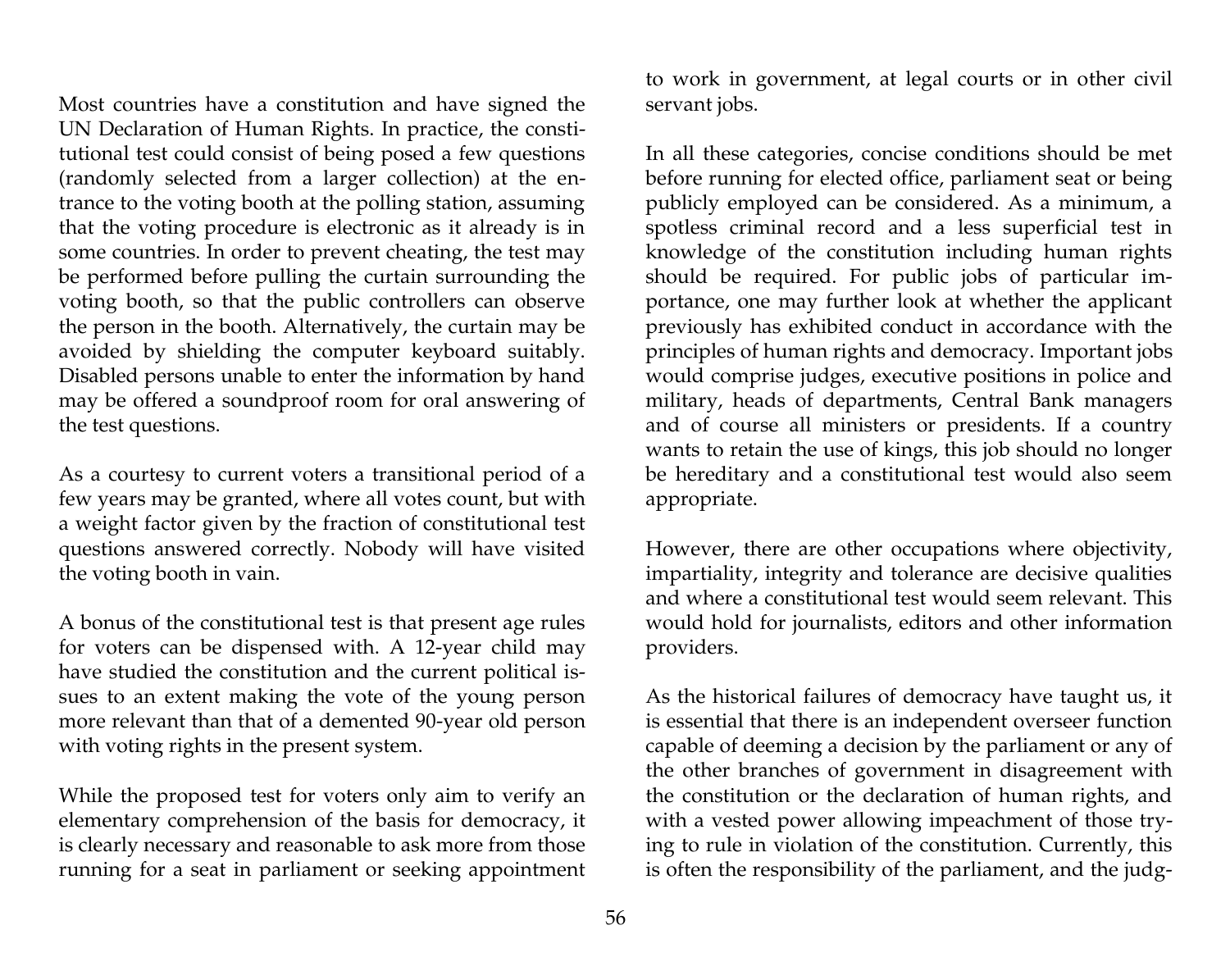es of the Supreme Court cannot themselves start an impeachment case. This does not work: Why should the parliament deem a law they themselves have passed as unconstitutional?

The "ombudsman" or overseer used in some countries is a candidate for an independent institution, but presently limited to defending citizens against government abuse. The ombudsperson could be given the extended mandate to also be able to bring a minister or head of government before the Supreme Court for an impeachment trial. Clearly, the more such power an ombudsperson is given, the more important is it to institute both a constitutional test and a scrutiny of past behavior of the person chosen. It may be considered to elect the overseer by a public referendum. The possibility of raising an impeachment case could be entrusted to more people than the ombudsperson, such as to a fraction of the members of parliament (typically an opposition and therefore less than 50 %) or to a percentage of all citizens.

A pool of questions to be used in the simple and in the comprehensive constitutional test should be selected by a body of independent persons with thorough knowledge of constitutional issues. In each application of the test to a specific person, the questions posed should be drawn by lot from the larger pool. The complete pool of questions should not be made public and may change with time, but anyone feeling that a question posed in the election booth or the assumed correct answer has problems, should be allowed to bring the case before the ombudsperson.

Today, it is often not required that a minister has any pre-

vious knowledge of the field that he or she is asked to administer. Some ministers even seem proud not knowing about their work area. Perhaps this is based on the view that an unprejudiced soul would be more impartial than a person with some knowledge of the matter, just as the lay jury or assessors in a court trial may show a broader comprehension than the professional judges who might overlook non-legal aspects. Still, administering a ministry is another kind of task, where missing insight can be fatal.

Topical knowledge should be a requirement for both ministers and their associated civil servants, and it has to be stated in a binding manner, whether in the constitution or in laws. Current heads of departments and other public offices are often hired based only on legal or economic skills and they often show serious ignorance of factual matters in the field they are supposed to administer. However, just as in education, societies have developed in ways, where inter-disciplinarity cannot be avoided. That holds as well for the ministries, whatever their name, so the profile of the people employed in a ministry has to have a similar mixture of specificity and generality, no matter whether the sign above the ministry door says "finance", "economy", "environment" or "resource policy".

Another point touched upon earlier is that introducing new legislation ought to be a rare event. If the constitution and the existing laws are based on principles well thought through, there should not be any need for revision except if external circumstances have significantly changed. Parliament should rarely feel compelled to pass more than one or two new laws in a year, say making small adjust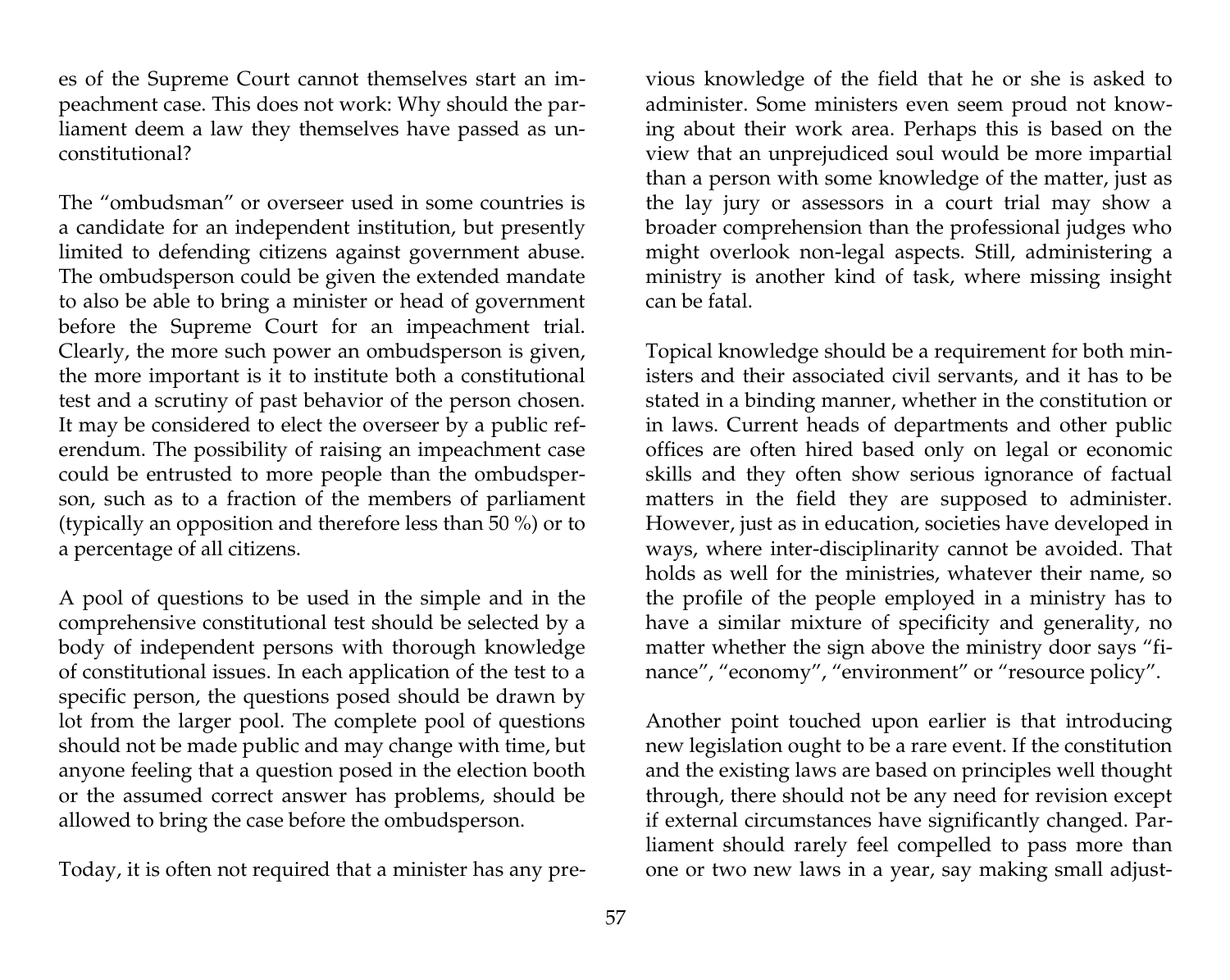ments in the annual financial budget for argued reasons. The executive branch is supposed to administer prevailing law and not to conduct party-positioning games through streams of legislative proposals to parliament, proposals not rooted in actually altered social or international boundary conditions.

In consequence, parliament membership could well be seen as a part-time occupation. A further benefit of avoiding law-making sloppiness is that the legal branch of the government no longer, as today, has to use a large part of its time in interpreting new laws. In many countries, the laws are formulated so poorly, that only after a couple of interpretative decisions by the courts will a workable practice of applying them be emerging. Neither governments nor administrations function optimally at present, and everyone, except perhaps the bread-and-butter profession of politicians, should welcome the indicated changes.

It would then be a good idea to limit the functioning of both elected politicians and executive civil servants to at most two parliamentary terms (which would be two times four years in most countries). Such limits are already in effect in some countries, for example for presidential terms. Experience shows that those who sit longer become less and less responsive to critics, are lapsing into routine and becoming increasingly open to wooly or suspect influences by lobbyists or party-based horse trading.

Both lobbyism and spin-doctor activity must be unconditionally banned and only open debate and suggestions for different ways of viewing an issue, expressed in duly urban language, should be welcomed. Furthermore, it is the responsibility of the media that everyone gets a fair opportunity to forward views into the public debate. As mentioned, a code for proper behavior of all major media, whether written newspapers, Internet media, radio or television, and whether public or privately owned, should secure this.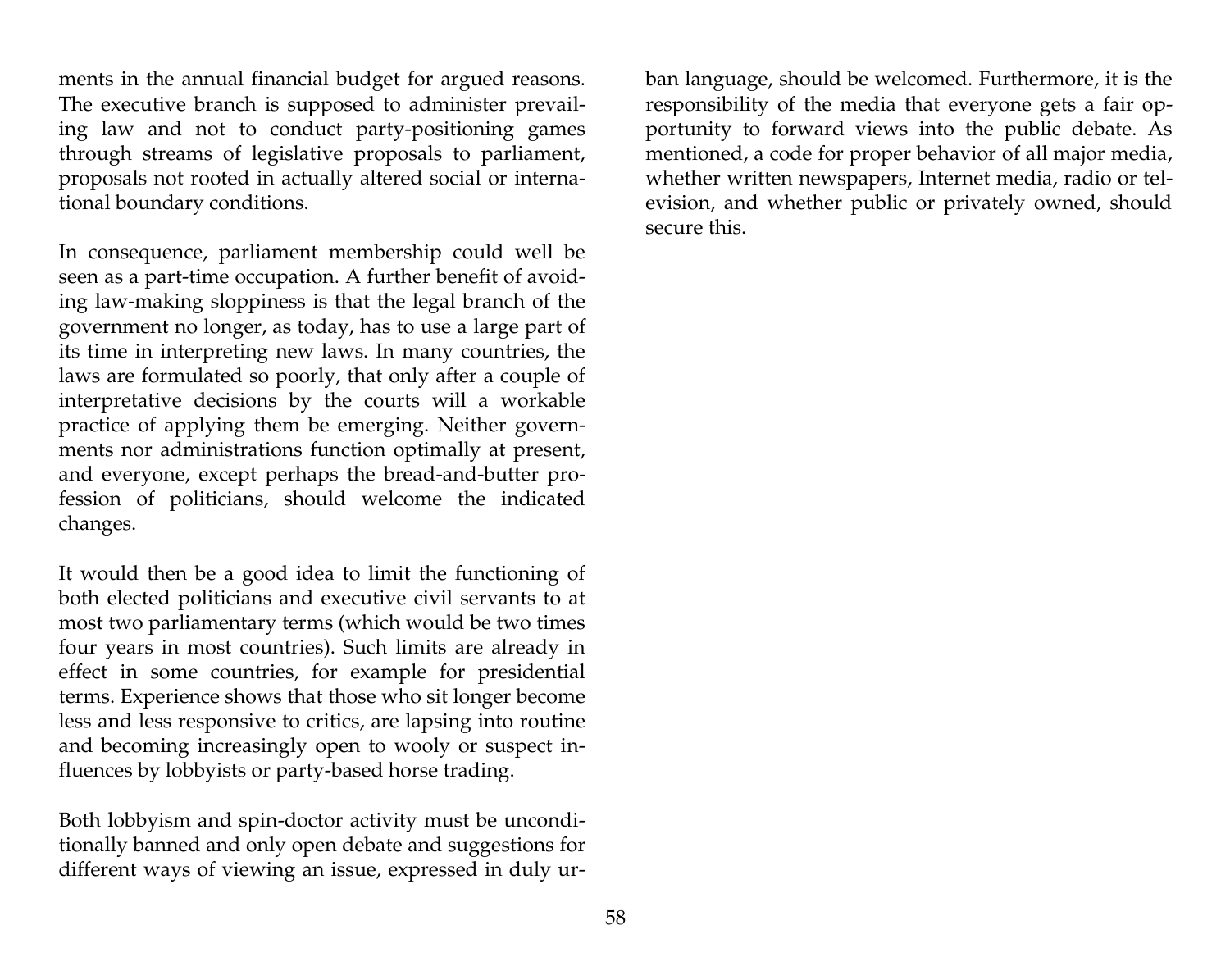

Because the principles entering constitutions and declarations of human rights must be fundamental and universal, they are expected to retain validity and applicability on both the global, regional and local level.

The preceding chapters have described the local level as areas where people to a large extent know each other and where politicians and citizens pass each other frequently. As for regions I use the term for larger areas without considering the legal boundaries. Regions may be nations, provinces of large countries or conglomerates of small states. The global layer naturally is the entire human society on Earth, sought unified in the United Nations organization.

One may question the timeliness of the concept of nations. They represent an extension of the notion of owning a piece of land and defend it against intruders, but as demonstrated in the chapter on "one Earth", the property right to land is an untenable conception and the way that national states cherish their territory is a breach of the obligations imposed by the infinite value of land. Many wars might have been avoided if the concepts of land and nation had not developed into the romantic form they are encumbered with by kings and other heads of state. Normally, people on either side of a national border are human beings with similar aspirations and a common value

basis, so without the whipping up of artificial tension, the basis for conflict and war would lose reality.

In his essay *Running the Planet*, Walt Patterson in 1999 makes a subtle differentiation between nations and states. States are purely administrative units, while nations may have some values shared by their inhabitants. Although this over time has become true, nations are also quite artificial constructions formed around the ideals held by the rulers at the time when they were proclaimed.

Suggesting to abandon the notion of national states would of course not imply any weakening of the charming cultural differences between social entities on any scale, from regions to neighboring counties. Dialogue between cultures is a positive trait, while reference to national borders is negative and promotes antagonism in forms ranging from soccer archenemy feelings to war.

The next chapter draws up a proposition for a new universal constitution combining lists of human rights and rules of governance, aiming for applications on global, regional as well as local levels. Additional rules may be formulated in laws and regulations that may be changed by governments if necessary. The universal constitution, on the other hand, should only be modified under quite special circumstances. The past couple of hundred years have seen national constitutions that have been altered only with intervals of 50 years or longer. Forbidding rapid changes in the constitution may be directly written into it. As said already several times in this book, the constitution must be able to serve as a solid barrier against arbitrary changes of laws by a particular government.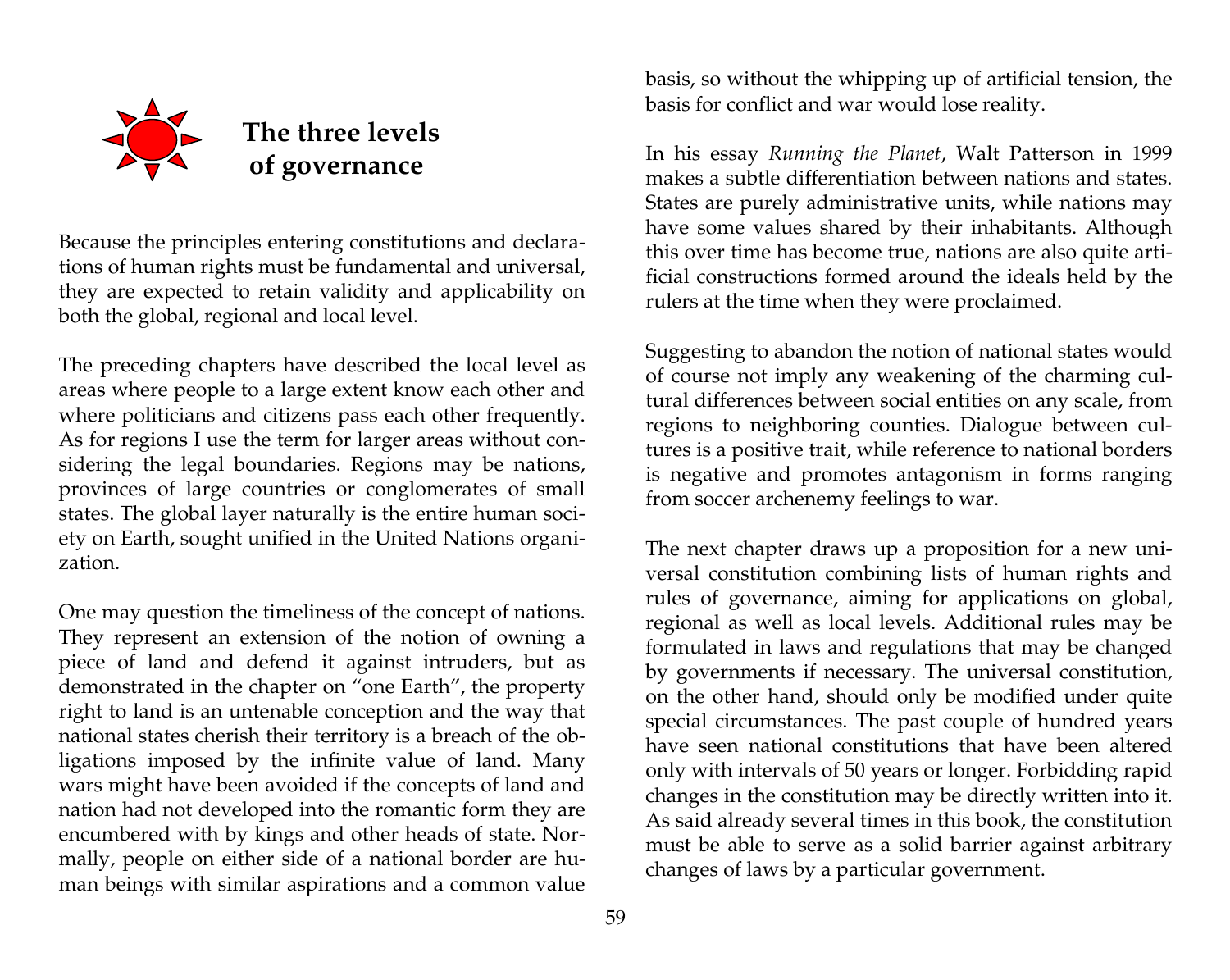Causes for changing some current constitutions may comprise the desire to get rid of hereditary kings, too powerful presidents, or to introduce a separation between a preferential church of historical origin and the state. Furthermore, the chapters in this book dealing with property rights, with elections and eligibility and with organization of product marketing and economic performance indicators have suggested changes that in many cases are so fundamental that they qualify for inclusion in the constitution.

The balance between direct and representative democracy elements may be selected regionally, along with details of term-length and other specific rules for the tripartite governance system. While constitutions should not prefer a particular economic ideology, it may well exclude arrangements that contradict basic human rights, such as the neo-liberal paradigm that demonstratively violates the principle of equality, or the practice of property inheritance that violates the statement that all citizens are born equal.

The need for a central bank suggested in the chapter on money may be part not of the universal constitution but of regional legislation, but general statements such as stating that economic decisions must take into account environmental, health and social aspects as well as direct economy, and that they should be based on an assessment of their influence on the welfare of the total population and not just that of a minority, could well be placed in the constitution.

Ideas such as basic income as a way to provide a social safety net are clearly up to the regional communities, but a ban on advertisement has trans-regional implications for trade and consumption and would best be part of the global setup, as even more evident for the abolition of advertisement in election campaigns and other political activities. Injunctions regarding media responsibility and journalistic decency would best be left to regional law.

If the constitutional test and requirement of knowledge for ministers mentioned in the chapter on elections and eligibility are introduced, there will be a need to specify the procedure for testing in more detail, which may be done within regional constitution or law. An elevated level of education should, in addition to the full constitutional test, be required for everyone working in the police or military forces, because of the special responsibilities vested in these institutions given the sole right to use arms. Some countries already have certain requirements of high standards for people taking work in police or military, but infringements of human rights are also reported quite often (e.g. rough treatment of participants in peaceful protests, degrading treatment of prisoners of war). Occasionally, individuals are brought to justice on these accounts, but rarely the executives and the political orchestrators that may have ordered or stimulated the exaggerated use of violence.

A revised constitution should consider ways of restricting the influence of political parties, and formalize the maximum period of function within the three government branches. Procedures for regional citizens to participate in or stand for global elections should be specified. The en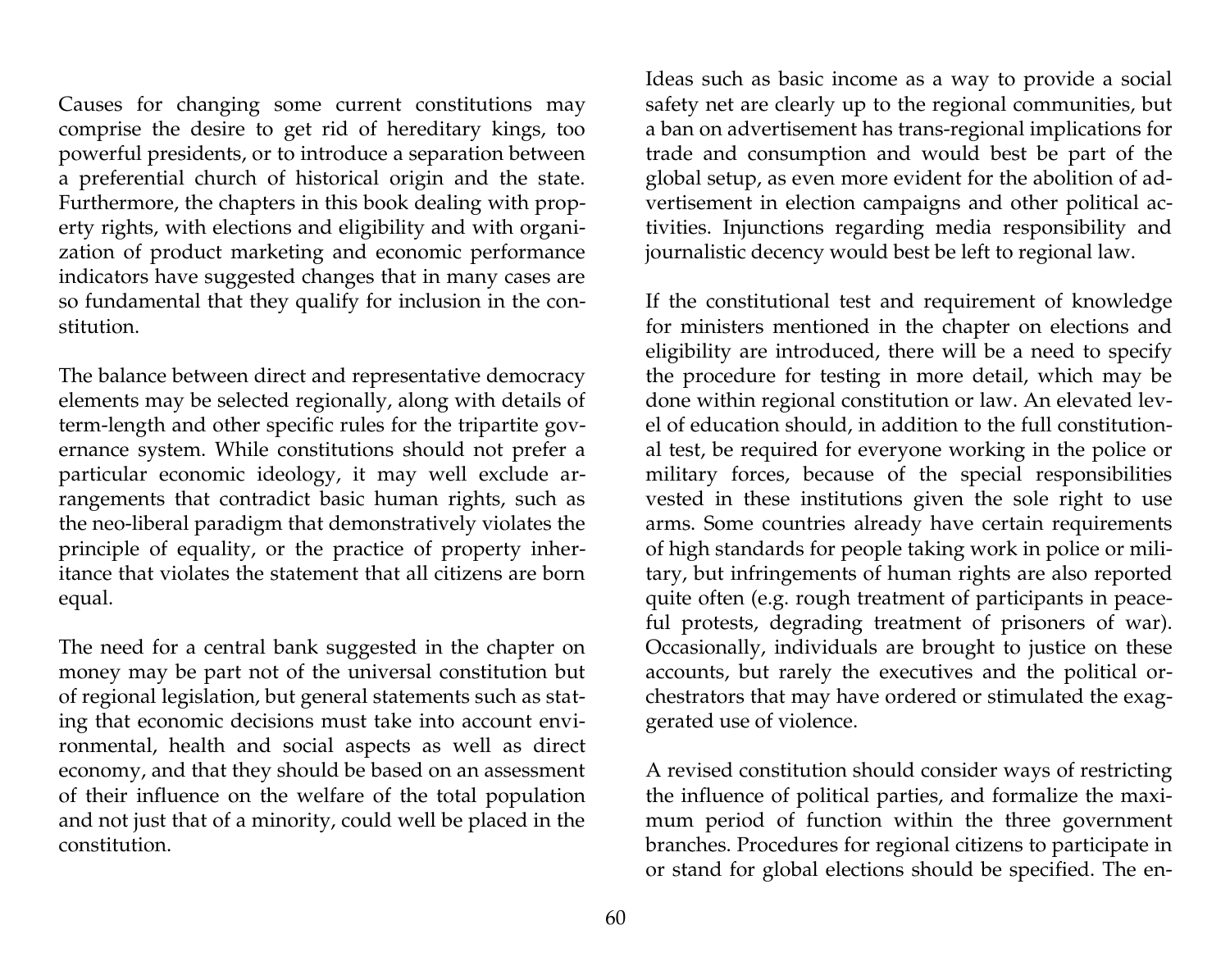visaged extension of the United Nations to reflect the full spectrum of governance, with parliament plus executive and legal branches would need slight additions to current institutions in the UN, that may have different names but already cover some of these work areas, although not always with full competences.

Public service functions than can benefit from nearness to citizens should be placed at the local level, including the mediators of social assistance such as securing food, shelter and health services for everyone. Primary education and many welfare offerings such as nursery homes, kindergartens, cultural, sports and recreation facilities, protected dwellings and retirement homes would be included in the portfolios of local administrations, as they also generally are today. Funding such activities will likely involve transfer of money from regional to local administrations, smoothing out differences between local needs and abilities to contribute tax money.



The model for a sustainable society described by way of the following proposition for a new constitution does not pretend to be the only possibility or the final solution. Underlying the proposal is a belief that both centralized communism and neo-liberalism have failed to an extent that makes it impossible to build on these ideologies. The welfare model of the Scandinavian Social Democrats developed from 1930-1990 still have several elements standing out as desirable, even if the Social Democrats like other Labor parties currently in many cases have joined the neo-liberal bandwagon.

In consequence, some features of the Scandinavian welfare model will be retained in the proposed constitution. I hesitate to call the suggested scenario "the third way", because this slogan has been misused in the past, notably by the British Labor Party.

In addition to combining constitution and human rights enumerations, the conditioning of rights on obligations will be spelled out more systematically than in the UN Declaration of Human Rights or the US Bill of Rights. The new universal constitution not only specifies the principles of tripartite governance, but also sets basic rules for conducting economic and social activities. The overall objective is to secure a maximum room for free enterprise and realization of initiatives taken by the citizens, subjected to the condition of not exploiting other citizens. In oth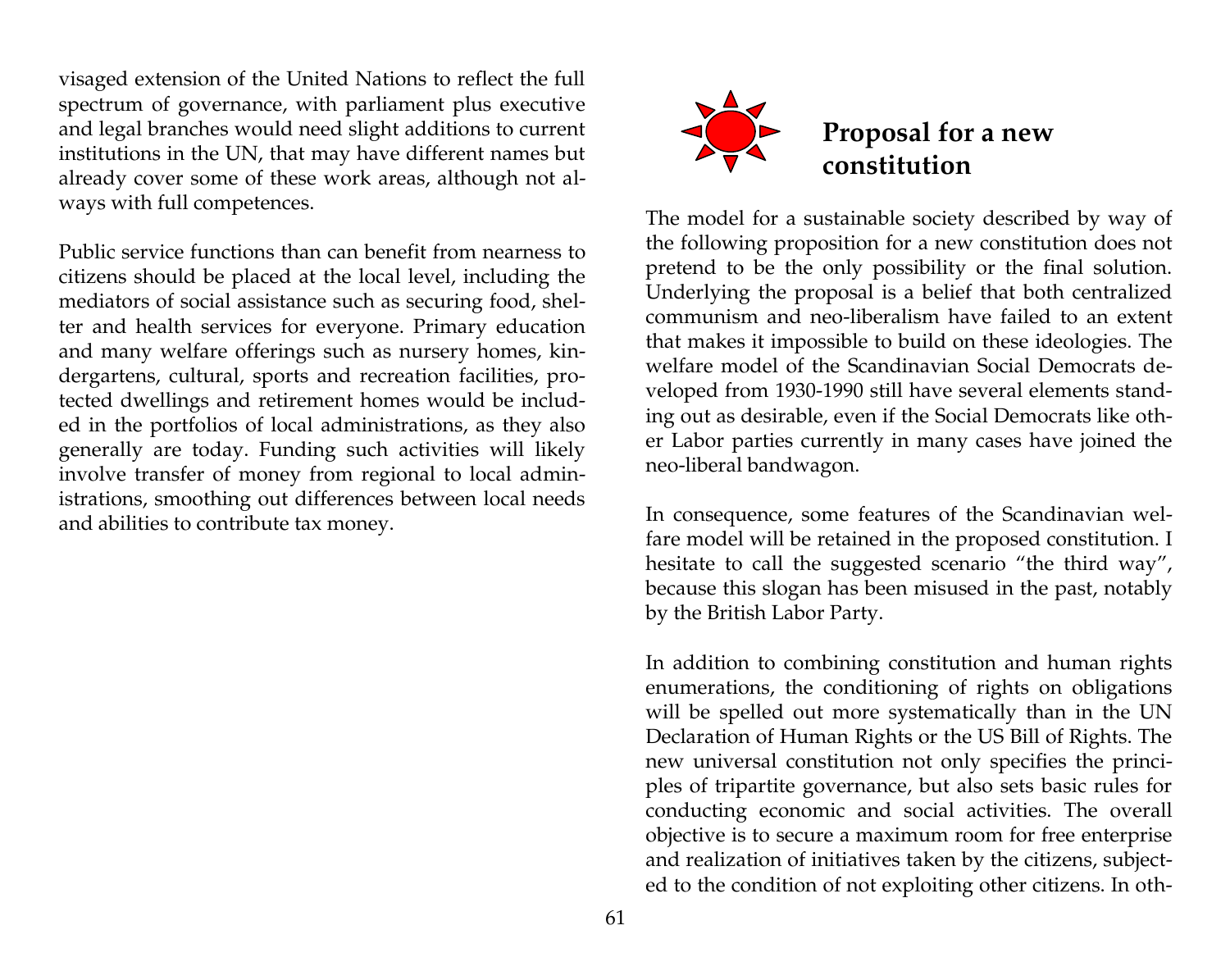er words: "Freedom under responsibility".

Paragraph by paragraph, the proposed constitution describes fundamental issues believed to have global validity, divided into the rights of citizens, their duties and a range of guidelines for establishing an equitable structure and governance for the human society. Because of the intended universal scope, the constitution can be used globally, regionally or locally. All provisions can be inherited downwards along the scale of decentralization, but specific rules may be added at each lower level, without necessarily being applicable at the higher level.

As discussed in the chapter on the three levels of governance, the highest, global, level may address an extended world society based upon an upgraded version of the present United Nations institution. It already has jurisdiction for stopping warfare between nations, has a parliament (the Assembly) and an administration with special councils such as the Security Council, a war crime tribunal and various other institutions, mainly of an advisory role visà-vis national member states. The universal constitution proposes to expand these branches and their competences to a full tripartite world government.

On the other hand, it is not the purpose to move decisions from regional to global level except for those that affect the global society. It is thus a basic principle that decisions are to be taken as near to those affected as possible, as long as the decisions do not have an impact outside the borders of the regional or local entity in question.

# **A UNIVERSAL CONSTITUTION**

# **1. Background**

1.1. The rights and duties described in this constitution apply to all human beings, whatever their age, gender, outward appearance, descent or social grouping, and does not support any form of discrimination.

# **2. Human Rights**

- 2.1. To subscribe to, express and live by any personal views, opinions and convictions not physically harming other human beings or infringing on their rights, and which are not in conflict with the human obligations listed below.
- 2.2. No one can be forced or enticed by any individual or any institution, be it political, religious or of any other kind, to act in specific ways or to adopt or express views that are not part of the basic fabric of this constitution.
- 2.3. To have access to food, shelter and, when fulfilling human obligations as described below, to human relations and mobility.
- 2.4. To have fair opportunities for living a life with basic welfare, for engaging in learning and for enjoying life.

# **3. Human obligations**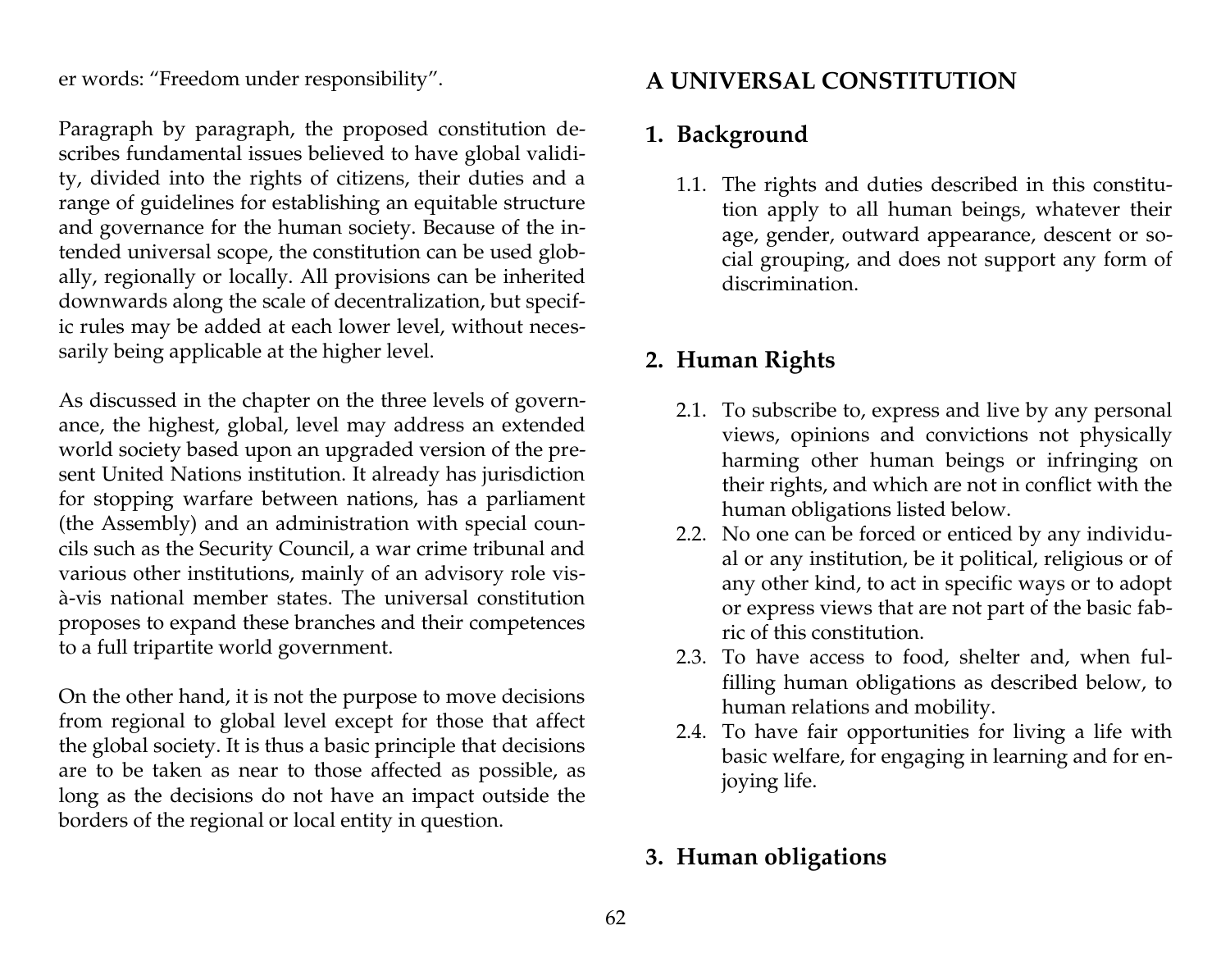- 3.1. Not to harm any other human being, except in cases of clear self-defense or as part of legal enforcement of this constitution, which can only use violent methods in response to terror and warlike activities committed in contempt for this constitution.
- 3.2. To be considerate of the world's natural makeup, whether the immediate surroundings, the distant or the global ones, and whether constituted by living creatures, the environment, or any other kind of resources.
- 3.3. To acquire knowledge and skills according to ability and to use them to the benefit of society, by actively contributing to the achievements of common goals.
- 3.4. To be tolerant and willing to share physical resources and intellectual progress, limited only by specific conditions stated in prevailing law.

### **4. Governance**

- 4.1. This constitution describes general principles for governance based on a tripartite power division between legislative, judicial and executive branches of government, and with an independent overseer function aimed at preventing any abuse of power by the government branches.
- 4.2. Although the universal constitution is applicable on the global, regional and local level, additional paragraphs may be added in regional or local constitutions, as long as global rights and duties are not affected. Such additional paragraphs may

take into account cultural differences, different stages of development, and different choices of preferred financial setup or economical activities. For this reason, exploitative relations, e.g. for trade or for delegating work, between regions are not allowed, while mutually agreed assistance and collaboration is.

### **Legislative power**

- 4.3. Legislation passed by parliaments at the global, regional or local level (such as budget laws, environmental protection laws and penal codes) must comply with the constitution and cannot target specific individuals.
- 4.4. The legislative power is vested in a parliament consisting of members elected by general election for a fixed term (typically four years), with one possibility of reelection but no more.
- 4.5. All citizens can vote in direct or indirect elections, such as for seats in parliament, after passing a simple test based on the content of this constitution. Candidates running for election must have a spotless criminal record and have passed a more comprehensive test of understanding the content of the constitution.
- 4.6. Those elected to parliament are bound only by their conscience and can only be dismissed following conviction in court.

#### **Executive power**

4.7. An executive government is appointed by the parliament and charged with administration of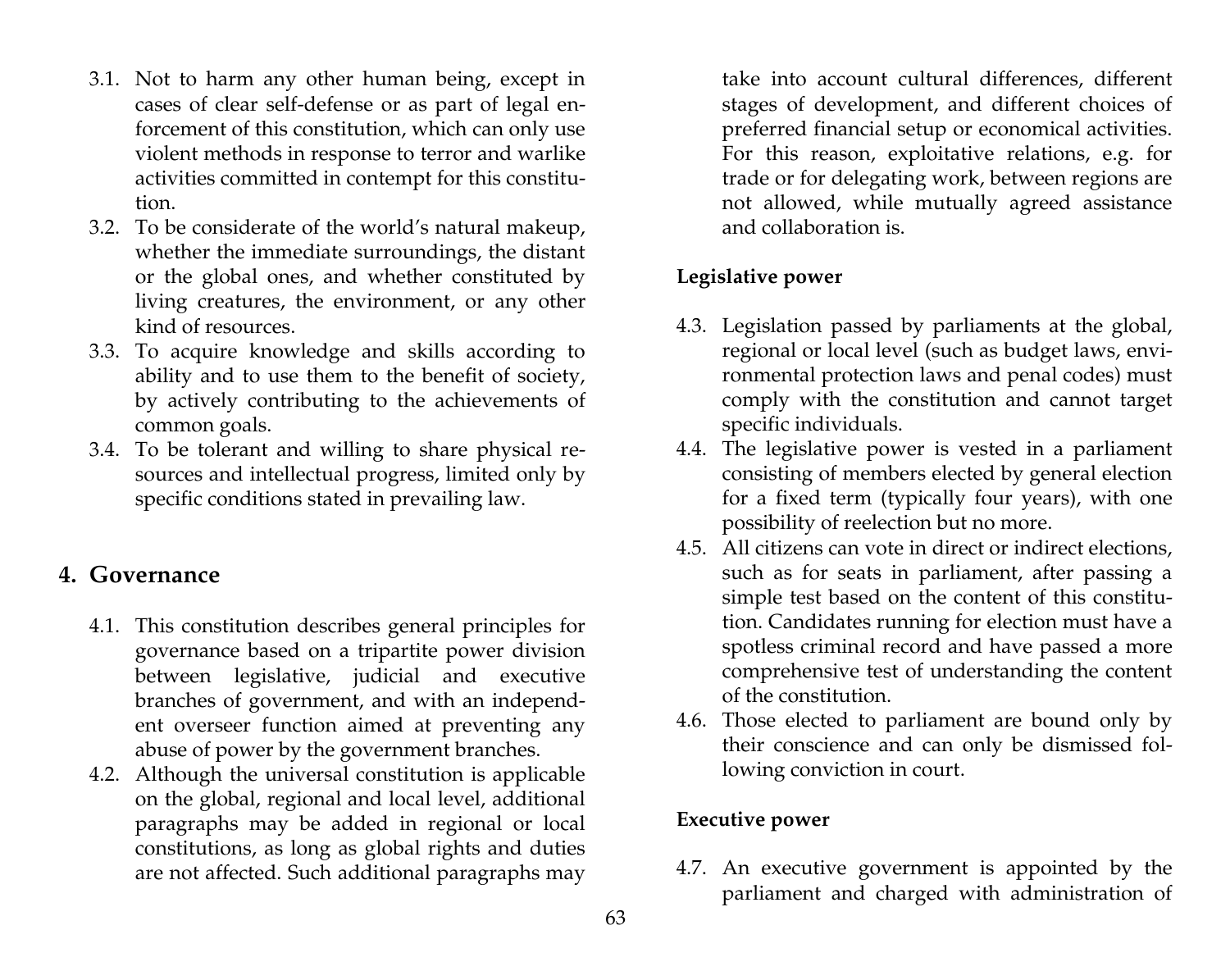all legislation and other regulation. The executive branch consists of a primary minister (the Prime Minister) and a number of topical ministers, each with a ministry of civil servants and, when necessary, additional units such as agencies, a public prosecutor, police and defense. All persons appointed to positions in administration must have a spotless criminal record, must have passed the extended constitutional test and possess the relevant professional qualifications for the job.

- 4.8. No minister or civil servant in a leading position can sit for more than two parliamentary periods. Ministers can be dismissed if they are convicted of a criminal charge, or by a vote of non-confidence in parliament.
- 4.9. Motions for resolution may be put to a general referendum, if demanded by a third of the members of parliament or by ten percent of the population, and the result of such a referendum has the same validity as a resolution in parliament.
- 4.10. When the police arrests people suspected of breaking a law or committing a constitutional offense, minimum violence should be used and the suspects placed before a judge within 24 hours. The judge decides on the further procedure, such as dismissal, time-limited detention or trial at a court.

### **Legal power**

4.11. The legal power is vested in courts of law, presided by judges appointed by parliament for two parliamentary periods without option for reelection. There must be at least two levels of courts, so that appeal is possible. The upper court is called the Supreme Court. Judges must have a spotless criminal record, have passed the extended constitutional test and in their previous career have a record of political independence and tolerance.

- 4.12. Question concerning the interpretation of the constitution and whether the laws and regulations passed by parliament are in keeping with the constitution can be taken to trial in the courts by a third of the members of parliament, an overseer or ten percent of the population. Constitutional questions go directly to the Supreme Court. Rules about qualified majority in these decisions may be set in laws.
- 4.13. Charges of violation of constitutional or legal provisions by members of the administration can be brought before a court by the groups mentioned in paragraph 4.12. The courts can prompt the dismissal and further prosecution of administrators found guilty of the charges made. The Supreme Court deals with impeachment cases against ministers or judges, and if the accused is a judge of the Supreme Court, she or he shall be excluded from the trial and replaced by other judges.
- 4.14. The court judges make their decisions regarding the guilt or innocence of the accused persons based on prevailing laws and unbiased trial procedures, where the accused is entitled to an adequate defense, regardless of economic ability, and is considered innocent unless proven guilty. All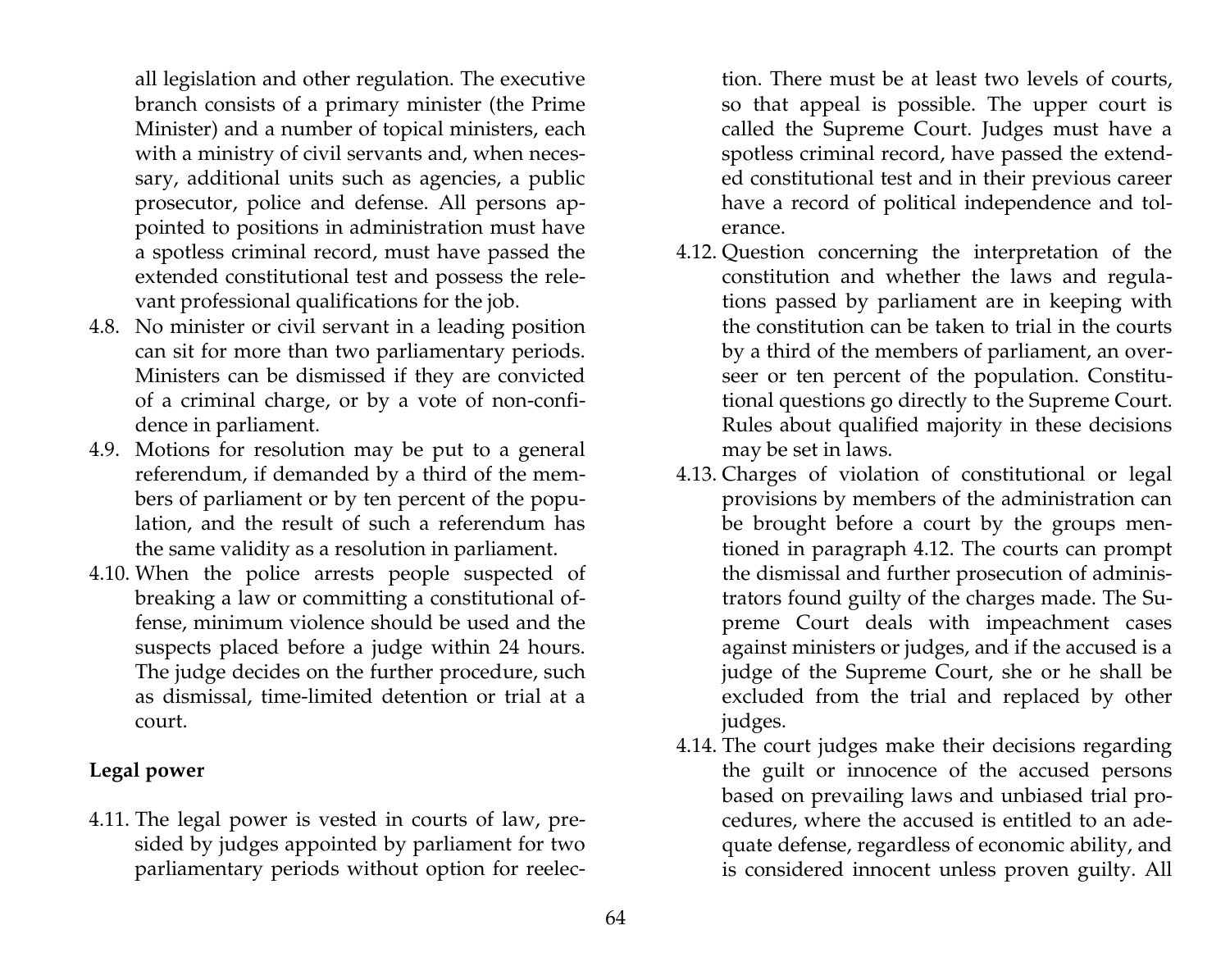citizens are equal before the law and no one can be sentenced for acts that were not illegal when they were committed.

### **Ombudspersons**

- 4.15. To oversee the tripartite government's conduct, a Secretary of Parliament and two ombudspersons (one female, one male) are appointed by general referendum, for a period of two parliamentary terms. An office is made available to the ombudspersons, capable of dealing with case flow without undue delay. The three persons must have a spotless criminal record and have passed the extended constitutional test.
- 4.16. The responsibility of the Secretary of Parliament is to ensure that all types of elections and parliamentary procedures are conducted according to the provisions of the constitution and prevailing laws.
- 4.17. The ombudspersons deal with complaints over concrete authority decisions from citizens.
- 4.18. The ombudspersons can raise questions and based hereon urge the three government branches to reconsider the contents of laws and regulations, the interpretations of the constitution or other laws, as well as specific decisions.
- 4.19. If an ombudsperson raises an impeachment case according to paragraph 4.13, he or she must subsequently step down, no matter what the outcome of the impeachment case.
- **5. Rules for economic activity, public space media, and for considerations regarding environment, health and resources.** 
	- 5.1. Economic activities must aim to benefit society broadly and should be assessed based on utility, desirability, and the magnitude of impacts on the environment, health and resources (cf. paragraph 5.6). Within this frame, society welcomes actors wanting to engage in production or other economic activity and the government wants to accord maximum freedom to such activities when they are conducted in accordance with the considerations above and in respect for the consumers buying the products or receiving the services.
	- 5.2. Rules for assessing and approving financial transactions, such as loans, are to be set and endorsed by parliament. The government established an agency (typically a central bank) to make the assessments for transactions in both the public and the private sector.
	- 5.3. Natural resources without time-limited usage periods cannot be privately owned but are common property of the entire society. They may be rented for a finite period, for agriculture, fishery, forestry, dwellings and other types of buildings or construction work, on condition that no degradation of the resource is taking place. The renter bears the responsibility for this and the rental agreement is non-transferable. The government established an agency for handling these rules. This could be the same agency as the one called for in paragraph 5.2. For some resources, the is-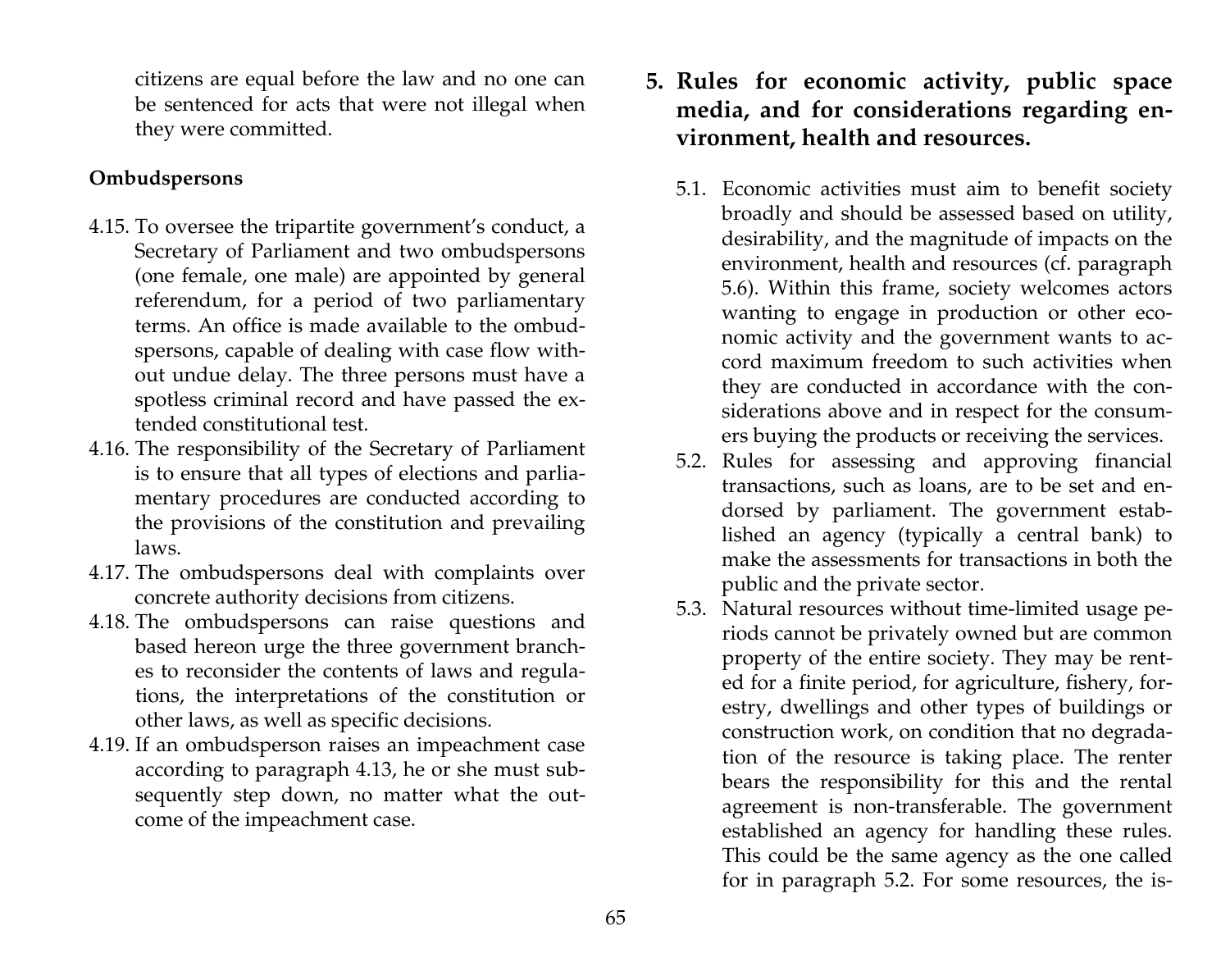sues are local or regional, while for others (e.g. ocean fishing) it is global and the rental agreements will have to be negotiated with the global administration.

- 5.4. Governments may elect that all economic transactions (investments as well as loans) should pass through the agency or central bank formed, in order to check that funds are not used for purposes in conflict with the constitution.
- 5.5. Governments (at the global, regional and local levels) are entitled to collect taxes from incomes related to the citizen's economic activities, in amounts needed for being able to offer the rights described in this constitution to every citizen. Taxation details such as progressivity are set through fiscal laws by the parliaments at each level.
- 5.6. Governments establish institutions charged with evaluating consumer products and service offerings with respect to content, functionality, durability, energy consumption and impacts on environment, health or resources, and the evaluations are made public. Consumer products comprise buildings, machinery, vehicles for transportation, appliances, electronic devices, equipment, clothing and groceries, etc. The intent should be to be able to use the same criteria globally, and the production and service industries pay a standard fee for the evaluation and for the authorization to bring the good or service to the market.
- 5.7. The product information service described in paragraph 5.6 replaces all kinds of advertising, which are therefore forbidden.
- 5.8. Quality and soberness rules for written and audiovisual media are set in a way similar to those of consumer goods, but directed at protecting privacy and discarding content that is in violation of the provisions of this constitution. In particular, the media are required to exert objectivity and decency in treating subjects that may impact on the outcome of elections.
- 5.9. Journalists and media editors of any kind (in public or private employ) must have a spotless criminal record and have passed the extended constitutional test.

# **6. Rules for education, research, employed work, health services, leisure options and social safety nets.**

- 6.1. The government establishes and finances an administration for education (typically a ministry) with overall responsibility for both higher youth education and continued education. Details may be delegated to local levels. Education should basically be free, and for in-service and other further education, financed periods of leave should be offered to employees. The content offerings should allow all citizens to contribute to the development of society, in line with paragraph 3.3, as well as enabling them to take part in the democratic processes.
- 6.2. The government establishes and finances a research and development administration with overall responsibility for basic and applied re-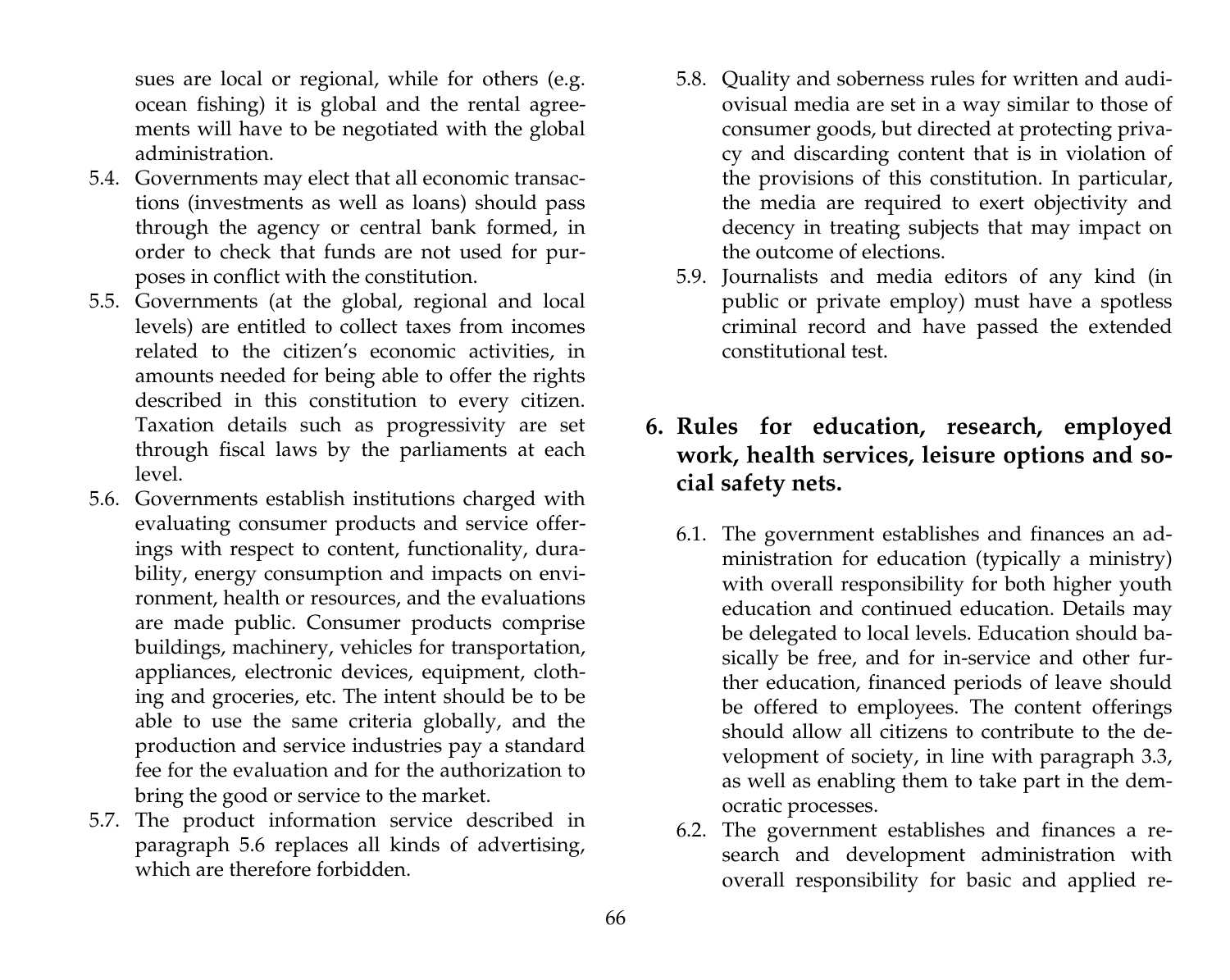search, as well as industrial innovation in collaboration with enterprises. The tradition of combining research and teaching in universities and similar research-institutions is preserved. Legislation regarding patents and copyright is implemented in ways such that private interests do not override the interests of society.

- 6.3. Citizens carrying out tasks related to public and private services, construction and production activities as salaried work should, with consideration of the skills required, be fairly compensated in amounts lying between a minimum and a maximum wage, subject to taxation, as decided by the parliament.
- 6.4. All monetary transactions between public or private enterprises, and between these and their employees, go through a central bank or agency, where tax is withheld and investments evaluated as described in paragraphs 5.2 and 5.4. Salary payments are in this way guaranteed independent of company survival.
- 6.5. The parliament may decide to give all citizens a basic income without conditions in the form of work or other requirements.
- 6.6. As alternative to a basic income for all, parliament may decide to fulfill paragraph 2.4 by establishing a social safety net with transfer of money for basic needs to people unable to support themselves (being out of work, sick, children, elderly or for other reasons). All citizens above a certain age are paid a basic state pension. Salary recipients may be required to deposit a regular fraction of their income to secure future pension payouts.
- 6.7. The government establishes and finances a health sector with free health care comprising hospitals, practicing doctors, dentists and necessary medicine.
- 6.8. It is the responsibility of the government that strategic services can be offered to all citizens, either by establishing or concessioning services such as communication channels, transport facilities and energy supply. For basic needs such as shelter and food (cf. paragraph 2.3), government must see to that the private or the public sector offers options in such a way that all citizens can afford to cover basic needs (also with only the basic income, if the solution in paragraph 6.5 is selected).
- 6.9. It is the task of the government to ensure that citizens are offered possibilities for a selection of leisure activities, e.g. by establishing trails in forests, access roads to beeches and forests, bicycle paths and other roads, and by making sure that cultural activities are offered, by establishment and operation of museums, exhibitions, theaters, concert halls, as well as non-commercial websites and audiovisual media. Due to the abolition of private property rights, citizens can move around freely everywhere, as long as they respect the privacy of others and do not damage production areas (such as sown fields).

# **7. Conflicts**

7.1. Conflicts should basically be solved by negotia-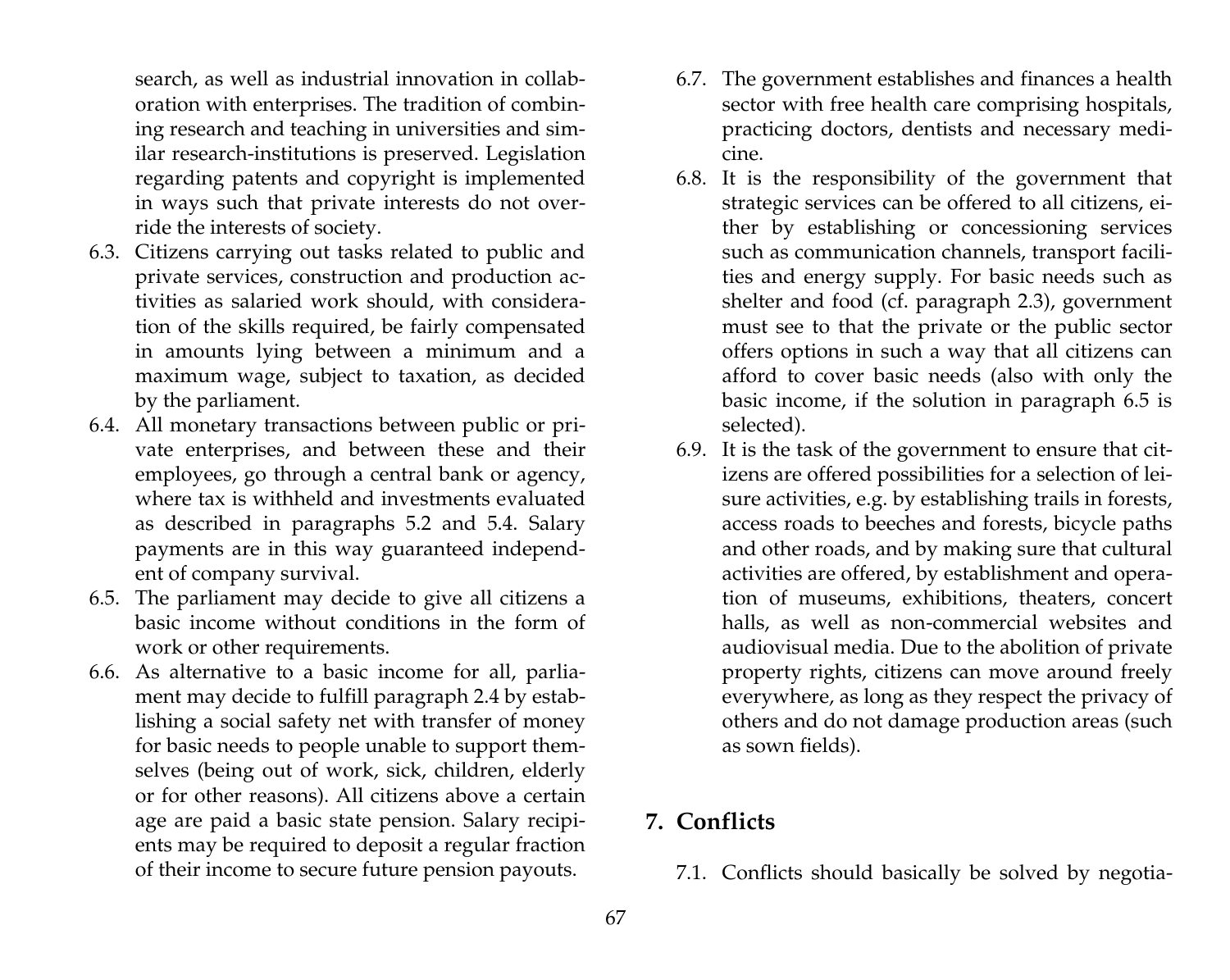tion and peaceful means. Only if parts in a dispute resort to methods in contradiction to the provisions of this constitution may violent intervention be condoned. Only the global government may respond to warlike actions with armed forces (its own or forces put at its disposal by regions), and only the police in regions or local areas may respond to other acts of violence by use of or threatening to use weapons.

- 7.2. Regions may choose to possess a military defense, but cannot have nuclear, chemical or biological arms. Any existing stocks of such weapons must be destroyed. The military must be put at the disposal of the global government following appropriate endorsement in the global parliament and Supreme Court, for use against aggression within or between countries or regions. Citizens not on military or police duty cannot possess or use weapons. Severe repercussions should be specified in regional penal codes.
- 7.3. All regional and local trade of weapons and other systems with aggressive uses is forbidden. Permission from the global parliament is required for regions to possess military forces as stipulated in paragraph 7.2, and the global parliament shall formulate conditions for acquiring the associated weapons.
- 7.4. A penal code details acts not permitted in society, such as violence with or without use of arms, theft, economic criminality and destruction of environmental assets or other resources, whether they are personal possessions of others or part of the common infrastructure of society. In particu-

lar, use of cyber attacks and other spreading of malware, and distribution of spam, is forbidden (spamming being both an attack on computers belonging to others and a violation of the ban on advertisements).

## **8. Changing the constitution**

8.1. Making changes in the constitution requires adoption in parliament and a subsequent general referendum, both with a majority of two thirds, and can only happen after the preceding constitution has been in force for at least 25 years.

There is a smooth transition between the increasingly more detailed prescriptions in paragraph 5-7 of the universal constitution and the laws that would be passed regionally, and a similar transition when going to the local level. The regional setup of governance would consist of the provisions of the global constitution supplemented by constitutional paragraphs and laws reflecting the particular aspirations of the regional society. If the regional society heeds liberalism in an ecologically sustainable form, it may extend paragraph 5.1 of the universal constitution by more concrete delimitations of the freedom of private enterprise deemed compatible with environmental sustainability and social responsibility. A regional society heeding socialism would presumably go further with respect to redistribution of income.

International organizations such as the European Union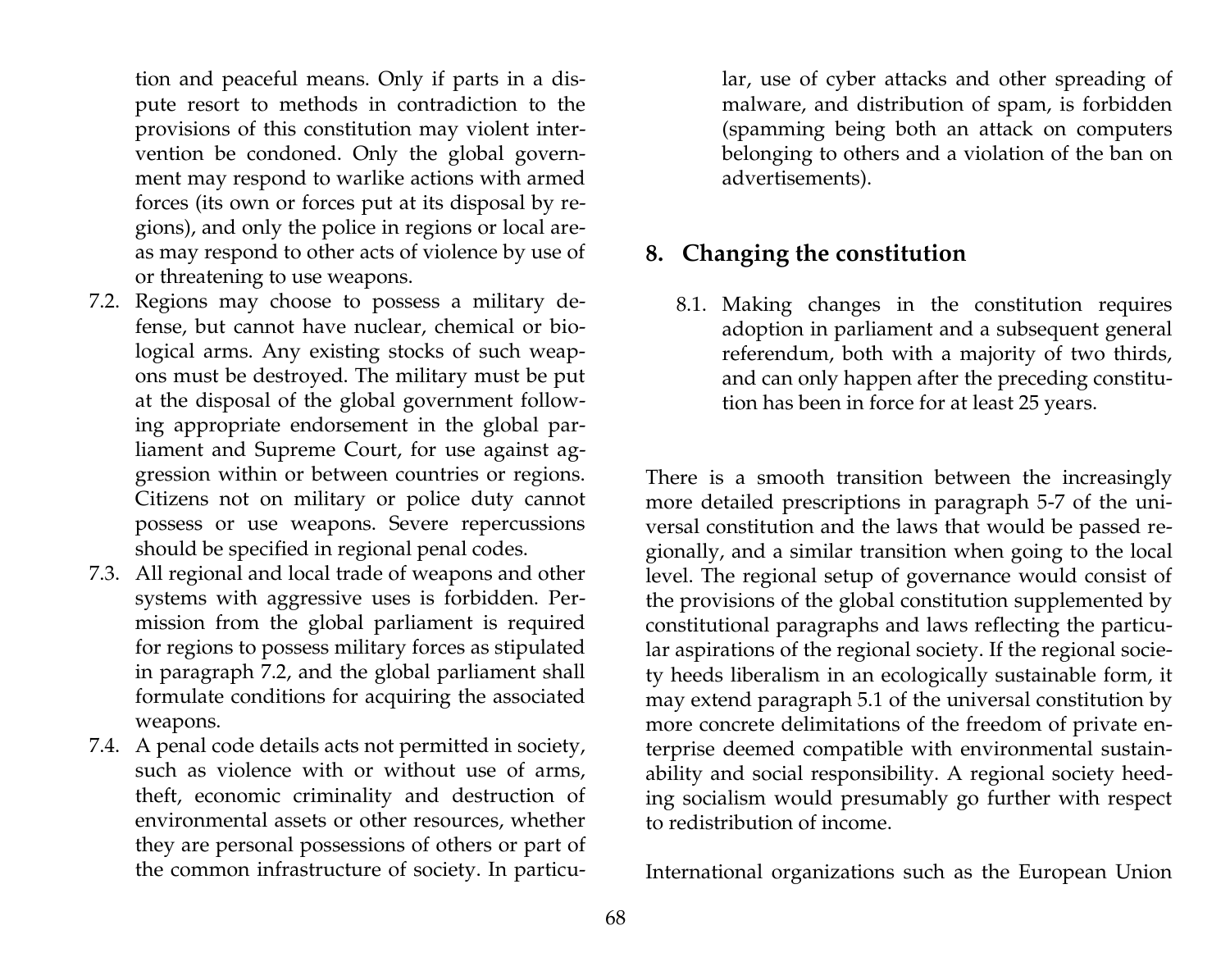should align with the provisions of the universal constitution, in the interest of strengthening democracy in the member countries.

Paragraph 5.3 in the universal constitution eliminates private property rights to land and natural resources but it could be deepened and clarified in the direction of demanding that all real property should be available only for rent. The non-transferability of rental agreements imply that a new person can rent the property when a rental expires or the renter dies, which is consistent with abolition of inheritance that would separately be made illegal, except for small items of sentimental value. Transitional rules should be made for people who presently have paid back the loans on their real property, fully or partially, so that such people are relieved of paying rent, in proportion to their ownership fraction in the current system.

The rule that all pecuniary transactions must go through a central bank has advantages in addition to those pertaining to businesses unable to pay their creditors, in that tax evasion by undeclared work or moving money to foreign tax shelters will be more difficult.

Other regional specifications could deal with ways of measuring or extracting the data required for calculating the novel measure of desirable activities (MDA) in an unambiguous way, as required for lending the key roles of defining social development goals and measuring progress to the MDA, and to define the concrete conditions for financing a basic income of a certain magnitude, should this be the choice of social security net.

The building sector discussed in the chapter on meaningful occupation is quite important due to its large role in people's private economy. Current practices are errant, with house prices often not reflecting the full maintenance and energy costs of living in the house, and with prices still influenced by the transient inflation happening up to the burst of the bubble economy in 2007. The false impression that buying and living in a substandard house is cheaper than building a new one of acceptable standard is one strong argument for establishing a public building company that may serve as a backstop for the excessive pricing of some private builders.

Suggestions for legislation would comprise making clear requirements for building renovation, say to be effected when a house changes user (or owner, if the ban on property rights only comprises land). The public tax assessment of buildings would also have to adapt to the real value of using the building over a period into the future (say estimated from a life-cycle analysis), so that houses that are best demolished do not receive a positive value. The public assessment is known to influence market values, so this is important (but again depends on whether the market is based on sale or rental). The focus made here on the building sector is of course motivated by the constitutional requirement that all citizens must have access to (being able to afford) a decent dwelling.

The demands that the universal constitution places on media behavior, and particularly when they influence election outcomes, may be handled differently in different regions, because of the differing practices of journalistic activity that may have developed over time. One option is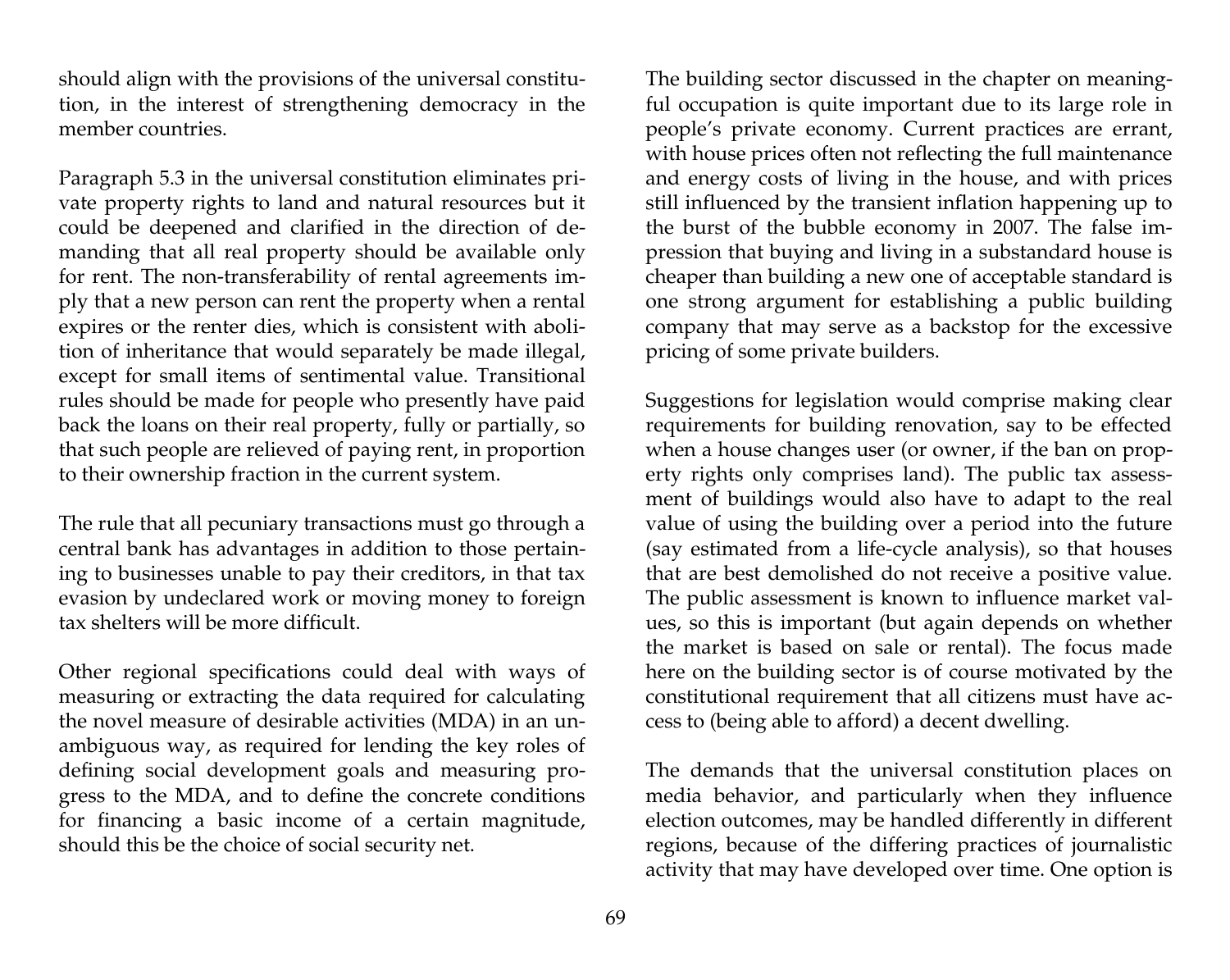to work through public radio and television networks, as it is presently the case in many European countries, another to establish media providers in a joint public-private framework. In any case, the media providers must comply with paragraphs 5.7 to 5.9 in the universal constitution and thus be free of advertising or commercial influences, and they must disseminate issues having political implications with objectivity.

While paragraph 4.6 in the constitution does not aim to prevent likeminded people from forming political parties, there are set limits to how much such parties can bind elected members of parliament, because these are supposed to be bound only by their own conscience. There is no objection to groups of people, members of a party or not, to join in a program forming the basis for candidates to run their election campaign according to. However, putting pressure on elected parliament members would be a felony, although some delicate distinguishing may have to be made when a parliament member abandons views presented in his or her election campaign, and possibly claims that it is "conscience" and new events that have caused the change in views.

In any case, the limit placed on the period of functioning in parliament or government in paragraphs 4.4 and 4.8 also helps limit the influence of political parties on government decisions to what common free speech allows.

Regional laws may set specific rules for the health services offered, including economic limitations to doctor's fees as well as requirements for their continued education and openness in communicating with patients. Further, legis-

lation may specify professional standards of continued education for people working in the health sector, including openness about errors committed and compensations to those hit by such errant treatment.

The mixture of general and specific rules also characterize the education and research sectors, where the overall objective is to make sure that all important disciplines are offered at the relevant levels, that a sufficient number of graduates are produced to satisfy the needs of society, and that the general knowledge among citizens will allow the benefits of democracy to be reaped. As mentioned, this requires a broad education without specialization at the primary and secondary school levels, but also to condition the higher levels of education by entry requirements or ceilings over numbers admitted, so that all relevant topics are fairly represented, and so that everyone does not choose ballet dance (just an example) as their preferred lifework.

Regarding innovation in industry, regional governments can help by strengthening interdisciplinarity and a balanced weighing of basic and applied sciences in the higher education and research. However, this must not lead to demanding that all research should be industry-relevant, as seen in the European Union "Framework Programmes" and several national research programs. Basic research is still the only road to entirely new insights, but on the other hand, interdisciplinary explorations of border areas between basic and applied science may be very rewarding. They may be established either by collaboration between researchers coming from more than one discipline, or by individual researchers acquiring cross-disciplinary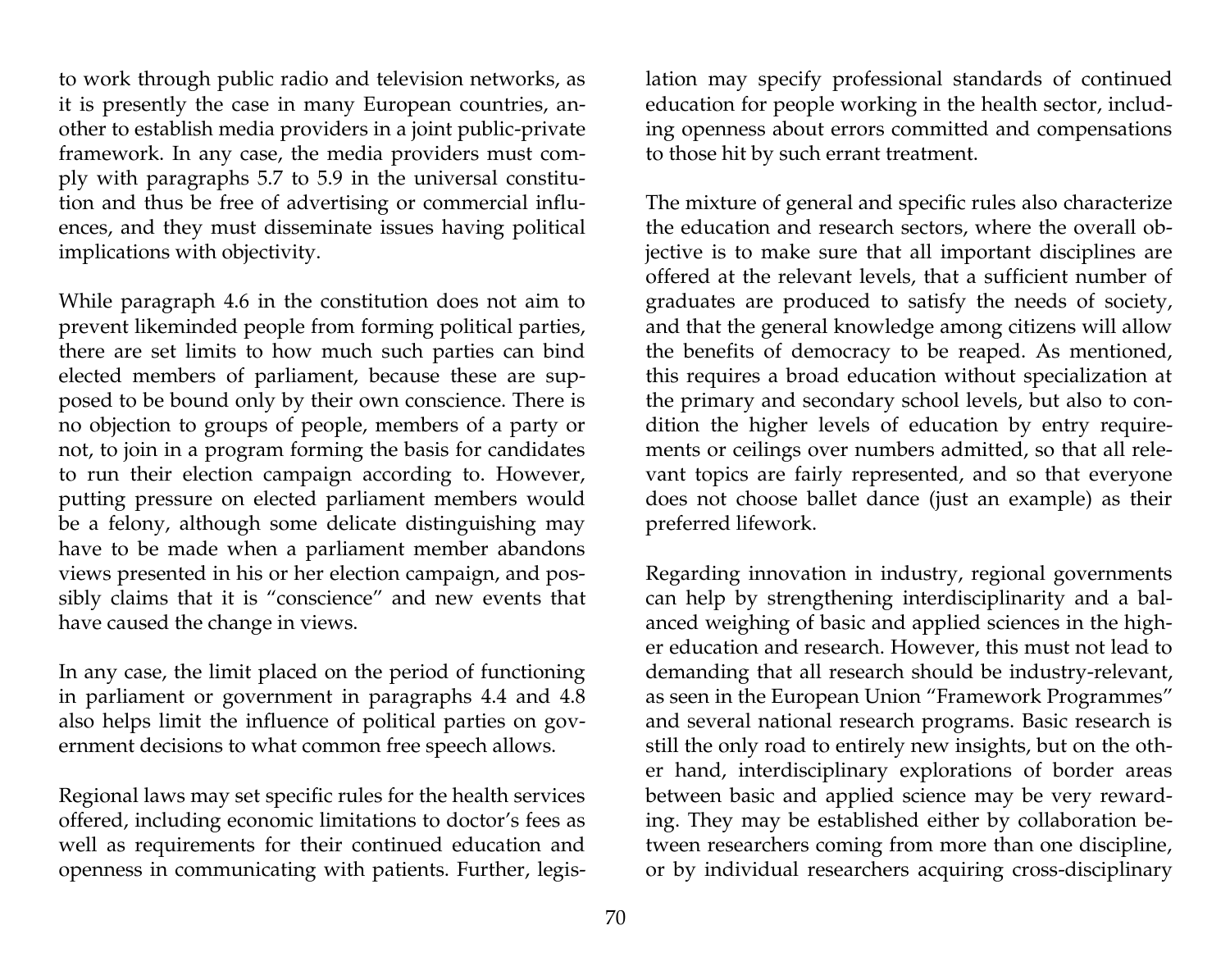abilities and insights ranging from fundamental questions to the expectations of technology users.

Quite generally, inspirations between disciplines are important sources of new ideas, including not just closely related areas but also mutual injection of insights between natural, humanistic and social sciences. Let me remind you that Albert Einstein's theory of relativity was inspired by a science fiction story by Aaron Bernstein (in *Naturwissenschaftliches Volksbücher*, vol. 18, 1880*)*, and that Niels Bohr's complementarity principle grew out of the young Bohr's reading of the unfinished novel *Adventure of a Danish Student* (1824-1843) by Poul Martin Møller.

The regional legislation can establish a more concrete framework for the social safety net spanning from free hospitals and medical assistance to help in all situations where a citizen is unable to cope with the problem.

Arrangements for securing law and order would be specified in regional legislation on the basis of the guidelines in the universal constitution. The suggested upgrading of the minimum educational level for police personnel is meant to diminish the cases of police misusing its authority, but often the problem has been in police management and its possibly being influenced by political wishes. The extended constitutional test may influence this in a positive direction, and the expanded role of the ombudspersons will ensure that violations caught will have consequences for those implicated. Furthermore, individual police officers and other civil servants can better say "no" to an order in contradiction with human rights, when this is explicitly written into the constitution. Regional law

may further encourage whistle-blowing. The new educational requirements should make police officers more aware of the psychological and humanitarian aspects of the fact that police is given certain possibilities for using violence in a society where violence is otherwise forbidden.

Regional legislation may also attempt to improve the effect of punishment imposed by a court. One might consider asking that all imprisonment should be in isolation but with shorter durations. The shorter durations would be motivated by seeing confinement in isolation as a more severe punishment. This may avoid presently occurring prison environments that criminalize inmates in ways resembling current Islamic radicalization environments, with new hard criminals and new crimes being breed and planned inside prison walls. The purpose of imprisonment should be that the convict realizes that the act convicted for was wrong, that victims are protected against the offender, and that new crimes are not committed after release. Present prisons only satisfy these purposes to a limited degree.

The suggested new tool for measuring desirable economic progress would particularly place countries that reduce pollution from agriculture and industry, introduce renewable energy on a large scale and encourage ecological (organic) cultivation methods for food and textiles, in a better light. The MDA indicator will for instance show that the real growth in many Western countries is considerably higher than in China. This is exemplified by calculations for Denmark in the author's book on *Energy, Resources and Welfare*.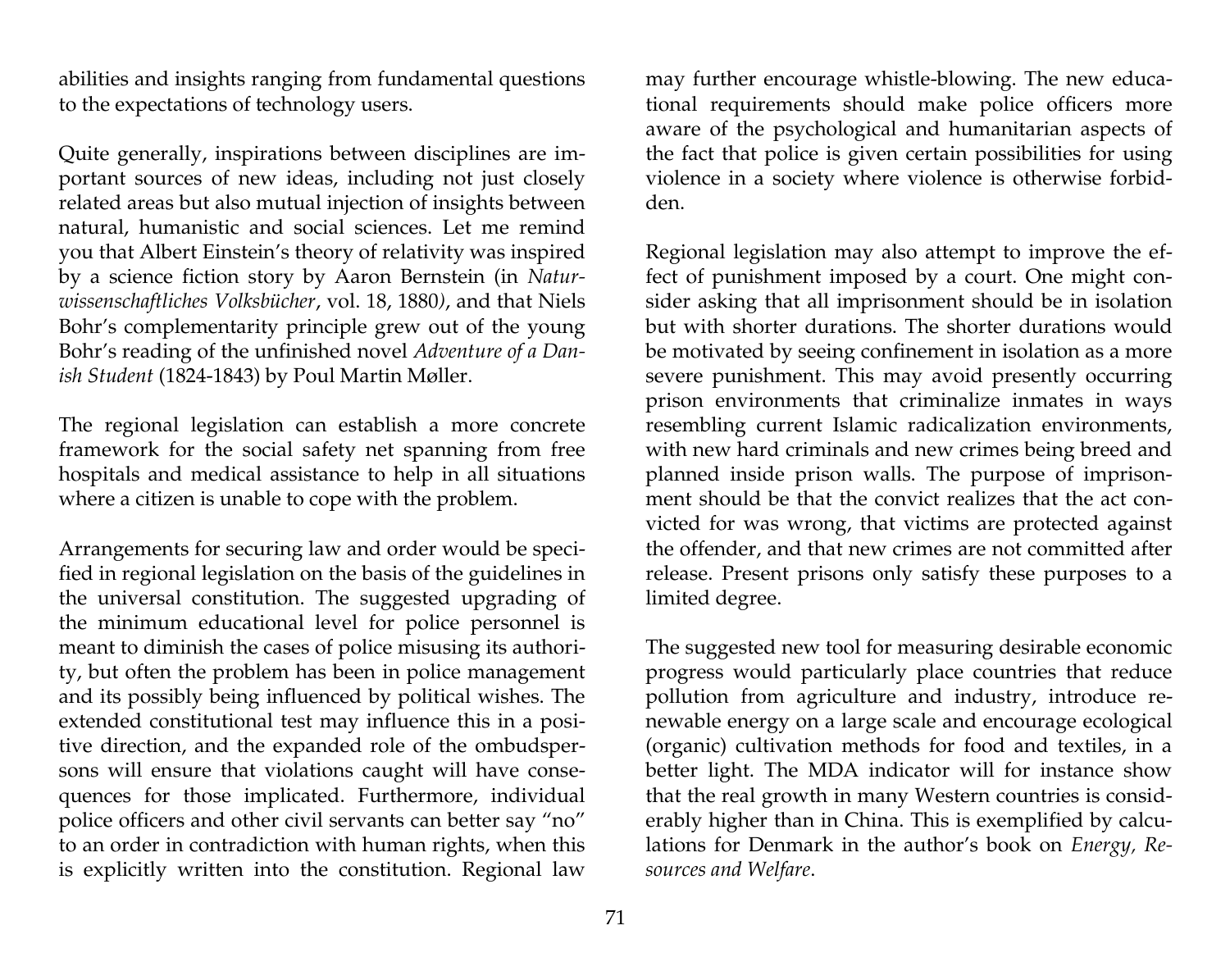The provisions for decent consumer information compensating for the ban on advertising, and for outlawing all forms of computer hacking, malware, spam and cyber attacks will ease the prosecution of perpetrators, whether organized international criminals or shady business companies. Legal procedures will be taken in the region hit by such attacks and may lead to forbidding imports from foreign companies sending spam, and with the financial setup proposed this is backed by the option to withhold any monetary transfer to the foreign dealer. Today, spam mail is permitted in some countries and difficult to pursue from another region as long as free trade and communication across borders is permitted even if it violates law at the receiving end. On a personal level, we may of course individually note the names of the companies sending us spam-mail and avoid doing business with them. My father used to say: If a product needs advertising, there must be something wrong with it.

Free trade between regions must obey the basic conditions discussed in the proposed constitution and in the chapter on globalization. A transatlantic and transpacific free trade zone may be acceptable if hacking, spam, and advertising is made illegal on both sides of the oceans, and if the lifelong warrantee and recycling guarantee are similarly made obligatory and with equally effective ways of punishing perpetrators.

Attacks on privacy have drawn much debate in recent years, focusing on regional intelligence agencies and weboperator's collecting personal data for commercial uses or worse. The reason that a debate is necessary is the possible advantages of eavesdropping and whether they can be legalized in ways not overflowing into misuse. Examples are the exchange of patient data between hospitals, which can save time and lives in urgent situations, and the information on money transfers between countries aimed to capture whitewash money earned by illegal operations or trying to evade taxation. Also, surveillance cameras have proven useful in dealing with terrorist movements. On the other hand, repercussions arising from police misinterpretation of pictures have been reported quite frequently, and more generally, most decent citizens want to retain the possibility of not necessarily sharing all personal information with strangers.

Regarding the Internet, a possible procedure would be to check digital transmission across borders, at least as long as some countries allow the uses of the Internet seen as criminal by other countries and by the constitution proposed here. Simple spam and malware filters would catch the majority of dubious mailing and intrusion from mailor websites without explicit permission. Today, the situation is so muddy that even public websites require permission to capture personal data far beyond what is necessary, and this is nothing compared with what private companies and clandestine agencies do, with or without notification (just look at the number of permissions required to run games and simple programs on your smartphone). Like with surveillance cameras, some data collection could be in the public interest, but this appears to be a negligible fraction of the current private data theft going on through Internet and mobile networks.

Data collection associated with democratic procedures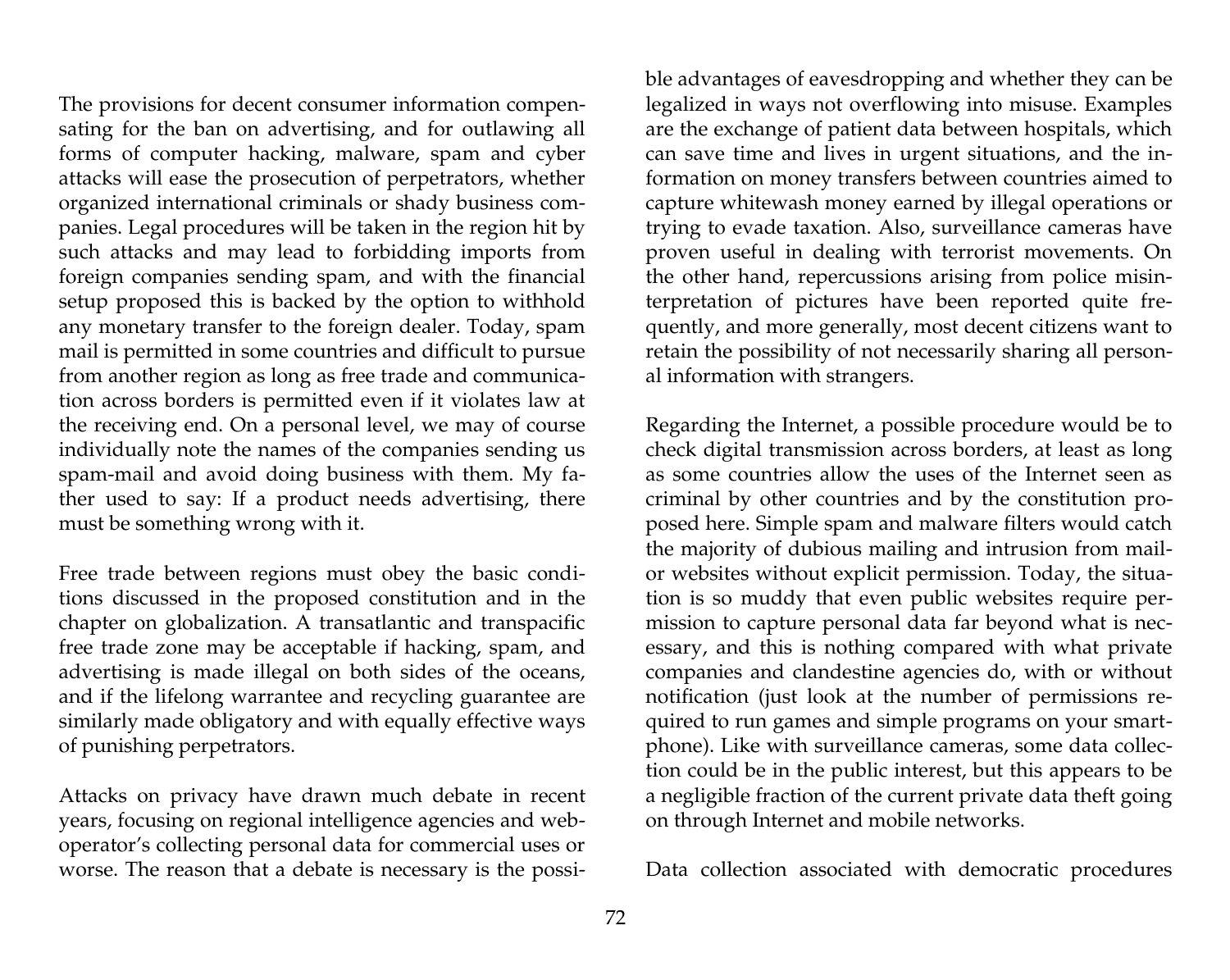such as elections is a special case. So far, it has been a characteristic of democracies, that elections and general referenda have been secret, so that no one registers what a voter votes for. The obvious reason is to protect against dictatorial rulers collecting information aimed to punish those not voting for the dictator.

Referenda are sometimes conducted in ways inviting critical objections: While it may be in order to ask voters if they prefer energy from coal burning or from renewable sources, it is not fair to ask voters whether they want more wind turbines in their area or not. In a Danish case, local citizens were asked this question, while the national policy was to phase out coal and increase wind power. Thus, if the outcome of the local referendum was a "no", would it mean that even more wind turbines would have to be placed in neighboring local areas, or would it mean that the nay sayers would have their electricity supply cut? Issues voted upon cannot be partial as long as a comprehensive opinion of the subject is not solicited (which requires an essay and cannot be done by a "yes" or "no"), but must give the voters a chance to express their overall opinion at a level that does not contain "loose ends". Too often, such loose ends have been left out of the voting and later filled in by the politicians.

The local level of governance should be focused on providing the highest possible level of welfare to all local citizens. This implies creating common projects between citizens, local businesses and public institutions, in order to solve any problems in the local area (that may well be different from those of the neighboring areas). Key tasks for the local government are primary education, service

for the elderly and disabled, and help to socially needy. Also here, the local administration may be able to account for any special situation in the area, but of course, all these tasks are to heed regional rules and legislation, so that social services do not differ substantially between local areas of the same region.

The new constitution emphasizes the importance of everyone receiving continued education in order to be able to cope with a development that for decades has been so rapid that no one can deliver his or her contribution to the common good (paragraph 3.3) without updating the education received at a young age. Further education should be available to all and therefore be offered at the local level, but of course stretching towards regional educational institutions, the more advanced the level of knowledge needed is.

Also in terms of pre-school learning, the local society has an obligation to secure adequate and qualified teaching offers for nursery homes, kindergartens and after-schoolhours recreation facilities, all with use of pedagogic personnel having updated skills directed at preparing the children to a life in fulfillment of the new constitutional conditions. This also means making the children aware of the negative impacts they may be exposed to from previous schemes of power distribution, including conserving attitudes of parents and certain groupings of other children.

The local level of governance is carrying out its administration in city and local councils, in collaboration with the regional government but with toning of priorities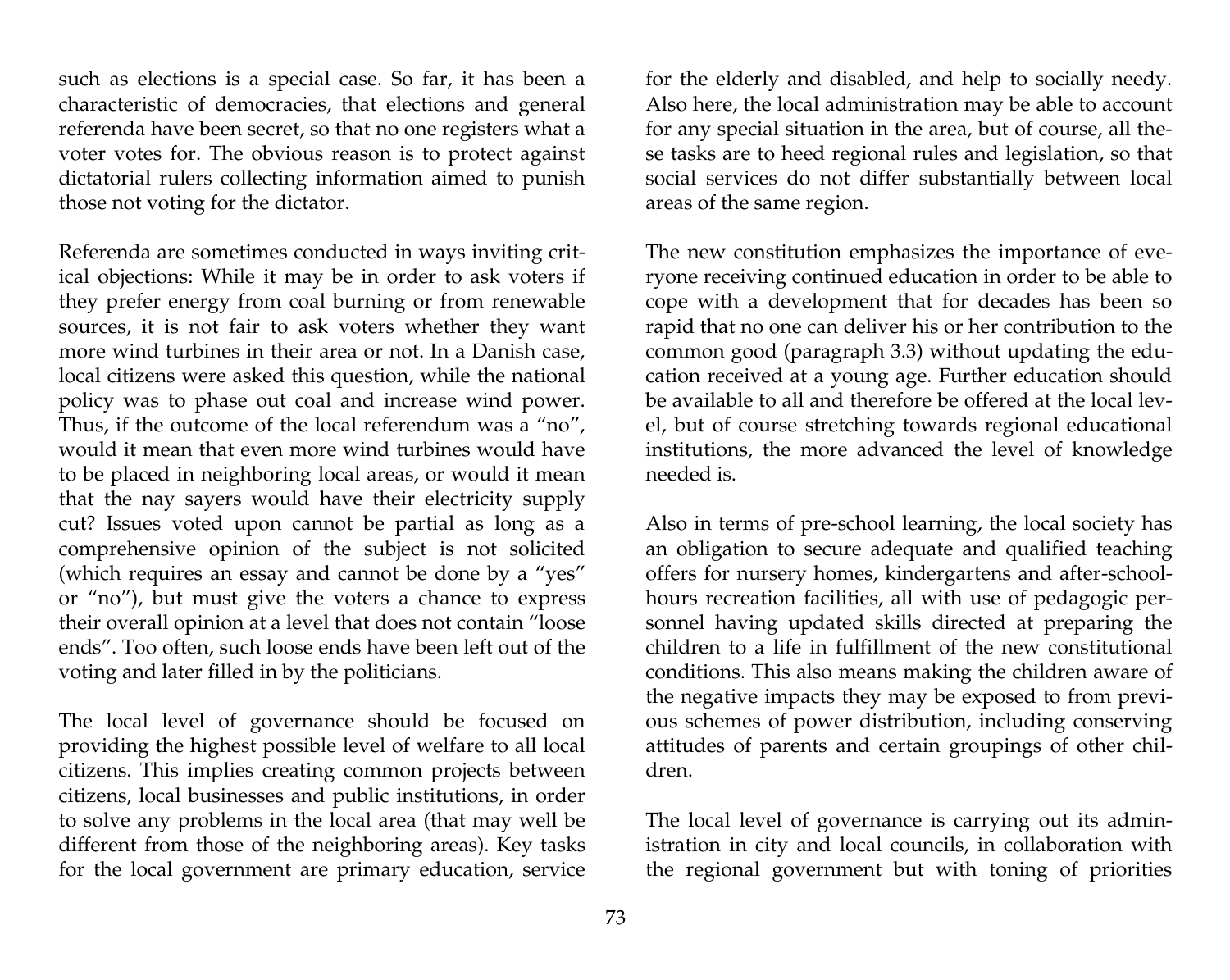prompted by local differences. Technical and other management units see to that local efforts are carried out and perform implementation and control of compliance with regulations, as today.

One area requiring special attention is the local segment of the health sector. Practising doctors can provide flexible service due to the nearness factor, but systematic updating of qualifications is in many cases a somewhat neglected area. Local administrations may further educational effort by providing conditions for practising doctors or small health centers that allows all to attend to regular courses and other further education, making sure that patients get alternative attendance if their regular doctor is away. The local administration also sees to the adequate availability of specialist doctors in the area and evaluates the collaboration between local doctors and regional hospitals. Citizens should be free to select their preferred local doctor, specialist or hospital.

As mentioned in the chapter on expensive medicine, the current collaboration between the public health sector and medical firms is far from perfect. This must be changed on the regional level, but local administrations can contribute by setting conditions for the local pharmacies to follow, so that pharmacies serve the community and not the pharmaceutical industry. Alternatively, communal pharmacies might replace the private ones.

With respect to transportation, the local technical management is, like at present, responsible for securing safe roads or bus transport between populated areas and the schools and children's institutions, for making sure that

enough public means of transportation are available, that there are walking and bicycling paths to shopping facilities and to recreational sites such as forests, beeches or places with cultural activities (museums, stages for theater and music, and so on). Also electronic cultural services such as libraries should be under local administrative supervision.

The local authorities must supervise the social security net so that no one falls through the mesh. Like today, local responsibility also comprises building inspection, valuation and, in the new rental system as it was earlier in many countries with rented apartments, control of rental charges. Local pollution and health impacts from local activities should be controlled, and polluting industry or vehicles should not be given access to city areas of say more than 4 000 inhabitants. As long as such vehicles still exist, it will be necessary to establish parking lots outside the city areas, where bicycles, e-bikes or e-trolleys can be rented or electric taxis called. All local train or bus transport must use non-polluting vehicles.

Regarding agriculture, fishery and food producers, the easiest way to eliminate unfair competition between acceptable and unacceptable products is, as mentioned in the chapter on consumption, to demand that all cultivation is performed without use of pesticides or according to ecological norms (the difference being that ecological agriculture also forbids chemical fertilizers and genetically manipulated crops). Requirements for ecological production of food and other consumer goods likely to get in contact with human skin or organs are of course regional or global, but a control function will often be needed on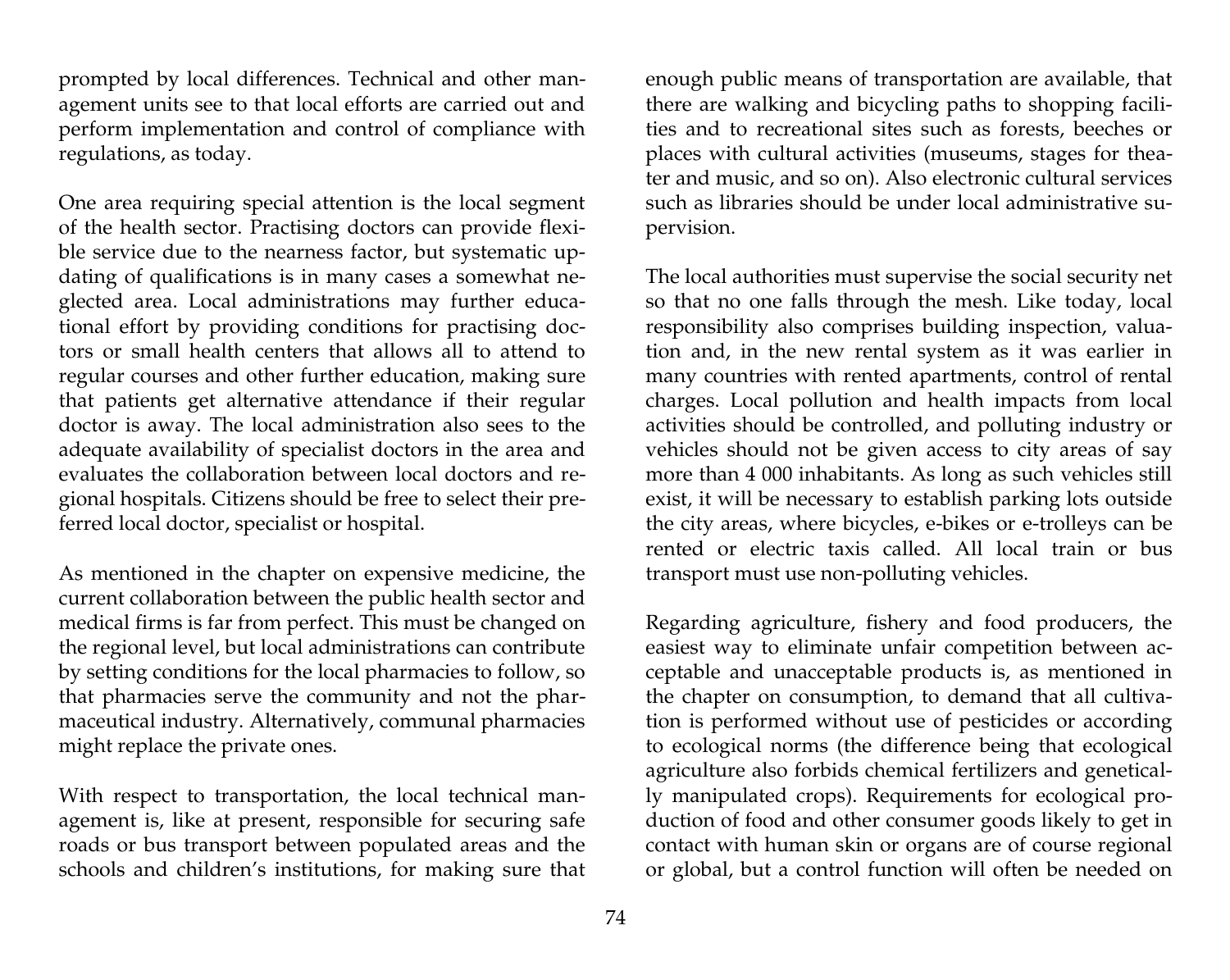the local level.

Funds for the functions of local administrations should be provided by the regions (through taxes) and fairly independently of the tax contributions from each local area. Basing allocations for construction work and similar investments on MDA assessments should help to avoid that money is allocated to a personal motorway for some local politician.



Is it realistic to think that current political and economic thinking can be changed in the direction of a sustainable welfare based upon a society without glaring inequality and the frequent violent or teeth-gnashing conflicts caused by inequality? Of course it is possible. Neoliberalism is not a law of nature and it has occupied the agenda only for a few decades out of the million-year presence of human being on Earth. The question is how we can most easily come out of the misery.

Many of the benefits we enjoy in present societies and associate with welfare were suggested already in 1848 by Marx and Engels: Free primary education, abolition of child labor, progressive income taxation, and public control over strategic sectors, the latter prevailing for about a century but largely again abandoned when the neoliberals came into power some 20-30 years ago. The French socialist Jaurés in 1902 added equal rights for women and men, use of general referenda for important decisions, freedom of the press, abolition of death penalties, free defense in court cases, and the separation of church and state carried out in many countries. The Scandinavian Social Democracies continued this line by introduction of free health services, extending the free education to university level, state pension for all, unemployment benefits and public support for those incapacitated.

The challenge today is in part not to lose the rights and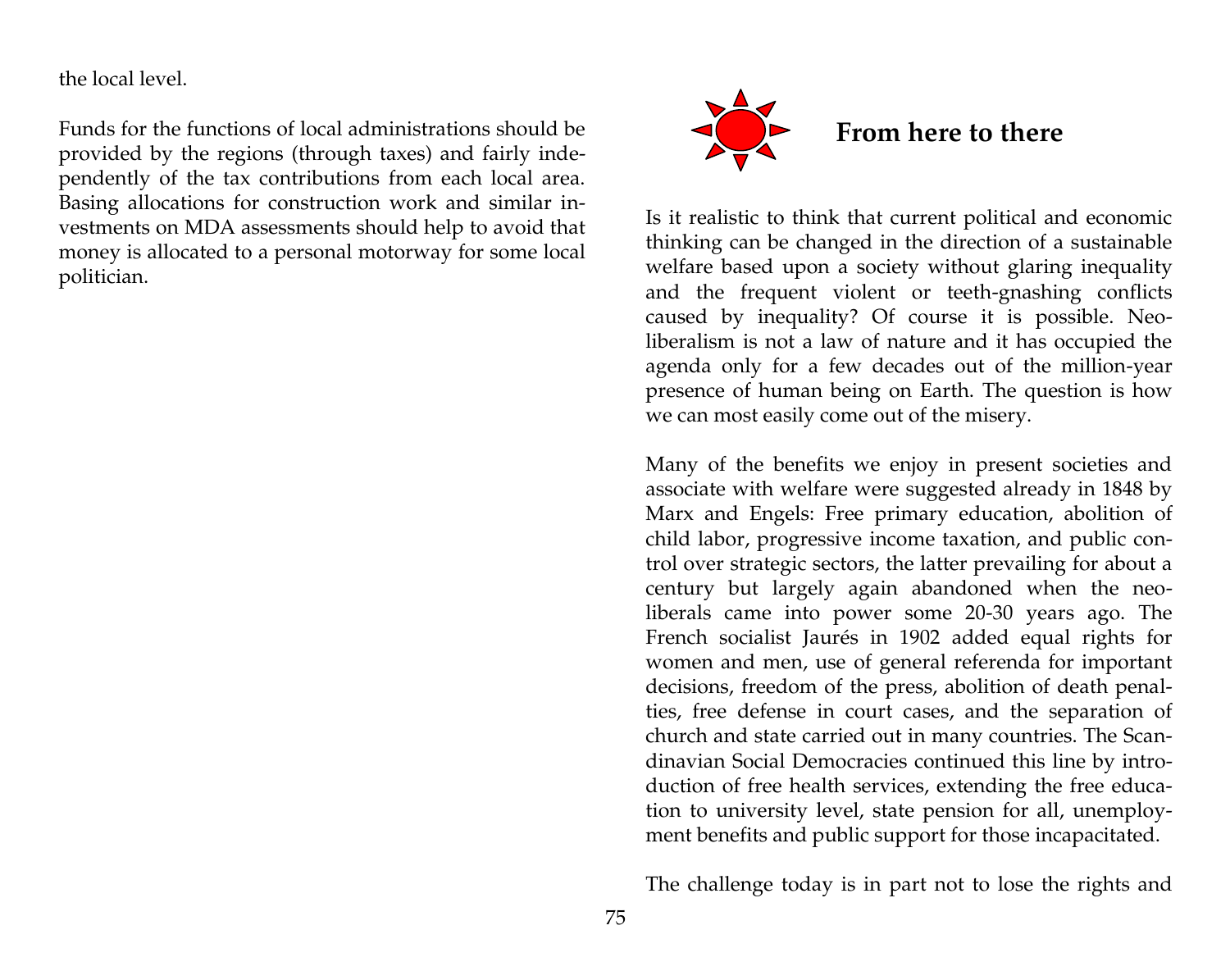benefits already secured, and in part to stop the increasing exploitation of human beings and nature resulting from neo-liberal efforts to augment disparity in the societies. Karl Marx thought that his propositions could only be introduced by armed revolution. The Scandinavian welfare development from the 1930ies and onwards showed that Marx was wrong. For this reason, I find it exceedingly probable that a new constitutions like the one outlined in the previous chapter can indeed be introduced by peaceful means.

The bottom line is that the changes suggested in the proposed constitution is to the advantage of over 90 percent of the population and that only a few percent have an interest in preventing the changes implied. In a democratic society with a parliament elected by all adult citizens it only takes to vote the right politicians into the parliament. In many democratic countries there is only a minute chance that the remaining few percent opposed to the changes will take to violence in order to guard their privileges, and in most democracies, the military is not wedded to the elite of the richest.

So why has the majority that would be benefiting not long ago implemented changes such as the ones proposed here? One explanation is the successful manipulation staged by those wanting to keep their privileges. Ingredients are misinformation, smear campaigns and propaganda by media owned by or in sympathy with the cause of the rich. This is nothing new. In the  $19<sup>th</sup>$  century, anarchists were depicted as terrorists with bombs in their back-pockets and easily rejected without discussing the primary anarchist thesis, that rejects any authority and

favors a highly decentralized form of social democratic societies. Later, some fifty years ago, you just had to whisper "communist" to oust someone you did not like, and today, "terrorist" will do the same thing, including in several countries time-unlimited detention without involving a judge.

The people have not used their voting power to change things, because they do not see that the party-based oligarchy has given them the chance to do so. There are very few exceptions to this. One that I recall from Denmark is the mentioned rejection of nuclear power despite a 100 % majority in favor of the nuclear option in parliament. Today, we have near 100 % neo-liberals in parliament, so only a debate initiated outside the party-democratic system can hope to indent on this majority. The starting point for such a debate could be raising the question of whether politicians populating the parliament for the sake of their own livelihood can meaningfully represent the citizens who vote for them or their party.

It is symptomatic that general referenda often yield the opposite result of the one favored by the parties in parliament. For this reason politicians often go out of their way to avoid direct democracy. The way around these obstacles is to revive the tradition for public debate, using the few media still open to that, now that newspapers and television networks have been adopted by the one or two percent minority. A public movement may still be able to sway the politicians, if they see that as their rescue from losing their seats, and if not, success spreading of the important questions forming the contents of this book from the current party-based parliaments to an extra-parlia